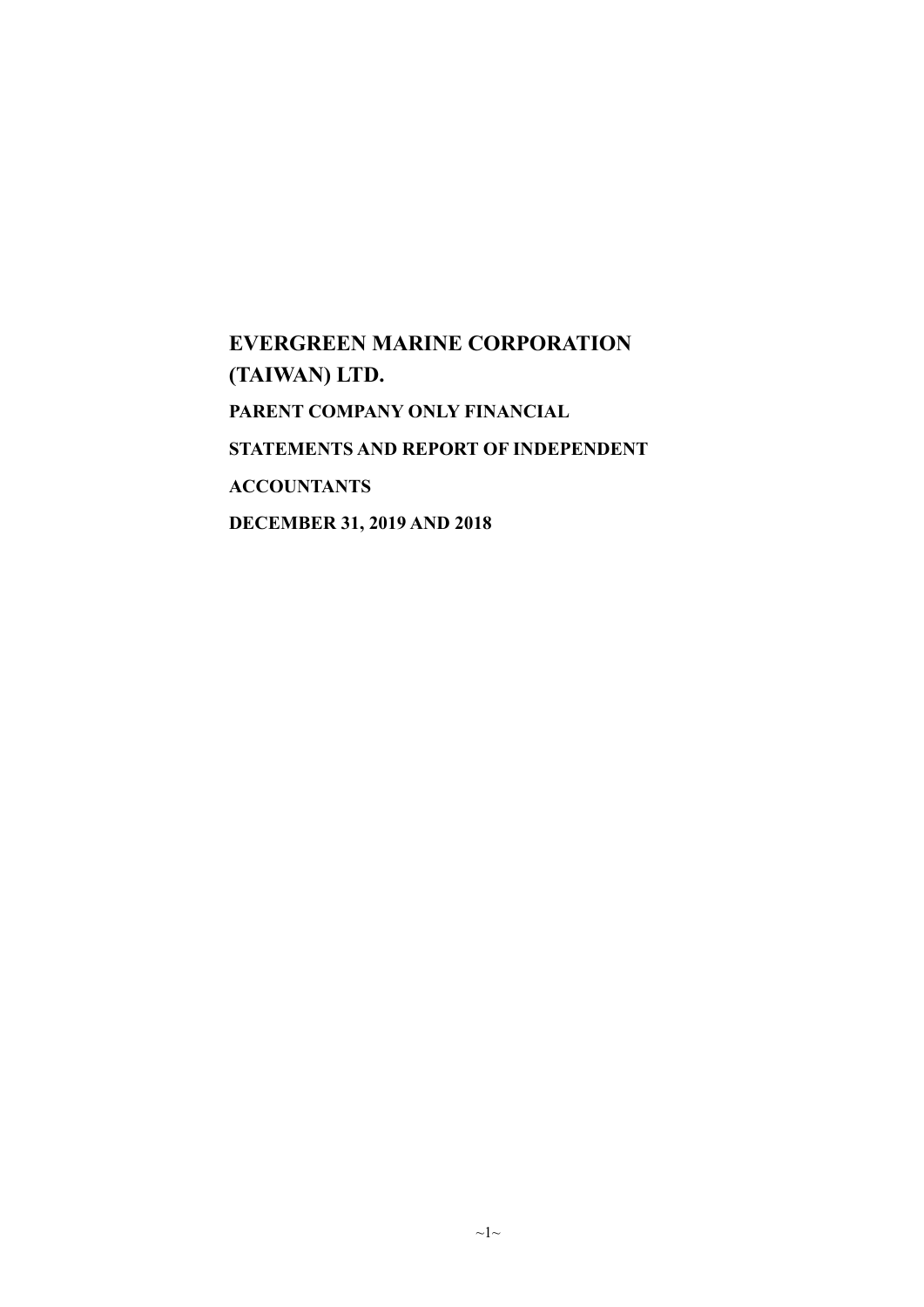#### REPORT OF INDEPENDENT ACCOUNTANTS TRANSLATED FROM CHINESE

To the Board of Directors and Shareholders of Evergreen Marine Corporation (Taiwan) Ltd.

# *Opinion*

We have audited the accompanying parent company only balance sheets of Evergreen Marine Corporation (Taiwan) Ltd. (the "Company") as of December 31, 2019 and 2018, and the related parent company only statements of comprehensive income, of changes in equity and of cash flows for the years then ended, and notes to the financial statements, including a summary of significant accounting policies.

In our opinion, based on our audits and the reports of other independent accountants (please refer to *Other Matter* section of our report), the accompanying financial statements present fairly, in all material respects, the *financial* position of Evergreen Marine Corporation (Taiwan) Ltd. as of December 31, 2019 and 2018, and its financial performance and its cash flows for the years then ended in accordance with the "Regulations Governing the Preparations of Financial Reports by Securities Issuers" .

# *Basis for opinion*

We conducted our audits in accordance with the "Regulations Governing Auditing and Attestation of Financial Statements by Certified Public Accountants" and generally accepted auditing standards in the Republic of China (ROC GAAS). Our responsibilities under those standards are further described in the *Auditor's Responsibilities for the Audit of the parent company only Financial Statements* section of our report. We are independent of the Company in accordance with the Code of Professional Ethics for Certified Public Accountants in the Republic of China (the "Code"), and we have fulfilled our other ethical responsibilities in accordance with the Code. We believe that the audit evidence we have obtained along with the report of other independent auditors are sufficient and appropriate to provide a basis for our opinion.

# *Key audit matters*

Key audit matters are those matters that, in our professional judgement, were of most significance in our audit of the financial statements of the current period. These matters were addressed in the context of our audit of the financial statements as a whole and, in forming our opinion thereon, we do not provide a separate opinion on these matters.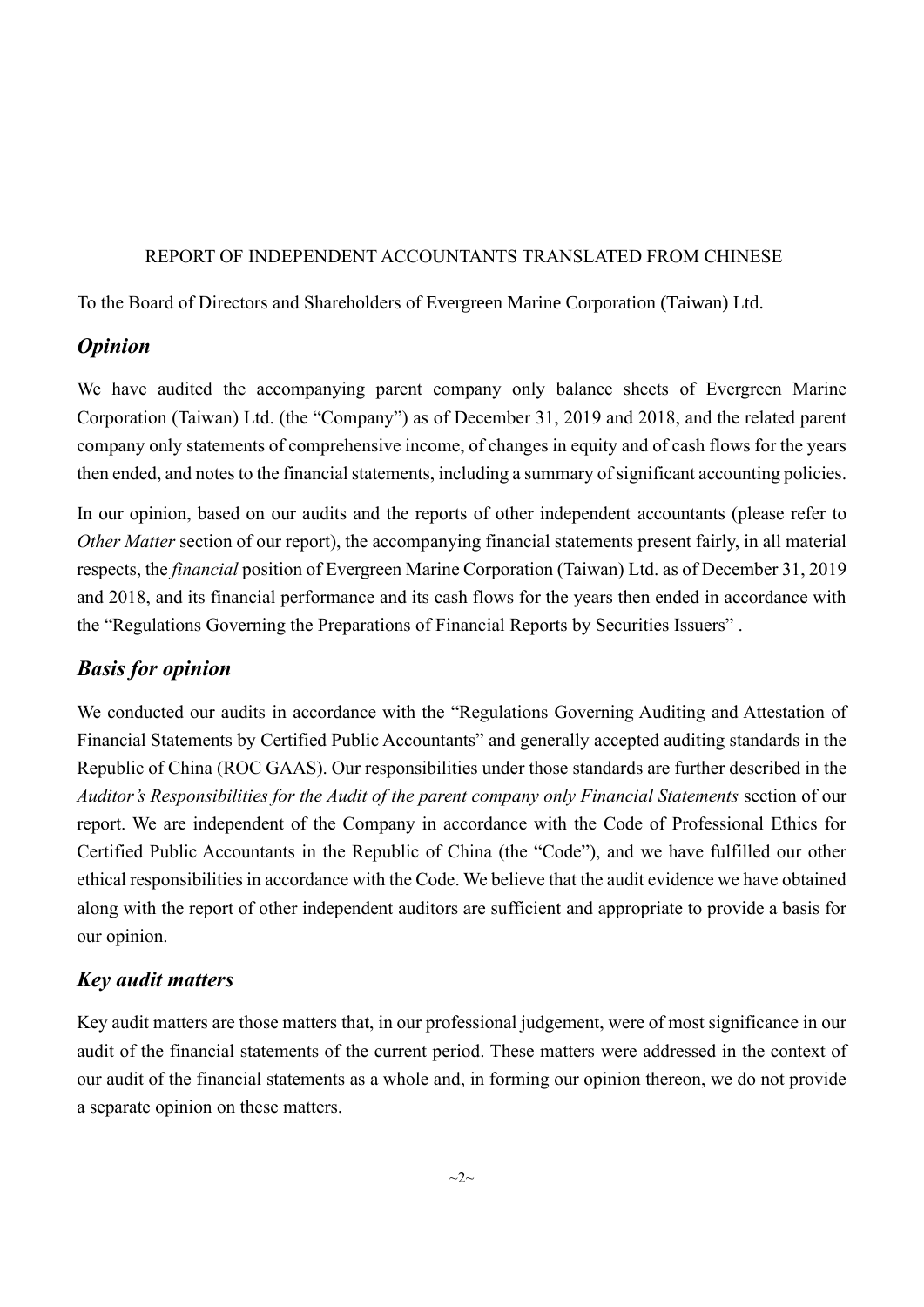The key audit matters of the parent company only financial statements for the year ended December 31, 2019 are as follows:

#### **Accuracy of freight revenue and appropriate use of cut-off**

#### Description

Please refer to Note 4(31) for accounting policy on revenue recognition, Note 5(2) for uncertainty of accounting estimates and assumptions applied on revenue recognition, and Note 6(21) for details of sales revenue, Note 6(7) for details of investments accounted for using equity method, and Table 7 for information on investees accounted for using equity method.

The Company, the Company's directly held subsidiary, Peony Investment S.A., which is recognised in investments accounted for using equity method, and the subsidiary, Evergreen Marine (Hong Kong) Ltd., which is directly and indirectly held an 80% equity interest by the Company, primarily engages in global container shipping service covering ocean-going and near-sea shipping line, shipping agency business as well as container freight station business. Since ocean-going shipping often lasts for several days, voyages are sometimes completed after the balance sheet date. Also, demands for freight are consistently sent by forwarders during voyage. Due to the factors mentioned above, freight revenue is recognized under the percentage-of-completion method for each vessel of which the service has been provided during the reporting period.

Despite the Company and its investee companies conducting business worldwide, its transactions are all in small amounts, whereas the freight rate is subject to fluctuation caused by cargo loading rate as well as market competition. Worldwide shipping agencies use a system to record the transactions by entering data including shipping departure, destination, counterparty, transit time, shipping amounts, and freight price for the Company. Therefore, management could recognise freight revenue in accordance with the data on bill of lading reports generated from system, accompanied by estimation made from past experience and current cargo loading conditions the revenue that would flow in, and calculate the revenue under percentage-of-completion method. As the process of recording transactions, communicating with agencies, maintaining the system are done manually, and the estimation of freight revenue is subject to management's judgement, therefore freight revenue involves high uncertainty and is material to the financial statements. Given the conditions as described above, we consider the accuracy of freight revenue and the appropriate use of cut-off by the Company and its investee companies as a key audit matter.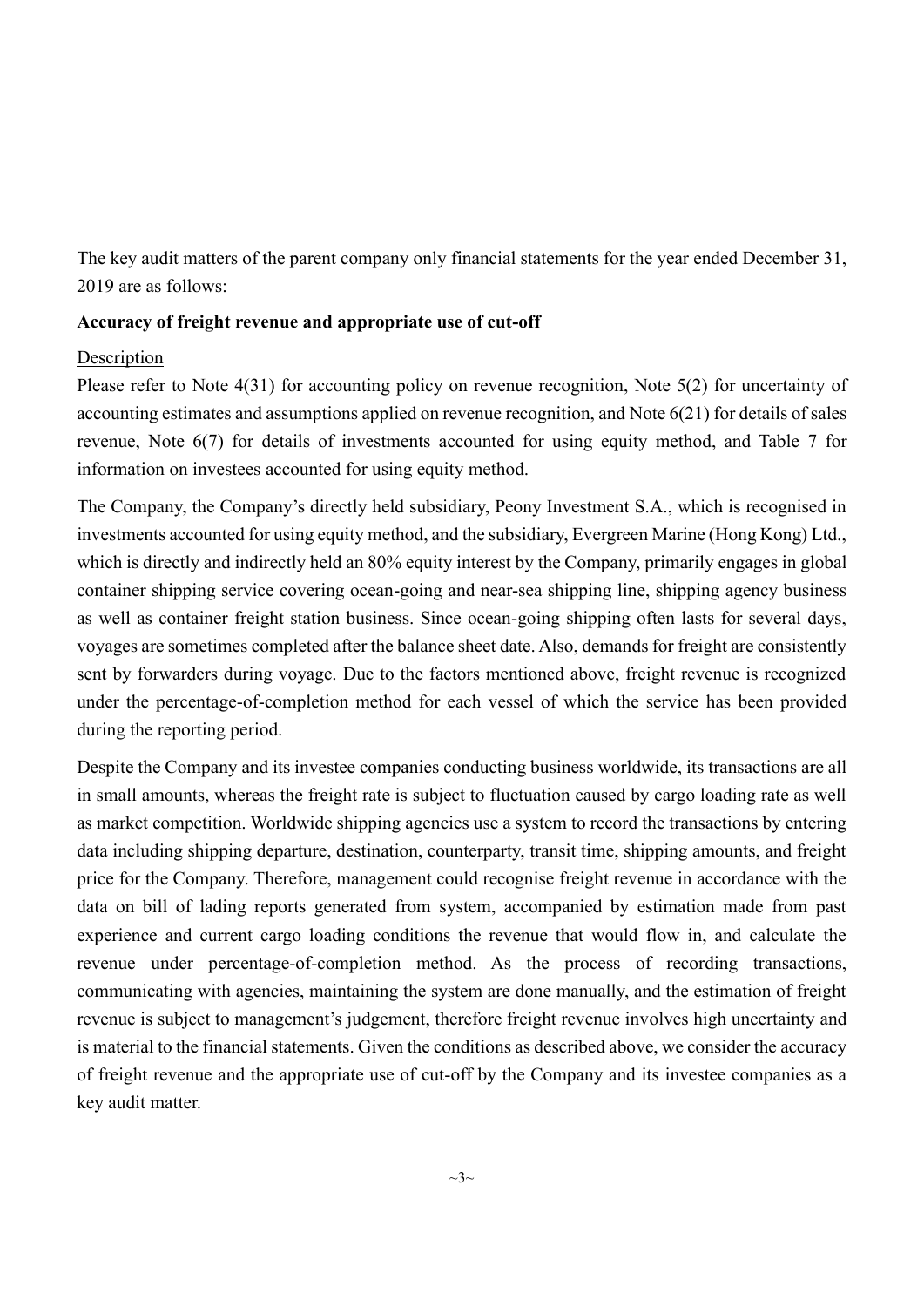#### How our audit addressed the matter

We, and other independent accountants, performed the following audit procedures on the above key audit matter:

- 1. Obtained an understanding of the operation and industry of the Company and its investee companies to assess the reasonableness of policies and procedures on revenue recognition, and confirmed whether it is appropriate to the financial statements.
- 2. Obtained an understanding of the procedures of revenue recognition from booking, picking, billing to receiving. Assessed and tested relevant internal controls, including checking freight items and amounts of delivery information against the approved contracts and booking list. In addition, recalculated the accuracy of freight revenue, and ensured its consistency with the bill of lading report.
- 3. Obtained the estimated freight income report for vessels underway as of balance sheets date, and inquired with management for the reasonableness of judgment. In addition, checked historical freight revenue for total voyage under each individual vessel, along with comparing with current cargo loading condition as well as actual revenue received after period end to ensure the reasonableness of revenue assumptions.
- 4. Confirmed the completeness of vessels underway for the reporting period, including tracking the movements of shipments on the internet to ensure the vessels that depart before period end have been taken into consideration in the freight revenue calculation.
- 5. Verified accuracy of data used in calculating percentage of completion under each voyage, including selecting samples and check whether total shipping days shown on the Company's website are in agreement with cruise timetable as well as recalculating shipping days (days between departure and balance sheet date), in order to examine the soundness of percentage applied.

### **Impairment of property, plant and equipment and right-of-use assests**

### **Description**

Please refer to Notes 4(15) and 4(16) for accounting policies on property, plant and equipment and rightof-use asset, Note 5(2) for uncertainty of accounting estimates and assumptions applied on impairment of property, plant and equipment and right-of-use asset, Note 6(8) for details of property, plant and equipment, Note 6(9) for details of right-of-use asset, Note 6(7) for details of investments accounted for using equity method, and Table 7 for information on investees accounted for using equity method.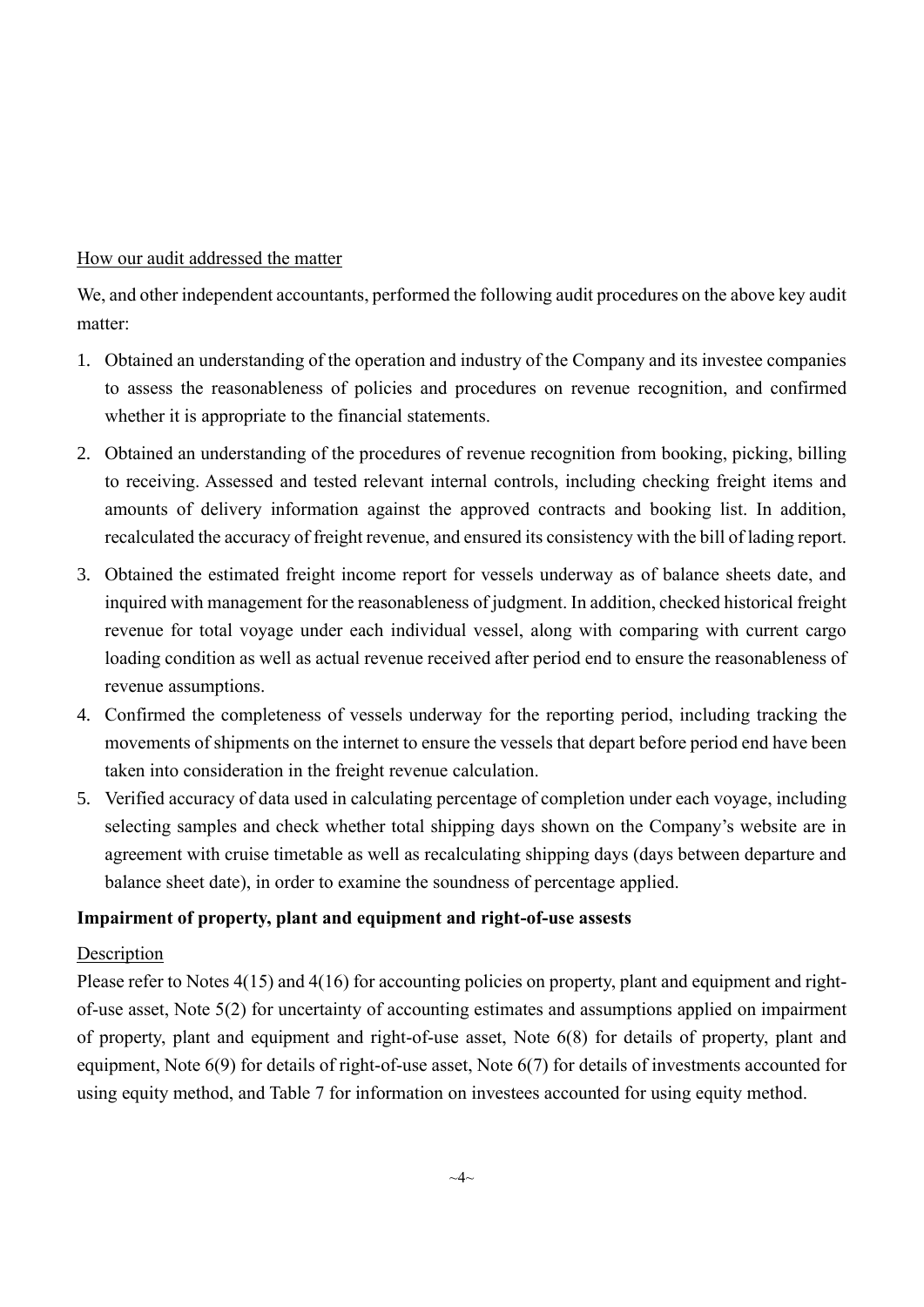The Company, the Company's directly held subsidiary, Peony Investment S.A., which is recognised in investments accounted for using equity method, and the subsidiary, Evergreen Marine (Hong Kong) Ltd., which is directly and indirectly held an 80% equity interest by the Company, primarily engages in global container shipping service covering ocean-going and near-sea shipping line, shipping agency business as well as container freight station business. As new ships have been built and put into operation by many carriers around the world, market supply has exceeded demand. Therefore, the market imbalance led to price competition, resulting to significant changes in profit for the industry and raising the risk of impairment on ship equipment, transport equipment and cargo handling equipment, which are recognised in property, plant and equipment, and ship equipment, which is recognised in right-of-use asset. The valuation of impairment and recoverable amounts are evaluated by the Company using the present value of the future cash flows expected to be derived from an asset or cash-generating unit compared to the book value. The main assumptions of discounts rates used in recoverable amounts, and expected operating revenue growth rates, gross profit, operating profit rates, capital expenditures and discount rates used in future cash flow estimates are subject to management's judgement and involve high uncertainty, and the estimated results are material to the financial statements. Given the conditions as described above exist in the Company and its investee companies, we consider the impairment assessment of ship equipment, transport equipment and cargo handling equipment in the property, plant and equipment and ship equipment in the right-of-use asset under the Company and its investee companies as a key audit matter.

#### How our audit addressed the matter

We, and other independent accountants, performed the following audit procedures on the above key audit matter:

- 1. Obtained an understanding and assessed the relevant policies, internal controls and process applied to valuation of assets impairments.
- 2. Interviewed with management regarding the impairment test report, and assessed the reasonableness of discounts rate and the reasonableness of operating revenue, gross profit, operating profit rate, growth rates and capital expenditure that management used in estimating future cash flows by checking actual performance under past operating plans and comparing the performance with industry forecast to evaluate the intention and capability of management.
- 3. Checked the parameters of the valuation model and recalculated the valuation model for accuracy.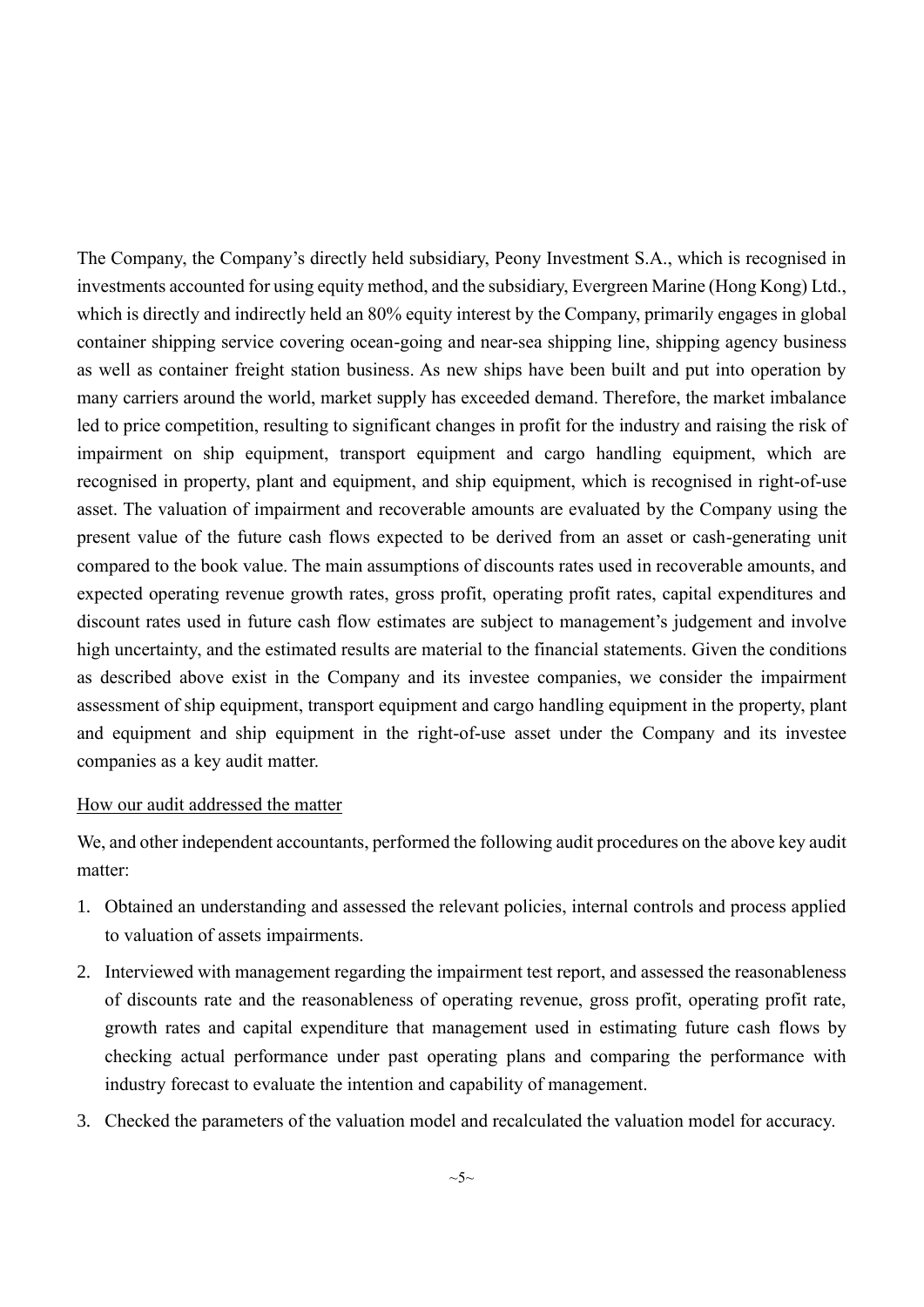#### **Other matter – Audit by other independent accountants**

We did not audit the financial statements of all the investee companies accounted for using equity method. Those statements were audited by other independent accountants whose reports thereon have been furnished to us, and our opinion expressed herein, insofar as it relates to the amounts included for those investee companies accounted for using equity method and information disclosed in Note 13 relating to these long-term equity investments, is based solely on the reports of the other independent accountants. Long-term equity investments in these investee companies amounted to NT\$ 23,545,990 thousand and NT\$ 21,850,693 thousand, constituting 15.71% and 17.08% of the total assets as of December 31, 2019 and 2018, respectively, and comprehensive income(loss) (including share of profit or loss and share of other comprehensive income of associates and joint ventures accounted for using equity method) was NT\$ 428,025 thousand and (NT\$ 261,959) thousand, constituting (297.78%) and (25.52%) of the total comprehensive income (loss) as of December 31, 2019 and 2018, respectively.

# *Responsibilities of management and those charged with governance for the parent company only financial statements*

Management is responsible for the preparation and fair presentation of the financial statements in accordance with the "Regulations Governing the Preparations of Financial Reports by Securities Issuers" and for such internal control as management determines is necessary to enable the preparation of financial statements that are free from material misstatement, whether due to fraud or error.

In preparing the financial statements, management is responsible for assessing the Company's ability to continue as a going concern, disclosing, as applicable, matters related to going concern and using the going concern basis of accounting unless management either intends to liquidate the Company, or to cease operations, or has no realistic alternative but to do so.

Those charged with governance, including supervisors, are responsible for overseeing the Company's financial reporting process.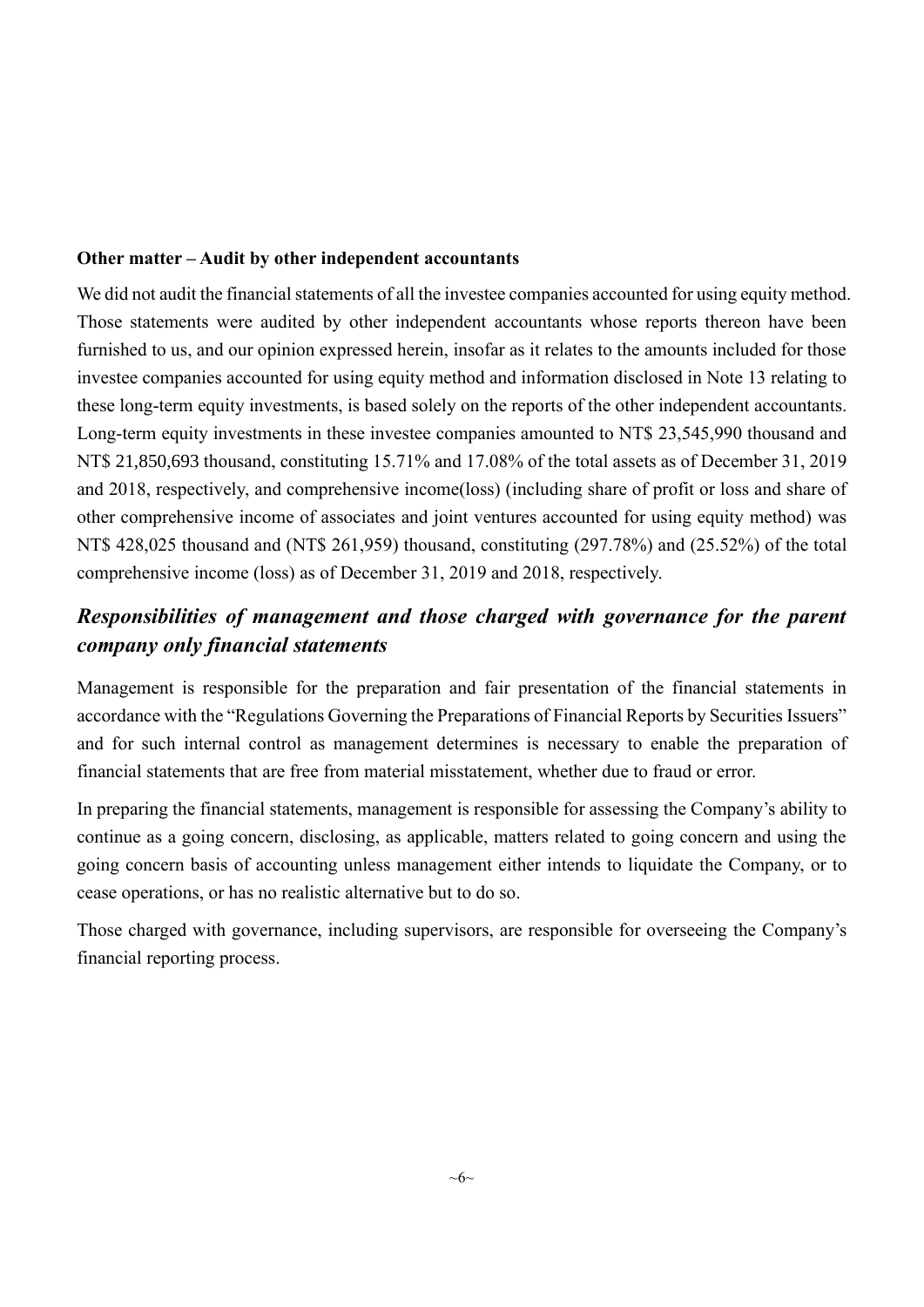## *Auditor's responsibilities for the audit of the parent company only financial statements*

Our objectives are to obtain reasonable assurance about whether the parent company only financial statements as a whole are free from material misstatement, whether due to fraud or error, and to issue an auditor's report that includes our opinion. Reasonable assurance is a high level of assurance, but is not a guarantee that an audit conducted in accordance with ROC GAAS will always detect a material misstatement when it exists. Misstatements can arise from fraud or error and are considered material if, individually or in the aggregate, they could reasonably be expected to influence the economic decisions of users taken on the basis of these parent company only financial statements.

As part of an audit in accordance with ROC GAAS, we exercise professional judgement and maintain professional skepticism throughout the audit. We also:

- 1. Identify and assess the risks of material misstatement of the parent company only financial statements, whether due to fraud or error, design and perform audit procedures responsive to those risks, and obtain audit evidence that is sufficient and appropriate to provide a basis for our opinion. The risk of not detecting a material misstatement resulting from fraud is higher than for one resulting from error, as fraud may involve collusion, forgery, intentional omissions, misrepresentations, or the override of internal control.
- 2. Obtain an understanding of internal control relevant to the audit in order to design audit procedures that are appropriate in the circumstances, but not for the purpose of expressing an opinion on the effectiveness of the Company's internal control.
- 3. Evaluate the appropriateness of accounting policies used and the reasonableness of accounting estimates and related disclosures made by management.
- 4. Conclude on the appropriateness of management's use of the going concern basis of accounting and, based on the audit evidence obtained, whether a material uncertainty exists related to events or conditions that may cast significant doubt on the Company's ability to continue as a going concern. If we conclude that a material uncertainty exists, we are required to draw attention in our auditor's report to the related disclosures in the financial statements or, if such disclosures are inadequate, to modify our opinion. Our conclusions are based on the audit evidence obtained up to the date of our auditor's report. However, future events or conditions may cause the Company to cease to continue as a going concern.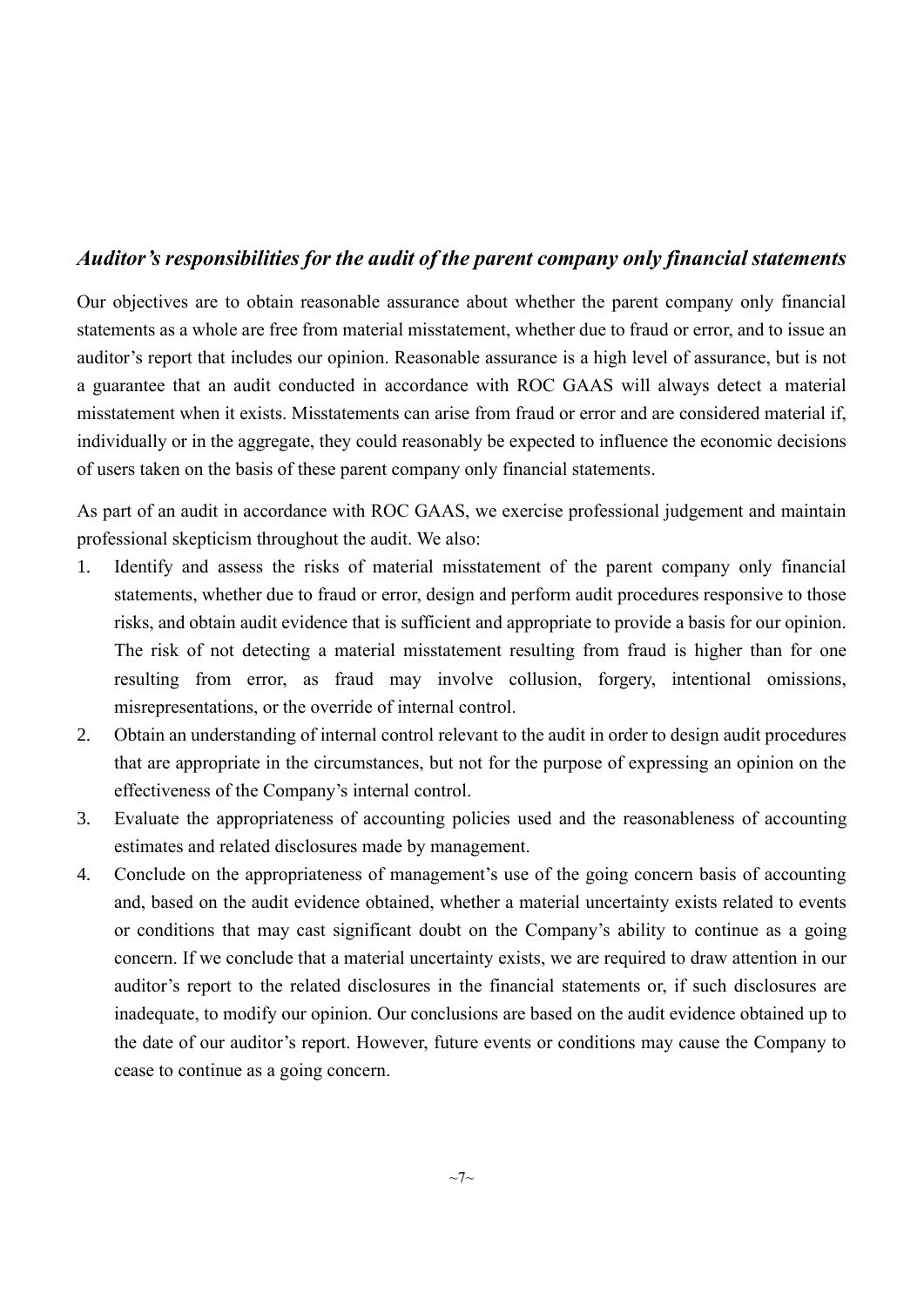- 5. Evaluate the overall presentation, structure and content of the parent company only financial statements, including the disclosures, and whether the financial statements represent the underlying transactions and events in a manner that achieves fair presentation.
- 6. Obtain sufficient appropriate audit evidence regarding the financial information of the entities or business activities within the Company to express an opinion on the financial statements. We are responsible for the direction, supervision and performance of the audit. We remain solely responsible for our audit opinion.

We communicate with those charged with governance regarding, among other matters, the planned scope and timing of the audit and significant audit findings, including any significant deficiencies in internal control that we identify during our audit.

We also provide those charged with governance with a statement that we have complied with relevant ethical requirements regarding independence, and to communicate with them all relationships and other matters that may reasonably be thought to bear on our independence, and where applicable, related safeguards.

From the matters communicated with those charged with governance, we determine those matters that were of most significance in the audit of the parent company only financial statements of the current period and are therefore the key audit matters. We describe these matters in our auditor's report unless law or regulation precludes public disclosure about the matter or when, in extremely rare circumstances, we determine that a matter should not be communicated in our report because the adverse consequences of doing so would reasonably be expected to outweigh the public interest benefits of such communication.

Li, Hsiu-Ling Chih, Ping-Chiun

For and on behalf of PricewaterhouseCoopers, Taiwan

March 24, 2020

As the financial statements are the responsibility of the management, PricewaterhouseCoopers cannot accept any liability for the use of, or reliance on, the English translation or for any errors or misunderstandings that may derive from the translation.

<sup>-------------------------------------------------------------------------------------------------------------------------------------------------</sup> The accompanying parent company only financial statements are not intended to present the financial position and results of operations and cash flows in accordance with accounting principles generally accepted in countries and jurisdictions other than the Republic of China. The standards, procedures and practices in the Republic of China governing the audit of such financial statements may differ from those generally accepted in countries and jurisdictions other than the Republic of China. Accordingly, the accompanying parent company only financial statements and report of independent accountants are not intended for use by those who are not informed about the accounting principles or auditing standards generally accepted in the Republic of China, and their applications in practice.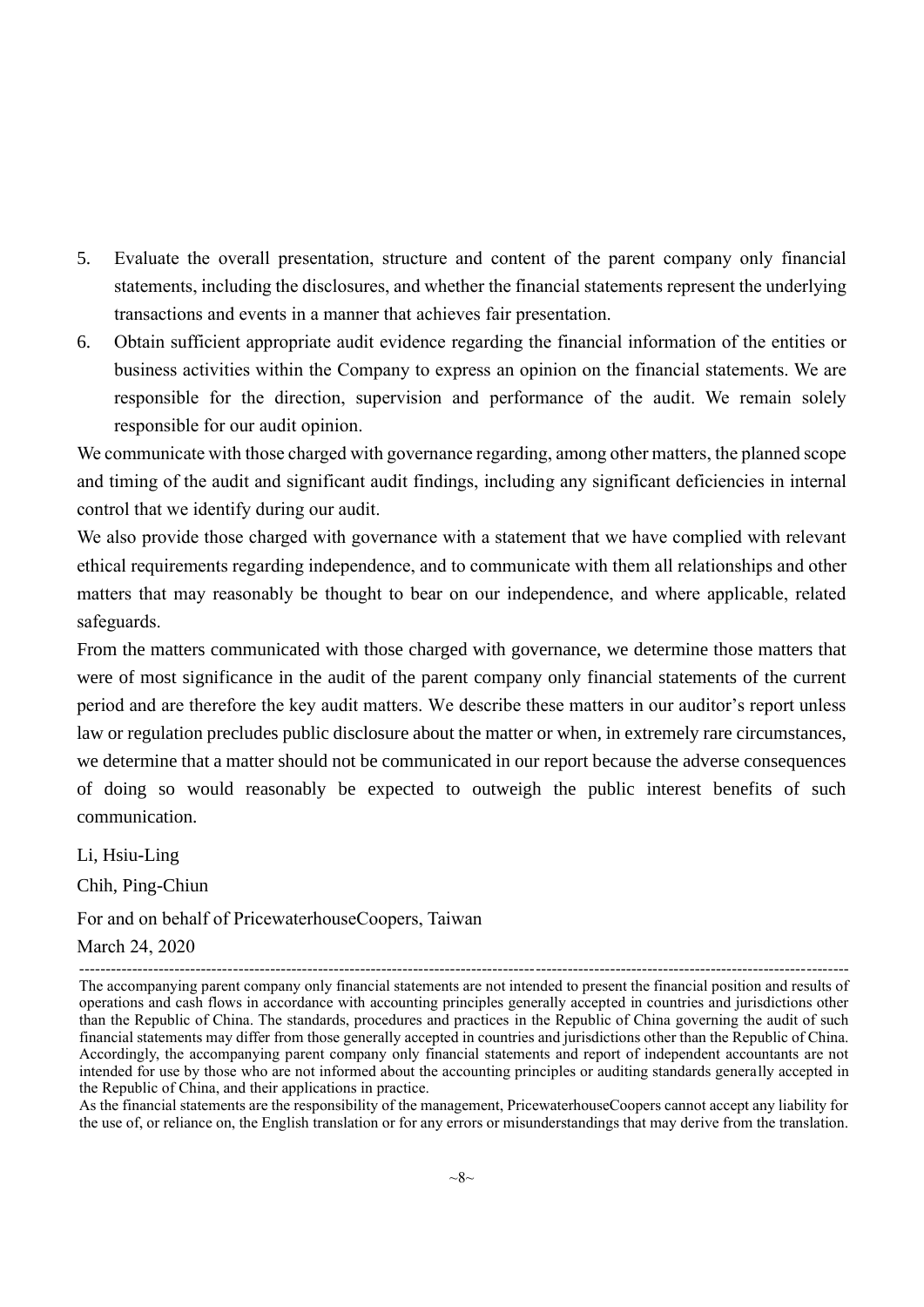| Assets                                         | <b>Notes</b>  | December 31, 2019<br><b>AMOUNT</b><br>$\%$ |     |            | December 31, 2018<br><b>AMOUNT</b><br>$\frac{0}{6}$ |                |  |
|------------------------------------------------|---------------|--------------------------------------------|-----|------------|-----------------------------------------------------|----------------|--|
| <b>Current assets</b>                          |               |                                            |     |            |                                                     |                |  |
| Cash and cash equivalents                      | 6(1)          | \$<br>18,767,848                           | 12  | $\sqrt{3}$ | 19,471,486                                          | 15             |  |
| Current financial assets at amortised cost     | $6(3)$ and 8  | 1,588,797                                  | 1   |            | 2,322,603                                           | $\mathbf{c}$   |  |
| Current contract assets                        | 6(21)         | 372,492                                    |     |            | 682,327                                             |                |  |
| Notes receivable - net                         | 6(4)          | 166                                        |     |            | 43                                                  |                |  |
| Accounts receivable - net                      | 6(4)          | 2,877,284                                  | 2   |            | 3,258,807                                           | 3              |  |
| Accounts receivable, net - related parties     | $6(4)$ and 7  | 112,150                                    |     |            | 99,623                                              |                |  |
| Other receivables                              |               | 69,102                                     |     |            | 205,230                                             |                |  |
| Other receivables - related parties            | 7             | 5,160                                      |     |            | 180,937                                             |                |  |
| Current income tax assets                      |               | 29,012                                     |     |            |                                                     |                |  |
| Inventories                                    | 6(5)          | 972,539                                    | 1   |            | 908,122                                             |                |  |
| Prepayments                                    |               | 246,391                                    |     |            | 254,205                                             |                |  |
| Other current assets                           |               |                                            |     |            |                                                     |                |  |
|                                                | $6(6)$ and 7  | 2,405,251                                  | 2   |            | 2,652,429                                           | $\overline{c}$ |  |
| <b>Current Assets</b>                          |               | 27, 446, 192                               | 18  |            | 30,035,812                                          | 23             |  |
| Non-current assets                             |               |                                            |     |            |                                                     |                |  |
| Non-current financial assets at fair value     | 6(2)          |                                            |     |            |                                                     |                |  |
| through other comprehensive income             |               | 1,156,298                                  | 1   |            | 1,021,582                                           | 1              |  |
| Non-current financial assets at amortised cost | 6(3)          | 100,000                                    |     |            | 100,000                                             |                |  |
| Investments accounted for using equity         | 6(7)          |                                            |     |            |                                                     |                |  |
| method                                         |               | 57,888,371                                 | 39  |            | 58, 145, 047                                        | 45             |  |
| Property, plant and equipment - net            | $6(8)$ and 8  | 36, 934, 484                               | 25  |            | 35,045,526                                          | 27             |  |
| Right-of-use assets                            | $6(9)$ and 7  | 22, 497, 764                               | 15  |            |                                                     |                |  |
| Investment property - net                      | $6(10)$ and 8 | 1,869,412                                  | 1   |            | 1,888,557                                           | 2              |  |
| Intangible assets                              |               | 19,599                                     |     |            | 28,730                                              |                |  |
| Deferred income tax assets                     | 6(28)         | 794,122                                    |     |            | 686,350                                             |                |  |
| Other non-current assets                       | 6(11)         | 1,172,221                                  |     |            | 976,611                                             |                |  |
| Non-current assets                             |               | 122, 432, 271                              | 82  |            | 97,892,403                                          | 77             |  |
| <b>Total assets</b>                            |               | \$<br>149,878,463                          | 100 | \$         | 127, 928, 215                                       | 100            |  |

#### EVERGREEN MARINE CORPORATION (TAIWAN) LTD. PARENT COMPANY ONLY BALANCE SHEETS (Expressed in thousands of New Taiwan dollars)

(Continued)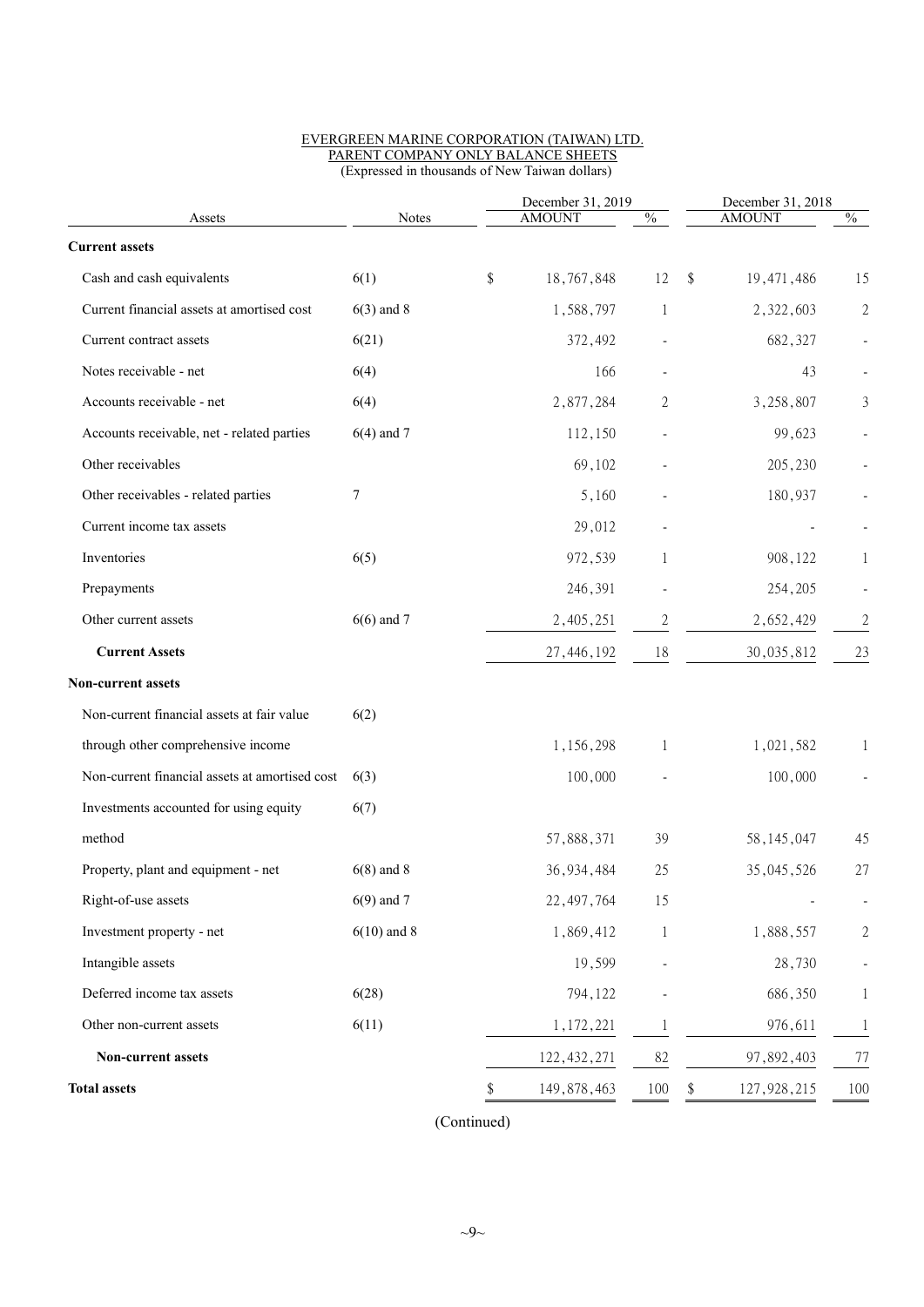|                                                   |                   | December 31, 2019 |               |                  |     | December 31, 2018 |               |  |
|---------------------------------------------------|-------------------|-------------------|---------------|------------------|-----|-------------------|---------------|--|
| Liabilities and Equity                            | Notes             |                   | <b>AMOUNT</b> | $\frac{0}{0}$    |     | <b>AMOUNT</b>     | $\frac{0}{6}$ |  |
| <b>Current liabilities</b>                        |                   |                   |               |                  |     |                   |               |  |
| Current financial liabilities for hedging         | $6(9)$ and 7      | \$                | 1,861,026     | 1                | \$  |                   |               |  |
| Current contract liabilities                      | 6(21)             |                   | 536,774       |                  |     | 431,290           |               |  |
| Accounts payable                                  |                   |                   | 3,370,023     | 2                |     | 4,383,686         |               |  |
| Accounts payable - related parties                | 7                 |                   | 283,199       |                  |     | 193,831           |               |  |
| Other payables                                    |                   |                   | 1,207,403     | 1                |     | 928,636           | 1             |  |
| Other payables - related parties                  | 7                 |                   | 9,110         |                  |     | 6,683             |               |  |
| Current income tax liabilities                    |                   |                   |               |                  |     | 263,684           |               |  |
| Current lease liabilities                         | $6(9)$ and 7      |                   | 717,363       | 1                |     |                   |               |  |
| Other current liabilities                         | $6(12)(14)$ and 7 |                   | 10,277,100    |                  |     | 9,040,820         | 7             |  |
| <b>Current Liabilities</b>                        |                   |                   | 18, 261, 998  | 12               |     | 15,248,630        | 12            |  |
| <b>Non-current liabilities</b>                    |                   |                   |               |                  |     |                   |               |  |
| Non-current financial liabilities for hedging     | $6(9)$ and 7      |                   | 18,327,916    | 12               |     |                   |               |  |
| Corporate bonds payable                           | 6(13)             |                   | 10,000,000    | 7                |     | 10,000,000        | 8             |  |
| Long-term loans                                   | 6(14)             |                   | 29,818,885    | 20               |     | 33,708,791        | 26            |  |
| Deferred income tax liabilities                   | 6(28)             |                   | 798,998       |                  |     | 792,971           | 1             |  |
| Non-current lease liabilities                     | $6(9)$ and 7      |                   | 1,322,625     | -1               |     |                   |               |  |
| Other non-current liabilities                     | 6(15)(16)         |                   | 1,302,262     | -1               |     | 1,333,593         | 1             |  |
| <b>Non-current liabilities</b>                    |                   |                   | 61,570,686    | 41               |     | 45, 835, 355      | 36            |  |
| <b>Total Liabilities</b>                          |                   |                   | 79,832,684    | 53               |     | 61,083,985        | 48            |  |
| <b>Equity</b>                                     |                   |                   |               |                  |     |                   |               |  |
| Capital                                           | 6(17)             |                   |               |                  |     |                   |               |  |
| Common stock                                      |                   |                   | 48, 129, 738  | 32               |     | 45, 129, 738      | 35            |  |
| <b>Capital surplus</b>                            | 6(18)             |                   |               |                  |     |                   |               |  |
| Capital surplus                                   |                   |                   | 11,407,437    | $\boldsymbol{7}$ |     | 11,059,145        | 9             |  |
| <b>Retained earnings</b>                          | 6(19)             |                   |               |                  |     |                   |               |  |
| Legal reserve                                     |                   |                   | 5,714,940     | 4                |     | 5,685,548         |               |  |
| Unappropriated retained earnings                  |                   |                   | 3,659,042     | 3                |     | 3,776,643         | 3             |  |
| Other equity interest                             | 6(20)             |                   |               |                  |     |                   |               |  |
| Other equity interest                             |                   |                   | 1,134,622     |                  |     | 1,193,156         |               |  |
| <b>Total equity</b>                               |                   |                   | 70,045,779    | 47               |     | 66, 844, 230      | 52            |  |
| <b>Significant Contingent Liabilities And</b>     | 9                 |                   |               |                  |     |                   |               |  |
|                                                   |                   |                   |               |                  |     |                   |               |  |
| <b>Unrecognised Contract Commitments</b>          |                   |                   |               |                  |     |                   |               |  |
| <b>Significant Events After The Balance Sheet</b> | 11                |                   |               |                  |     |                   |               |  |
| Date                                              |                   |                   |               |                  |     |                   |               |  |
| <b>Total liabilities and equity</b>               |                   | \$                | 149,878,463   | 100              | -\$ | 127, 928, 215     | 100           |  |

#### EVERGREEN MARINE CORPORATION (TAIWAN) LTD. PARENT COMPANY ONLY BALANCE SHEETS (Expressed in thousands of New Taiwan dollars)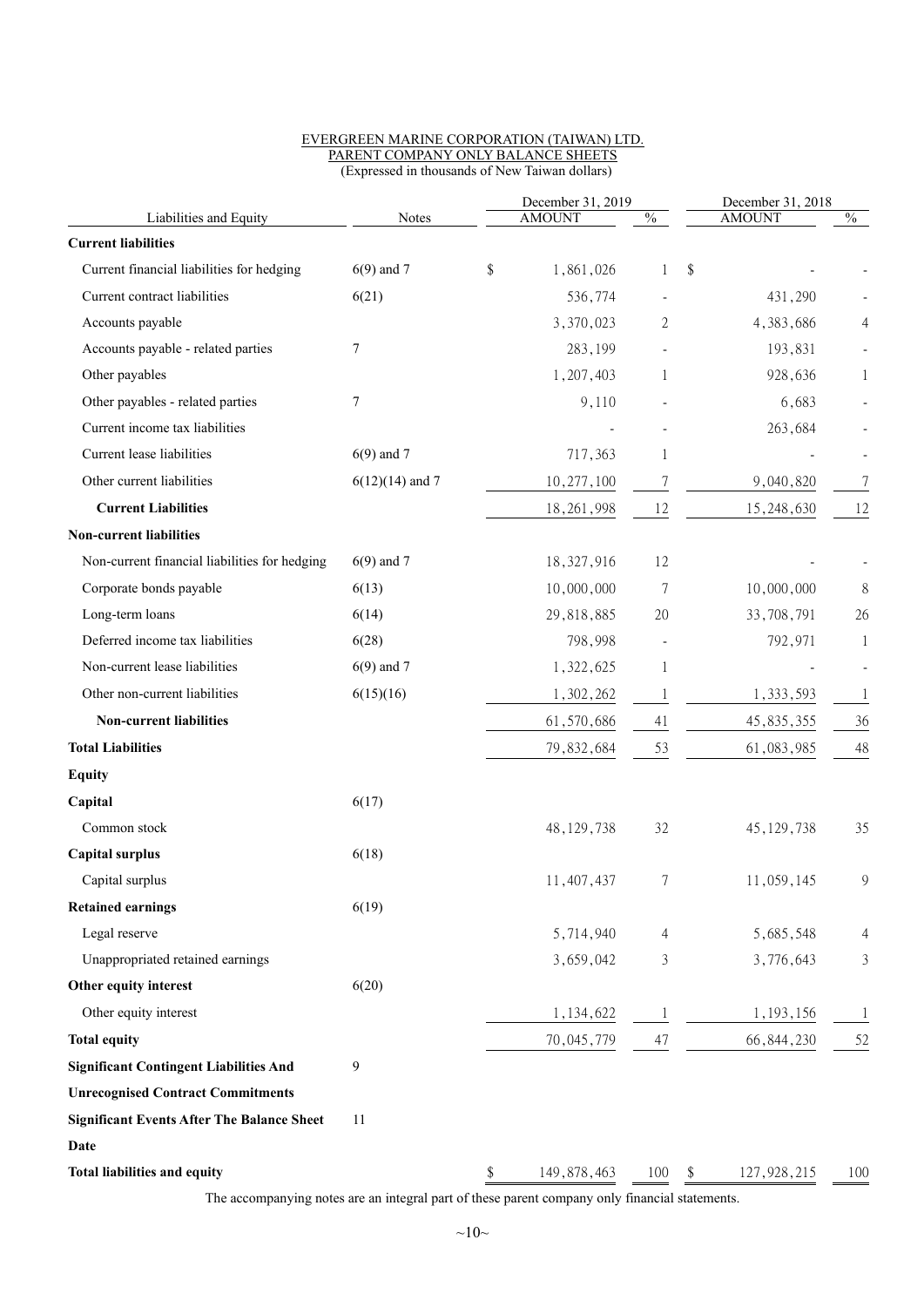#### EVERGREEN MARINE CORPORATION (TAIWAN) LTD. PARENT COMPANY ONLY STATEMENTS OF COMPREHENSIVE INCOME (Expressed in thousands of New Taiwan dollars, except as earnings per share)

|                                                                                                |                   | Year ended December 31 |                    |                |            |                   |                         |  |
|------------------------------------------------------------------------------------------------|-------------------|------------------------|--------------------|----------------|------------|-------------------|-------------------------|--|
|                                                                                                |                   |                        | 2019               |                |            | 2018              |                         |  |
| Items                                                                                          | Notes             |                        | <b>AMOUNT</b>      | $\frac{0}{0}$  |            | <b>AMOUNT</b>     | $\frac{0}{0}$           |  |
| <b>Operating revenue</b>                                                                       | $6(21)$ and 7     | \$                     | 44, 687, 138       | 100            | \$         | 33,994,571        | 100                     |  |
| <b>Operating costs</b>                                                                         | $6(26)(27)$ and 7 |                        | 42,080,473)        | 94)            |            | 32, 512, 863      | 96)                     |  |
| Gross profit                                                                                   |                   |                        | 2,606,665          | 6              |            | , 481, 708        | $\overline{4}$          |  |
| <b>Operating expenses</b>                                                                      | $6(26)(27)$ and 7 |                        |                    |                |            |                   |                         |  |
| Selling expenses                                                                               |                   |                        | $308, 162)$ (      | $1)$ (         |            | $301,462)$ (      | 1)                      |  |
| General and administrative expenses                                                            |                   | $\overline{(}$         | $2,126,796$ (      | $5)$ (         |            | $1,606,233$ ) (   | 4)                      |  |
| Impairment loss (impairment gain and reversal of                                               |                   |                        |                    |                |            |                   |                         |  |
| impairment loss) determined in accordance with                                                 |                   |                        |                    |                |            |                   |                         |  |
| IFRS 9                                                                                         |                   |                        | 206                |                |            | 297)              |                         |  |
| <b>Total operating expenses</b>                                                                |                   |                        | $2,434,752$ (      | $6)$ $($       |            | 1,907,992) (      | 5)                      |  |
| Other gains - net                                                                              | $6(22)$ and 7     |                        | 4,649              |                |            | 7,594<br>418,690) | 1)                      |  |
| <b>Operating profit (loss)</b>                                                                 |                   |                        | 176,562            |                |            |                   |                         |  |
| Non-operating income and expenses<br>Other income                                              |                   |                        |                    |                |            |                   |                         |  |
| Other gains and losses                                                                         | 6(23)<br>6(24)    |                        | 516,626<br>17,131  | 1              |            | 580,784           | $\mathfrak{2}$          |  |
| Finance costs                                                                                  | 6(25)             |                        |                    | $3)$ (         |            | 19,481            | 2)                      |  |
| Share of profit of subsidiaries, associates and joint                                          |                   |                        | 1,304,925) (       |                |            | $685,636$ ) (     |                         |  |
| ventures accounted for using equity method                                                     |                   |                        | 545,406            | $\overline{c}$ |            | 1,013,565         | $\mathfrak{Z}$          |  |
| Total non-operating income and expenses                                                        |                   |                        | 225,762)           |                |            | 928,194           | $\overline{\mathbf{3}}$ |  |
| Profit before income tax                                                                       |                   |                        | 49,200)            |                |            | 509,504           | $\overline{c}$          |  |
| Income tax expense                                                                             | 6(28)             |                        |                    |                |            | 215,585)          | $\left  \right $        |  |
| Profit for the year                                                                            |                   |                        | 161,719<br>112,519 |                | \$         | 293,919           |                         |  |
|                                                                                                |                   |                        |                    |                |            |                   |                         |  |
| Other comprehensive income (loss)                                                              | 6(20)             |                        |                    |                |            |                   |                         |  |
| Components of other comprehensive income that                                                  |                   |                        |                    |                |            |                   |                         |  |
| will not be reclassified to profit or loss                                                     |                   |                        |                    |                |            |                   |                         |  |
| Losses on remeasurements of defined benefit plans                                              | 6(16)             | $($ \$                 | 75,241)            |                | (\$        | 47,522)           |                         |  |
| Unrealised gains (losses) on valuation of                                                      | 6(2)              |                        |                    |                |            |                   |                         |  |
| investments in equity instruments measured at fair<br>value through other comprehensive income |                   |                        |                    |                |            |                   |                         |  |
| Share of other comprehensive loss of associates and                                            |                   |                        | 134,715            |                |            | 67,238            |                         |  |
| joint ventures accounted for using equity method,                                              |                   |                        |                    |                |            |                   |                         |  |
| components of other comprehensive income that                                                  |                   |                        |                    |                |            |                   |                         |  |
| will not be reclassified to profit or loss                                                     |                   | $\overline{(}$         | 101,401)           |                | $\sqrt{2}$ | $409,055$ ) (     | 1)                      |  |
| Income tax related to components of other                                                      |                   |                        |                    |                |            |                   |                         |  |
| comprehensive income that will not be reclassified                                             |                   |                        |                    |                |            |                   |                         |  |
| to profit or loss                                                                              |                   |                        | 20,163             |                |            | 11,944            |                         |  |
| Components of other comprehensive loss that                                                    |                   |                        |                    |                |            |                   |                         |  |
| will not be reclassified to profit or loss                                                     |                   |                        | 21,764)            |                |            | 377, 395)         |                         |  |
| Components of other comprehensive income that                                                  |                   |                        |                    |                |            |                   |                         |  |
| will be reclassified to profit or loss                                                         |                   |                        |                    |                |            |                   |                         |  |
| Other comprehensive (loss) income, before tax,                                                 |                   |                        |                    |                |            |                   |                         |  |
| exchange differences on translation                                                            |                   |                        | 755,051) (         | 2)             |            | 1,004,409         |                         |  |
| Gains on hedging instrument                                                                    | 6(9)              |                        | 460,138            | 1              |            |                   |                         |  |
| Share of other comprehensive income of associates                                              |                   |                        |                    |                |            |                   |                         |  |
| and joint ventures accounted for using equity                                                  |                   |                        |                    |                |            |                   |                         |  |
| method, components of other comprehensive                                                      |                   |                        |                    |                |            |                   |                         |  |
| income that will be reclassified to profit or loss                                             |                   |                        | 152,428            | 1              |            | 104,751           |                         |  |
| Income tax relating to the components of other                                                 |                   |                        |                    |                |            |                   |                         |  |
| comprehensive income                                                                           |                   |                        | 92,010)            |                |            | 746               |                         |  |
| Components of other comprehensive (loss)                                                       |                   |                        |                    |                |            |                   |                         |  |
| income that will be reclassified to profit or loss                                             |                   |                        | 234, 495)          |                |            | 1,109,906         | 3                       |  |
| Other comprehensive (loss) income for the year                                                 |                   |                        | 256,259)           |                |            | 732,511           | $\overline{2}$          |  |
| Total comprehensive (loss) income for the year                                                 |                   | (\$                    | 143,740)           |                |            | 1,026,430         | 3                       |  |
|                                                                                                |                   |                        |                    |                |            |                   |                         |  |
| Basic earnings per share (in dollars)                                                          | 6(29)             |                        |                    |                |            |                   |                         |  |
| Basic earnings per share                                                                       |                   |                        |                    | 0.02           |            |                   | 0.07                    |  |
| Diluted earnings per share                                                                     |                   |                        |                    | 0.02           |            |                   |                         |  |
|                                                                                                |                   |                        |                    |                |            |                   | 0.07                    |  |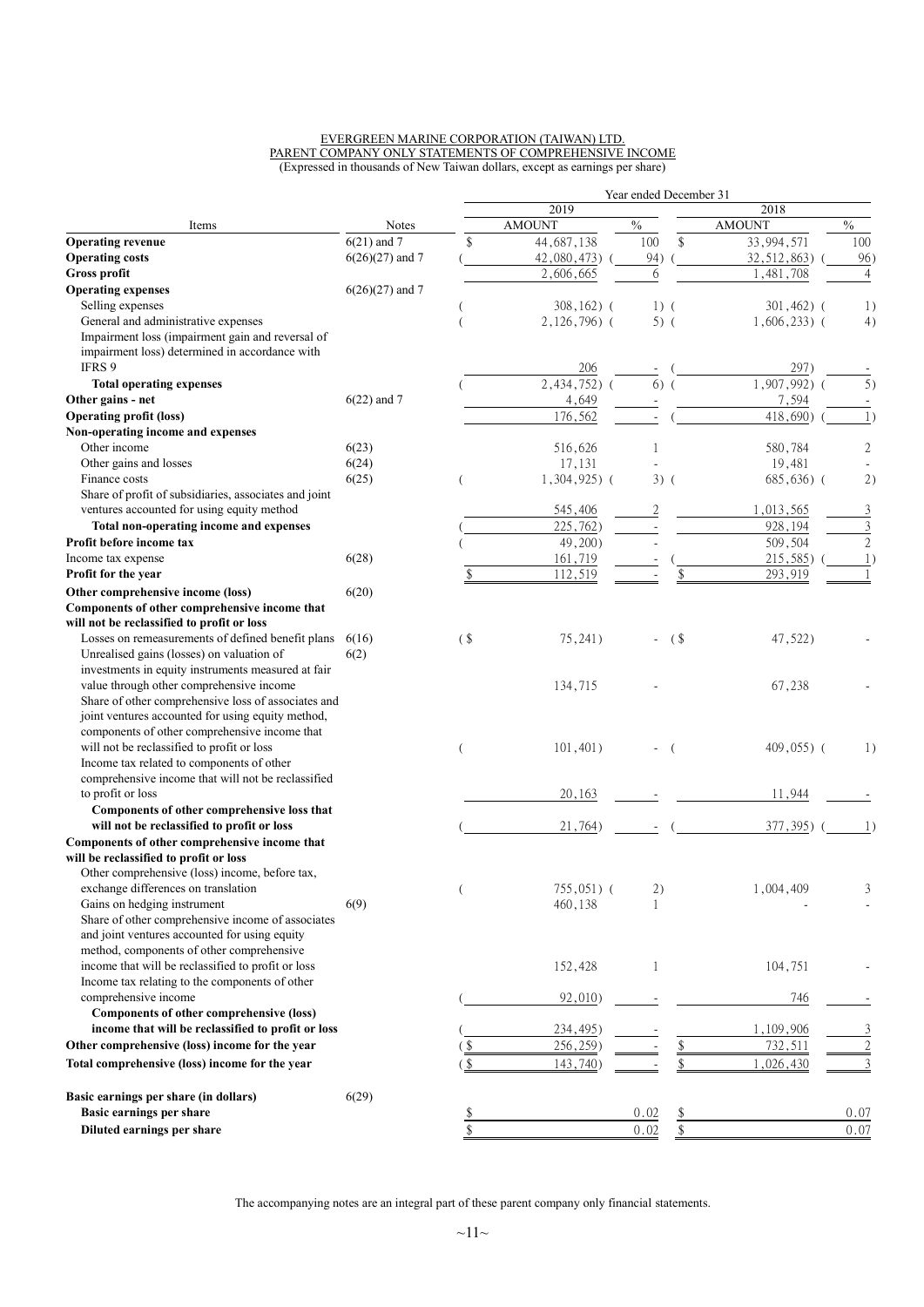#### EVERGREEN MARINE CORPORATION (TAIWAN) LTD. PARENT COMPANY ONLY STATEMENTS OF CHANGES IN EQUITY (Expressed in thousands of New Taiwan dollars)

|                                                                                                                 |              |              |                 | <b>Retained Earnings</b><br>Other equity interest |                                     |                                                                                                   |                                                                                                                                |                                                                          |                                                                                   |                                             |                          |
|-----------------------------------------------------------------------------------------------------------------|--------------|--------------|-----------------|---------------------------------------------------|-------------------------------------|---------------------------------------------------------------------------------------------------|--------------------------------------------------------------------------------------------------------------------------------|--------------------------------------------------------------------------|-----------------------------------------------------------------------------------|---------------------------------------------|--------------------------|
|                                                                                                                 | <b>Notes</b> | Common stock | Capital surplus | Legal reserve                                     | Unappropriated<br>retained earnings | Exchange<br>differences on<br>translating the<br>financial<br>statements of<br>foreign operations | Unrealised gains<br>(losses) from<br>financial assets<br>measured at fair<br>value through<br>other<br>comprehensive<br>income | Unrealized gain or<br>loss on available-<br>for-sale financial<br>assets | Hedging<br>instrument gain<br>(loss) on effective<br>hedge of cash<br>flow hedges | Gains (losses) on<br>hedging<br>instruments | Total equity             |
| Year 2018                                                                                                       |              |              |                 |                                                   |                                     |                                                                                                   |                                                                                                                                |                                                                          |                                                                                   |                                             |                          |
| Balance at January 1, 2018                                                                                      |              | \$40,123,560 | \$10,838,075    | \$4,985,031                                       | \$6,769,575                         | $($ \$ 1,135,114)                                                                                 | -S                                                                                                                             | \$1,833,339                                                              | $15,912$ ) \$<br>(                                                                |                                             | \$63,398,554             |
| Retrospective application                                                                                       | 6(19)(20)    |              |                 |                                                   | 276,681                             |                                                                                                   | 1,553,662                                                                                                                      | 1,833,339                                                                | 15,912                                                                            | 15,912                                      | 2,996                    |
| Balance at 1 January after adjustments                                                                          |              | 40, 123, 560 | 10,838,075      | 4,985,031                                         | 7,046,256                           | 1,135,114                                                                                         | 1,553,662                                                                                                                      |                                                                          |                                                                                   | 15,912                                      | 63, 395, 558             |
| Profit for the year                                                                                             |              |              |                 |                                                   | 293,919                             |                                                                                                   |                                                                                                                                |                                                                          |                                                                                   |                                             | 293,919                  |
| Other comprehensive income (loss) for the year                                                                  | 6(19)(20)    |              |                 |                                                   | 71,341                              | 1,152,694                                                                                         | 306,105                                                                                                                        |                                                                          |                                                                                   | 42,737                                      | 732,511                  |
| Total comprehensive income (loss)                                                                               |              |              |                 |                                                   | 222,578                             | 1,152,694                                                                                         | 306,105                                                                                                                        |                                                                          |                                                                                   | 42,737                                      | 1,026,430                |
| Distribution of 2017 earnings                                                                                   | 6(17)(19)    |              |                 |                                                   |                                     |                                                                                                   |                                                                                                                                |                                                                          |                                                                                   |                                             |                          |
| Legal capital reserve                                                                                           |              |              |                 | 700,517                                           | 700,517                             |                                                                                                   |                                                                                                                                |                                                                          |                                                                                   |                                             |                          |
| Stock dividends                                                                                                 |              | 2,006,178    |                 |                                                   | 2,006,178                           |                                                                                                   |                                                                                                                                |                                                                          |                                                                                   |                                             |                          |
| Cash dividends                                                                                                  |              |              |                 |                                                   | 802,471                             |                                                                                                   |                                                                                                                                |                                                                          |                                                                                   |                                             | 802,471                  |
| Issuance of common stock                                                                                        | 6(17)(18)    | 3,000,000    | 226,890         |                                                   |                                     |                                                                                                   |                                                                                                                                |                                                                          |                                                                                   |                                             | 3,226,890                |
| Cash capital increase reserved for employee preemption 6(18)                                                    |              |              | 17.610          |                                                   |                                     |                                                                                                   |                                                                                                                                |                                                                          |                                                                                   |                                             | 17,610                   |
| Adjustments to share of changes in equity of<br>subsidiaries, associates and joint ventures                     | 6(18)(19)    |              | 23,430)         |                                                   | 3,643                               |                                                                                                   |                                                                                                                                |                                                                          |                                                                                   |                                             | 19,787                   |
| Disposal of investments in equity instruments<br>designated at fair value through other comprehensive<br>income | 6(2)(19)     |              |                 |                                                   | 13,332                              |                                                                                                   |                                                                                                                                |                                                                          |                                                                                   |                                             |                          |
| Balance at December 31, 2018                                                                                    |              | \$45,129,738 | \$11,059,145    | 5,685,548                                         | 3,776,643                           | 17,580                                                                                            | 13,332<br>1,234,225                                                                                                            |                                                                          |                                                                                   | 58,649                                      | \$66,844,230             |
|                                                                                                                 |              |              |                 |                                                   |                                     |                                                                                                   |                                                                                                                                |                                                                          |                                                                                   |                                             |                          |
| Year 2019<br>Balance at January 1, 2019                                                                         |              | \$45,129,738 | \$11,059,145    | \$5,685,548                                       |                                     | 17,580                                                                                            | 1,234,225                                                                                                                      |                                                                          |                                                                                   | $\left( \frac{4}{3} \right)$                | \$66,844,230             |
| Profit for the year                                                                                             |              |              |                 |                                                   | 3,776,643<br>112,519                |                                                                                                   |                                                                                                                                |                                                                          |                                                                                   | 58,649                                      | 112,519                  |
| Other comprehensive income                                                                                      | 6(19)(20)    |              |                 |                                                   | 197,673                             | 874,353                                                                                           | 177,361                                                                                                                        |                                                                          |                                                                                   | 638,406                                     | 256,259                  |
| Total comprehensive income (loss)                                                                               |              |              |                 |                                                   | 85,154                              | 874,353                                                                                           | 177,361                                                                                                                        |                                                                          |                                                                                   | 638,406                                     | 143,740                  |
| Distribution of 2018 earnings                                                                                   | 6(17)(19)    |              |                 |                                                   |                                     |                                                                                                   |                                                                                                                                |                                                                          |                                                                                   |                                             |                          |
| Legal capital reserve                                                                                           |              |              |                 | 29,392                                            | 29,392                              |                                                                                                   |                                                                                                                                |                                                                          |                                                                                   |                                             |                          |
| Issuance of common stock                                                                                        | 6(17)(18)    | 3,000,000    | 333,934         |                                                   |                                     |                                                                                                   |                                                                                                                                |                                                                          |                                                                                   | $\sim$                                      | 3,333,934                |
| Cash capital increase reserved for employee preemption $6(18)$                                                  |              |              | 17,066          |                                                   |                                     |                                                                                                   |                                                                                                                                |                                                                          |                                                                                   |                                             | 17,066                   |
| Adjustments to share of changes in equity of<br>subsidiaries, associates and joint ventures                     | 6(18)(19)    |              | 2,708           |                                                   | 3,055                               |                                                                                                   |                                                                                                                                |                                                                          |                                                                                   |                                             | 5,711                    |
| Balance at December 31, 2019                                                                                    |              | \$48,129,738 | \$11,407,437    | 5,714,940                                         | $\overline{3,659,042}$              | 856,773                                                                                           | $\frac{1}{411,638}$                                                                                                            |                                                                          |                                                                                   | 579,757                                     | $\overline{$}70,045,779$ |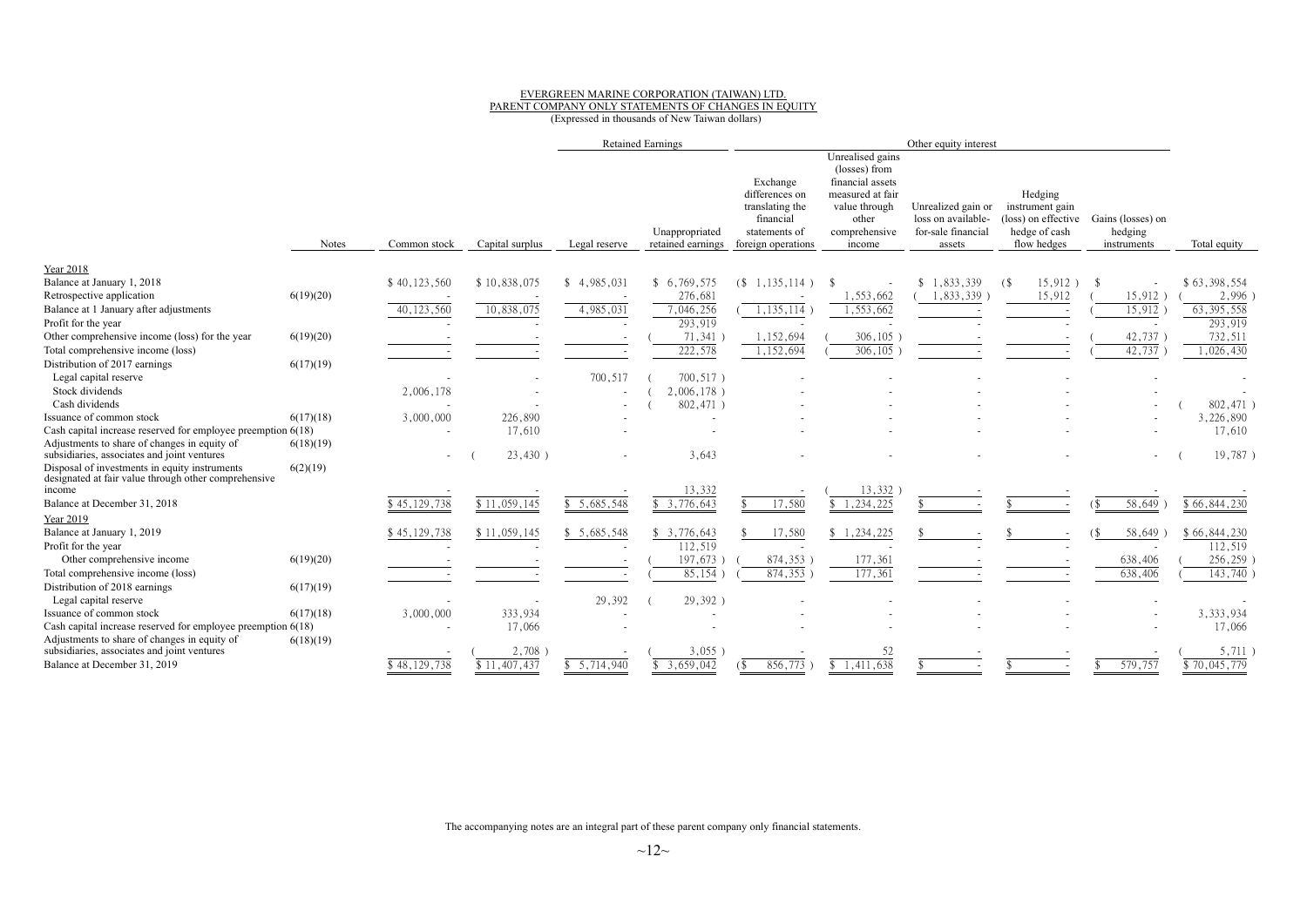#### EVERGREEN MARINE CORPORATION (TAIWAN) LTD. PARENT COMPANY ONLY STATEMENTS OF CASH FLOWS (Expressed in thousands of New Taiwan dollars)

|                                                                                              |              |                  | Years ended December 31 |               |  |  |
|----------------------------------------------------------------------------------------------|--------------|------------------|-------------------------|---------------|--|--|
|                                                                                              | <b>Notes</b> |                  | 2019                    | 2018          |  |  |
| CASH FLOWS FROM OPERATING ACTIVITIES                                                         |              |                  |                         |               |  |  |
| (Loss) profit before tax                                                                     |              | $($ \$           | \$<br>49,200)           | 509,504       |  |  |
| Adjustments                                                                                  |              |                  |                         |               |  |  |
| Adjustments to reconcile profit (loss)                                                       |              |                  |                         |               |  |  |
| Depreciation                                                                                 | 6(24)(26)    |                  | 4,813,032               | 2,052,106     |  |  |
| Amortization                                                                                 | 6(26)        |                  | 16,458                  | 20,572        |  |  |
| Expected credit (gain) loss                                                                  | 12(2)        | $\overline{(\ }$ | 206)                    | 297           |  |  |
| Interest expense                                                                             | 6(25)        |                  | 1,304,925               | 685,636       |  |  |
| Interest income                                                                              | 6(23)        |                  | $316,320$ ) (           | 259,184)      |  |  |
| Dividend income                                                                              | 6(23)        |                  | $45,631$ ) (            | 58,560)       |  |  |
| Share of profit of subsidiaries, associates and<br>joint ventures accounted for using equity |              |                  |                         |               |  |  |
| method                                                                                       |              | $\left($         | $545,406$ ) (           | $1,013,565$ ) |  |  |
| Loss on disposal of investments                                                              | 6(24)        |                  | 36                      |               |  |  |
| Gains arising from lease modification                                                        | 6(24)        |                  | 1,237)                  |               |  |  |
| Net gain on disposal of property, plant and                                                  | 6(22)        |                  |                         |               |  |  |
| equipment                                                                                    |              | (                | $4,649$ ) (             | 7,594)        |  |  |
| Cash capital increase reserved for employee                                                  | 6(18)        |                  |                         |               |  |  |
| preemption                                                                                   |              |                  | 17,066                  | 17,610        |  |  |
| Changes in operating assets and liabilities                                                  |              |                  |                         |               |  |  |
| Changes in operating assets                                                                  |              |                  |                         |               |  |  |
| Financial assets at fair value through profit or<br>loss                                     |              |                  | 130                     |               |  |  |
| Current contract assets                                                                      |              |                  | 309,929<br>$\left($     | 303, 183)     |  |  |
| Notes receivable                                                                             |              |                  | 123)                    | 29            |  |  |
| Accounts receivable                                                                          |              |                  | 375,219<br>$\left($     | 771,436)      |  |  |
| Accounts receivable - related parties                                                        |              |                  | $12,529$ )              | 113,797       |  |  |
| Other receivables                                                                            |              |                  | 142,547                 | 146,416       |  |  |
| Other receivables - related parties                                                          |              |                  | 175,777                 | 79,851        |  |  |
| Inventories                                                                                  |              |                  | $64,417$ ) (            | 219,245)      |  |  |
| Prepayments                                                                                  |              |                  | $19,315$ ) (            | 28,271)       |  |  |
| Other current assets                                                                         |              |                  | 247,178                 | 640,504)      |  |  |
| Other non-current assets                                                                     |              |                  | 1,170                   | 846)          |  |  |
| Changes in operating liabilities                                                             |              |                  |                         |               |  |  |
| Current contract liabilities                                                                 |              |                  | 105,484<br>$\left($     | $21,918$ )    |  |  |
| Accounts payable                                                                             |              | $\overline{(}$   | 1,013,663)              | 913,624       |  |  |
| Accounts payable - related parties                                                           |              |                  | 89,368                  | 68,936        |  |  |
| Other payables                                                                               |              |                  | 292,559                 | 382,575       |  |  |
| Other payables - related parties                                                             |              |                  | 2,427                   | 8,235)        |  |  |
| Other current liabilities                                                                    |              |                  | 972,239)                | 173,585)      |  |  |
| Other non-current liabilities                                                                |              |                  | 106,393)                | 179,516)      |  |  |
| Cash inflow generated from operations                                                        |              |                  | 4,741,977               | 1,305,311     |  |  |
| Interest received                                                                            |              |                  | 316,320                 | 259,184       |  |  |
| Interest paid                                                                                |              |                  | 1,326,972)              | 701,416)      |  |  |
| Income tax paid                                                                              |              |                  | 295,973)                | 12,137)       |  |  |
| Net cash flows from operating activities                                                     |              |                  | 3,435,352               | 850,942       |  |  |

(Continued)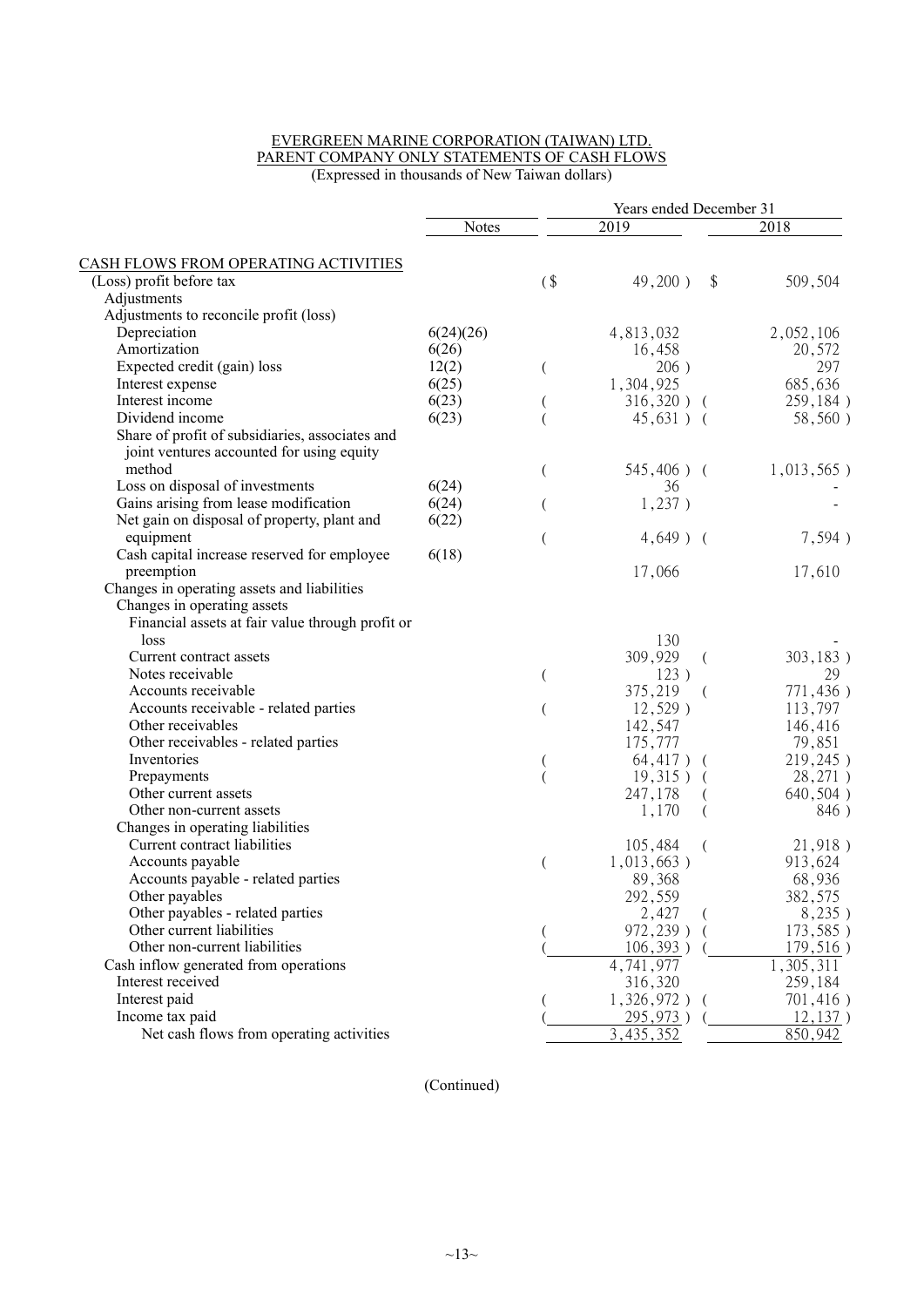## EVERGREEN MARINE CORPORATION (TAIWAN) LTD. PARENT COMPANY ONLY STATEMENTS OF CASH FLOWS

(Expressed in thousands of New Taiwan dollars)

|                                                      |              |                  | Years ended December 31 |    |               |  |  |
|------------------------------------------------------|--------------|------------------|-------------------------|----|---------------|--|--|
|                                                      | <b>Notes</b> |                  | $\overline{2019}$       |    | 2018          |  |  |
| CASH FLOWS FROM INVESTING ACTIVITIES                 |              |                  |                         |    |               |  |  |
| Proceeds from disposal of financial assets at fair   | 6(2)         |                  |                         |    |               |  |  |
| value through other comprehensive income             |              | \$               |                         | \$ | 342,661       |  |  |
| Proceeds from capital reduction of financial assets  |              |                  |                         |    |               |  |  |
| at fair value through other comprehensive income     |              |                  |                         |    | 924           |  |  |
| Decrease in financial assets at amortised cost       |              |                  | 733,806                 |    | 2,093,604     |  |  |
| Acquisition of investments accounted for using       | 6(7)         |                  |                         |    |               |  |  |
| equity method                                        |              | (                | $518,999$ ) (           |    | 86,894)       |  |  |
| Acquisition of property, plant and equipment         | 6(30)        |                  | 949,140) (              |    | 1,418,425)    |  |  |
| Proceeds from disposal of property, plant and        |              |                  |                         |    |               |  |  |
| equipment                                            |              |                  | 901                     |    | 1,260         |  |  |
| Acquisition of intangible assets                     |              |                  | $7,327$ ) (             |    | 10,231)       |  |  |
| Increase in other non-current assets                 | 6(30)        |                  | $3,413,205$ ) (         |    | $6,276,066$ ) |  |  |
| Cash dividends received                              |              |                  | 657,152                 |    | 406,556       |  |  |
| Net cash flows used in investing activities          |              |                  | 3,496,812)              |    | 4,946,611)    |  |  |
| CASH FLOWS FROM FINANCING ACTIVITIES                 |              |                  |                         |    |               |  |  |
| Increase in long-term loans                          | 6(31)        |                  | 11,791,553              |    | 16,065,620    |  |  |
| Decrease in long-term loans                          | 6(31)        | (                | $13,472,670$ ) (        |    | 15,668,231)   |  |  |
| Increase in corporate bonds payable                  |              |                  |                         |    | 2,000,000     |  |  |
| Proceeds from issuance of common stock               | 6(17)        |                  | 3, 333, 934             |    | 3,226,890     |  |  |
| Payments of lease liabilities                        | 6(9)(31)     | $\overline{(\ }$ | 2,294,815)              |    |               |  |  |
| Increase in guarantee deposits received              | 6(31)        |                  | 180)                    |    | 316           |  |  |
| Cash dividends paid                                  |              |                  |                         |    | 802,471)      |  |  |
| Net cash flows (used in) from financing              |              |                  |                         |    |               |  |  |
| activities                                           |              |                  | 642,178)                |    | 4,822,124     |  |  |
| Net (decrease) increase in cash and cash equivalents |              |                  | 703,638)                |    | 726,455       |  |  |
| Cash and cash equivalents at beginning of year       |              |                  | 19,471,486              |    | 18,745,031    |  |  |
| Cash and cash equivalents at end of year             |              | \$               | 18,767,848              | \$ | 19, 471, 486  |  |  |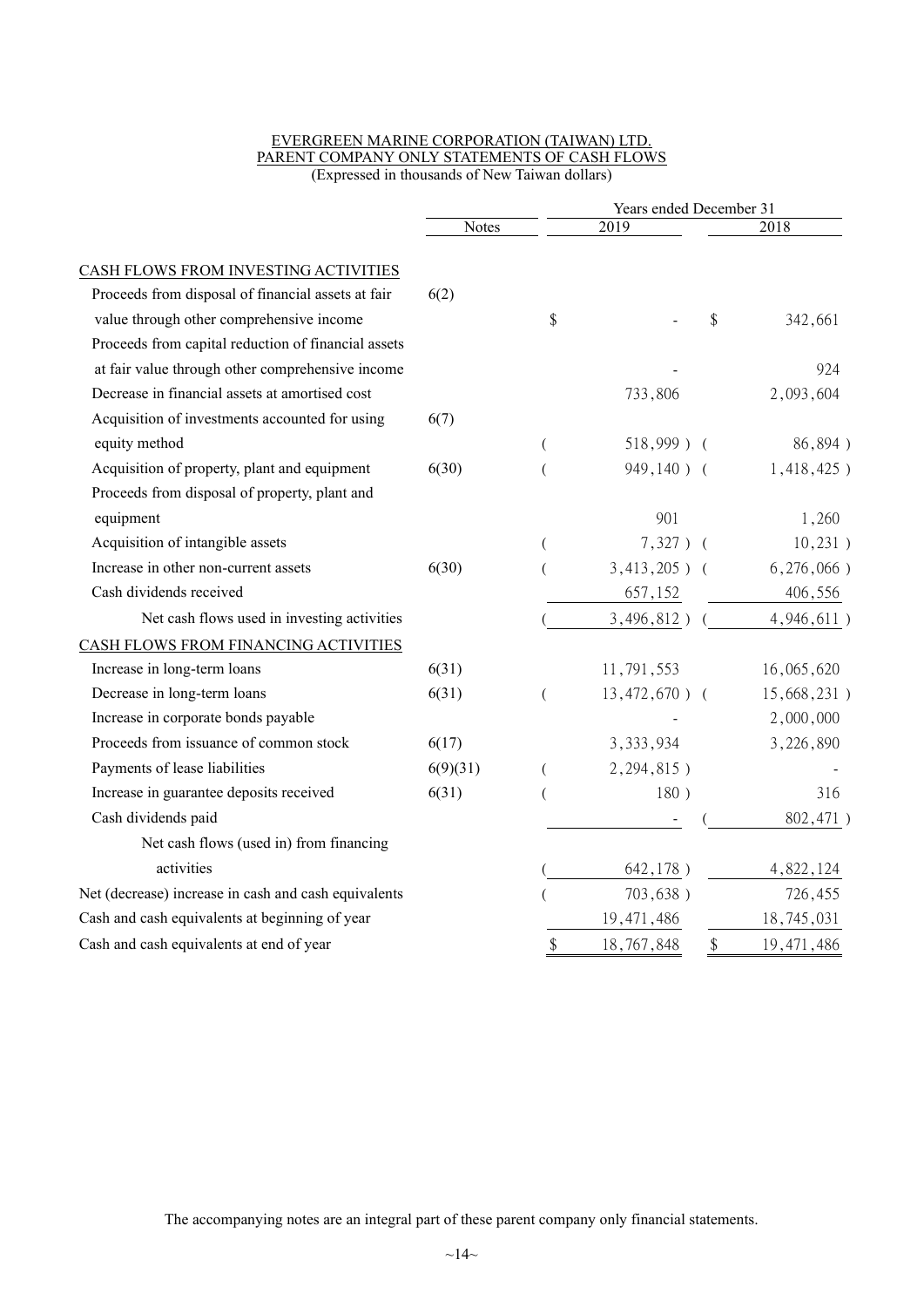# EVERGREEN MARINE CORPORATION (TAIWAN) LTD. NOTES TO THE PARENT COMPANY ONLY FINANCIAL STATEMENTS DECEMBER 31, 2019 AND 2018

(Expressed in thousands of New Taiwan dollars, except as otherwise indicated)

### 1. HISTORY AND ORGANISATION

Evergreen Marine Corporation (Taiwan) Ltd. (the "Company") was established in the Republic of China, is mainly engaged in domestic and international marine transportation, shipping agency services, and the distribution of containers. The Company was approved by the Securities and Futures Bureau (SFB), Financial Supervisory Commission, Executive Yuan, R.O.C. to be a public company on November 2, 1982 and was further approved by the SFB to be a listed company on July 6, 1987. The Company's shares have been publicly traded on the Taiwan Stock Exchange since September 21, 1987.

# 2. THE DATE OF AUTHORISATION FOR ISSUANCE OF THE PARENT COMPANY ONLY FINANCIAL STATEMENTS AND PROCEDURES FOR AUTHORISATION

These parent company only financial statements were authorised for issuance by the Board of Directors on March 24, 2020.

- 3. APPLICATION OF NEW STANDARDS, AMENDMENTS AND INTERPRETATIONS
	- (1) Effect of the adoption of new issuances of or amendments to International Financial Reporting Standards ("IFRS") as endorsed by the Financial Supervisory Commission ("FSC") New standards, interpretations and amendments endorsed by the FSC effective from 2019 are as follows:

|                                                                              | Effective date by      |
|------------------------------------------------------------------------------|------------------------|
|                                                                              | International          |
|                                                                              | Accounting             |
| New Standards, Interpretations and Amendments                                | <b>Standards Board</b> |
| Amendments to IFRS 9, 'Prepayment features with negative compensation'       | January 1, 2019        |
| IFRS 16, 'Leases'                                                            | January 1, 2019        |
| Amendments to IAS 19, 'Plan amendment, curtailment or settlement'            | January 1, 2019        |
| Amendments to IAS 28, 'Long-term interests in associates and joint ventures' | January 1, 2019        |
| IFRIC 23, 'Uncertainty over income tax treatments'                           | January 1, 2019        |
| Annual improvements to IFRSs 2015-2017 cycle                                 | January 1, 2019        |

Except for the following, the above standards and interpretations have no significant impact to the Company's financial condition and financial performance based on the Company's assessment.

A. IFRS 16, 'Leases'

(a) IFRS 16, 'Leases', replaces IAS 17, 'Leases' and related interpretations and SICs. The standard requires lessees to recognise a 'right-of-use asset' and a lease liability (except for those leases with terms of 12 months or less and leases of low-value assets). The accounting stays the same for lessors, which is to classify their leases as either finance leases or operating leases and account for those two types of leases differently. IFRS 16 only requires enhanced disclosures to be provided by lessors.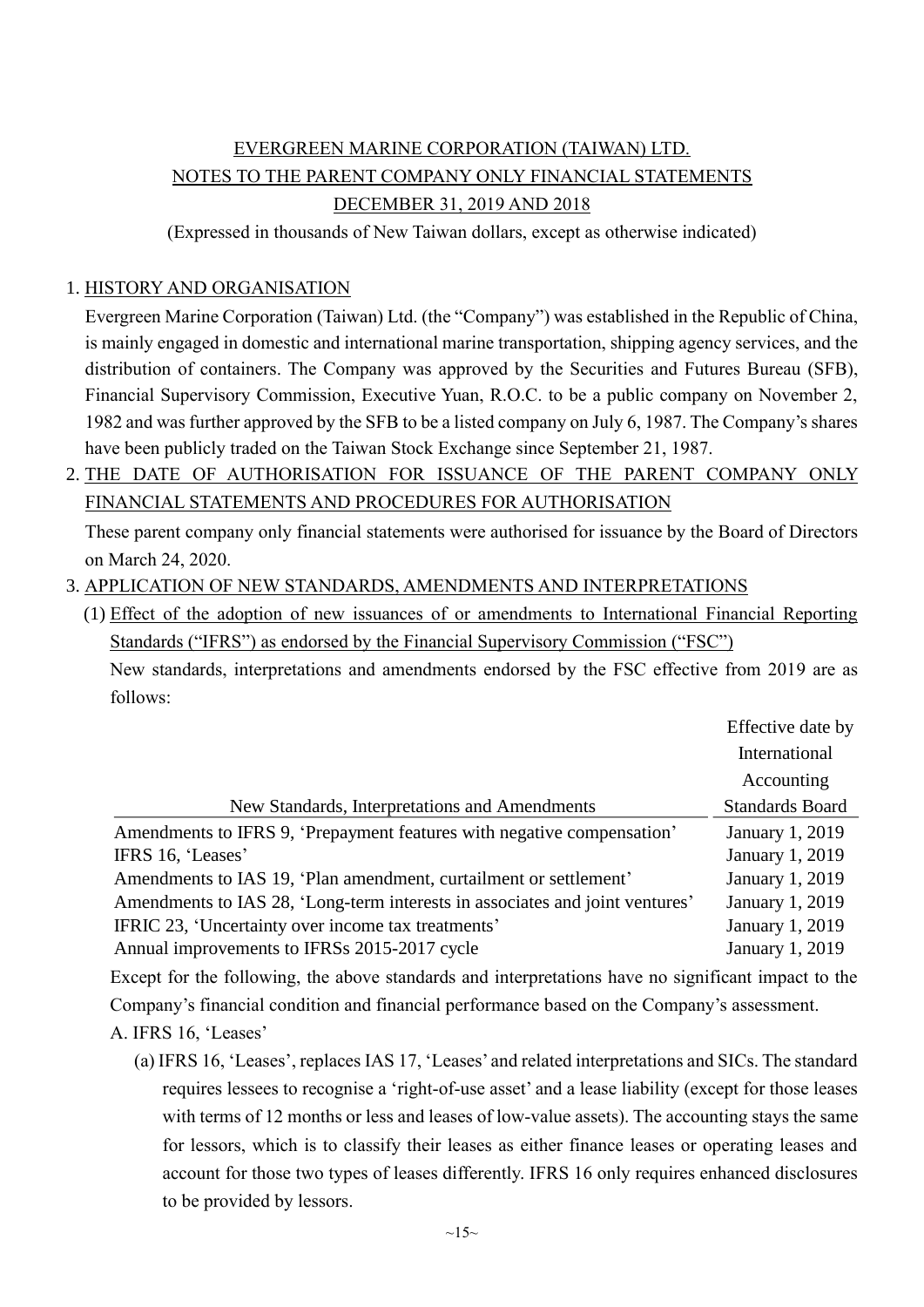- (b) The Company has elected to apply IFRS 16 by not restating the comparative information (referred herein as the 'modified retrospective approach') when applying "IFRSs" effective in 2019 as endorsed by the FSC. Accordingly, the Company increased 'right-of-use asset' by \$14,748,566, increased 'lease liability' by \$14,721,437 and decreased prepayments by \$27,129 with respect to the lease contracts of lessees on January 1, 2019.
- (c) The Company has used the following practical expedients permitted by the standard at the date of initial application of IFRS 16:
	- i. Reassessment as to whether a contract is, or contains, a lease is not required, instead, the application of IFRS 16 depends on whether or not the contracts were previously identified as leases applying IAS 17 and IFRIC 4.
	- ii. The use of a single discount rate to a portfolio of leases with reasonably similar characteristics.
	- iii. The accounting for operating leases whose period will end before December 31, 2019 as short-term leases and accordingly, rent expense of \$6,355 was recognised in the 4th quarter of 2019.
	- iv. The use of hindsight in determining the lease term where the contract contains options to extend or terminate the lease.
- (d) The Company calculated the present value of lease liabilities by using the weighted average incremental borrowing interest rate range from 1.23% to 3.57%.
- (e) The Group recognised lease liabilities which had previously been classified as 'operating leases' under the principles of IAS 17, 'Leases'. The reconciliation between operating lease commitments under IAS 17 measured at the present value of the remaining lease payments, discounted using the lessee's incremental borrowing rate and lease liabilities recognised as of January 1, 2019 is as follows:

| Operating lease commitments disclosed by applying IAS 17 as at           |                      |
|--------------------------------------------------------------------------|----------------------|
| December 31, 2018                                                        | \$<br>40,534,431     |
| Less: Short-term leases                                                  | 269,585)             |
| Less: Low-value assets                                                   | 9,307)               |
| Less: Contracts reassessed as service agreements                         | 9,453,209)           |
| Less: Lease contracts contracted but the construction not yet finished   | 13,246,280)          |
| Total lease contracts amount recognised as lease liabilities by applying |                      |
| IFRS 16 on January 1, 2019                                               | 17,556,050           |
| Incremental borrowing interest rate at the date of initial application   | $1.23\% \sim 3.57\%$ |
| Lease liabilities recognised as at January 1, 2019 by applying IFRS 16   | 14,721,437           |
|                                                                          |                      |

B. Amendments to IAS 19, 'Plan amendment, curtailment or settlement'

When a change to a plan take place, the amendments require a company to use the updated assumptions from this remeasurement to determine current service cost and net interest for the remainder of the reporting period after the change to the plan.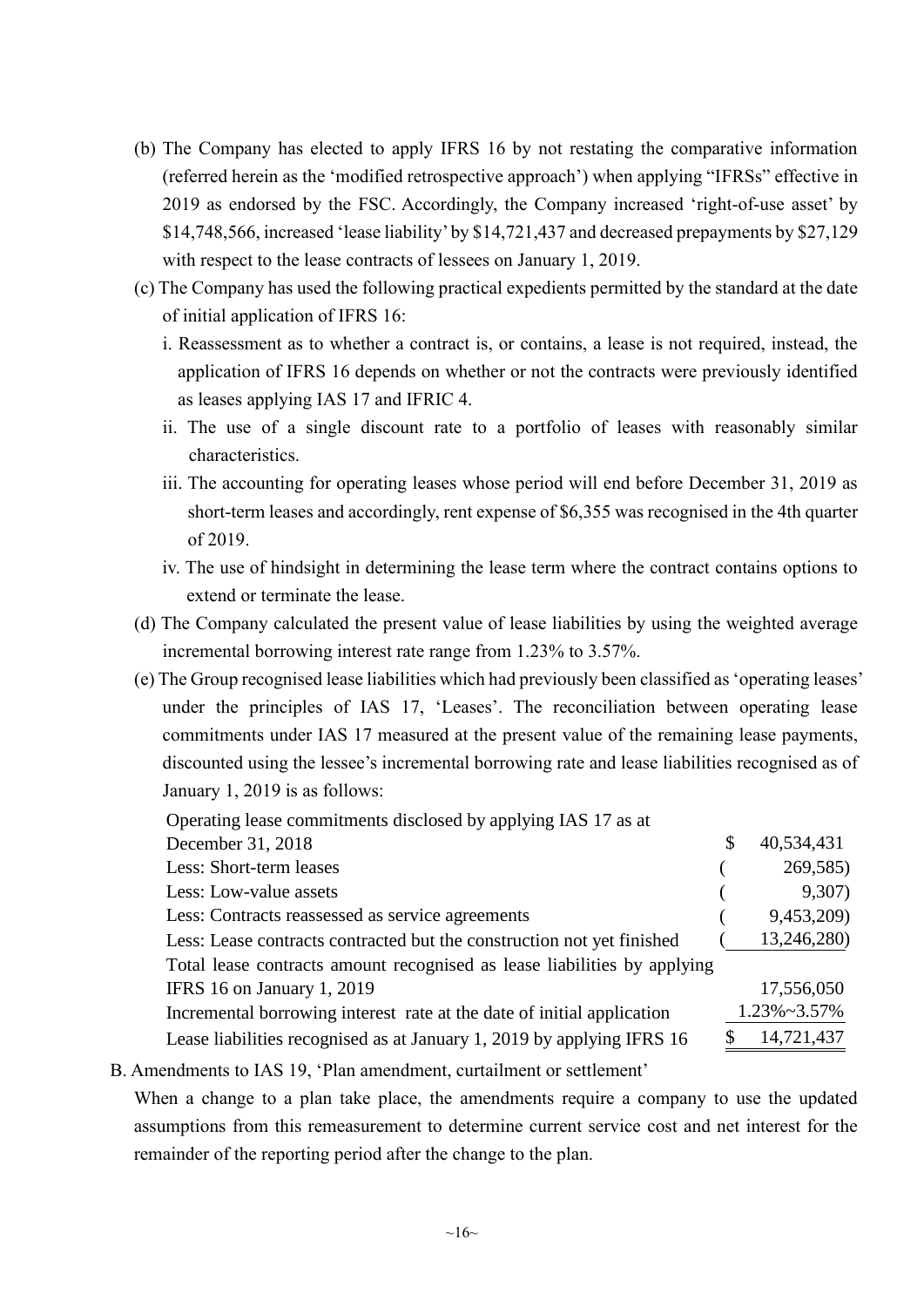#### C. Annual improvements to IFRSs 2015-2017 cycle

(a) Amendments to IFRS 3, 'Business combinations'

The amendments clarify that obtaining control of a business that is a joint operation is a business combination achieved in stages. The acquirer should remeasure its previously held interest in the joint operation at fair value at the acquisition date.

(b) Amendments to IAS 12, 'Income taxes'

The amendments clarify that the income tax consequences of dividends on financial instruments classified as equity should be recognised according to where the past transactions or events that generated distributable profits were recognised. These requirements apply to all income tax consequences of dividends.

(c) Amendments to IAS 23, 'Borrowing costs'

The amendments clarify that if a specific borrowing remains outstanding after the related qualifying asset is ready for its intended use or sale, it becomes part of general borrowings.

(2) Effect of new issuances of or amendments to IFRSs as endorsed by the FSC but not yet adopted by the Company

New standards, interpretations and amendments endorsed by the FSC effective from 2020 are as follows:

|                                                                    | Effective date by               |
|--------------------------------------------------------------------|---------------------------------|
|                                                                    | <b>International Accounting</b> |
| New Standards, Interpretations and Amendments                      | <b>Standards Board</b>          |
| Amendment to IAS 1 and IAS 8, 'Disclosure Initiative-Definition of | January 1, 2020                 |
| Material'                                                          |                                 |
| Amendments to IFRS 3, 'Definition of a business'                   | January 1, 2020                 |
| Amendments to IFRS 9, IAS 39 and IFRS7, 'Interest rate benchmark   | January 1, 2020                 |
| reform'                                                            |                                 |

Except for the following, the above standards and interpretations have no significant impact to the Company's financial condition and financial performance based on the Company's assessment.

A. Amendments to IAS 1 and IAS 8, 'Disclosure Initiative-Definition of Material'

The amendments clarify the definition of material that information is material if omitting, misstating or obscuring it could reasonably be expected to influence the decisions that the primary users of general purpose financial statements make on the basis of those financial statements, which provide financial information about a specific reporting entity.

B. Amendments to IFRS 9, IAS 39 and IFRS 7, 'Interest rate benchmark reform'

The reliefs relate to hedge accounting and have the effect that IBOR reform should not generally cause hedge accounting to terminate. Also, the amendment requires disclosure about how the entity is impacted by IBOR reform and is managing the transition process.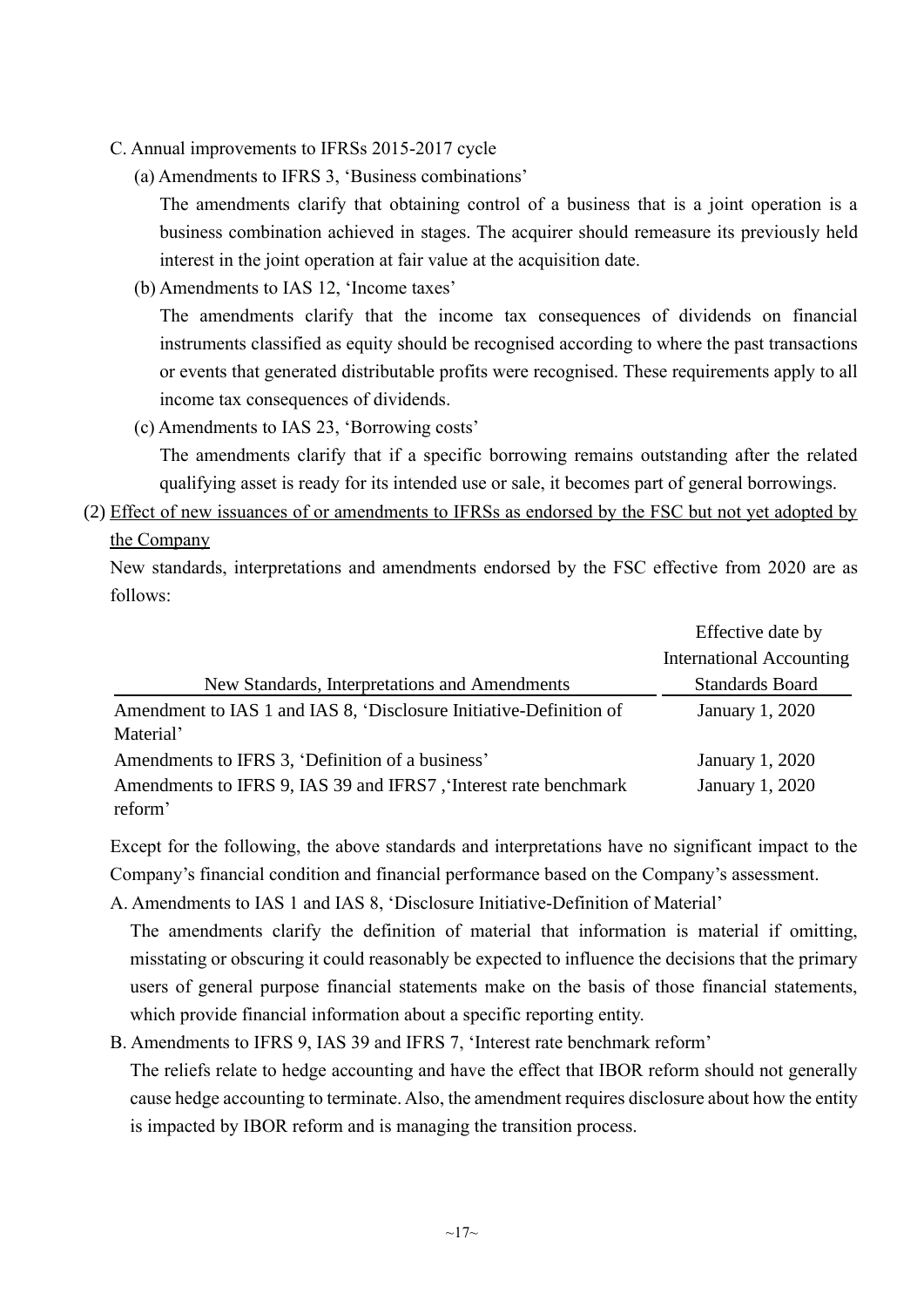#### (3) IFRSs issued by IASB but not yet endorsed by the FSC

New standards, interpretations and amendments issued by IASB but not yet included in the IFRSs as endorsed by the FSC are as follows:

|                                                                        | Effective date by               |
|------------------------------------------------------------------------|---------------------------------|
|                                                                        | <b>International Accounting</b> |
| New Standards, Interpretations and Amendments                          | <b>Standards Board</b>          |
| Amendments to IFRS 10 and IAS 28, 'Sale or contribution of assets      | To be determined by             |
| between an investor and its associate or joint venture'                | <b>International Accounting</b> |
|                                                                        | <b>Standards Board</b>          |
| IFRS 17, 'Insurance contracts'                                         | January 1, 2021                 |
| Amendments to IAS 1, 'Classification of liabilities as current or non- | January 1, 2022                 |
| current'                                                               |                                 |

Except for the following, the above standards and interpretations have no significant impact to the Company's financial condition and financial performance based on the Company's assessment.

A. Amendments to IFRS 10 and IAS 28, 'Sale or contribution of assets between an investor and its associate or joint venture'

The amendments resolve a current inconsistency between IFRS 10 and IAS 28. The gain or loss resulting from a transaction that involves sales or contribution of assets between an investor and its associates or joint ventures is recognised either in full or partially depending on the nature of the assets sold or contributed:

- (a) If sales or contributions of assets constitute a 'business', the full gain or loss is recognized;
- (b) If sales or contributions of assets do not constitute a 'business', the partial gain or loss is recognised only to the extent of unrelated investors' interests in the associate or joint venture.
- B. Amendments to IAS 1, 'Classification of liabilities as current or non-current'

The amendments clarify that classification of liabilities depends on the rights that exist at the end of the reporting period. An entity shall classify a liability as current when it does not have a right at the end of the reporting period to defer settlement of the liability for at least twelve months after the reporting period. Also, the amendments define 'settlement' as the extinguishment of a liability with cash, other economic resources or an entity's own equity instruments.

# 4. SUMMARY OF SIGNIFICANT ACCOUNTING POLICIES

The principal accounting policies applied in the preparation of these parent company only financial statements are set out below. These policies have been consistently applied to all the periods presented, unless otherwise stated.

### (1) Compliance statement

These parent company only financial statements have been prepared in accordance with the "Regulations Governing the Preparation of Financial Reports by Securities Issuers".

### (2) Basis of preparation

A. Except for the following items, these parent company only financial statements have been prepared under the historical cost convention: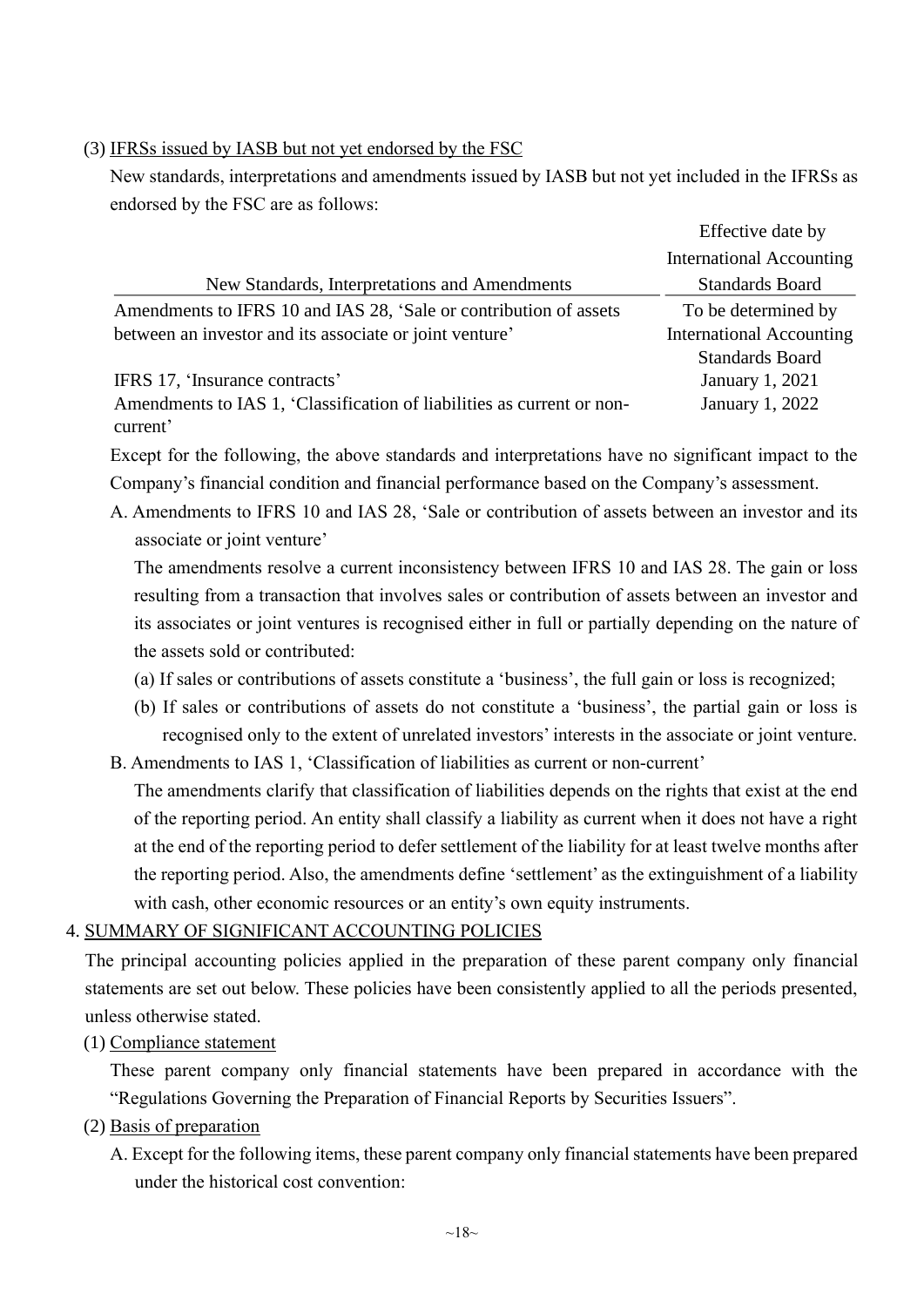- (a)Financial assets and financial liabilities (including derivative instruments) at fair value through profit or loss.
- (b)Financial assets at fair value through other comprehensive income.
- (c)Defined benefit liabilities recognised based on the net amount of pension fund assets less present value of defined benefit obligation.
- B. The preparation of financial statements in conformity with International Financial Reporting Standards, International Accounting Standards, IFRIC Interpretations, and SIC Interpretations as endorsed by the FSC (collectively referred herein as the "IFRSs") requires the use of certain critical accounting estimates. It also requires management to exercise its judgement in the process of applying the Company's accounting policies. The areas involving a higher degree of judgement or complexity, or areas where assumptions and estimates are significant to the parent company only financial statements are disclosed in Note 5.
- (3) Foreign currency translation

Items included in the parent company only financial statements of Company are measured using the currency of the primary economic environment in which the entity operates (the "functional currency"). The parent company only financial statements are presented in New Taiwan Dollars, which is the Company's functional and presentation currency.

- A. Foreign currency transactions and balances
	- (a)Foreign currency transactions are translated into the functional currency using the exchange rates prevailing at the dates of the transactions or valuation where items are remeasured. Foreign exchange gains and losses resulting from the settlement of such transactions are recognised in profit or loss in the period in which they arise, except when deferred in other comprehensive income as qualifying cash flow hedges and qualifying net investment hedges.
	- (b)Monetary assets and liabilities denominated in foreign currencies at the period end are retranslated at the exchange rates prevailing at the balance sheet date. Exchange differences arising upon re-translation at the balance sheet date are recognised in profit or loss.
	- (c)Non-monetary assets and liabilities denominated in foreign currencies held at fair value through profit or loss are re-translated at the exchange rates prevailing at the balance sheet date; their translation differences are recognised in profit or loss. Non-monetary assets and liabilities denominated in foreign currencies held at fair value through other comprehensive income are re-translated at the exchange rates prevailing at the balance sheet date; their translation differences are recognised in other comprehensive income. However, non-monetary assets and liabilities denominated in foreign currencies that are not measured at fair value are translated using the historical exchange rates at the dates of the initial transactions.
	- (d)All other foreign exchange gains and losses based on the nature of those transactions are presented in the statement of comprehensive income within 'other gains and losses'.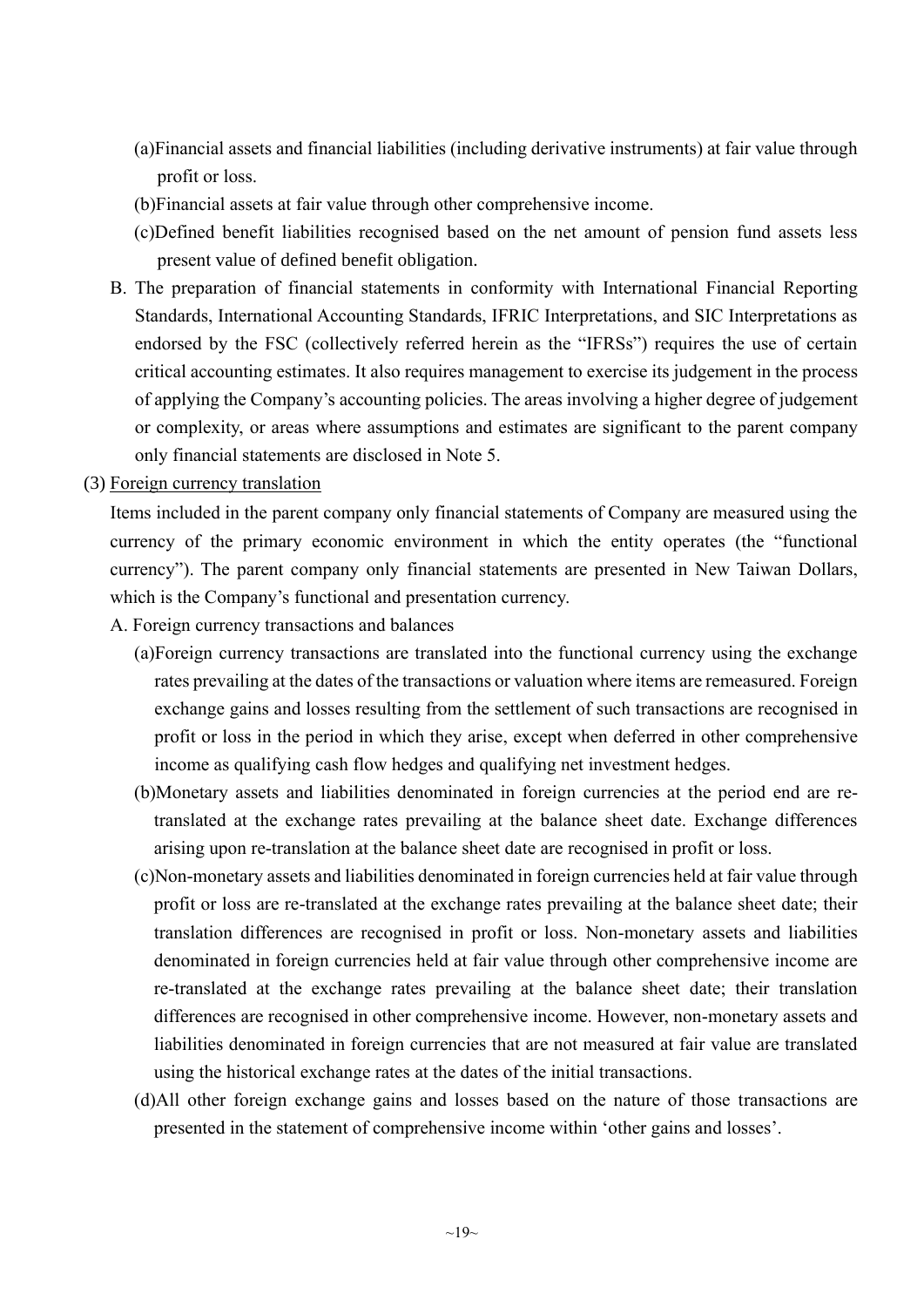- B.Translation of foreign operations
	- (a)The operating results and financial position of all the company entities and associates that have a functional currency different from the presentation currency are translated into the presentation currency as follows:
		- i. Assets and liabilities for each balance sheet presented are translated at the closing exchange rate at the date of that balance sheet;
		- ii.Income and expenses for each statement of comprehensive income are translated at average exchange rates of that period; and
		- iii.All resulting exchange differences are recognised in other comprehensive income.
	- (b)When the foreign operation partially disposed of or sold is an associate, exchange differences that were recorded in other comprehensive income are proportionately reclassified to profit or loss as part of the gain or loss on sale. In addition, even when the Company retains partial interest in the former foreign associate after losing significant influence over the former foreign associate, such transactions should be accounted for as disposal of all interest in these foreign operations.
	- (c)When the foreign operation partially disposed of or sold is a subsidiary, cumulative exchange differences that were recorded in other comprehensive income are proportionately transferred to the non-controlling interest in this foreign operation. In addition, even when the Company retains partial interest in the former foreign subsidiary after losing control of the former foreign subsidiary, such transactions should be accounted for as disposal of all interest in the foreign operation.
- (4) Classification of current and non-current items
	- A. Assets that meet one of the following criteria are classified as current assets; otherwise they are classified as non-current assets:
		- (a) Assets arising from operating activities that are expected to be realised, or are intended to be sold or consumed within the normal operating cycle;
		- (b) Assets held mainly for trading purposes;
		- (c) Assets that are expected to be realised within twelve months from the balance sheet date;
		- (d) Cash and cash equivalents, excluding restricted cash and cash equivalents and those that are to be exchanged or used to settle liabilities more than twelve months after the balance sheet date.
	- B. Liabilities that meet one of the following criteria are classified as current liabilities; otherwise they are classified as non-current liabilities:
		- (a) Liabilities that are expected to be settled within the normal operating cycle;
		- (b) Liabilities arising mainly from trading activities;
		- (c) Liabilities that are to be settled within twelve months from the balance sheet date;
		- (d) Liabilities for which the repayment date cannot be extended unconditionally to more than twelve months after the balance sheet date. Terms of a liability that could, at the option of the counterparty, result in its settlement by the issue of equity instruments do not affect its classification.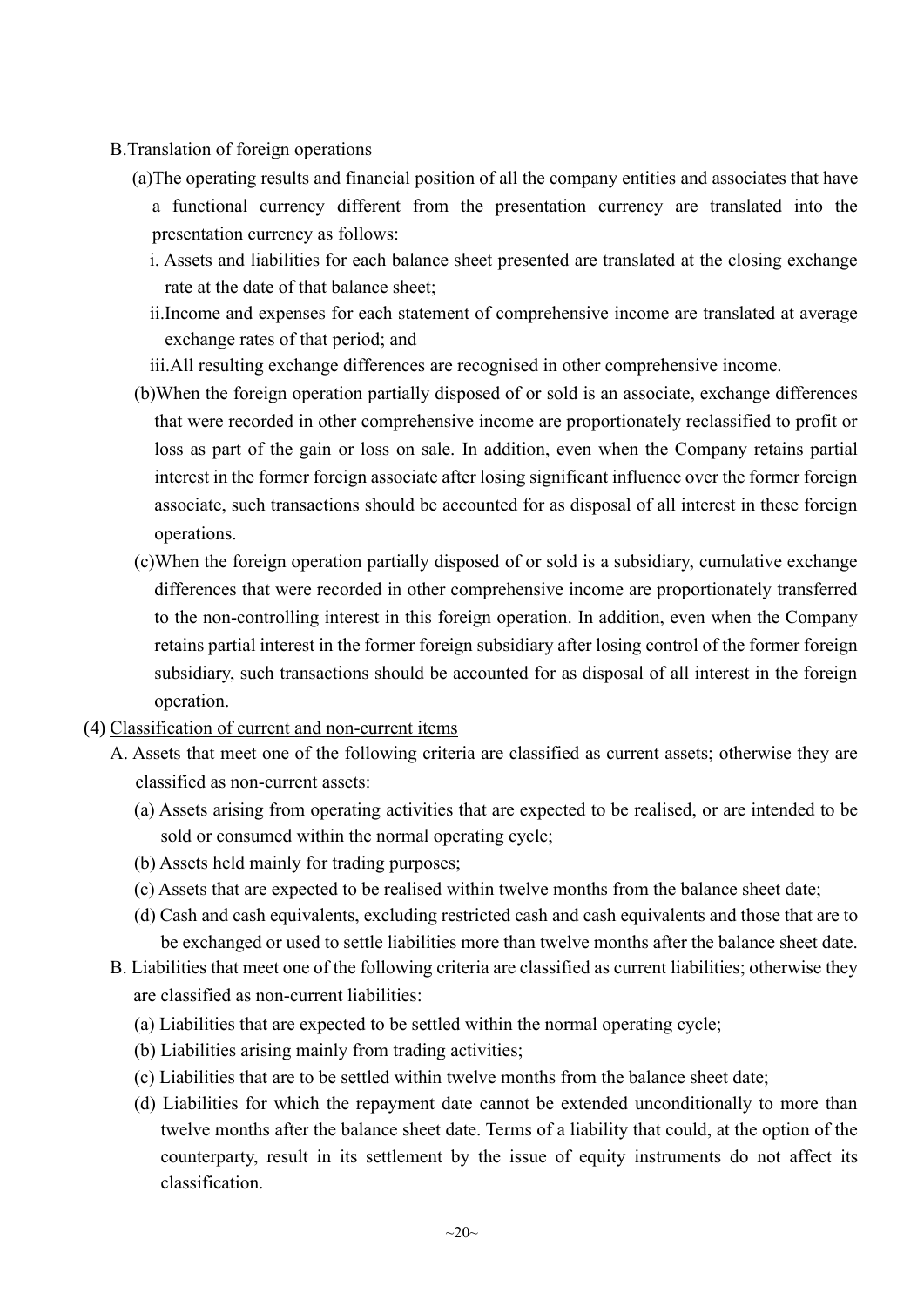### (5) Cash equivalents

Cash equivalents refer to short-term, highly liquid investments that are readily convertible to known amounts of cash and which are subject to an insignificant risk of changes in value. Time deposits with original maturities of three months or less that meet the definition above and are held for the purpose of meeting short-term cash commitments in operations are classified as cash equivalents.

### (6) Financial assets at fair value through profit or loss

- A. Financial assets at fair value through profit or loss are financial assets that are not measured at amortised cost or fair value through other comprehensive income.
- B. On a regular way purchase or sale basis, financial assets at fair value through profit or loss are recognised and derecognised using trade date accounting.
- C. At initial recognition, the Company measures the financial assets at fair value and recognises the transaction costs in profit or loss. The Company subsequently measures the financial assets at fair value, and recognises the gain or loss in profit or loss.
- D. The Company recognises the dividend income when the right to receive payment is established, future economic benefits associated with the dividend will flow to the Company and the amount of the dividend can be measured reliably.
- (7) Financial assets at fair value through other comprehensive income
	- A. Financial assets at fair value through other comprehensive income comprise equity securities which are not held for trading, and for which the Company has made an irrevocable election at initial recognition to recognise changes in fair value in other comprehensive income and debt instruments which meet all of the following criteria:
		- (a) The objective of the Company's business model is achieved both by collecting contractual cash flows and selling financial assets; and
		- (b) The assets' contractual cash flows represent solely payments of principal and interest.
	- B. On a regular way purchase or sale basis, financial assets at fair value through other comprehensive income are recognised and derecognised using trade date accounting.
	- C. At initial recognition, the Company measures the financial assets at fair value plus transaction costs. The Company subsequently measures the financial assets at fair value:
		- (a) The changes in fair value of equity investments that were recognised in other comprehensive income are reclassified to retained earnings and are not reclassified to profit or loss following the derecognition of the investment. Dividends are recognised as revenue when the right to receive payment is established, future economic benefits associated with the dividend will flow to the Company and the amount of the dividend can be measured reliably.
		- (b) Except for the recognition of impairment loss, interest income and gain or loss on foreign exchange which are recognised in profit or loss, the changes in fair value of debt instruments are taken through other comprehensive income. When the financial asset is derecognised, the cumulative gain or loss previously recognised in other comprehensive income is reclassified from equity to profit or loss.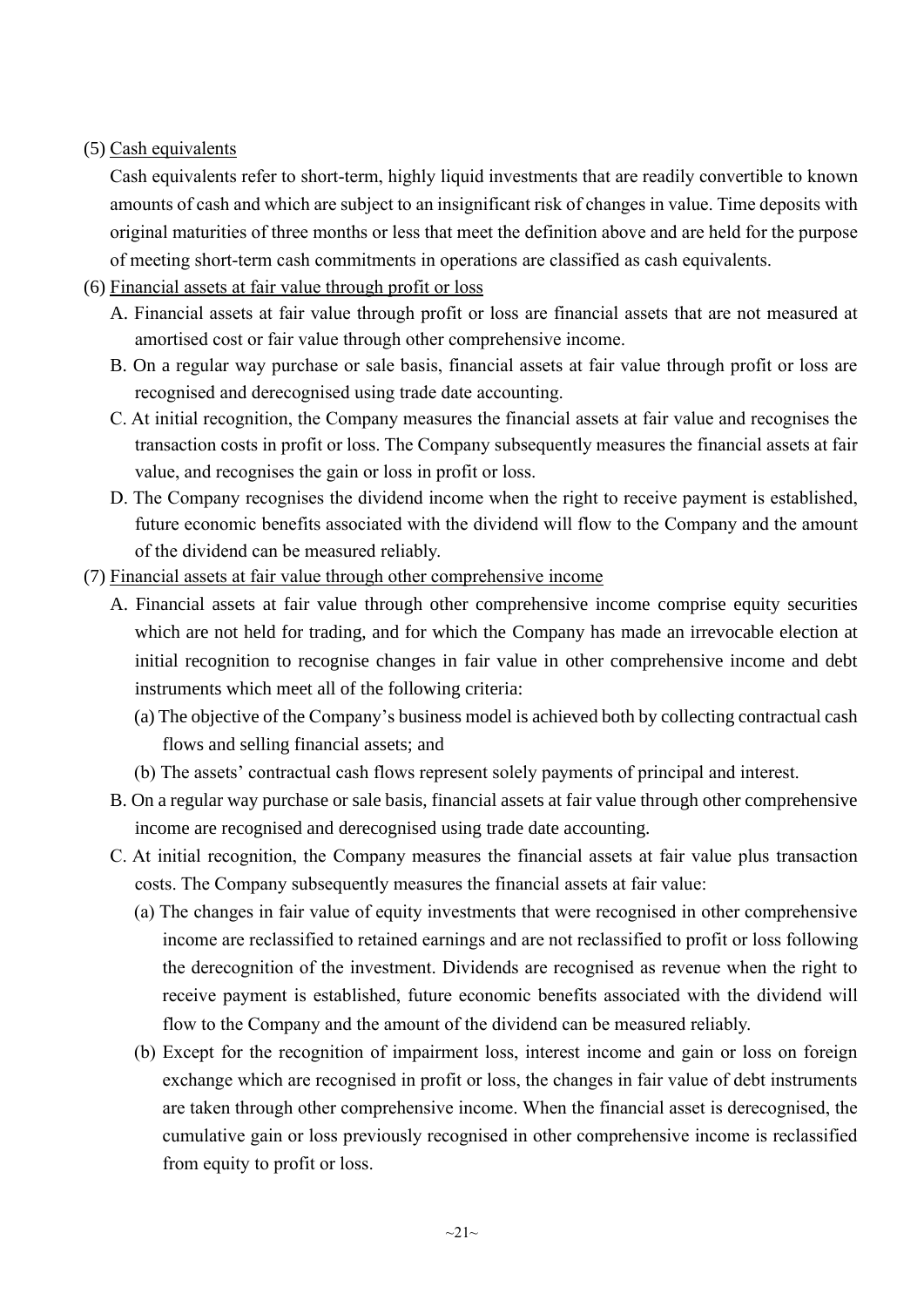#### (8) Financial assets at amortised cost

- A. Financial assets at amortised cost are those that meet all of the following criteria:
	- (a) The objective of the Company's business model is achieved by collecting contractual cash flows.
	- (b) The assets' contractual cash flows represent solely payments of principal and interest.
- B. On a regular way purchase or sale basis, financial assets at amortised cost are recognised and derecognised using trade date accounting.
- C. At initial recognition, the Company measures the financial assets at fair value plus transaction costs. Interest income from these financial assets is included in finance income using the effective interest method. A gain or loss is recognised in profit or loss when the asset is derecognised or impaired.
- D. The Company's time deposits which do not fall under cash equivalents are those with a short maturity period and are measured at initial investment amount as the effect of discounting is immaterial.
- (9) Notes, accounts and other receivables
	- A. Notes and accounts receivable entitle the Company a legal right to receive consideration in exchange for transferred goods or rendered services. Receivables arising from transactions other than the sale of goods or services are classified as other receivables.
	- B. The Company initially measures accounts and notes receivable at fair value and subsequently recognises the amortised interest income over the period of circulation using the effective interest method and the impairment loss. A gain or loss is recognised in profit or loss.
- (10) Impairment of financial assets

For debt instruments measured at fair value through other comprehensive income and financial assets at amortised cost including accounts receivable or contract assets that have a significant financing component, at each reporting date, the Company recognises the impairment provision for 12 months expected credit losses if there has not been a significant increase in credit risk since initial recognition or recognises the impairment provision for the lifetime expected credit losses (ECLs) if such credit risk has increased since initial recognition after taking into consideration all reasonable and verifiable information that includes forecasts. On the other hand, for accounts receivable or contract assets that do not contain a significant financing component, the Company recognises the impairment provision for lifetime ECLs.

(11) Derecognition of financial assets

The Company derecognises a financial asset when one of the following conditions is met:

- A. The contractual rights to receive cash flows from the financial asset expire.
- B. The contractual rights to receive cash flows from the financial asset have been transferred and the Company has transferred substantially all risks and rewards of ownership of the financial asset.
- C. The contractual rights to receive cash flows from the financial asset have been transferred; however, the Company has not retained control of the financial asset.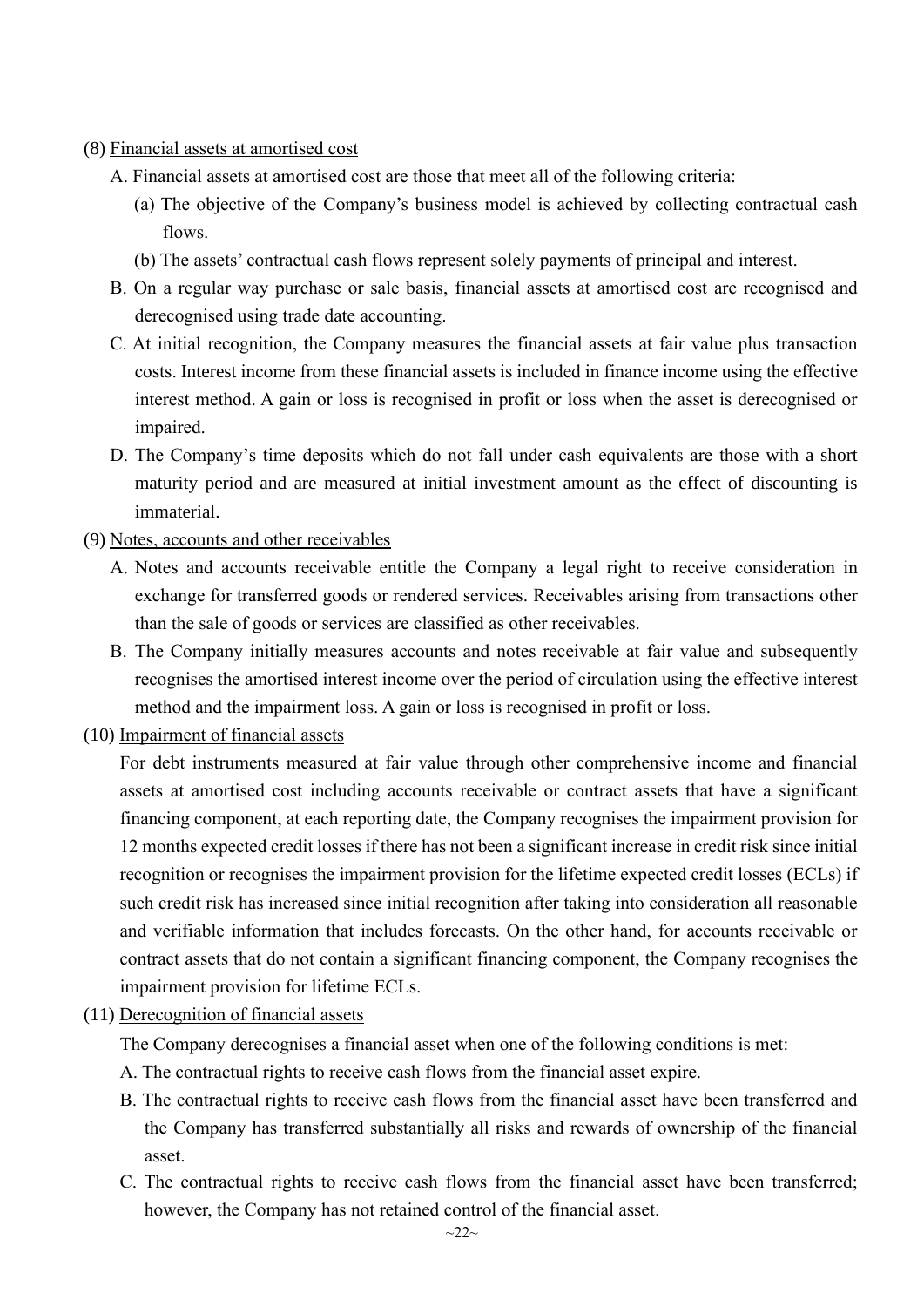$(12)$  Leasing arrangements  $(lessor)$  - operating leases

Lease income from an operating lease (net of any incentives given to the lessee) is recognised in profit or loss on a straight-line basis over the lease term.

(13) Inventories

Inventories refer to fuel inventories and steel inventories. Fuel inventories are physically measured by the crew of each ship and reported back to the Head Office through telegraph for recording purposes at balance sheet date. Valuation of inventories is based on the exchange rate prevailing at balance sheet date.

- (14) Investments accounted for using equity method / subsidiaries and associates
	- A. Subsidiary is an entity where the Company has the right to dominate its finance and operation policies (includes special purpose entity), normally the Company owns more than 50 percent of the voting rights directly or indirectly in that entity. Subsidiaries are accounted for under the equity method in the Company's parent company only financial statements.
	- B. Unrealized gains or losses resulted from inter-company transactions with subsidiaries are eliminated. Necessary adjustments are made to the accounting policies of subsidiaries, to be consistent with the accounting policies of the Company.
	- C. After acquisition of subsidiaries, the Company recognizes proportionately for the share of profit and loss and other comprehensive incomes in the income statement as part of the Company's profit and loss and other comprehensive income, respectively. When the share of loss from a subsidiary exceeds the carrying amount of Company's interests in that subsidiary, the Company continues to recognize its shares in the subsidiary's loss proportionately.
	- D. Changes in a parent's ownership interest in a subsidiary that do not result in a loss of control are accounted for as equity transactions. Any difference between the amount by which the noncontrolling interests are adjusted and the fair value of the consideration paid or received shall be recognized directly in equity and attributed to the owners of the parent.
	- E. If the Company loses control of a subsidiary, the Company recognizes any investment retained in the former subsidiary at its fair value at the date when control is lost and recognizes any resulting difference as a gain or loss in profit or loss. The Company shall account for all amounts recognized in other comprehensive income in relation to that subsidiary on the same basis as would be required if the Company had directly disposed of the related assets or liabilities. Therefore, if a gain or loss previously recognized in other comprehensive income would be reclassified to profit or loss on the disposal of the related assets or liabilities, the Company reclassifies the gain or loss from equity to profit or loss when it loses control of the subsidiary.
	- F. Associates are all entities over which the Company has significant influence but not control. In general, it is presumed that the investor has significant influence, if an investor holds, directly or indirectly 20 percent or more of the voting power of the investee. Investments in associates are accounted for using the equity method and are initially recognised at cost.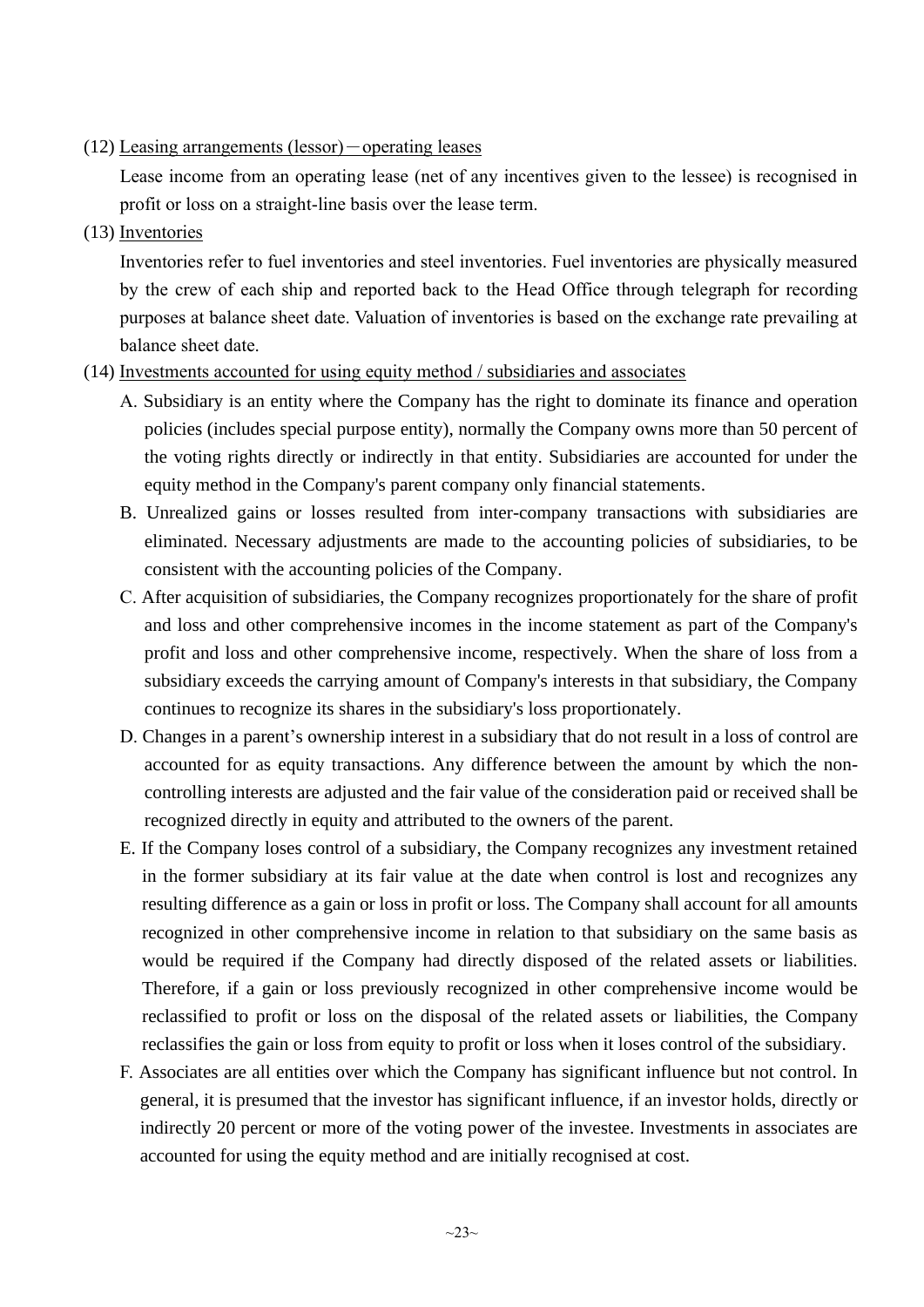- G. The Company's share of its associates' post-acquisition profits or losses is recognised in profit or loss, and its share of post-acquisition movements in other comprehensive income is recognised in other comprehensive income. When the Company's share of losses in an associate equals or exceeds its interest in the associate, including any other unsecured receivables, the Company does not recognise further losses, unless it has incurred constructive obligations or made payments on behalf of the associate.
- H. When changes in an associate's equity do not arise from profit or loss or other comprehensive income of the associate and such changes do not affect the Company's ownership percentage of the associate, the Company recognises in 'capital surplus' in proportion to its ownership.
- I. Unrealised gains or loss on transactions between the Company and its associates are eliminated to the extent of the Company's interest in the associates. Unrealised losses are also eliminated unless the transaction provides evidence of an impairment of the asset transferred. Accounting policies of associates have been adjusted where necessary to ensure consistency with the policies adopted by the Company.
- J. In the case that an associate issues new shares and the Company does not subscribe or acquire new shares proportionately, which results in a change in the Company's ownership percentage of the associate but maintains significant influence on the associate, then 'capital surplus' and 'investments accounted for under the equity method' shall be adjusted for the increase or decrease of its share of equity interest. If the above condition causes a decrease in the Company's ownership percentage of the associate, in addition to the above adjustment, the amounts previously recognised in other comprehensive income in relation to the associate are reclassified to profit or loss proportionately on the same basis as would be required if the relevant assets or liabilities were disposed of.
- K. Upon loss of significant influence over an associate, the Company remeasures any investment retained in the former associate at its fair value. Any difference between fair value and carrying amount is recognised in profit or loss.
- L. When the Company disposes its investment in an associate and loses significant influence over this associate, the amounts previously recognised in other comprehensive income in relation to the associate, are reclassified to profit or loss, on the same basis as would be required if the relevant assets or liabilities were disposed of. If it retains significant influence over this associate, the amounts previously recognised in other comprehensive income in relation to the associate are reclassified to profit or loss proportionately in accordance with the aforementioned approach.
- M. When the Company disposes its investment in an associate and loses significant influence over this associate, the amounts previously recognised as capital surplus in relation to the associate are transferred to profit or loss. If it retains significant influence over this associate, the amounts previously recognised as capital surplus in relation to the associate are transferred to profit or loss proportionately.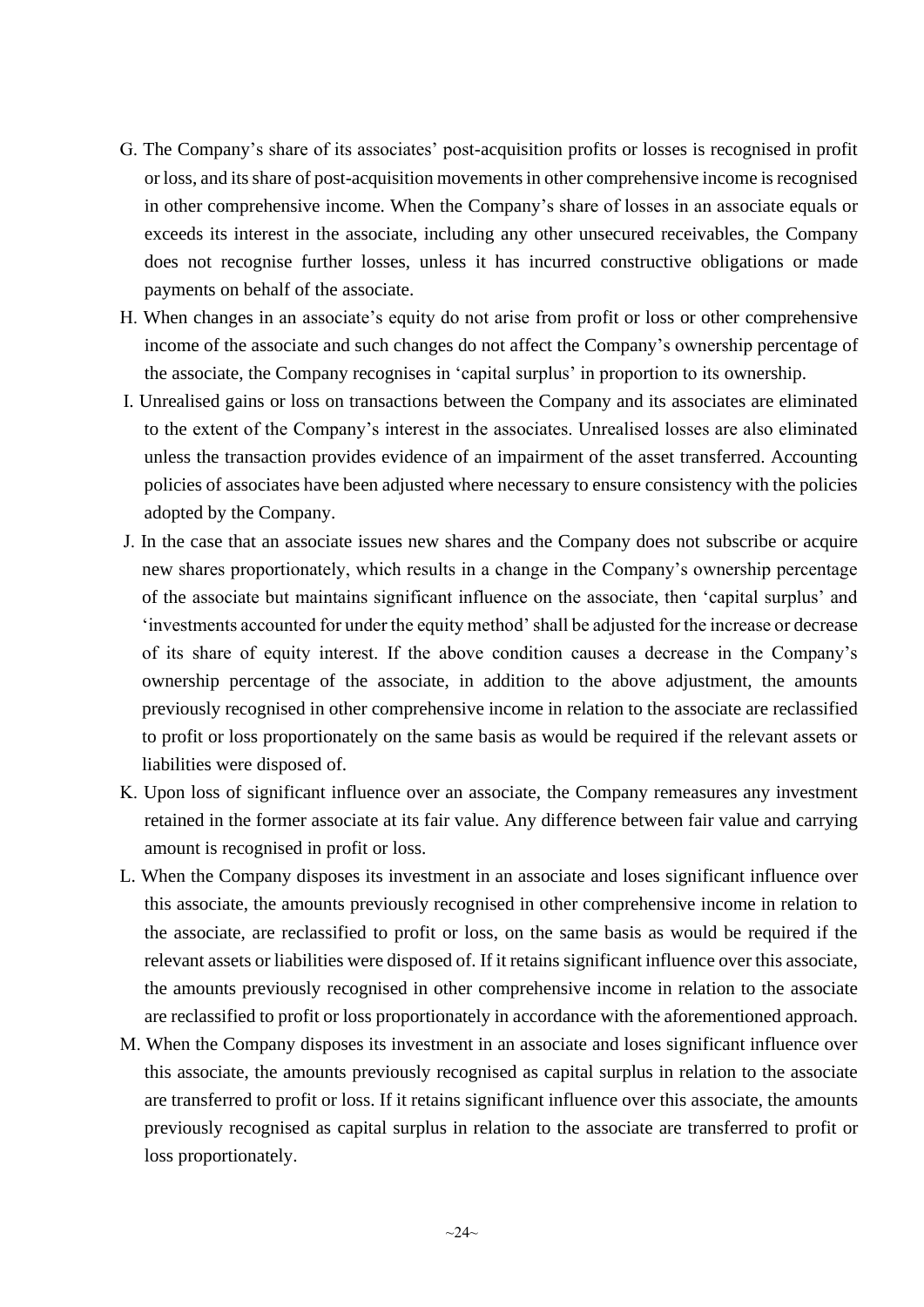- N. According to "Rules Governing the Preparations of Financial Statements by Securities Issuers", 'profit for the year' and 'other comprehensive income for the year' reported in an entity's parent company only statement of comprehensive income, shall equal to 'profit for the year' and 'other comprehensive income' attributable to owners of the parent reported in that entity's consolidated statement of comprehensive income. Total equity reported in an entity's parent company only financial statements, shall equal to equity attributable to owners of parent reported in that entity's consolidated financial statements.
- (15) Property, plant and equipment
	- A. Property, plant and equipment are initially recorded at cost. Borrowing costs incurred during the construction period are capitalised.
	- B. Subsequent costs are included in the asset's carrying amount or recognised as a separate asset, as appropriate, only when it is probable that future economic benefits associated with the item will flow to the Company and the cost of the item can be measured reliably. The carrying amount of the replaced part is derecognised. All other repairs and maintenance are charged to profit or loss during the financial period in which they are incurred.
	- C. Land is not depreciated. Other property, plant and equipment apply cost model and are depreciated using the straight-line method to allocate their cost over their estimated useful lives. Each part of an item of property, plant, and equipment with a cost that is significant in relation to the total cost of the item must be depreciated separately.
	- D. The assets' residual values, useful lives and depreciation methods are reviewed, and adjusted if appropriate, at each financial year-end. If expectations for the assets' residual values and useful lives differ from previous estimates or the patterns of consumption of the assets' future economic benefits embodied in the assets have changed significantly, any change is accounted for as a change in estimate under IAS 8, 'Accounting Policies, Changes in Accounting Estimates and Errors', from the date of the change. The estimated useful lives of property, plant and equipment are as follows:

| <b>Buildings</b>                                | $50 \sim 55$ years |
|-------------------------------------------------|--------------------|
| Loading and unloading equipment                 | $6 \sim 20$ years  |
| Ships (Except for docking repais and scrubbers) | $18 \sim 25$ years |
| Docking repairs                                 | $3 \sim 5$ years   |
| <b>Scrubbers</b>                                | 10 years           |
| <b>Transportation equipment</b>                 | $6 \sim 10$ years  |
| Other equipment                                 | $3 \sim 5$ years   |
|                                                 |                    |

The above docking repairs and scrubbers are significant components of ships.

 $(16)$  Leasing arrangements (lessee) - right-of-use assets/ lease liabilities

### Effective 2019

A. Leases are recognised as a right-of-use asset and a corresponding lease liability at the date at which the leased asset is available for use by the Company. For short-term leases or leases of low-value assets, lease payments are recognised as an expense on a straight-line basis over the lease term.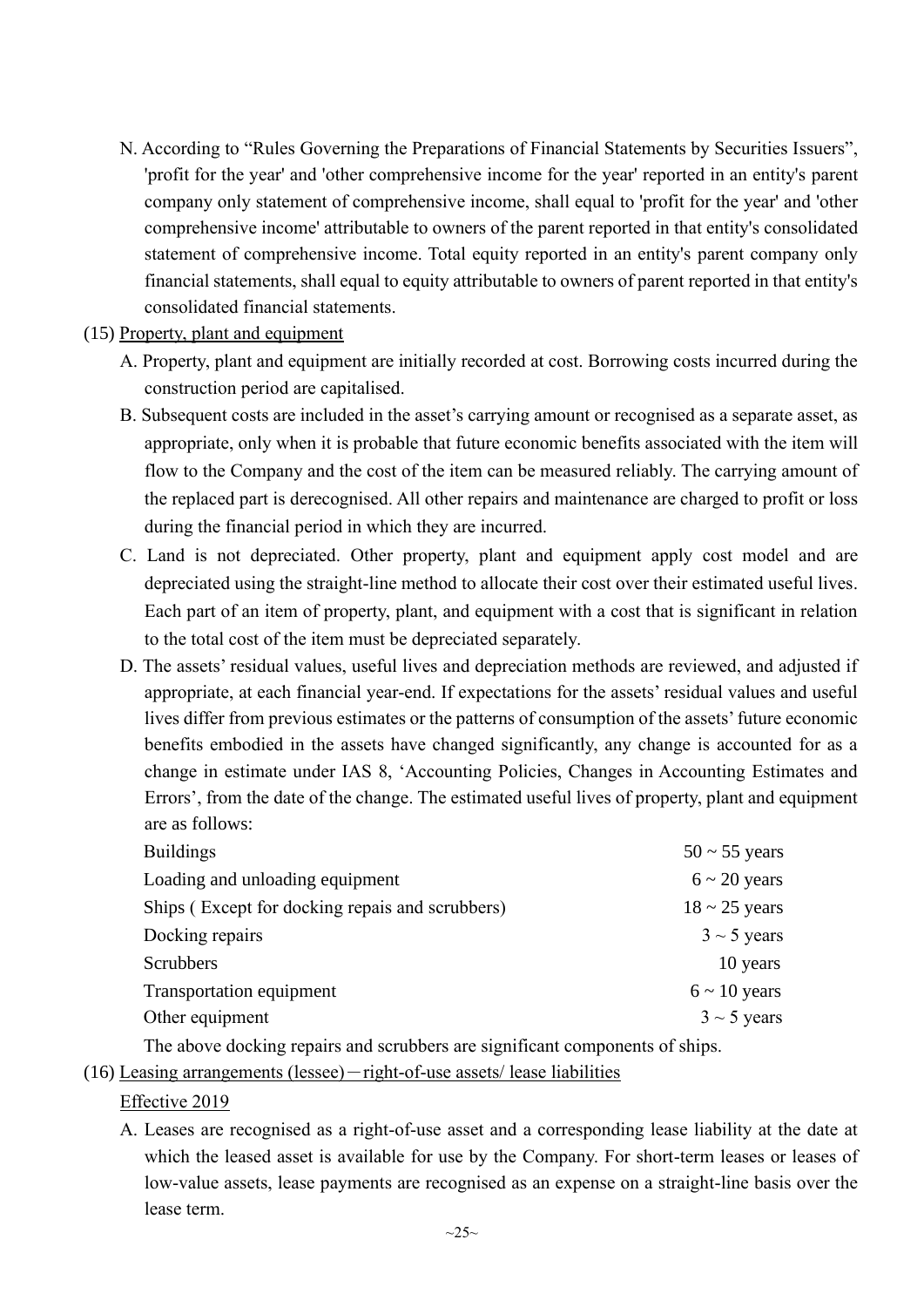B. Lease liabilities include the net present value of the remaining lease payments at the commencement date, discounted using the incremental borrowing interest rate.

Lease payments are comprised of the following:

- (a) Fixed payments, less any lease incentives receivable; and
- (b) Variable lease payments that depend on an index or a rate.

The Company subsequently measures the lease liability at amortised cost using the interest method and recognises interest expense over the lease term. The lease liability is remeasured and the amount of remeasurement is recognised as an adjustment to the right-of-use asset when there are changes in the lease term or lease payments and such changes do not arise from contract modifications.

- C. At the commencement date, the right-of-use asset is stated at cost comprising the following:
	- (a) The amount of the initial measurement of lease liability;
	- (b) Any lease payments made at or before the commencement date;
	- (c) Any initial direct costs incurred by the lessee; and
	- (d) An estimate of costs to be incurred by the lessee in dismantling and removing the underlying asset, restoring the site on which it is located or restoring the underlying asset to the condition required by the terms and conditions of the lease.

The right-of-use asset is measured subsequently using the cost model and is depreciated from the commencement date to the earlier of the end of the asset's useful life or the end of the lease term. When the lease liability is remeasured, the amount of remeasurement is recognised as an adjustment to the right-of-use asset.

- (17) Leased assets/ operating leases (lessee)
	- Prior to 2019
	- A. Based on the terms of a lease contract, a lease is classified as a finance lease if the Company assumes substantially all the risks and rewards incidental to ownership of the leased asset.
		- (a) A finance lease is recognised as an asset and a liability at the lease's commencement at the lower of the fair value of the leased asset or the present value of the minimum lease payments.
		- (b) The minimum lease payments are apportioned between the finance charges and the reduction of the outstanding liability. The finance charges are allocated to each period over the lease term so as to produce a constant periodic rate of interest on the remaining balance of the liability.
		- (c) Property, plant and equipment held under finance leases are depreciated over their estimated useful lives. If there is no reasonable certainty that the Company will obtain ownership at the end of the lease, the asset shall be depreciated over the shorter of the lease term and its useful life.
	- B. Payments made under an operating lease (net of any incentives received from the lessor) are recognised in profit or loss on a straight-line basis over the lease term.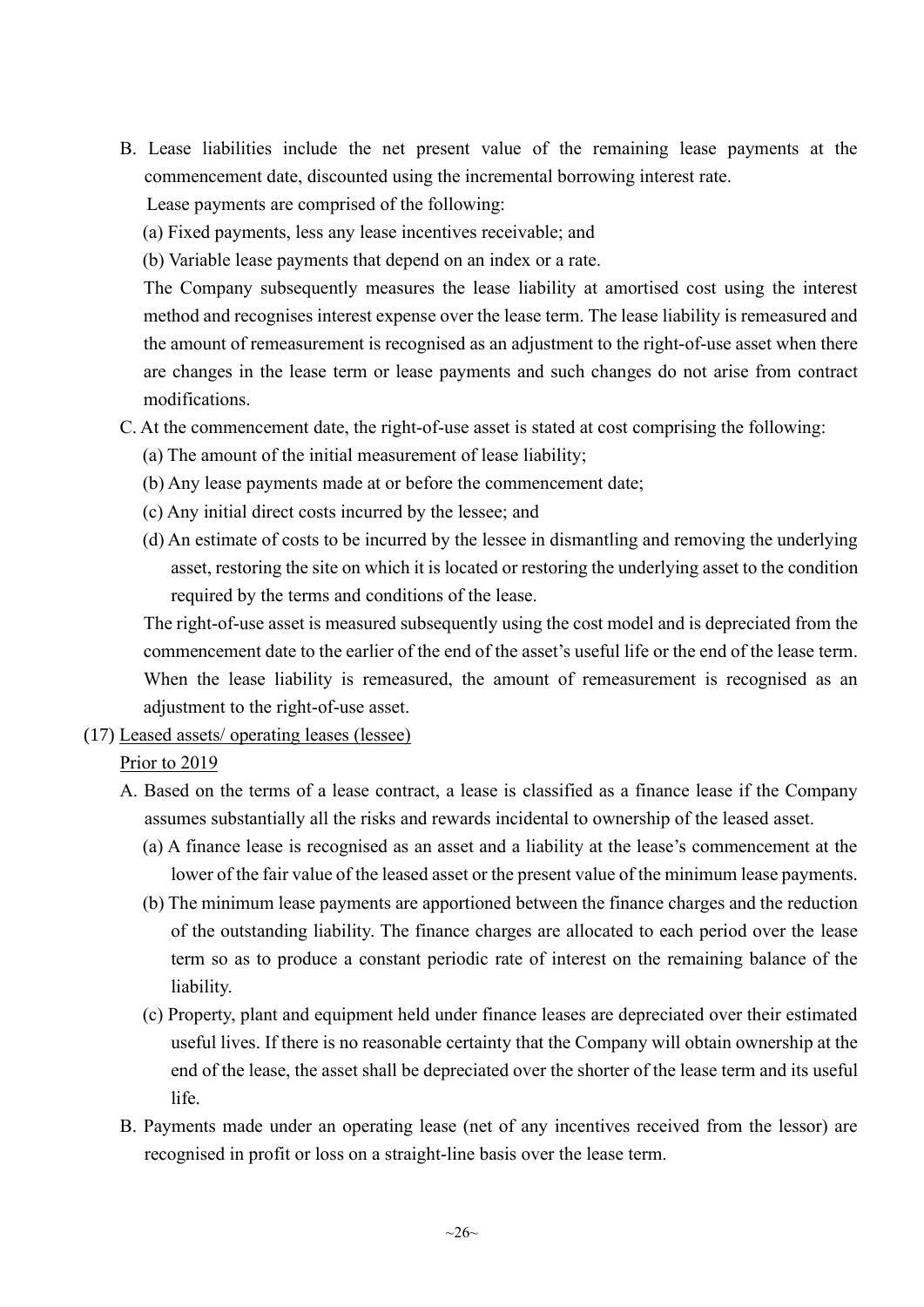C. The accounting treatment of sale and leaseback transactions depends on the substance of the transaction. If sale and finance leaseback is in substance a financing transaction, the difference between the sales proceeds and the carrying value of the asset is deferred and amortised to the income statement over the lease term. If the sale price is below the fair value, the difference between sale price and carrying amount should be recognised immediately except that, if a loss arising is compensated by future rent at below market price, it should be deferred and amortised in proportion to the rent payments over the period for which the asset is expected to be used. If the sale price is above the fair value, the excess of proceeds over fair value should be deferred and amortised over the period for which the asset is expected to be used.

### (18) Investment property

An investment property is stated initially at its cost and measured subsequently using the cost model. Except for land, investment property is depreciated on a straight-line basis over its estimated useful life of  $50 \sim 60$  years.

#### (19) Intangible assets

Computer software is stated at cost and amortised on a straight-line basis over its estimated useful life of 3 years.

#### (20) Impairment of non-financial assets

The Company assesses at each balance sheet date the recoverable amounts of those assets where there is an indication that they are impaired. An impairment loss is recognised for the amount by which the asset's carrying amount exceeds its recoverable amount. The recoverable amount is the higher of an asset's fair value less costs to sell or value in use. When the circumstances or reasons for recognizing impairment loss for an asset in prior years no longer exist or diminish, the impairment loss is reversed. The increased carrying amount due to reversal should not be more than what the depreciated or amortised historical cost would have been if the impairment had not been recognised.

#### (21) Borrowings

- A.Borrowings comprise long-term and short-term bank borrowings and other long-term and shortterm loans. Borrowings are recognised initially at fair value, net of transaction costs incurred. Borrowings are subsequently stated at amortised cost; any difference between the proceeds (net of transaction costs) and the redemption value is recognised in profit or loss over the period of the borrowings using the effective interest method.
- B. Fees paid on the establishment of loan facilities are recognised as transaction costs of the loan to the extent that it is probable that some or all of the facility will be drawn down. In this case, the fee is deferred until the draw-down occurs. To the extent there is no evidence that it is probable that some or all of the facility will be drawn down, the fee is capitalised as a pre-payment for liquidity services and amortised over the period of the facility to which it relates.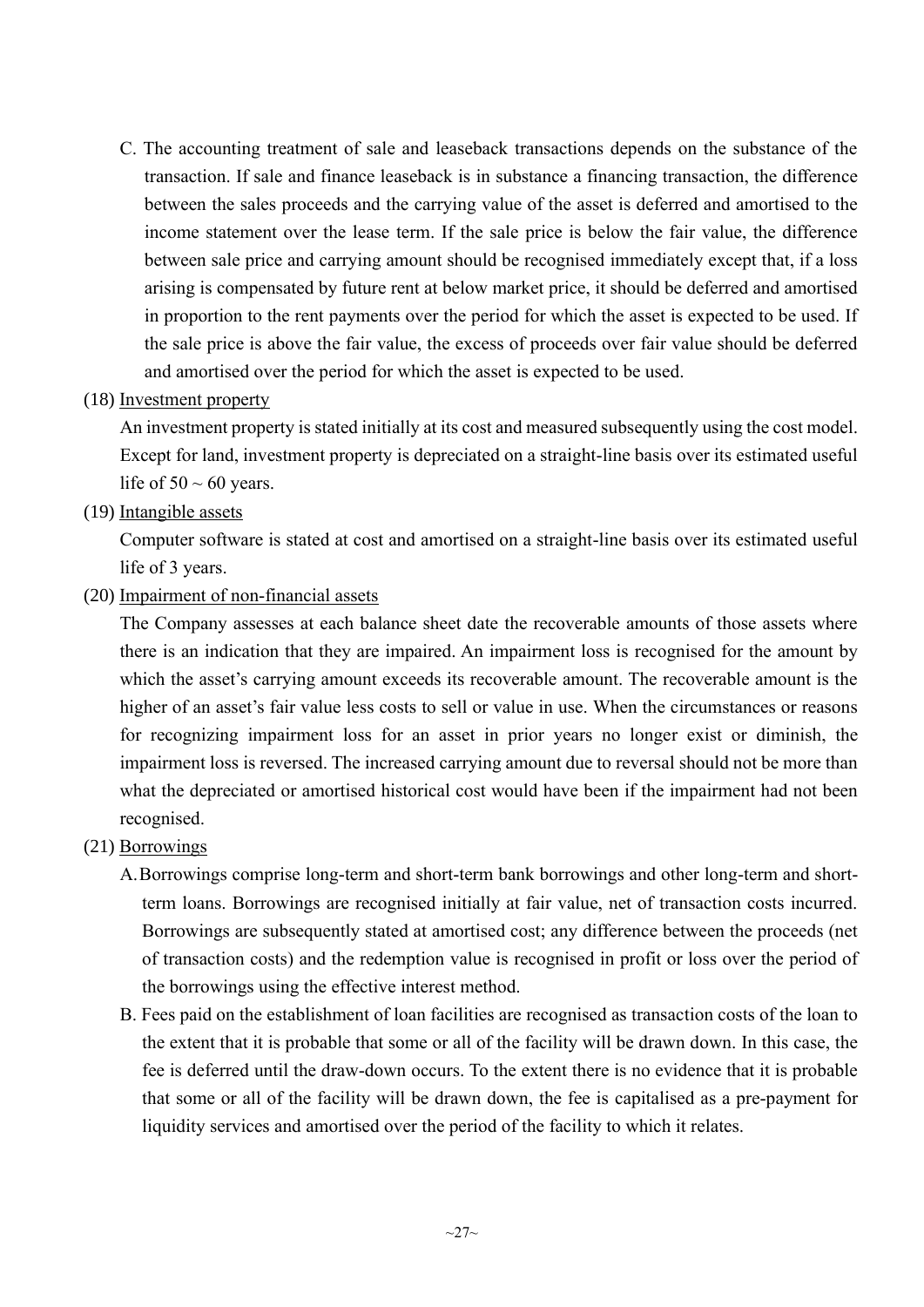### (22) Accounts payable

- A. Accounts payable are liabilities for purchases of raw materials, goods or services.
- B. The Company initially measures accounts payable at fair value and subsequently amortises the interest expense in profit or loss over the period of circulation using the effective interest method.
- (23) Financial liabilities at fair value through profit or loss
	- A. Financial liabilities are classified in this category of held for trading if acquired principally for the purpose of repurchasing in the short-term. Derivatives are also categorised as financial liabilities held for trading unless they are designated as hedges or financial liabilities at fair value through profit or loss. Financial liabilities that meet one of the following criteria are designated as at fair value through profit or loss at initial recognition:
		- (a) Hybrid (combined) contracts; or
		- (b) They eliminate or significantly reduce a measurement or recognition inconsistency; or
		- (c) They are managed and their performance is evaluated on a fair value basis, in accordance with a documented risk management policy.
	- B. At initial recognition, the Company measures the financial liabilities at fair value. All related transaction costs are recognised in profit or loss. The Company subsequently measures these financial liabilities at fair value with any gain or loss recognised in profit or loss.

# (24) Bonds payable

Ordinary corporate bonds issued by the Company are initially recognised at fair value less transaction costs. Any difference between the proceeds (net of transaction costs) and the redemption value is presented as an addition to or deduction from bonds payable, which is amortised to profit or loss over the period of bond circulation using the effective interest method as an adjustment to 'finance costs'.

(25) Derecognition of financial liabilities

A financial liability is derecognised when the obligation specified in the contract is either discharged or cancelled or expires.

(26) Offsetting financial instruments

Financial assets and liabilities are offset and reported in the net amount in the balance sheet when there is a legally enforceable right to offset the recognised amounts and there is an intention to settle on a net basis or realise the asset and settle the liability simultaneously.

- (27) Hedge accounting
	- A. At the inception of the hedging relationship, there is formal designation and documentation of the hedging relationship and the Company's risk management objective and strategy for undertaking the hedge. That documentation shall include identification of the hedging instrument, the hedged item, the nature of the risk being hedged and how the Company will assess whether the hedging relationship meets the hedge effectiveness requirements.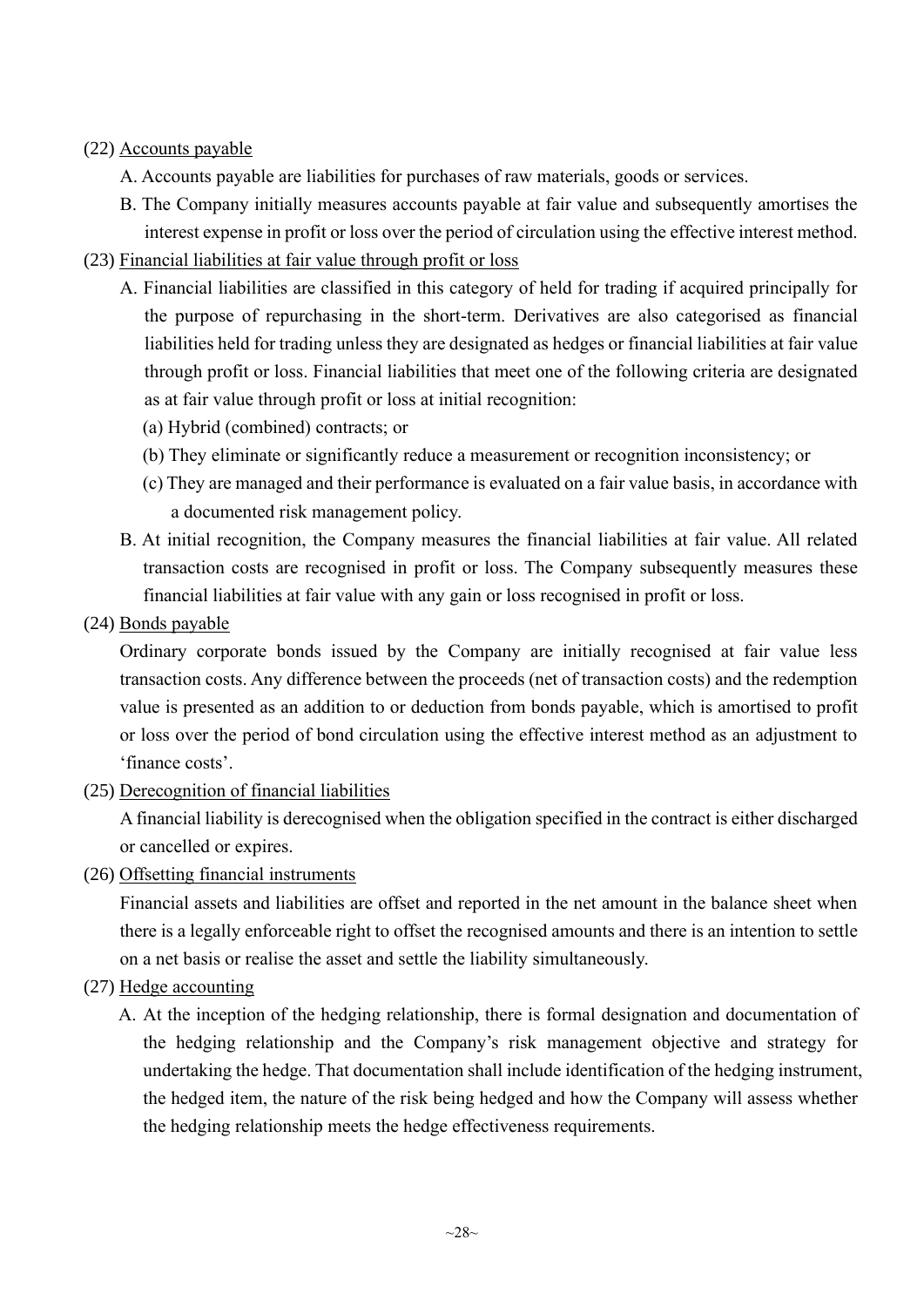B. The Company designates the hedging relationship as follows: Cash flow hedge:

A hedge of the exposure to variability in cash flows that is attributable to a particular risk associated with a recognised asset or liability or a highly probable forecast transaction.

- C. Cash flow hedges
	- (a)The cash flow hedge reserve associated with the hedged item is adjusted to the lower of the following (in absolute amounts):

i. the cumulative gain or loss on the hedging instrument from inception of the hedge; and

- ii. the cumulative change in fair value of the hedged item from inception of the hedge.
- (b)The effective portion of the gain or loss on the hedging instrument is recognised in other comprehensive income. The gain or loss on the hedging instrument relating to the ineffective portion is recognised in profit or loss.
- (c)The amount that has been accumulated in the cash flow hedge reserve in accordance with (a) is accounted for as follows:
	- i. If a hedged forecast transaction subsequently results in the recognition of a non-financial asset or non-financial liability, or a hedged forecast transaction for a non-financial asset or non-financial liability becomes a firm commitment for which fair value hedge accounting is applied, the Company shall remove that amount from the cash flow hedge reserve and include it directly in the initial cost or other carrying amount of the asset or liability.
	- ii. For cash flow hedges other than those covered by item i. above, that amount shall be reclassified from the cash flow hedge reserve to profit or loss as a reclassification adjustment in the same period or periods during which the hedged expected future cash flows affect profit or loss.
	- iii. If that amount is a loss and the Company expects that all or a portion of that loss will not be recovered in one or more future periods, it shall immediately reclassify the amount that is not expected to be recovered into profit or loss as a reclassification adjustment.
- (d) When the hedging instrument expires, or is sold, terminated, exercised or when the hedging relationship ceases to meet the qualifying criteria, if the forecast transaction is still expected to occur, the amount that has been accumulated in the cash flow hedge reserve shall remain in the cash flow hedge reserve until the forecast transaction occurs; if the forecast transaction is no longer expected to occur, the amount shall be immediately reclassified from the cash flow hedge reserve to profit or loss as a reclassification adjustment.

### (28) Employee benefits

### A. Short-term employee benefits

Short-term employee benefits are measured at the undiscounted amount of the benefits expected to be paid in respect of service rendered by employees in a period and should be recognised as expense in that period when the employees render service.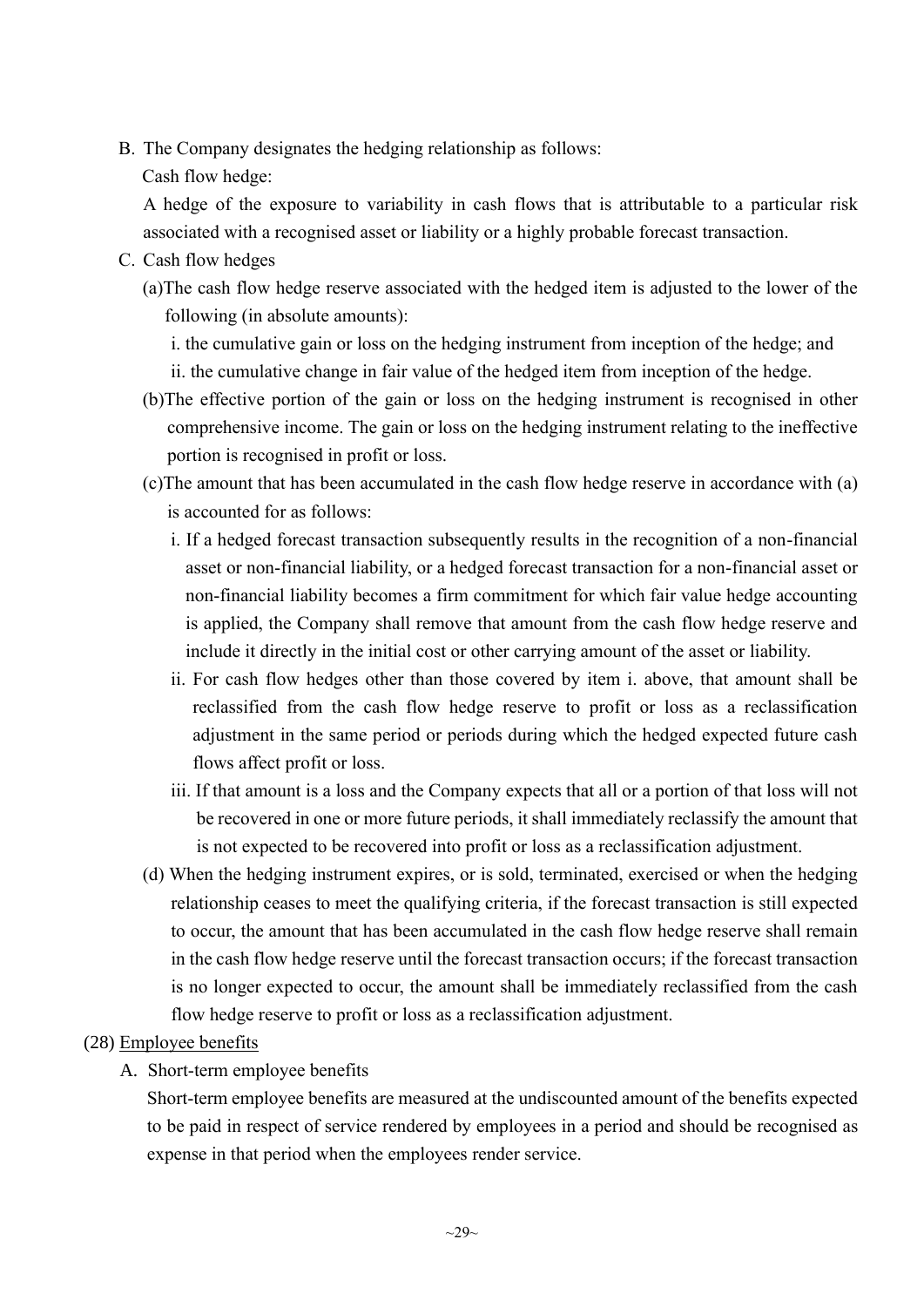#### B. Pensions

- (a) Defined contribution plans
	- For defined contribution plans, the contributions are recognised as pension expense when they are due on an accrual basis. Prepaid contributions are recognised as an asset to the extent of a cash refund or a reduction in the future payments.
- (b) Defined benefit plans
	- i. Net obligation under a defined benefit plan is defined as the present value of an amount of pension benefits that employees will receive on retirement for their services with the Company in current period or prior periods. The liability recognised in the balance sheet in respect of defined benefit pension plans is the present value of the defined benefit obligation at the balance sheet date less the fair value of plan assets. The net defined benefit obligation is calculated annually by independent actuaries using the projected unit credit method. The rate used to discount is determined by using interest rates of high-quality corporate bonds that are denominated in the currency in which the benefits will be paid, and that have terms to maturity approximating to the terms of the related pension liability; when there is no deep market in high-quality corporate bonds, the Company uses interest rates of government bonds (at the balance sheet date) instead.
	- ii. Remeasurements arising on defined benefit plans are recognised in other comprehensive income in the period in which they arise and are recorded as retained earnings.
	- iii. Past service costs are recognised immediately in profit or loss.
- C. Termination benefits

Termination benefits are employee benefits provided in exchange for the termination of employment as a result from either the Company's decision to terminate an employee's employment before the normal retirement date, or an employee's decision to accept an offer of redundancy benefits in exchange for the termination of employment. The Company recognises expense as it can no longer withdraw an offer of termination benefits or it recognises relating restructuring costs, whichever is earlier. Benefits that are expected to be due more than 12 months after balance sheet date shall be discounted to their present value.

D. Employees' compensation and directors' remuneration

Employees' compensation and directors' remuneration are recognised as expense and liability, provided that such recognition is required under legal or constructive obligation and those amounts can be reliably estimated. Any difference between the resolved amounts and the subsequently actual distributed amounts is accounted for as changes in estimates. If employee compensation is paid by shares, the Company calculates the number of shares based on the closing price at the previous day of the board meeting resolution.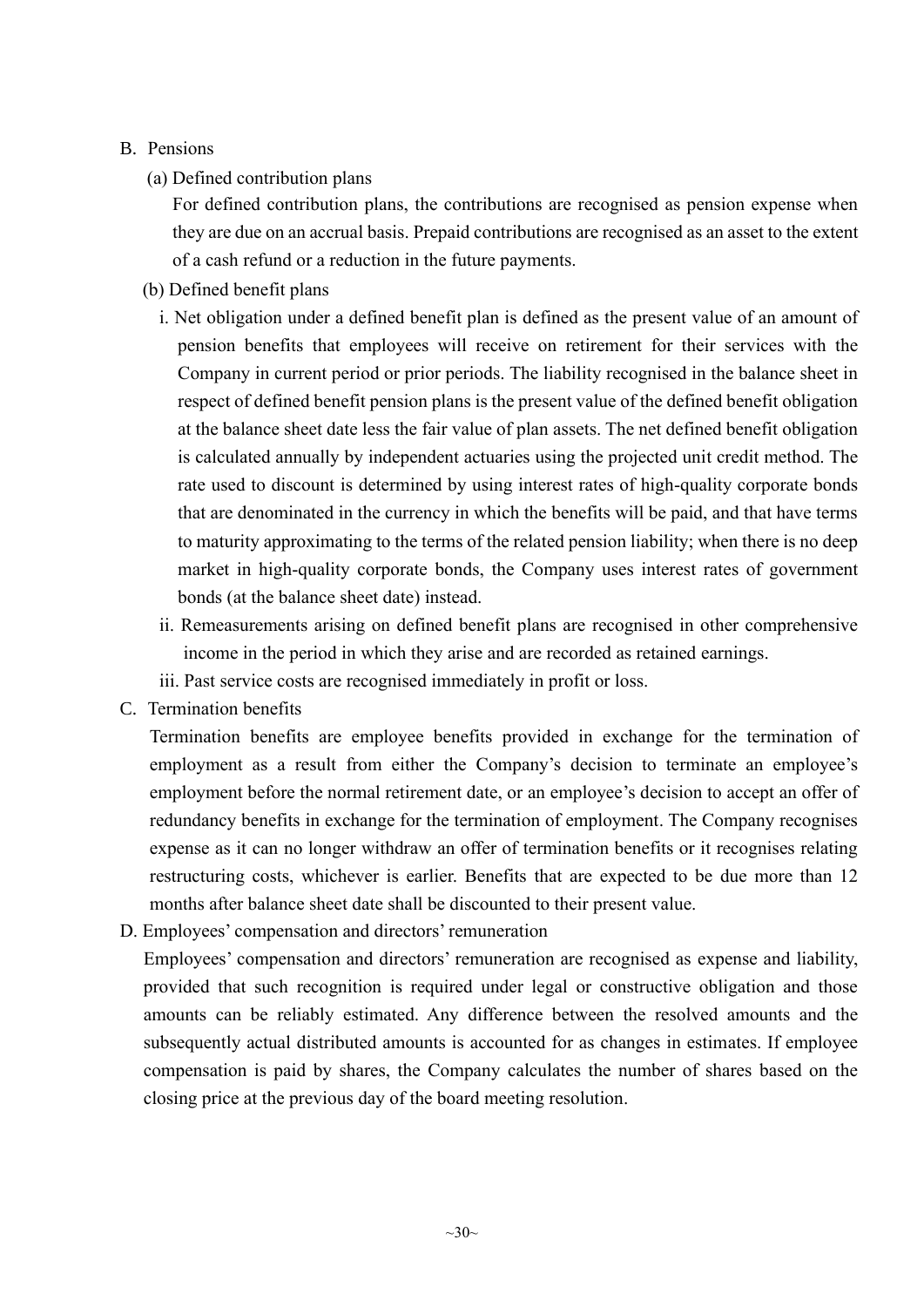#### (29) Income tax

- A. The tax expense for the period comprises current and deferred tax. Tax is recognised in profit or loss, except to the extent that it relates to items recognised in other comprehensive income or items recognised directly in equity, in which cases the tax is recognised in other comprehensive income or equity.
- B. The current income tax expense is calculated on the basis of the tax laws enacted or substantively enacted at the balance sheet date in the countries where the Company and its subsidiaries operate and generate taxable income. Management periodically evaluates positions taken in tax returns with respect to situations in accordance with applicable tax regulations. It establishes provisions where appropriate based on the amounts expected to be paid to the tax authorities. An additional tax is levied on the unappropriated retained earnings and is recorded as income tax expense in the year the stockholders resolve to retain the earnings.
- C. Deferred income tax is recognised, using the balance sheet liability method, on temporary differences arising between the tax bases of assets and liabilities and their carrying amounts in the parent company only balance sheet. Deferred income tax is provided on temporary differences arising on investments in subsidiaries and associates, except where the timing of the reversal of the temporary difference is controlled by the Company and it is probable that the temporary difference will not reverse in the foreseeable future. Deferred income tax is determined using tax rates and laws that have been enacted or substantially enacted by the balance sheet date and are expected to apply when the related deferred income tax asset is realised or the deferred income tax liability is settled.
- D. Deferred tax assets are recognised only to the extent that it is probable that future taxable profit will be available against which the temporary differences can be utilised. At each balance sheet date, unrecognised and recognised deferred income tax assets are reassessed.
- E. Current income tax assets and liabilities are offset and the net amount reported in the balance sheet when there is a legally enforceable right to offset the recognised amounts and there is an intention to settle on a net basis or realise the asset and settle the liability simultaneously. Deferred income tax assets and liabilities are offset on the balance sheet when the entity has the legally enforceable right to offset current tax assets against current tax liabilities and they are levied by the same taxation authority on either the same entity or different entities that intend to settle on a net basis or realise the asset and settle the liability simultaneously.
- F. A deferred tax asset shall be recognised for the carryforward of unused tax credits resulting from acquisitions of equipment or technology, research and development expenditures and equity investments to the extent that it is possible that future taxable profit will be available against which the unused tax credits can be utilised.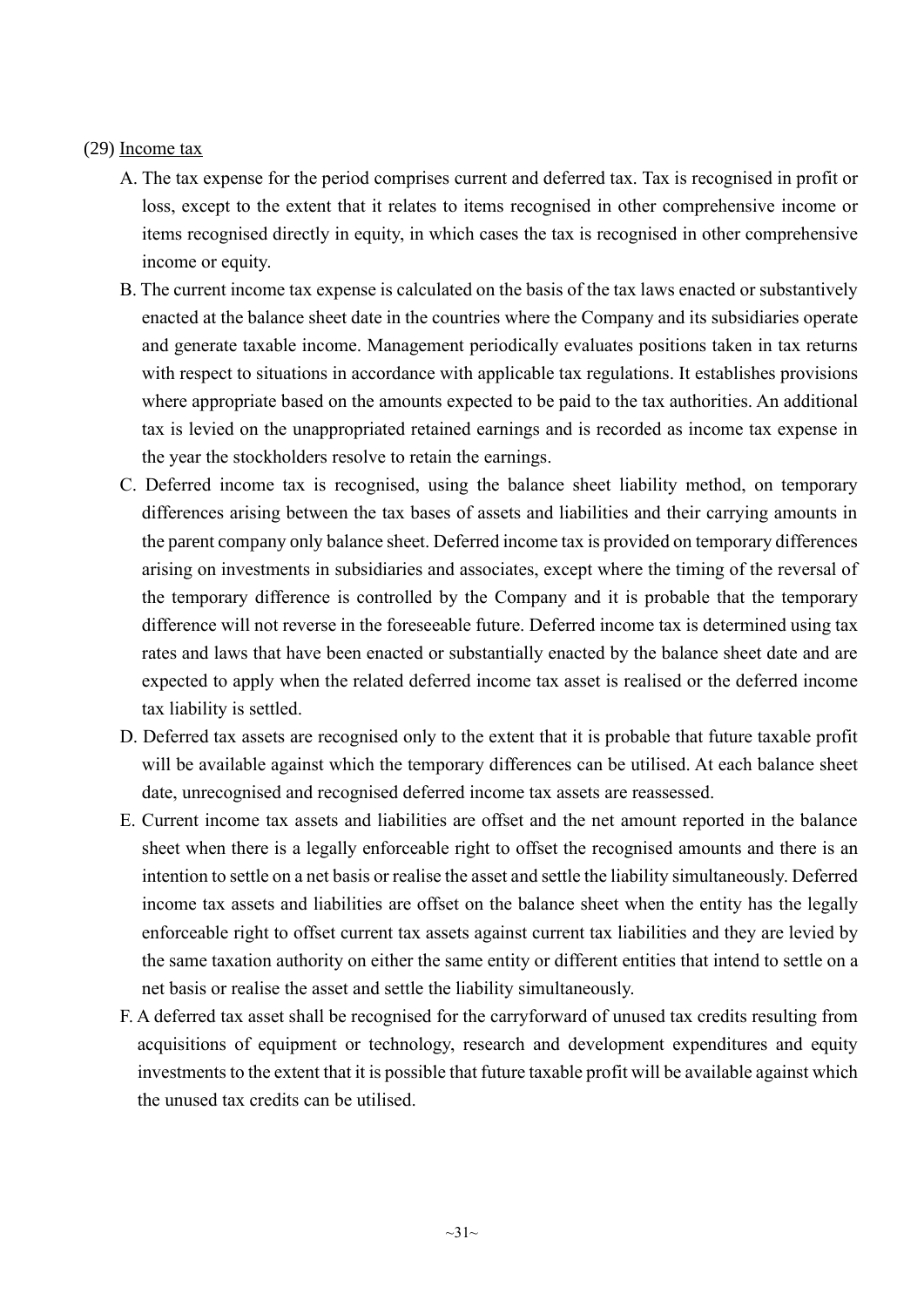### (30) Dividends

Dividends are recorded in the Company's financial statements in the period in which they are resolved by the Company's shareholders. Cash dividends are recorded as liabilities; stock dividends are recorded as stock dividends to be distributed and are reclassified to ordinary shares on the effective date of new shares issuance.

#### (31) Revenue recognition

A. Sales of services

Revenue from delivering services is recognised under the percentage-of-completion method when the outcome of services provided can be estimated reliably. The stage of completion of a service contract is measured by the percentage of the number of days the vessel has sailed as of the financial reporting date to the total number of days to sail. If the outcome of a service contract cannot be estimated reliably, contract revenue should be recognised only to the extent that contract costs incurred are likely to be recoverable. The customer pays at the time specified in the payment schedule. If the services rendered exceed the payment, a contract asset is recognised. If the payments exceed the services rendered, a contract liability is recognised.

B. Rental revenue

The Company leases ships and shipping spaces under IAS 17, 'Leases' and IFRS 16, 'Leases'. Lease assets are classified as finance leases or operating leases based on the transferred proportion of the risks and rewards incidental to ownership of the leased asset, and recognised in revenue over the lease term.

# 5. CRITICAL ACCOUNTING JUDGEMENTS, ESTIMATES AND KEY SOURCES OF ASSUMPTION UNCERTAINTY

The preparation of these parent company only financial statements requires management to make critical judgements in applying the Company's accounting policies and make critical assumptions and estimates concerning future events. Assumptions and estimates may differ from the actual results and are continually evaluated and adjusted based on historical experience and other factors. Such assumptions and estimates have a significant risk of causing a material adjustment to the carrying amounts of assets and liabilities within the next financial year; and the related information is addressed below:

(1)Critical judgements in applying the Company's accounting policies

None.

# (2)Critical accounting estimates and assumptions

A. Revenue recognition

The Company and the subsidiaries, Peony Investment S.A. and Evergreen Marine (Hong Long) Ltd., which are recognized in investments accounted for using equity method, generate revenue from delivering services and related costs are recognised under the percentage-of-completion method when the outcome of services provided can be estimated reliably. The stage of completion of a service contract is measured by the percentage of the actual services performed as of the financial reporting date to the total services to be performed.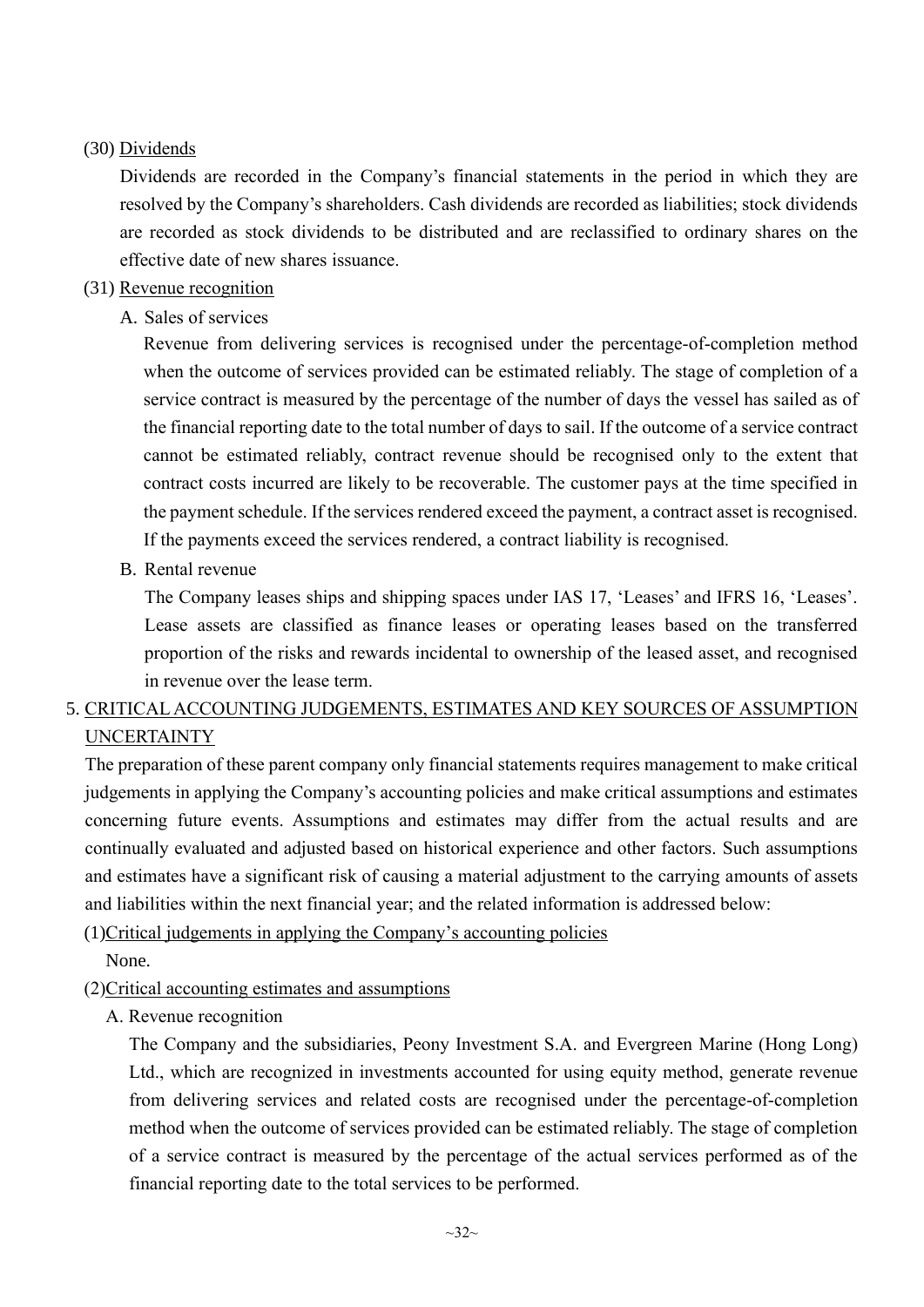B. Impairment assessment of tangible assets

The Company and the subsidiaries, Peony Investment S.A. and Evergreen Marine (Hong Long) Ltd., which are recognized in investments accounted for using equity method assess impairment based on its subjective judgement and determines the separate cash flows of a specific group of assets, useful lives of assets and the future possible income and expenses arising from the assets depending on how assets are utilized and industrial characteristics. Any changes of economic circumstances or estimates due to the change of Company strategy might cause material impairment on assets in the future.

As at December 31, 2019, the Company recognised ship equipment, transport equipment and cargo handling equipment, which are recognised in property, plant and equipment, and ship equipment, which is recognised in right-of-use asset, amounting to \$36,045,096 and \$20,469,615, respectively.

# 6. DETAILS OF SIGNIFICANT ACCOUNTS

(1) Cash and cash equivalents

|                                       |    | December 31, 2019 | December 31, 2018 |            |  |
|---------------------------------------|----|-------------------|-------------------|------------|--|
| Cash on hand and petty cash           | S. | 16.017 \$         |                   | 14,807     |  |
| Checking accounts and demand deposits |    | 2,673,264         |                   | 2,594,385  |  |
| Time deposits                         |    | 16,078,567        |                   | 16,862,294 |  |
|                                       |    | 18,767,848 \$     |                   | 19,471,486 |  |

A. The Company transacts with a variety of financial institutions all with high credit quality to disperse credit risk, so it expects that the probability of counterparty default is remote.

- B. The Company has no cash and cash equivalents pledged to others.
- (2) Financial assets at fair value through other comprehensive income

| Items                       | December 31, 2019 | December 31, 2018 |           |  |
|-----------------------------|-------------------|-------------------|-----------|--|
| Non-current items:          |                   |                   |           |  |
| Listed (TSE and OTC) stocks | \$<br>490,801     | <sup>\$</sup>     | 490,801   |  |
| Unlisted stocks             | 91,058            |                   | 91,058    |  |
|                             | 581,859           |                   | 581,859   |  |
| Valuation adjustment        | 574,439           |                   | 439,723   |  |
|                             | 1,156,298         |                   | 1,021,582 |  |

- A. The Company has elected to classify these investments that are considered to be strategic investments as financial assets at fair value through other comprehensive income. The fair value of such investments amounted to \$1,156,298 and \$1,021,582 at December 31, 2019 and 2018, respectively.
- B. For the year ended December31, 2018, for the consideration of operations, the Company sold shares of listed stocks with a fair value of \$342,661 of which a cumulative disposal gain of \$13,332 was recognised.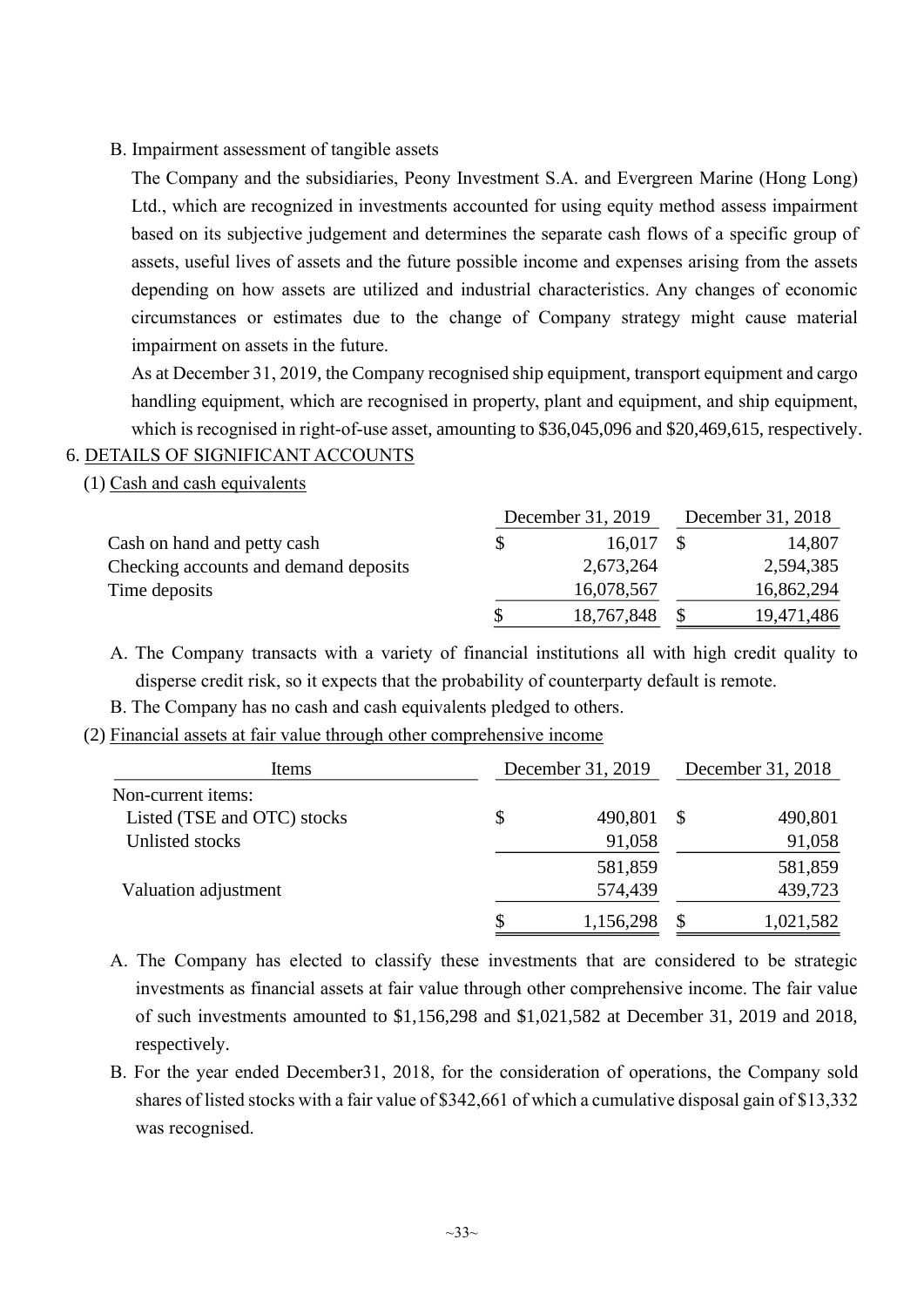C. Amounts recognised in profit or loss and other comprehensive income in relation to the financial assets at fair value through other comprehensive income are listed below:

|                                                | Year ended |                   | Year ended |                   |
|------------------------------------------------|------------|-------------------|------------|-------------------|
|                                                |            | December 31, 2019 |            | December 31, 2018 |
| Equity instruments at fair value through other |            |                   |            |                   |
| comprehensive income                           |            |                   |            |                   |
| Fair value change recognised in other          |            |                   |            |                   |
| comprehensive income                           |            | 134,715           |            | 53,906            |
| Income tax recognised in other                 |            |                   |            |                   |
| comprehensive income                           |            | 5,115             |            | 6,699             |
| Cumulative gains reclassified to               |            |                   |            |                   |
| retained earnings due to derecognition         |            |                   |            | 13,332            |
| Dividend income recognised in profit or loss   |            |                   |            |                   |
| held at end of period                          |            | 45,631            |            | 48,031            |

- D. As at December 31, 2019 and 2018, without taking into account any collateral held or other credit enhancements, the maximum exposure to credit risk in respect of the amount that best represents the financial assets at fair value through other comprehensive income held by the Company was \$1,156,298 and \$1,021,582, respectively.
- E. Information relating to credit risk of financial assets at fair value through other comprehensive income is provided in Note 12(3).
- (3) Financial assets at amortised cost

| <b>Items</b>                                  |    | December 31, 2019 | December 31, 2018 |           |
|-----------------------------------------------|----|-------------------|-------------------|-----------|
| Current items:                                |    |                   |                   |           |
| Time deposits with maturity over three months | \$ | 1,401,856         |                   | 2,200,971 |
| Pledged time deposits                         |    | 186,941           |                   | 121,632   |
|                                               | S  | 1,588,797         |                   | 2,322,603 |
| Non-current items:                            |    |                   |                   |           |
| Financial bonds                               |    | 100,000           |                   | 100,000   |

A. Amounts recognised in profit or loss in relation to financial assets at amortised cost are listed below:

|                 | Year ended |  | Year ended                          |  |
|-----------------|------------|--|-------------------------------------|--|
|                 |            |  | December 31, 2019 December 31, 2018 |  |
| Interest income | 32,030     |  | 28,547                              |  |

- B. As at December 31, 2019 and 2018, without taking into account any collateral held or other credit enhancements, the maximum exposure to credit risk in respect of the amount that best represents the financial assets at amortised cost held by the Company was \$1,688,797 and \$2,422,603, respectively.
- C. Information relating to financial assets at amortised cost pledged as collaterals is provided in Note 8.
- D. Information relating to credit risk of financial assets at amortised cost is provided in Note 12(2).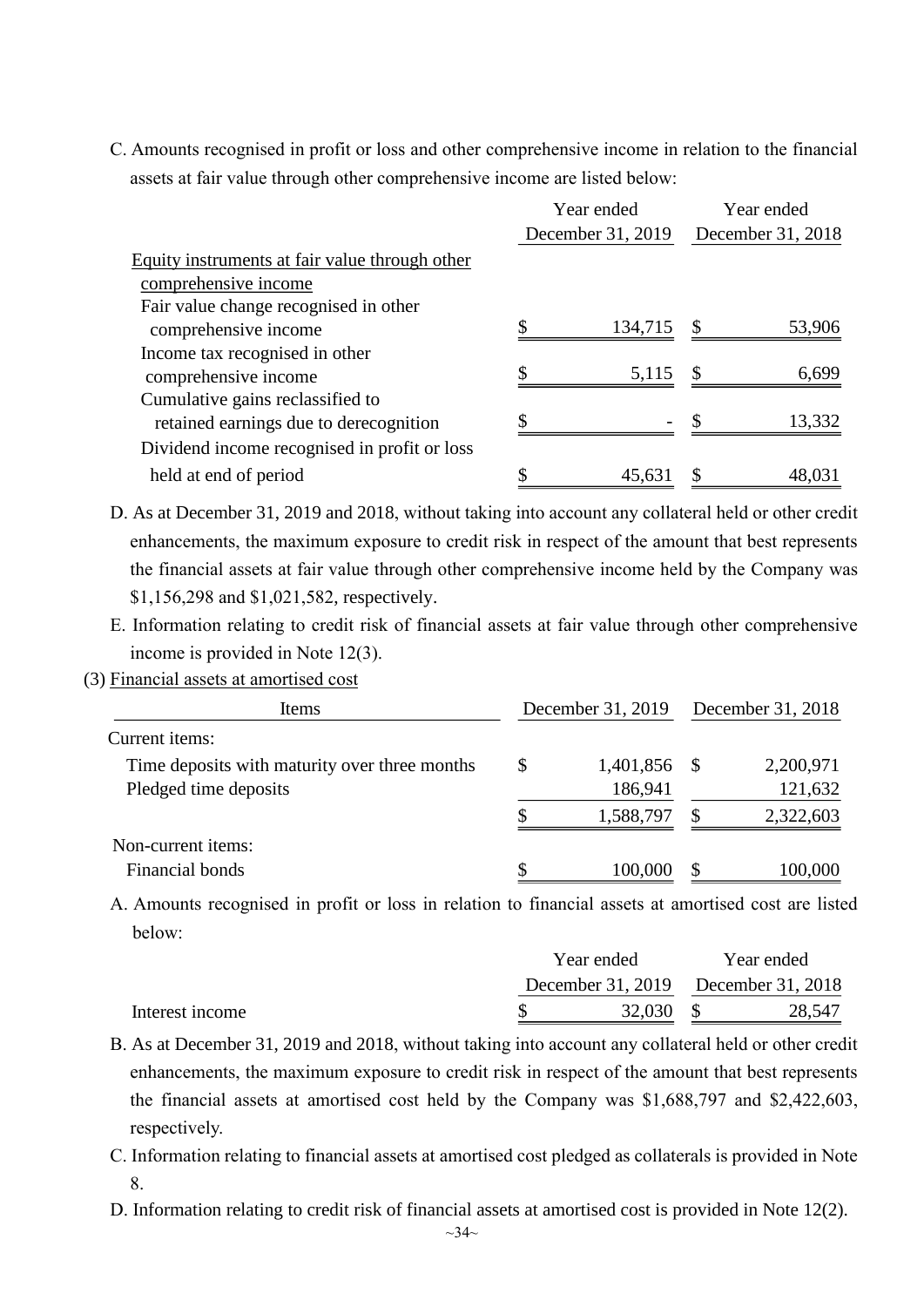(4) Notes and accounts receivable

|                                                 | December 31, 2019 |           |     | December 31, 2018 |  |
|-------------------------------------------------|-------------------|-----------|-----|-------------------|--|
| Notes receivable                                | \$                | 166       | -8  | 43                |  |
| Less: Allowance for bad debts                   |                   |           |     |                   |  |
|                                                 |                   | 166       | S   | 43                |  |
| Accounts receivable (including related parties) | \$                | 2,990,323 | - S | 3,423,679         |  |
| Less: Allowance for bad debts                   |                   | 889)      |     | 65,249            |  |
|                                                 |                   | 2,989,434 |     | 3,358,430         |  |
| Overdue receivables (recorded as other          |                   |           |     |                   |  |
| non-current assests)                            | \$                | 69,130    | -8  |                   |  |
| Less: Allowance for bad debts                   |                   | 69,130    |     |                   |  |
|                                                 |                   |           |     |                   |  |

A. The ageing analysis of accounts receivable (including overdue receivables) and notes receivable are as follows:

|                | December 31, 2019      |    |                            | December 31, 2018 |                        |               |                            |
|----------------|------------------------|----|----------------------------|-------------------|------------------------|---------------|----------------------------|
|                | Accounts<br>receivable |    | <b>Notes</b><br>receivable |                   | Accounts<br>receivable |               | <b>Notes</b><br>receivable |
| Not impaired   | \$<br>2,668,512        | -S | 166                        |                   | 2,432,278              | $\mathcal{S}$ | 43                         |
| Up to 30 days  | 321,811                |    |                            |                   | 638,199                |               |                            |
| 31 to 180 days |                        |    |                            |                   | 329,594                |               |                            |
| Over 181 days  | 69,130                 |    |                            |                   | 23,608                 |               |                            |
|                | 3,059,453              |    | 166                        |                   | 3,423,679              | \$.           | 43                         |

The above ageing analysis was based on past due date.

- B. As of December 31, 2019, December 31, 2018 and January 1, 2018, the balances of receivables (including notes receivable) from contracts with customers amounted to \$1,769,896, \$2,075,935 and \$2,321,098, respectively.
- C. The Company has no notes and accounts receivable held by the Company pledged to others.
- D. As at December 31, 2019 and 2018, without taking into account any collateral held or other credit enhancements, the maximum exposure to credit risk in respect of the amount that best represents the Company's notes receivable were \$166 and \$43, respectively; and the amount that best represents the Company's accounts receivable (including notes receivable) were \$2,989,434 and \$3,358,430, respectively.
- E. Information relating to credit risk of accounts receivable and notes receivable is provided in Note 12(2).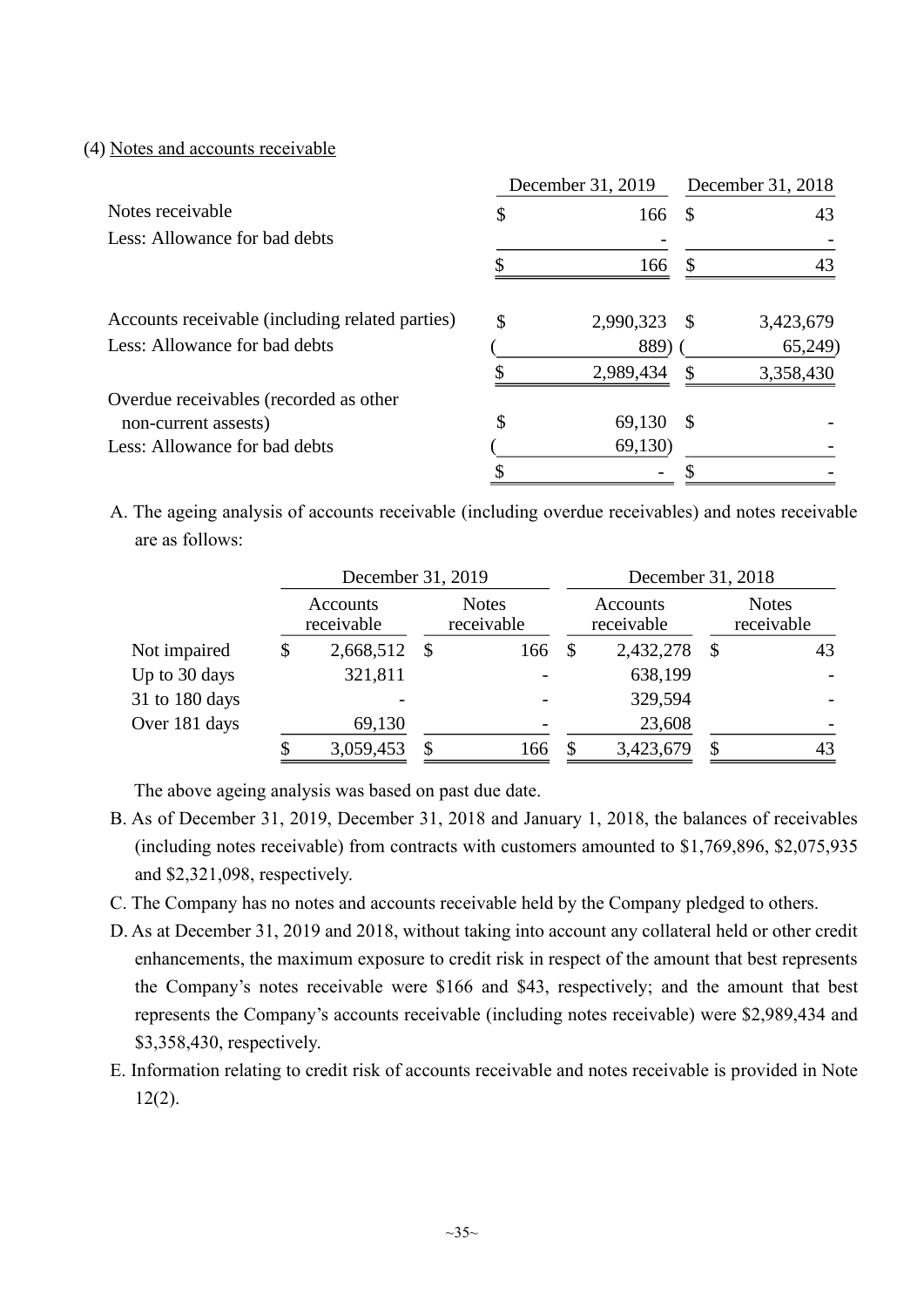### (5) Inventories

|                          |         | December 31, 2019 |                            |
|--------------------------|---------|-------------------|----------------------------|
|                          |         | Allowance for     |                            |
|                          | Cost    | valuation loss    | Book value                 |
| Ship fuel                | 972,539 | \$                | \$<br>972,539              |
|                          |         | December 31, 2018 |                            |
|                          |         | Allowance for     |                            |
|                          | Cost    | valuation loss    | Book value                 |
| Ship fuel                | 908,122 | \$                | 908,122                    |
| (6) Other current assets |         |                   |                            |
|                          |         | December 31, 2019 | December 31, 2018          |
| Shipowner's accounts     |         | \$<br>849,660     | $\mathcal{S}$<br>1,270,841 |
| Agent accounts           |         | 843,942           | 417,986                    |
| Temporary debits         |         | 711,649           | 963,602                    |
|                          |         | \$<br>2,405,251   | 2,652,429<br>\$            |

A. Shipowner's accounts

These pertain to temporary accounts between the Company and Evergreen International S.A., Gaining Enterprise S.A., Greencompass Marine S.A., Italia Marittima S.p.A., Evergreen Marine (UK) Ltd., Evergreen Marine (Hong Kong) Ltd. and Evergreen Marine (Singapore) Pte. Ltd.. These accounts occur as these ship owners incur foreign port expenses and related rental expenses.

B. Agency accounts

These accounts occur when domestic and foreign agencies, based on the agreement with the Company, deal with foreign port formalities regarding arrival and departure of ships, cargo loading, discharging and forwarding, collection of freight, and payment of expenses incurred in the foreign port.

C. Temporary debits are mainly subject to the account of settlements between other carriers and the OCEAN Alliance, which the Company formed in response to market competition and enhancement of global transportation network to provide better logistics services to customers with Cosco Container Lines Co., Ltd., CMA CGM, Ltd., and the Orient Overseas Container Line, Ltd. on March 31, 2017 for trading of shipping space.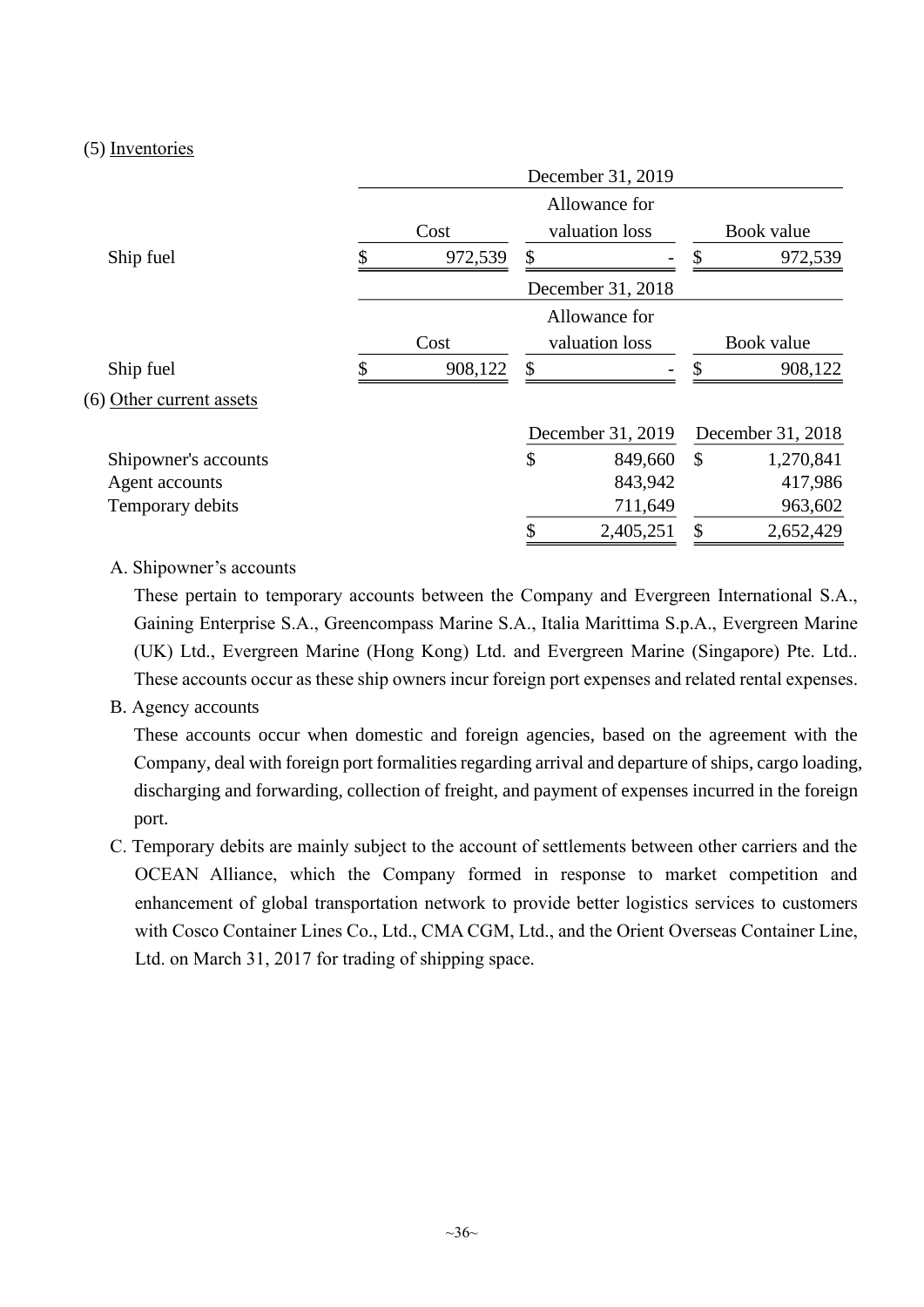#### (7) Investments accounted for using equity method

Details of long-term equity investments accounted for using equity method are set forth below:

|                                            | December 31, 2019 |              | December 31, 2018 |
|--------------------------------------------|-------------------|--------------|-------------------|
| Subsidiary of the Company:                 |                   |              |                   |
| Peony Investment S.A.                      | \$<br>26,367,069  | $\mathbb{S}$ | 28,571,763        |
| Evergreen Marine (Hong Kong) Ltd.          | 7,212,594         |              | 7,218,598         |
| Everport Terminal Services Inc.            | 1,703,680         |              | 1,047,007         |
| Taiwan Terminal Services Co., Ltd.         | 54,526            |              | 53,286            |
| Evergreen Shipping Agency (Israel) Ltd.    | 21,213            |              |                   |
| Associates of the Company:                 |                   |              |                   |
| <b>EVA Airways Corporation</b>             | 11,399,909        |              | 10,334,116        |
| Evergreen International Storage and        |                   |              |                   |
| <b>Transport Corporation</b>               | 9,098,692         |              | 8,981,075         |
| Taipei Port Container Terminal Corporation | 1,083,116         |              | 1,026,338         |
| Charng Yang Development Co., Ltd.          | 553,210           |              | 544,057           |
| <b>VIP Greenport Joint Stock Company</b>   | 277,274           |              | 253,668           |
| <b>Evergreen Security Corporation</b>      | 113,705           |              | 111,665           |
| Evergreen Marine (Latin America), S.A.     | 3,383             |              | 3,474             |
|                                            | \$<br>57,888,371  | \$           | 58,145,047        |

A. The fair value of the Company's associates which have quoted market price was as follows:

|                                     | December 31, 2019 | December 31, 2018 |
|-------------------------------------|-------------------|-------------------|
| Evergreen International Storage and | 6,180,433         | 5,814,345         |
| <b>Transport Corporation</b>        |                   |                   |
| <b>EVA Airways Corporation</b>      | 10,677,440        | 11,294,242        |
|                                     | 16,857,873        | 17,108,587        |

B. The above investment income or loss accounted for using the equity method was based on the financial statements of the investees for the corresponding periods, which were audited by independent auditors.

C. Subsidiary:

- (a) For information on the subsidiaries, please refer to Note 4(3) of the consolidated financial statements as of December 31, 2019.
- (b) On August 13, 2018, the Board of Directors of the subsidiary, Evergreen Marine (Hong Kong) Ltd., resolved to acquire Hatsu Marine (Hong Kong) Limited. On December 14, 2018, the Company purchased 100% of the shares of Hatsu Marine (Hong Kong) Limited. for cash of \$3,265,341 (approx. USD 105,808) from other related party Chestnut Estate B.V.. Please refer to Note 6(33) to the consolidated financial statements of 2019.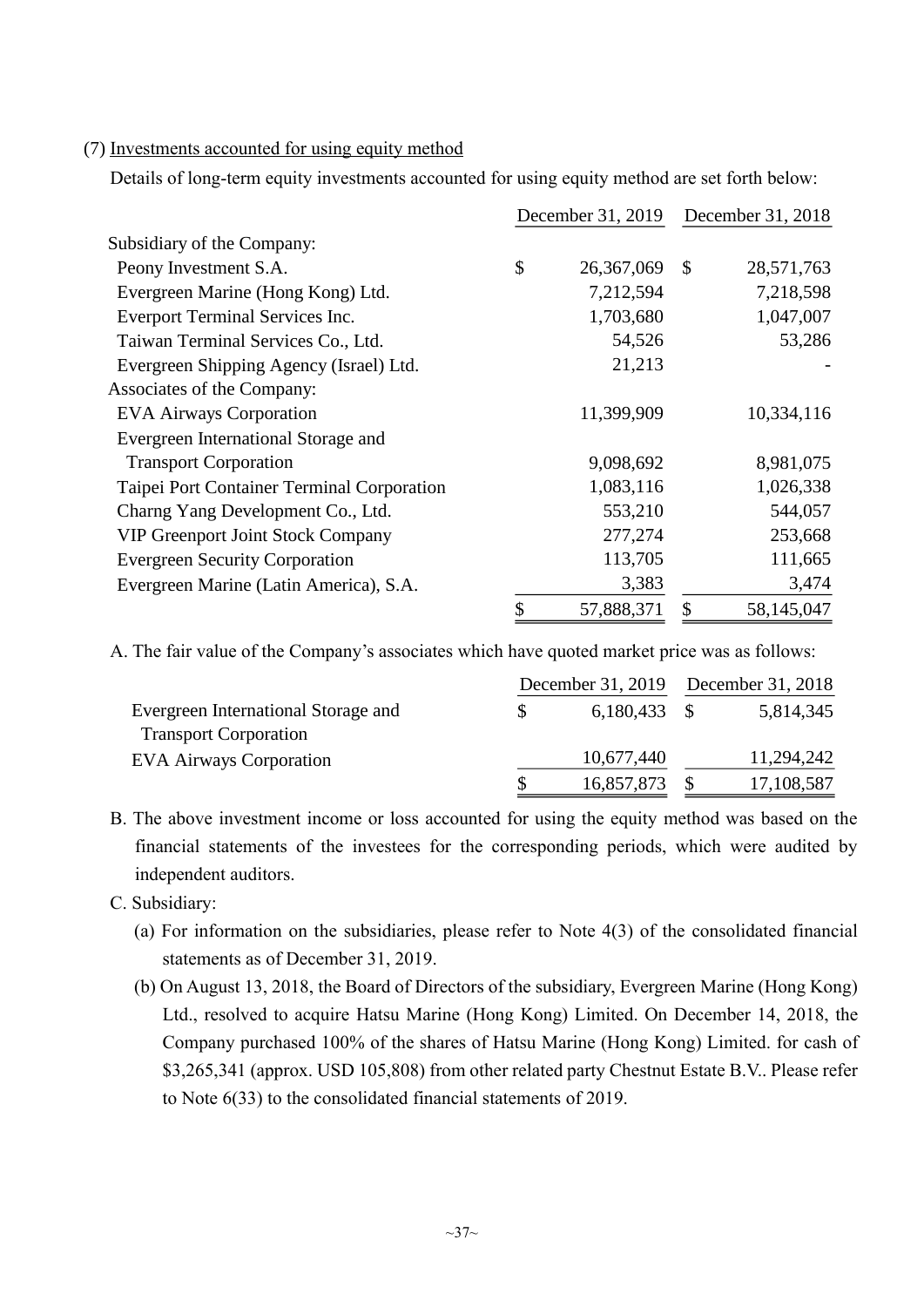D. The basic information of the associates that are material to the Company is as follows:

| Company name                                                           | Principal<br>place of<br>business | Ownership $(\%)$     |                      | Nature of<br>relationship                                   | Methods of<br>measurement |
|------------------------------------------------------------------------|-----------------------------------|----------------------|----------------------|-------------------------------------------------------------|---------------------------|
|                                                                        |                                   | December<br>31, 2019 | December<br>31, 2018 |                                                             |                           |
| Evergreen International<br><b>Storage and Transport</b><br>Corporation | TW                                | 40.36%               | 40.36%               | With a right over<br>20% to vote                            | Equity<br>method          |
| <b>EVA Airways</b><br>Corporation                                      | TW                                | 16.00%               |                      | Have a right to vote<br>16.31% in the Board of<br>Directors | Equity<br>method          |

E. The summarised financial information of the associates that are material to the Company is as follows: Balance sheet

|                                                                      |                   |      | Evergreen International Storage and Transport Corporation |
|----------------------------------------------------------------------|-------------------|------|-----------------------------------------------------------|
|                                                                      | December 31, 2019 |      | December 31, 2018                                         |
| Current assets                                                       | \$<br>6,121,815   | - \$ | 6,066,455                                                 |
| Non-current assets                                                   | 28,889,987        |      | 27,152,629                                                |
| <b>Current liabilities</b>                                           | $2,703,450$ (     |      | 2,418,658)                                                |
| Non-current liabilities                                              | 9,485,576         |      | 8,269,749)                                                |
| Total net assets                                                     | 22,822,776        | \$   | 22,530,677                                                |
| Share in associate's net assets<br>Unrealized income with affiliated | \$<br>9,098,692   | -\$  | 8,982,546                                                 |
| companies                                                            | 2,394)            |      | 1,471)                                                    |
| Carrying amount of the associate                                     | 9,096,298         | \$   | 8,981,075                                                 |

|                                 | <b>EVA Airways Corporation</b> |                   |    |                   |  |  |  |  |
|---------------------------------|--------------------------------|-------------------|----|-------------------|--|--|--|--|
|                                 |                                | December 31, 2019 |    | December 31, 2018 |  |  |  |  |
| Current assets                  | \$                             | 77,199,776 \$     |    | 75,996,433        |  |  |  |  |
| Non-current assets              |                                | 279,051,918       |    | 165, 197, 470     |  |  |  |  |
| <b>Current liabilities</b>      |                                | 82,441,715) (     |    | 60,922,876)       |  |  |  |  |
| Non-current liabilities         |                                | 195,667,963)      |    | 110,151,292)      |  |  |  |  |
| Total net assets                |                                | 78,142,016        | -S | 70,119,735        |  |  |  |  |
| Share in associate's net assets | \$                             | 11,399,909        | \$ | 10,334,116        |  |  |  |  |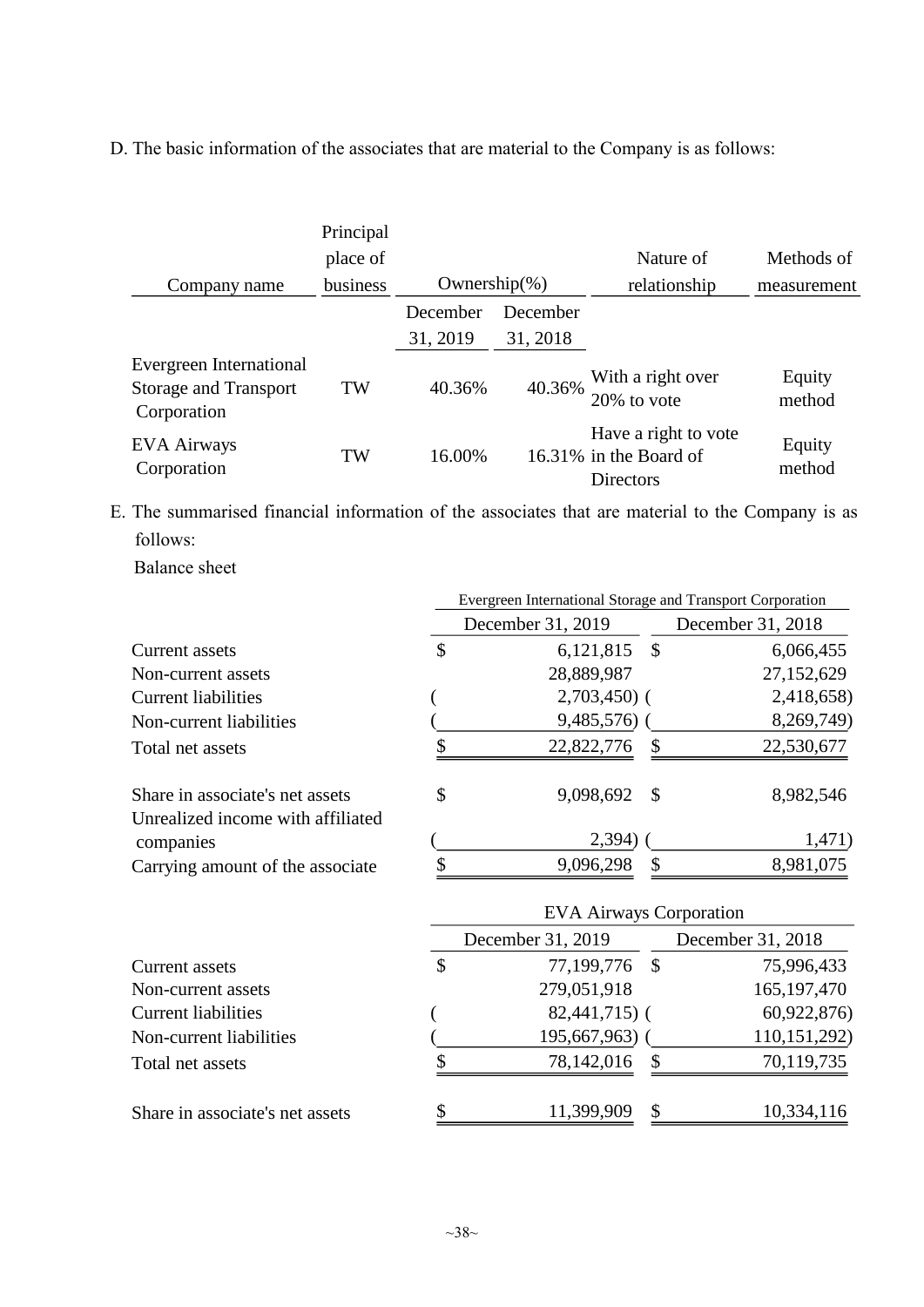Statement of comprehensive income

|                                    |                                | Evergreen International Storage and Transport Corporation |    |                     |  |  |  |  |  |
|------------------------------------|--------------------------------|-----------------------------------------------------------|----|---------------------|--|--|--|--|--|
|                                    |                                | Year ended December                                       |    | Year ended December |  |  |  |  |  |
|                                    |                                | 31, 2019                                                  |    | 31, 2018            |  |  |  |  |  |
| Revenue                            | \$                             | 7,730,682                                                 | \$ | 7,742,438           |  |  |  |  |  |
| Profit for the period from         |                                |                                                           |    |                     |  |  |  |  |  |
| continuing operations              | \$                             | 845,274                                                   | \$ | 870,248             |  |  |  |  |  |
| Other comprehensive income (loss), |                                |                                                           |    |                     |  |  |  |  |  |
| net of tax                         |                                | 180,711)                                                  |    | 351,587             |  |  |  |  |  |
| Total comprehensive income         |                                | 664,563                                                   | \$ | 1,221,835           |  |  |  |  |  |
| Dividends received from associates | S                              | 150,742                                                   | \$ | 148,422             |  |  |  |  |  |
|                                    | <b>EVA Airways Corporation</b> |                                                           |    |                     |  |  |  |  |  |
|                                    |                                | Year ended December                                       |    | Year ended December |  |  |  |  |  |
|                                    |                                | 31, 2019                                                  |    | 31, 2018            |  |  |  |  |  |
| Revenue                            | \$                             | 181,275,258                                               | \$ | 179,907,332         |  |  |  |  |  |
| Profit for the period from         |                                |                                                           |    |                     |  |  |  |  |  |
| continuing operations              | \$                             | 4,851,875                                                 | \$ | 7,214,513           |  |  |  |  |  |
| Other comprehensive income (loss), |                                |                                                           |    |                     |  |  |  |  |  |
| net of tax                         |                                | 1,800,103                                                 |    | 543,495)            |  |  |  |  |  |
| Total comprehensive income         |                                | 6,651,978                                                 | \$ | 6,671,018           |  |  |  |  |  |
|                                    |                                |                                                           |    |                     |  |  |  |  |  |

F. The carrying amount of the Company's interests in all individually immaterial associates and the Company's share of the operating results are summarized below:

Dividends received from associates  $\qquad$  \$ 374,935 \$ 136,157

As of December 31, 2019 and 2018, the carrying amount of the Company's individually immaterial associates amounted to \$2,030,688 and \$1,939,202, respectively.

|                                                     |   | Year ended December<br>31, 2019 | Year ended December<br>31, 2018 |         |  |  |
|-----------------------------------------------------|---|---------------------------------|---------------------------------|---------|--|--|
| Profit for the period from continuing<br>operations | S | 666,234 \$                      |                                 | 676,960 |  |  |
| Other comprehensive loss, net of tax                |   | 6,245)                          |                                 | 3,309)  |  |  |
| Total comprehensive income                          |   | 659,989                         |                                 | 673,651 |  |  |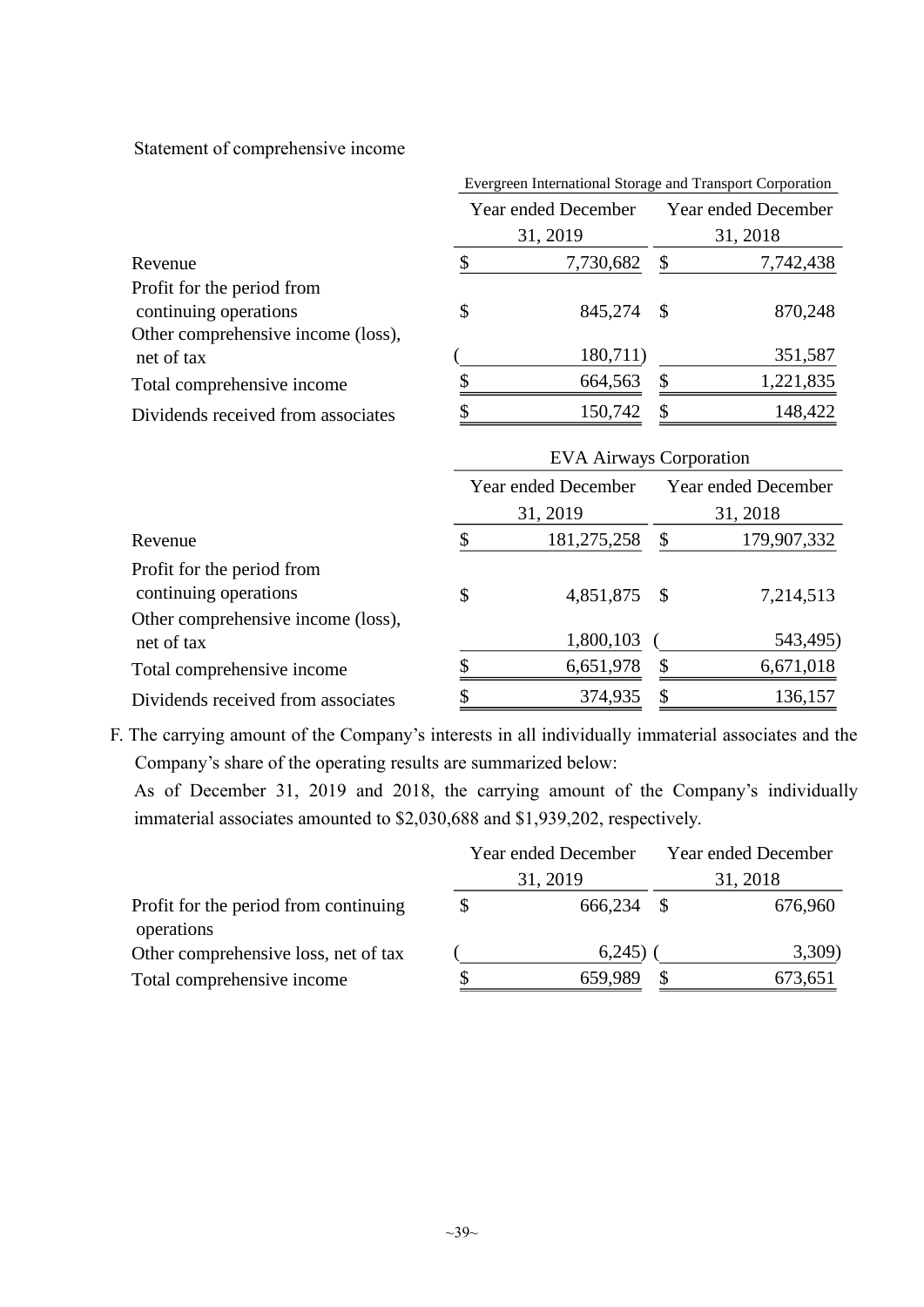- G. On October 8, 2018, the Board of Directors during their meeting resolved to acquire 6,629 thousand shares of Evergreen International Storage and Transport Corporation's shares from stock exchange market, the transaction price was \$86,894, and the ownership percentage was increased to 40.36% after the purchase.
- H. The Board of Directors of the Company during its meeting on December 21, 2018 adopted a resolution to participate in the capital increase raised by EVA Airways Corporation amounting to 39,150 thousand shares, subscription price of \$13 (in dollars) per share, whose total price of \$508,944. In addition, the effective date was set on January 24, 2019 and after the acquisition, the Company's share interest was decreased to 16.10%. Moreover, the share interest further decreased to 16% as of December 31, 2019 after many conversions from corporate bonds to stocks took place in EVA Airways Corporation for the year ended December 31, 2019.
- I. On March 20, 2019, the Board of Directors of the Company resolved to establish a subsidiary, Evergreen Shipping Agency (Israel) Ltd., in Israel. The capital for establishment is ILS 1,800 (approx. USD 500), and the Company holds 59% of its equity in cash of approximately \$ 9,355.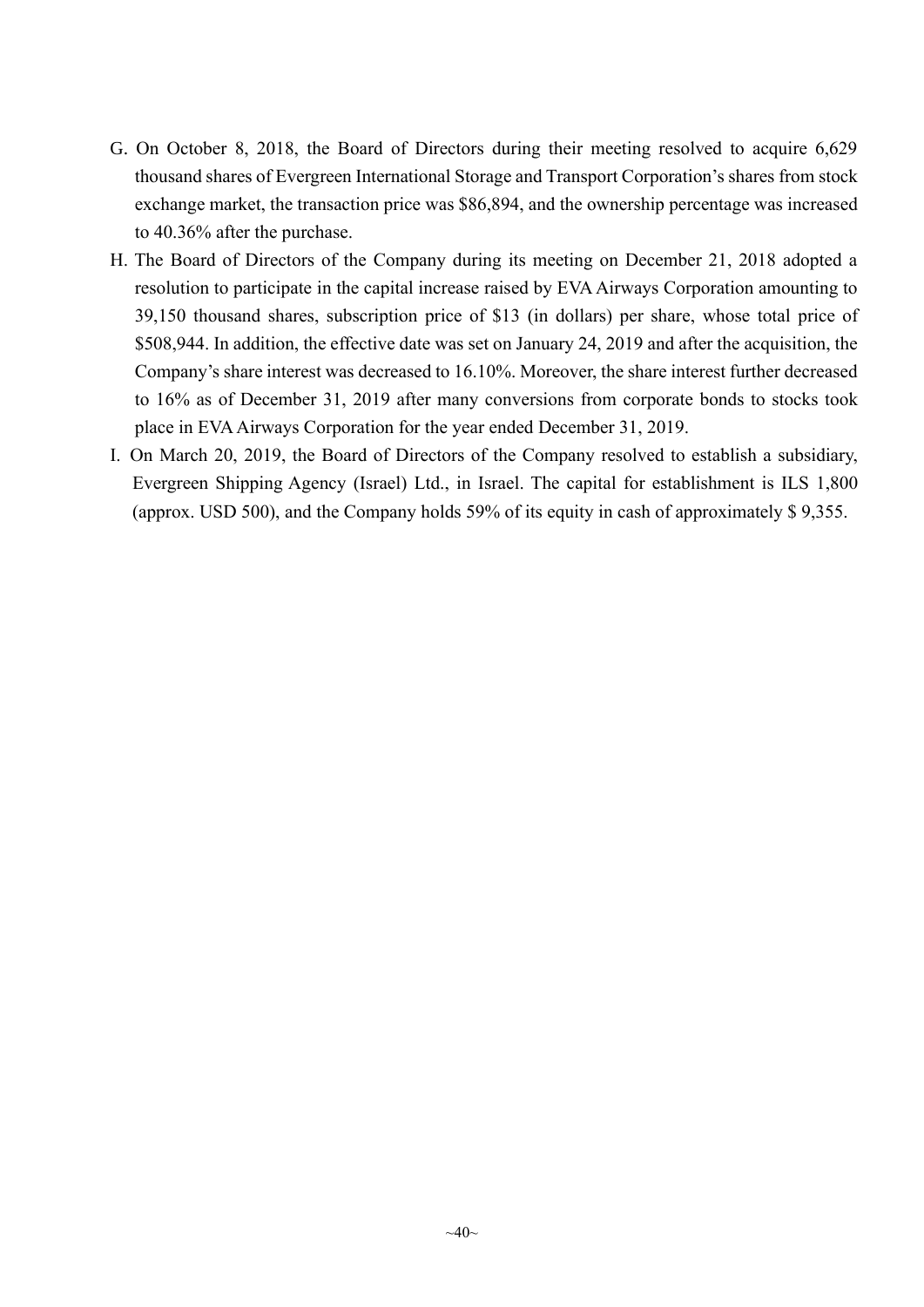## (8) Property, plant and equipment

|                                              |    |            |    |                  |               | Loading and  |               | Computer and  |               |                |    |                 |    |            |      |              |    |                |               |             |
|----------------------------------------------|----|------------|----|------------------|---------------|--------------|---------------|---------------|---------------|----------------|----|-----------------|----|------------|------|--------------|----|----------------|---------------|-------------|
|                                              |    |            |    |                  |               | unloading    |               | communication |               | Transportation |    |                 |    | Office     |      | Leasehold    |    |                |               |             |
|                                              |    | Land       |    | <b>Buildings</b> |               | equipment    |               | equipment     |               | equipment      |    | <b>Ships</b>    |    | equipment  |      | improvements |    | Other          |               | Total       |
| At January 1, 2019                           |    |            |    |                  |               |              |               |               |               |                |    |                 |    |            |      |              |    |                |               |             |
| Cost                                         | \$ | 558,532    | \$ | 402,956 \$       |               | 6,079,916 \$ |               | 143,644 \$    |               | 6,356,030      | S  | 33,861,484 \$   |    | 206,679 \$ |      | 565,838 \$   |    | 77,909         | -S            | 48,252,988  |
| Accumulated depreciation                     |    |            |    | 214,894)         |               | 4,310,231) ( |               | 117,118)      |               | 2,103,788)     |    | $5,808,751$ (   |    | 183,793)   |      | 461,876) (   |    | $7,011)$ (     |               | 13,207,462) |
|                                              | S  | 558,532    | \$ | 188,062          | \$            | 1,769,685    | -S            | 26,526        | <sup>\$</sup> | 4,252,242      | S  | 28,052,733      | -S | 22,886     | - \$ | 103,962      | \$ | 70,898         | -S            | 35,045,526  |
| 2019                                         |    |            |    |                  |               |              |               |               |               |                |    |                 |    |            |      |              |    |                |               |             |
| Opening net book amount as<br>at January 1   | \$ | 558,532 \$ |    | 188,062 \$       |               | 1,769,685 \$ |               | 26,526 \$     |               | 4,252,242      | S. | 28,052,733 \$   |    | 22,886 \$  |      | 103,962 \$   |    | 70,898<br>- \$ |               | 35,045,526  |
| Additions                                    |    |            |    |                  |               | 58,283       |               | 10,515        |               | 799,399        |    | 62,992          |    | 6,361      |      | 8,899        |    | 917            |               | 947,366     |
| Disposals                                    |    |            |    |                  |               |              |               | $267)$ (      |               | 4,920          |    |                 |    | 1)         |      |              |    |                |               | 5,188)      |
| Reclassifications                            |    |            |    |                  |               |              |               | 17,500        |               |                |    | 3,207,348       |    |            |      | 1,335        |    |                |               | 3,226,183   |
| Depreciation                                 |    |            |    | 7,748)           |               | $178,715$ )  |               | $17,718$ ) (  |               | 542,776)       |    | 1,431,175)      |    | 15,284)    |      | 81,640)      |    | 4,347)         |               | 2,279,403)  |
| Closing net book amount as<br>at December 31 | \$ | 558,532    | \$ | 180,314          | <sup>\$</sup> | 1,649,253    | -S            | 36,556        | -S            | 4,503,945      | S  | 29,891,898      | -S | 13,962     | -\$  | 32,556       | \$ | 67,468         | <sup>\$</sup> | 36,934,484  |
| At December 31, 2019                         |    |            |    |                  |               |              |               |               |               |                |    |                 |    |            |      |              |    |                |               |             |
| Cost                                         | \$ | 558,532    | -S | 402,956 \$       |               | 6,138,199 \$ |               | 154,030 \$    |               | 7,145,872      | S. | 37, 131, 824 \$ |    | 212,315 \$ |      | 576,073 \$   |    | 78,826<br>- \$ |               | 52,398,627  |
| Accumulated depreciation                     |    |            |    | 222,642)         |               | 4,488,946)   |               | $117,474)$ (  |               | 2,641,927)     |    | 7,239,926)      |    | 198,353)   |      | 543,517)     |    | 11,358)        |               | 15,464,143) |
|                                              | \$ | 558,532    | \$ | 180.314          | <sup>\$</sup> | 1,649,253    | <sup>\$</sup> | 36,556        | -S            | 4,503,945      | S. | 29.891.898      | S  | 13,962     | -S   | 32,556       | -S | 67,468         | -S            | 36,934,484  |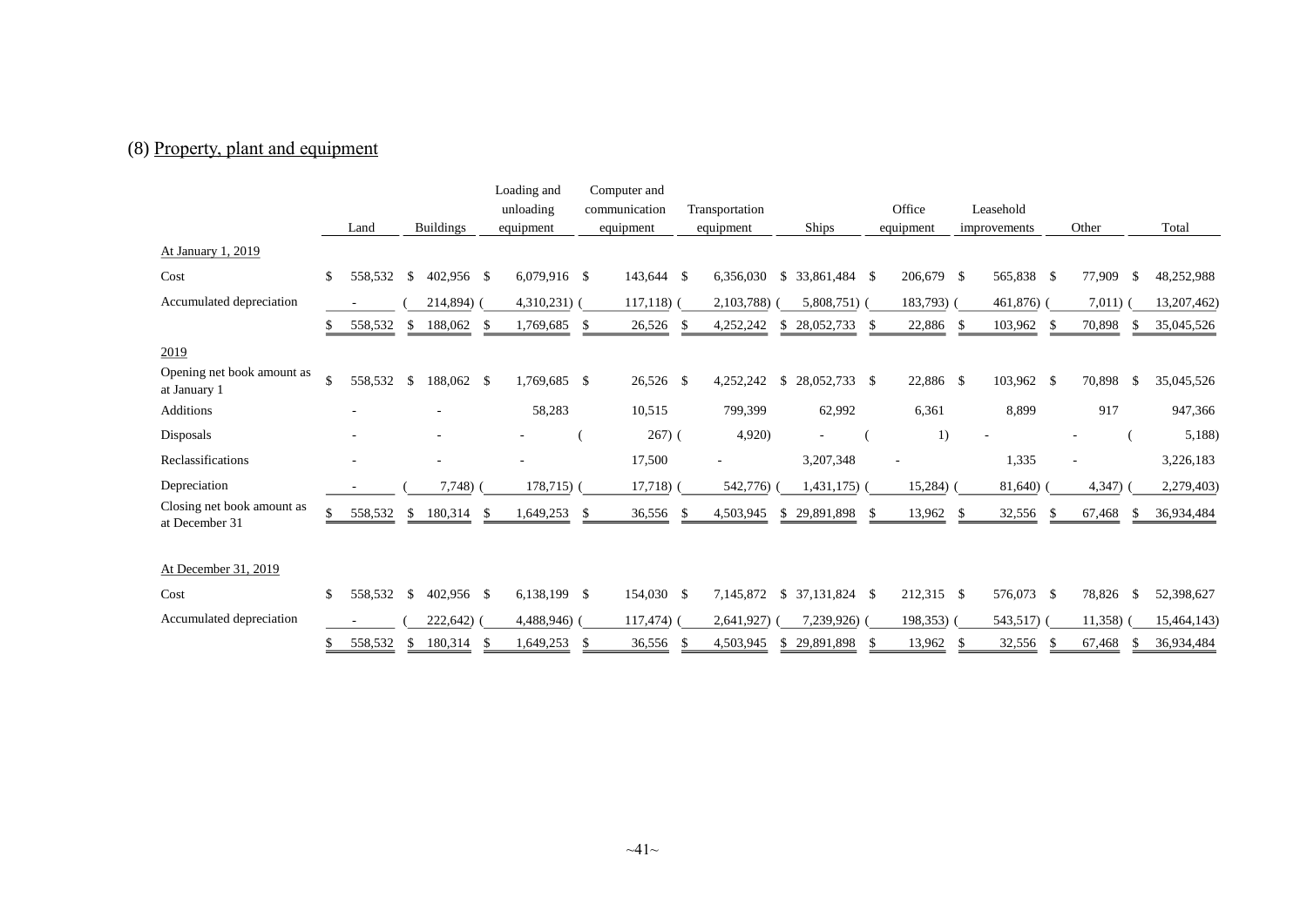|                                              |     | Land       |      | <b>Buildings</b> |    | Loading and<br>unloading<br>equipment |               | Computer and<br>communication<br>equipment |               | Transportation<br>equipment |               | <b>Ships</b>  |               | Office<br>equipment |     | Leasehold<br>improvements |               | Other                  | Total       |
|----------------------------------------------|-----|------------|------|------------------|----|---------------------------------------|---------------|--------------------------------------------|---------------|-----------------------------|---------------|---------------|---------------|---------------------|-----|---------------------------|---------------|------------------------|-------------|
| At January 1, 2018                           |     |            |      |                  |    |                                       |               |                                            |               |                             |               |               |               |                     |     |                           |               |                        |             |
| Cost                                         |     | 558,532    | - \$ | 402,956 \$       |    | 6,043,080 \$                          |               | 137,898                                    | - \$          | 5,034,842                   | \$            | 25,314,393 \$ |               | 207,819 \$          |     | 555,741                   | <sup>\$</sup> | 73,690 \$              | 38,328,951  |
| Accumulated depreciation                     |     |            |      | 207,146          |    | 4,149,926)                            |               | 115,362)                                   |               | 1,654,349)                  |               | 4,566,856)    |               | 169,263)            |     | 344,009)                  |               | 3,353)                 | 11,210,264) |
|                                              |     | 558,532    | -S   | 195,810          | -S | 1,893,154                             | -S            | 22,536                                     | -S            | 3,380,493                   | S             | 20,747,537    | <sup>\$</sup> | 38,556              | -S  | 211,732                   | \$            | 70,337<br>-S           | 27,118,687  |
| 2018                                         |     |            |      |                  |    |                                       |               |                                            |               |                             |               |               |               |                     |     |                           |               |                        |             |
| Opening net book amount as<br>at January 1   |     | 558,532 \$ |      | 195,810 \$       |    | 1,893,154 \$                          |               | 22,536 \$                                  |               | 3,380,493                   | <sup>\$</sup> | 20,747,537 \$ |               | 38,556 \$           |     | 211,732                   | <sup>\$</sup> | 70,337<br>- \$         | 27,118,687  |
| <b>Additions</b>                             |     |            |      |                  |    | 4,038                                 |               | 17,682                                     |               | 1,323,549                   |               | 56,301        |               | 2,214               |     | 10,097                    |               | 389                    | 1,414,270   |
| Disposals                                    |     |            |      | ٠                |    | $1)$ (                                |               | $106)$ (                                   |               | 2,478)                      |               | ٠             |               | 9)                  |     |                           |               |                        | 2,594)      |
| Reclassifications                            |     |            |      |                  |    | 50,697                                |               | 818                                        |               | 1,989                       |               | 8,490,790     |               |                     |     |                           |               | 3,830                  | 8,548,124   |
| Depreciation                                 |     |            |      | 7,748)           |    | 178,203)                              |               | 14,404)                                    |               | 451,311)                    |               | 1,241,895)    |               | 17,875)             |     | 117,867)                  |               | 3,658                  | 2,032,961)  |
| Closing net book amount as<br>at December 31 |     | 558,532    | -S   | 188,062          | -S | 1,769,685                             | \$            | 26,526                                     | <sup>\$</sup> | 4,252,242                   | S             | 28,052,733    | -S            | 22,886              | -\$ | 103,962                   | -S            | 70,898<br>-S           | 35,045,526  |
| At December 31, 2018                         |     |            |      |                  |    |                                       |               |                                            |               |                             |               |               |               |                     |     |                           |               |                        |             |
| Cost                                         | \$. | 558,532 \$ |      | 402,956 \$       |    | $6,079,916$ \$                        |               | 143,644 \$                                 |               | 6,356,030                   | <sup>\$</sup> | 33,861,484 \$ |               | 206,679 \$          |     | 565,838                   | <sup>\$</sup> | 77,909<br>- \$         | 48,252,988  |
| Accumulated depreciation                     |     |            |      | 214,894)         |    | 4,310,231)                            |               | $117,118$ ) (                              |               | 2,103,788)                  |               | 5,808,751)    |               | 183,793)            |     | 461,876)                  |               | 7,011)                 | 13,207,462) |
|                                              |     | 558,532    |      | 188,062          | -S | 1,769,685                             | <sup>\$</sup> | 26,526                                     | -S            | 4,252,242                   |               | 28,052,733    |               | 22,886              | S   | 103,962                   | -S            | 70,898<br><sup>8</sup> | 35,045,526  |

A. The Company has issued a negative pledge to granting banks for drawing borrowings within the credit line to purchase the above transportation equipment.

B. Information about the property, plant and equipment that were pledged to others as collaterals is provided in Note 8.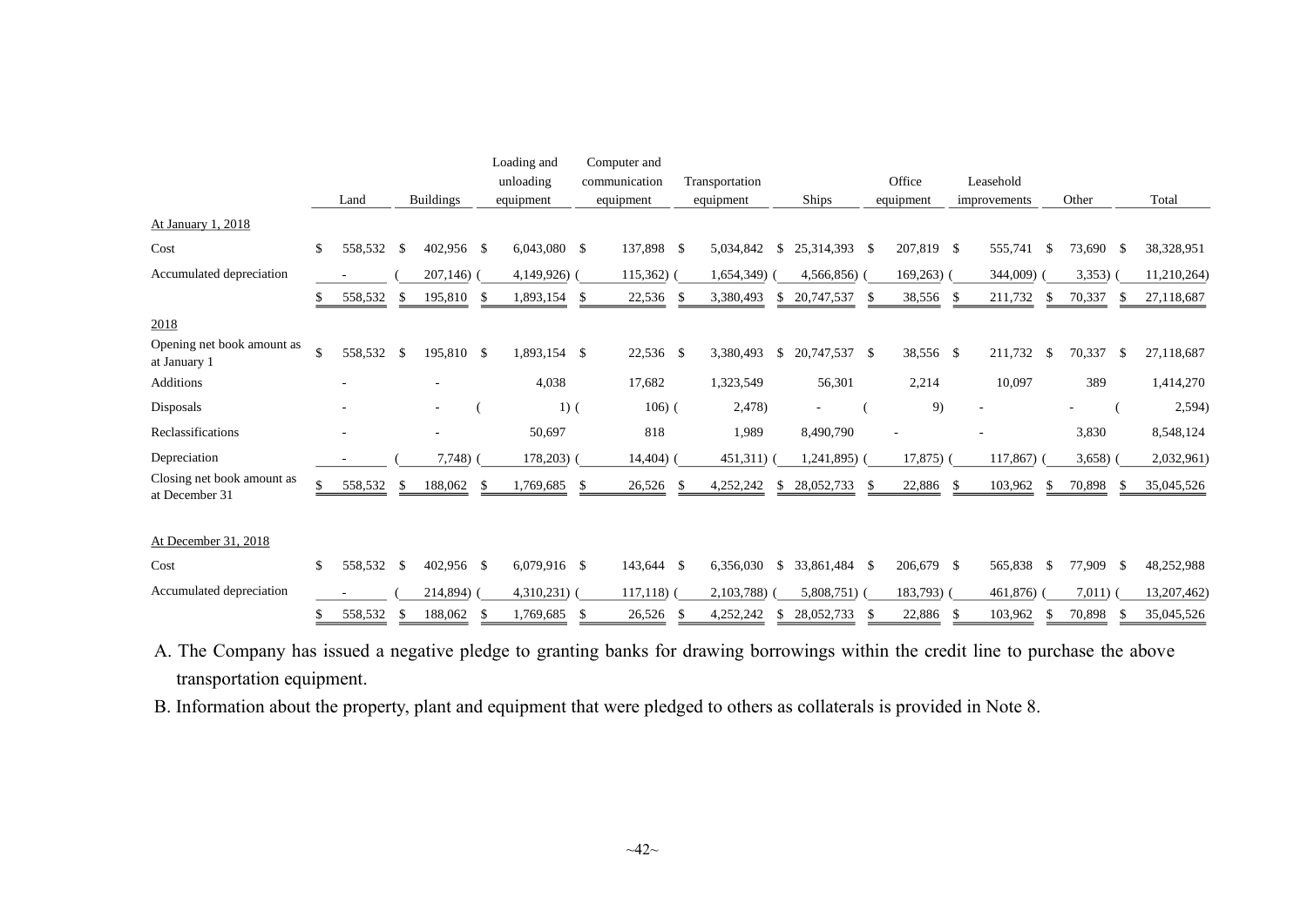### $(9)$  Leasing arrangements  $-$  lessee/ Financial liabilities for hedging Effective 2019

- A. The Company leases various assets including land, buildings, and ships. Rental contracts are typically made for periods of 3 to 15 years. Lease terms are negotiated on an individual basis and contain a wide range of different terms and conditions. The lease agreements do not impose covenants, but leased assets may not be used as security for borrowing purposes.
- B. Short-term leases with a lease term of 12 months or less comprise ships. Low-value assets comprise office equipment and other equipment.
- C. The carrying amount of right-of-use assets and the depreciation charge are as follows:

|                  |                 |                   |   | Year ended          |
|------------------|-----------------|-------------------|---|---------------------|
|                  |                 | December 31, 2019 |   | December 31, 2019   |
|                  | Carrying amount |                   |   | Depreciation charge |
| Land             | \$              | 1,939,568         | S | 671,620             |
| <b>Buildings</b> |                 | 88,581            |   | 44,291              |
| <b>Ships</b>     |                 | 20,469,615        |   | 1,798,573           |
|                  |                 | 22,497,764        |   | 2,514,484           |

D. For the year ended December 31, 2019, the additions to right-of-use assets was \$10,654,719.

E. The information on profit and loss accounts relating to lease contracts is as follows:

|                                       | Year ended |                   |  |
|---------------------------------------|------------|-------------------|--|
|                                       |            | December 31, 2019 |  |
| Items affecting profit or loss        |            |                   |  |
| Interest expense on lease liabilities | -S         | 542,509           |  |
| Expense on short-term lease contracts |            | 6,355             |  |
| Expense on leases of low-value assets |            | 3.996             |  |

F. For the year ended December 31, 2019, the Company's total cash outflow for leases was \$2,847,675.

G. To hedge the impact of expected variable exchange rate risk arising from US dollar denominated lease liabilities payable, the Company designated US dollar denominated lease contracts as the hedging instruments for hedging the foreign exchange variation of future US dollar denominated marine freight income and adopted cash flow hedge accounting. Moreover, the effective portion with respect to the changes in cash flows of the hedging instruments is deferred to recognise in gains (loss) on hedging instruments, which is under other equity interest, and will be directly included in the marine freight income when the hedged items are subsequently recognised in the income. Details of relevant transactions are as follows: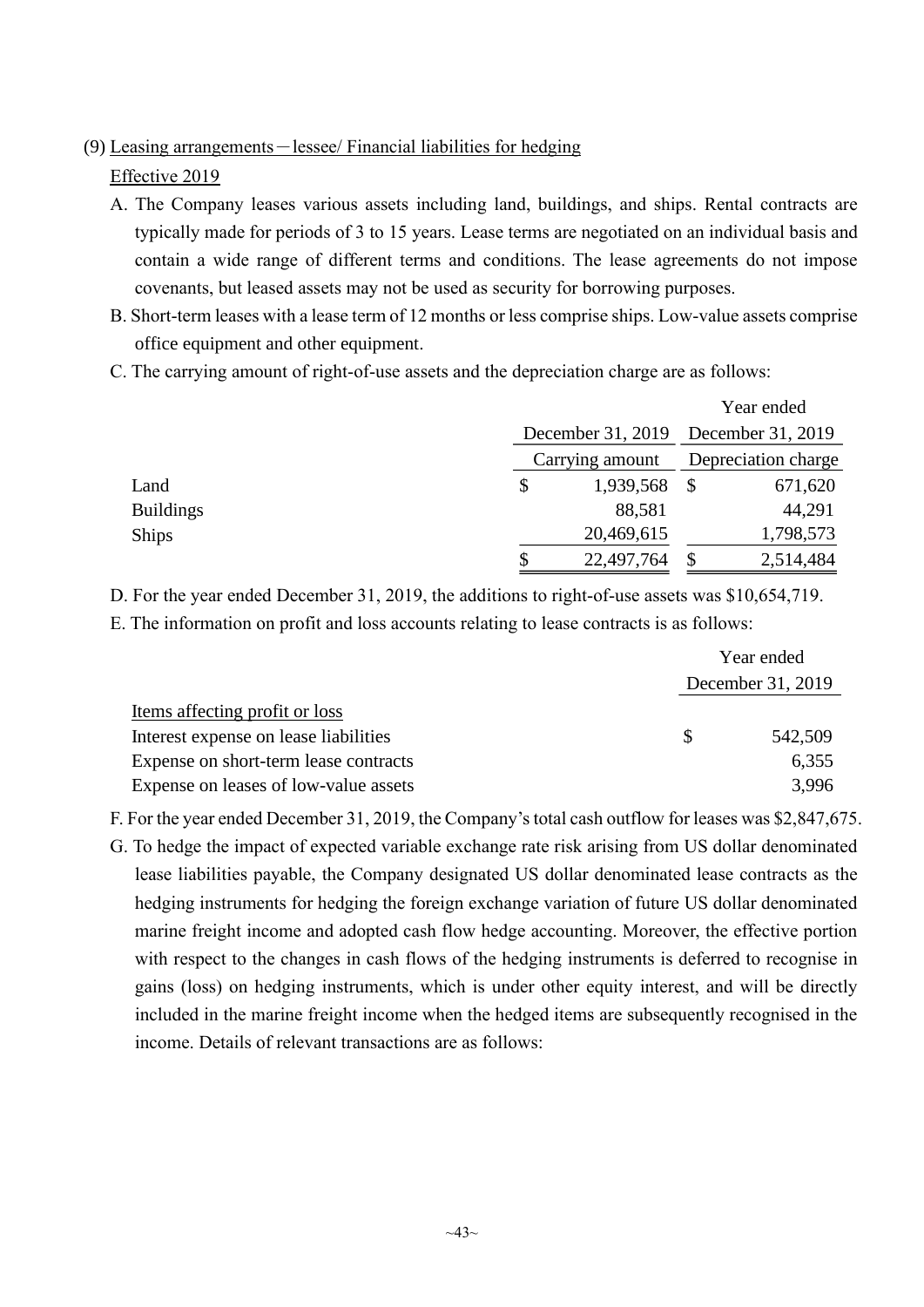|                                                                                                                                                    |                                            | December 31, 2019  |                                       |
|----------------------------------------------------------------------------------------------------------------------------------------------------|--------------------------------------------|--------------------|---------------------------------------|
|                                                                                                                                                    | Designated as                              |                    |                                       |
| Hedged items                                                                                                                                       | hedging instruments                        | Contract period    | Book value                            |
| Expected US dollar<br>denominated marine freight<br>income transaction                                                                             | US dollar denominated<br>lease liabilities | 2019.1.1~2034.8.15 | 20,188,942                            |
| (a) Lease liabilities designated as hedges (recorded as financial liabilities for hedging)                                                         |                                            |                    |                                       |
|                                                                                                                                                    |                                            |                    | December 31, 2019                     |
| Cash flow hedges:<br>Exchange rate risk<br>Lease liability contracts designated as hedges<br><b>Current liabilities</b><br>Non-current liabilities |                                            | $\mathcal{S}$      | 1,861,026<br>18,327,916<br>20,188,942 |
| (b) Other equity - cash flow hedge reserve                                                                                                         |                                            |                    |                                       |
|                                                                                                                                                    |                                            |                    | 2019                                  |
| At January 1<br>Add: income on hedge effectiveness-amount                                                                                          |                                            | \$                 |                                       |
|                                                                                                                                                    | recognised in other comprehensive income   |                    | 447,499                               |
| Add: Reclassified to frieght revenue as the hedged<br>item has affected profit or loss                                                             |                                            |                    | 12,639                                |
| At December 31                                                                                                                                     |                                            | \$                 | 460,138                               |
|                                                                                                                                                    |                                            |                    |                                       |

(c) For the year ended December 31, 2019, there are no cash flow hedges transactions of ineffective portion should be recognised in profit or loss.

(d) Information relating to the fair values of abovementioned hedging financial liabilities is provided in Note 12(3).

H. The amounts of lease liabilities (net of the lease liabilities designated as hedges) of the Company on December 31, 2019 are as follows:

|                                                 | December 31, 2019 |
|-------------------------------------------------|-------------------|
| Current lease liabilities                       | 673,042           |
| Current lease liabilities - related parties     | 44,321            |
| Non-current lease liabilities                   | 1,277,837         |
| Non-current lease liabilities - related parties | 44,788            |
|                                                 | 2,039,988         |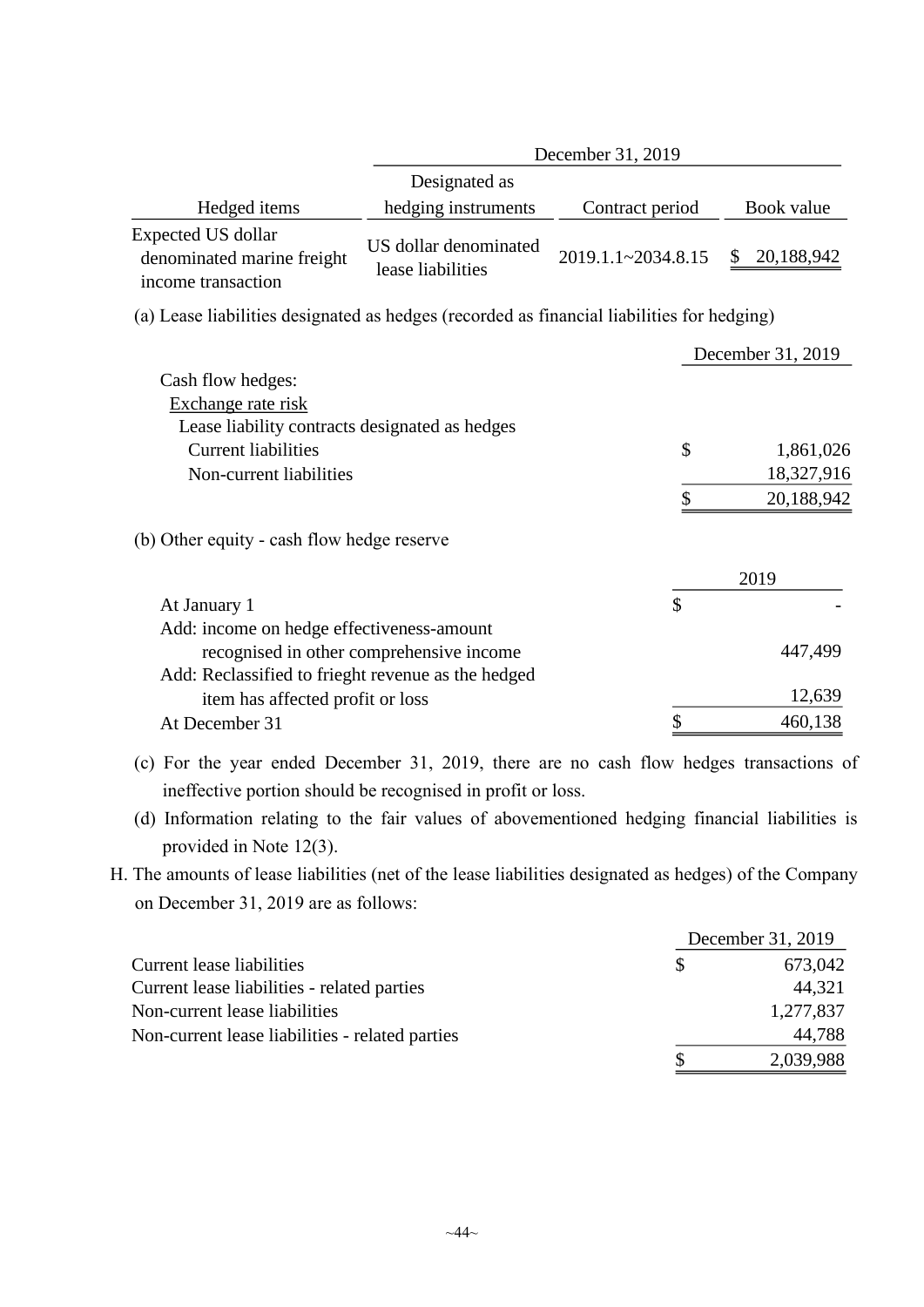(10) Investment property

|                                           | Land<br><b>Buildings</b> |           | Total            |               |           |
|-------------------------------------------|--------------------------|-----------|------------------|---------------|-----------|
| At January 1, 2019                        |                          |           |                  |               |           |
| Cost                                      | \$                       | 1,414,008 | \$<br>975,187    | \$            | 2,389,195 |
| Accumulated depreciation                  |                          |           | 500,638)         |               | 500,638)  |
|                                           | \$                       | 1,414,008 | \$<br>474,549    | \$            | 1,888,557 |
| 2019                                      |                          |           |                  |               |           |
| Opening net book amount as at January 1   | \$                       | 1,414,008 | \$<br>474,549    | \$            | 1,888,557 |
| Depreciation charge                       |                          |           | 19,145)          |               | 19,145)   |
| Closing net book amount as at December 31 | \$                       | 1,414,008 | \$<br>455,404    | \$            | 1,869,412 |
| At December 31, 2019                      |                          |           |                  |               |           |
| Cost                                      | \$                       | 1,414,008 | \$<br>975,187    | $\mathcal{S}$ | 2,389,195 |
| Accumulated depreciation                  |                          |           | 519,783)         |               | 519,783)  |
|                                           | \$                       | 1,414,008 | \$<br>455,404    | \$            | 1,869,412 |
|                                           |                          | Land      | <b>Buildings</b> |               | Total     |
| At January 1, 2018                        |                          |           |                  |               |           |
| Cost                                      | \$                       | 1,414,008 | \$<br>975,187    | \$            | 2,389,195 |
| Accumulated depreciation                  |                          |           | 481,493)         |               | 481,493)  |
|                                           | \$                       | 1,414,008 | \$<br>493,694    | \$            | 1,907,702 |
| 2018                                      |                          |           |                  |               |           |
| Opening net book amount as at January 1   | \$                       | 1,414,008 | \$<br>493,694    | \$            | 1,907,702 |
| Depreciation charge                       |                          |           | 19,145)          |               | 19,145)   |
| Closing net book amount as at December 31 | \$                       | 1,414,008 | \$<br>474,549    | \$            | 1,888,557 |
| At December 31, 2018                      |                          |           |                  |               |           |
| Cost                                      | $\mathcal{S}$            | 1,414,008 | \$<br>975,187    | $\mathcal{S}$ | 2,389,195 |
| Accumulated depreciation                  |                          |           | 500,638)         |               | 500,638)  |
|                                           | $\mathcal{S}$            | 1,414,008 | \$<br>474,549    | $\mathcal{S}$ | 1,888,557 |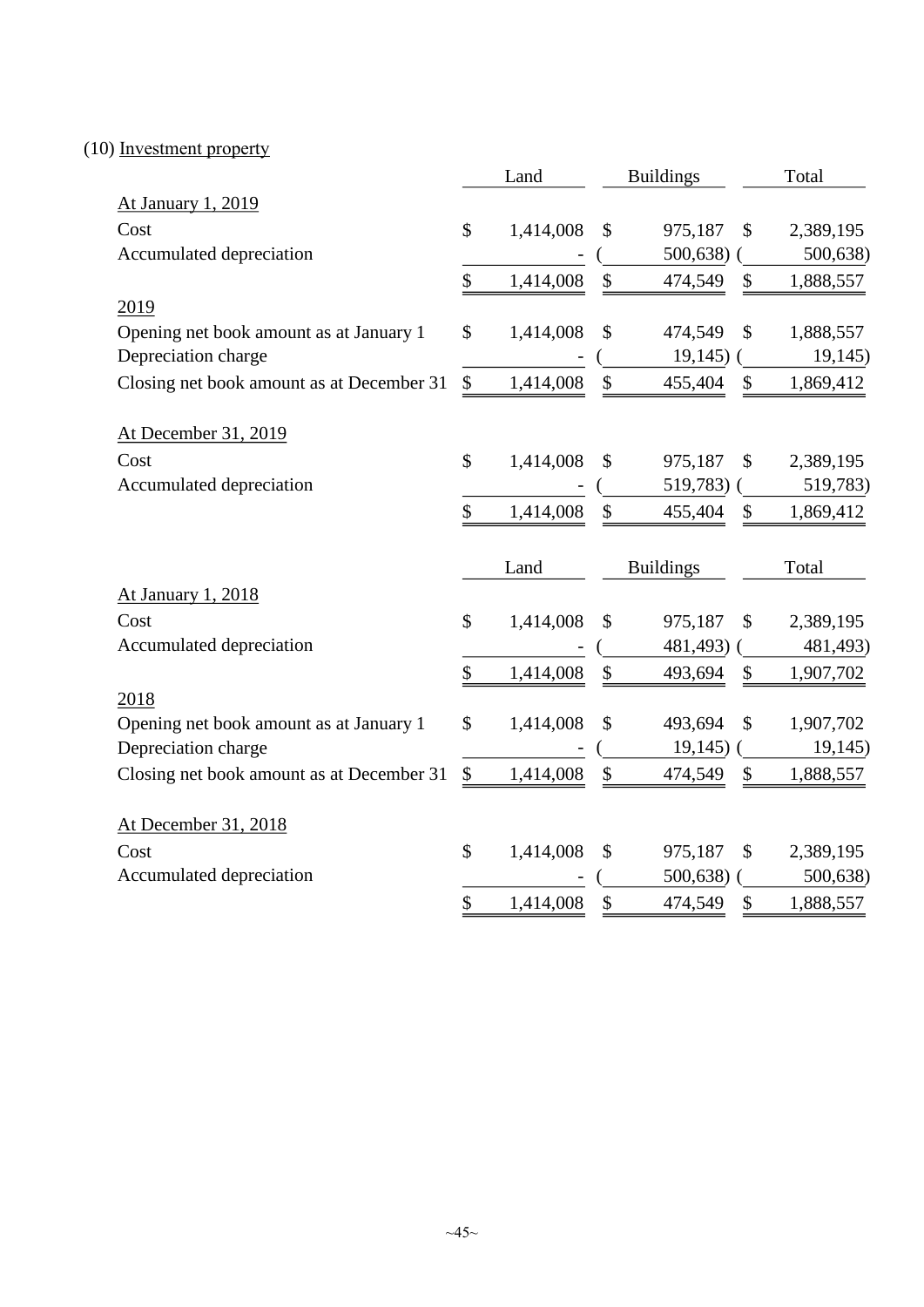A. Rental income from the investment property and direct operating expenses arising from the investment property are shown below:

|                                                                                         | Year ended December<br>31, 2019 |         |          | <b>Year ended December</b> |
|-----------------------------------------------------------------------------------------|---------------------------------|---------|----------|----------------------------|
|                                                                                         |                                 |         | 31, 2018 |                            |
| Rental income from investment property                                                  |                                 | 103,058 |          | 101,447                    |
| Direct operating expenses arising from the<br>investment property that generated rental |                                 |         |          |                            |
| income during the year                                                                  |                                 | 19,145  |          | 19,145                     |
| Direct operating expenses arising from the<br>investment property that did not generate |                                 |         |          |                            |
| rental income during the year                                                           |                                 | -       |          |                            |

B. The fair value of the investment property held by the Company as at December 31, 2019 and 2018 was \$3,390,912 and \$3,566,686, respectively. The fair value measurements were based on the market prices of recently sold properties in the immediate vicinity of a certain property, which is categorised within Level 2 in the fair value hierarchy.

C. Information about the investment property that was pledged to others as collaterals is provided in Note 8.

#### (11) Other non-current assets

|                           | December 31, 2019 | December 31, 2018 |         |  |
|---------------------------|-------------------|-------------------|---------|--|
| Prepayments for equipment | $1,154,130$ \$    |                   | 957,350 |  |
| Refundable deposits       | 18.091            |                   | 19,261  |  |
|                           | 1,172,221         |                   | 976,611 |  |

A. Amount of borrowing costs capitalized as part of prepayment for equipment and the range of the interest rates for such capitalization are as follows:

|                    | Year ended December | <b>Year ended December</b> |  |                      |
|--------------------|---------------------|----------------------------|--|----------------------|
|                    | 31, 2019            |                            |  | 31, 2018             |
| Amount capitalised |                     | 9.912                      |  | 31,368               |
| Interest rate      |                     | $0.86\% \sim 1.59\%$       |  | $0.86\% \sim 1.59\%$ |

B. Movement in prepayments for equipment for the years ended December 31, 2019 and 2018 are as follows:

|                                     | Year ended December |          | <b>Year ended December</b> |  |
|-------------------------------------|---------------------|----------|----------------------------|--|
|                                     | 31, 2019            | 31, 2018 |                            |  |
| At January 1                        | 957,350             |          | 3,235,888                  |  |
| <b>Additions</b>                    | 3,422,963           |          | 6,269,586                  |  |
| Reclassified to property, plant and |                     |          |                            |  |
| equipment                           | 3,226,183           |          | 8,548,124)                 |  |
| At December 31                      | 1,154,130           |          | 957,350                    |  |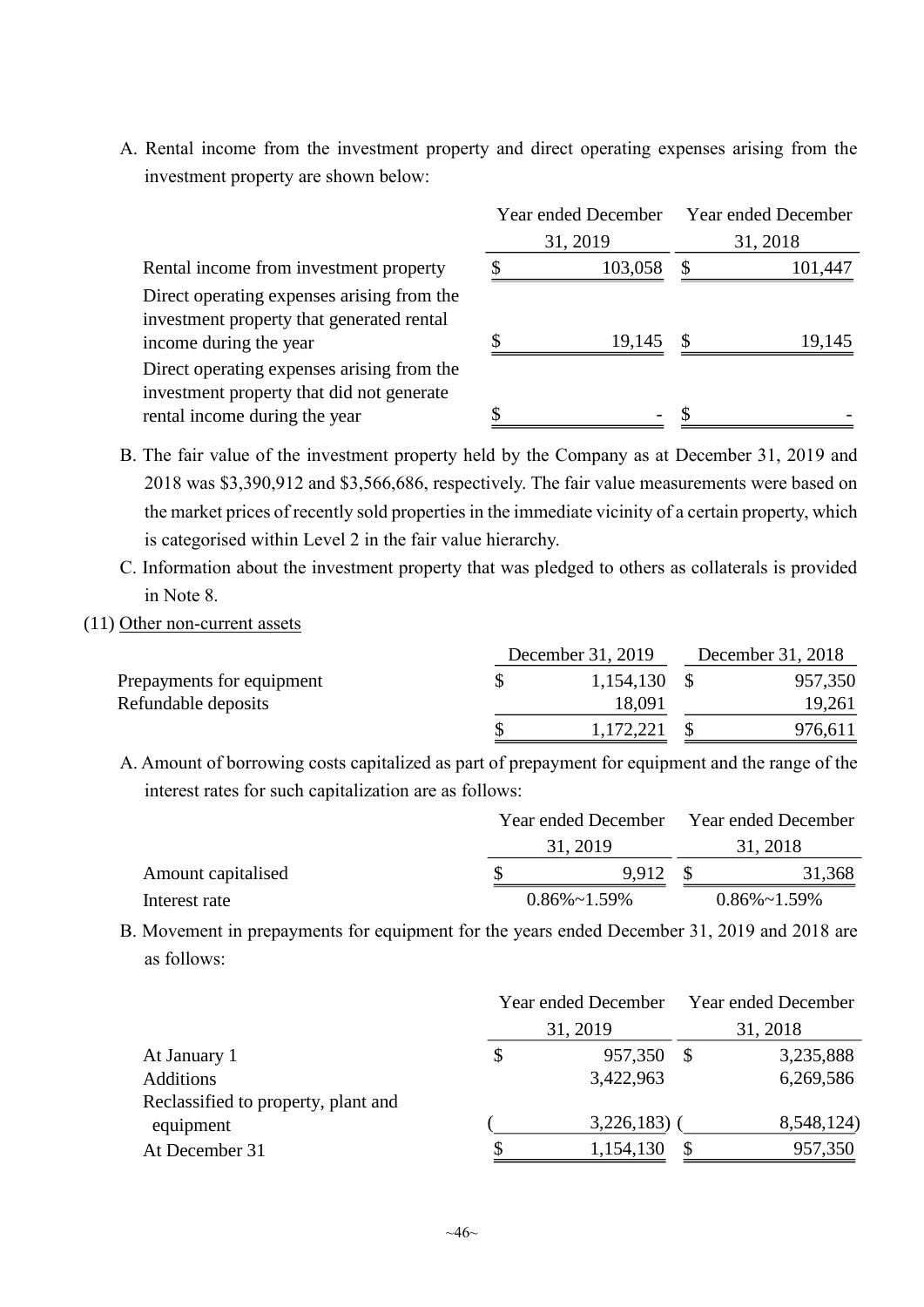#### (12) Other current liabilities

|                                          | December 31, 2019 | December 31, 2018 |                   |
|------------------------------------------|-------------------|-------------------|-------------------|
| Long-term liabilities - current portion  | \$<br>8,584,919   | $\mathcal{S}$     | 6,376,400         |
| Shipowner's accounts                     | 1,075,906         |                   | 1,609,680         |
| Agency accounts                          | 609,288           |                   | 1,047,237         |
| Others                                   | 6,987             |                   | 7,503             |
|                                          | 10,277,100        | \$                | 9,040,820         |
| (13) Corporate bonds payable             |                   |                   |                   |
|                                          | December 31, 2019 |                   | December 31, 2018 |
| Domestic secured corporate bonds         | \$<br>10,000,000  | $\mathbb{S}$      | 10,000,000        |
| Less: Current portion or exercise of put |                   |                   |                   |
| options                                  |                   |                   |                   |
|                                          | 10,000,000        | \$                | 10,000,000        |
|                                          |                   |                   |                   |

A. On April 25, 2017, the Company issued its thirteenth domestic secured corporate bonds (referred herein as the "Thirteenth Bonds"), totaling \$8,000,000. The Thirteenth Bonds are categorized into Bond A, B, C, D, E, F and G, depending on the guarantee institution. Bond A totals \$2,000,000, and the rest total \$6,000,000, with each par value of \$1,000,000. The major terms of the issuance are set forth below:

- (a) Period: 5 years (April 25, 2017 to April 25, 2022)
- (b) Coupon rate: 1.05% fixed per annum
- (c) Principal repayment and interest payment

Repayments for the Thirteenth Bonds are paid annually on coupon rate, starting a year from the issuing date. For each category of the bonds mentioned above, half the principal must be paid at the end of the fourth year, and another half at the maturity date.

(d) Collaterals

The Thirteenth Bonds are secured. Bond A is guaranteed by Hua Nan Bank, Bond B is guaranteed by First Bank, Bond C is guaranteed by Mega International Commercial Bank, Bond D is guaranteed by Land Bank of Taiwan, Bond E is guaranteed by Chang Hwa Bank, Bond F is guaranteed by Taiwan Cooperative Bank, and Bond G is guaranteed by Bank Sinopac.

- B. On June 27, 2018, the Company issued its fourteenth domestic secured corporate bonds (referred herein as the "Fourteenth Bonds"), totaling \$2,000,000, with each par value of \$1,000. On June 7, 2018, the Bonds were qualified as the green bonds based on the Securities-TPEx-Bond No. 1070014617 issued by Taipei Exchange. The major terms of the issuance are set forth below:
	- (a) Period: 5 years (June 27, 2018 to June 27, 2023)
	- (b) Coupon rate: 0.86% fixed per annum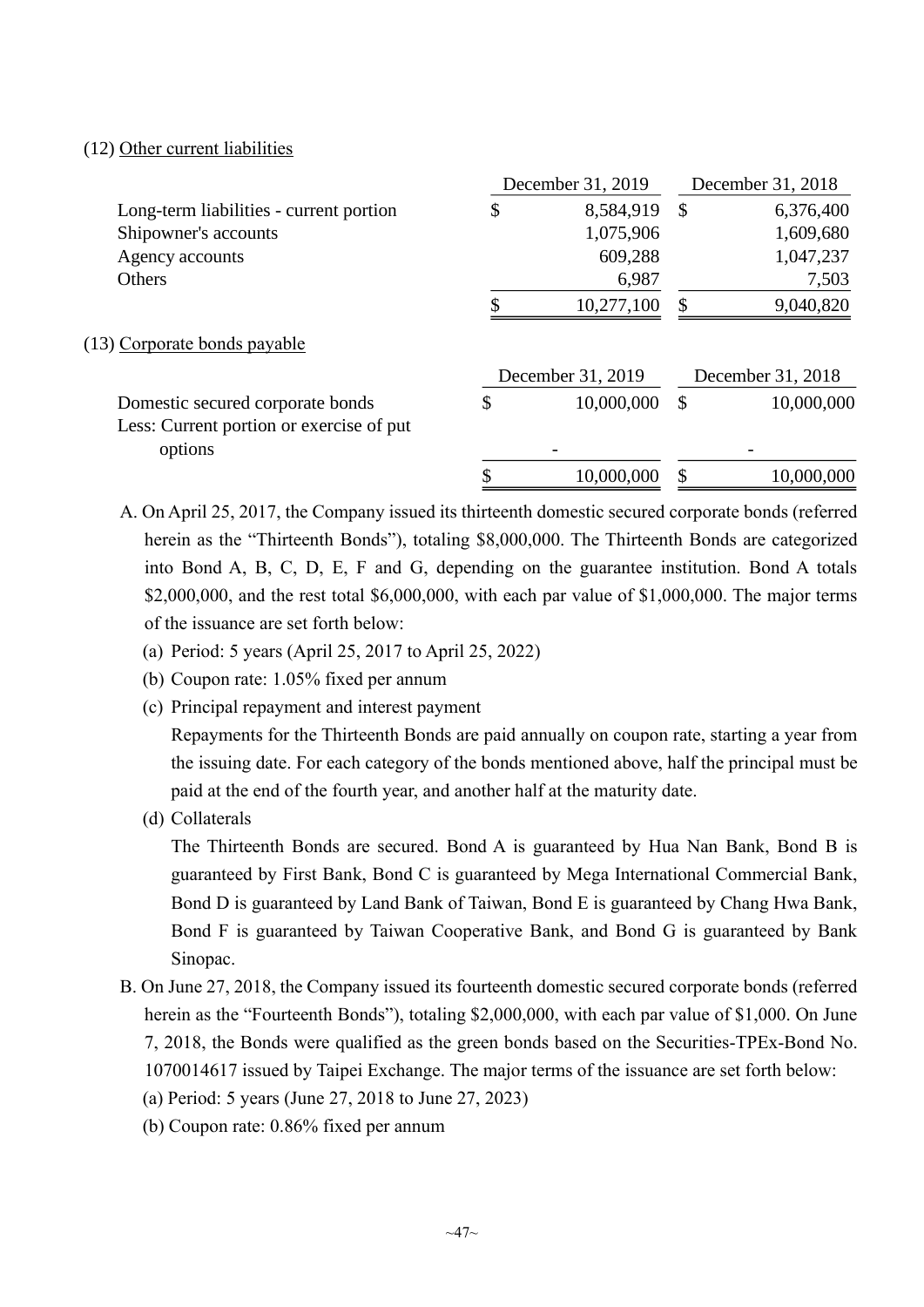(c) Principal repayment and interest payment

Repayments for the Fourteenth Bonds are paid annually on coupon rate, starting a year from the issuing date. The principal of the Fourteenth Bonds shall be repaid in lump sum at maturity.

(d) Collaterals

The Fourteenth Bonds are secured and are guaranteed by First Commercial Bank.

(14) Long-term loans

|                                              | December 31, 2019    |    | December 31, 2018    |
|----------------------------------------------|----------------------|----|----------------------|
| Secured bank loans                           | \$<br>20,326,895     | \$ | 22,579,047           |
| Unsecured bank loans                         | 18,040,883           |    | 17,296,382           |
| Add: Unrealized foreign exchange loss        | 49,713               |    | 223,179              |
| Less: Deferred expenses - hosting fee credit | $13,687$ )           |    | 13,417)              |
|                                              | 38,403,804           |    | 40,085,191           |
| Less: Current portion (recorded as other     |                      |    |                      |
| current liabilities)                         | 8,584,919) (         |    | 6,376,400)           |
|                                              | \$<br>29,818,885     | \$ | 33,708,791           |
| Maturity range                               | 2020.04~2027.03      |    | 2019.03~2027.03      |
| Interest rate                                | $1.12\% \sim 3.80\%$ |    | $1.12\% \sim 3.80\%$ |

Please refer to Note 8 for details of the collaterals pledged for the above long-term loans.

(15) Other non-current liabilities

|                             | December 31, 2019 | December 31, 2018 |           |  |
|-----------------------------|-------------------|-------------------|-----------|--|
| Accrued pension liabilities | $1,290,072$ \$    |                   | 1,321,223 |  |
| Guarantee deposits received | 12.190            |                   | 12,370    |  |
|                             | 1,302,262         |                   | 1,333,593 |  |

#### (16) Pension

A.(a)In accordance with the Labor Standards Act ("the Act"), covering all regular employees' service years prior to the enforcement of the Labor Pension Act on July 1, 2005 and service years thereafter of employees who chose to continue to be subject to the pension mechanism under the Act. Under the defined benefit pension plan, two units are accrued for each year of service for the first 15 years and one unit for each additional year thereafter, subject to a maximum of 45 units. Pension benefits are based on the number of units accrued and the average monthly salaries and wages of the last 6 months prior to retirement. The Company contributes monthly an amount equal to 15% of the employees' monthly salaries and wages to the retirement fund deposited with Bank of Taiwan, the trustee, under the name of the independent retirement fund committee. Also, the Company would assess the balance in the aforementioned labor pension reserve account by December 31, every year. If the account balance is insufficient to pay the pension calculated by the aforementioned method to the employees expected to qualify for retirement in the following year, the Company will make contributions for the deficit by next March.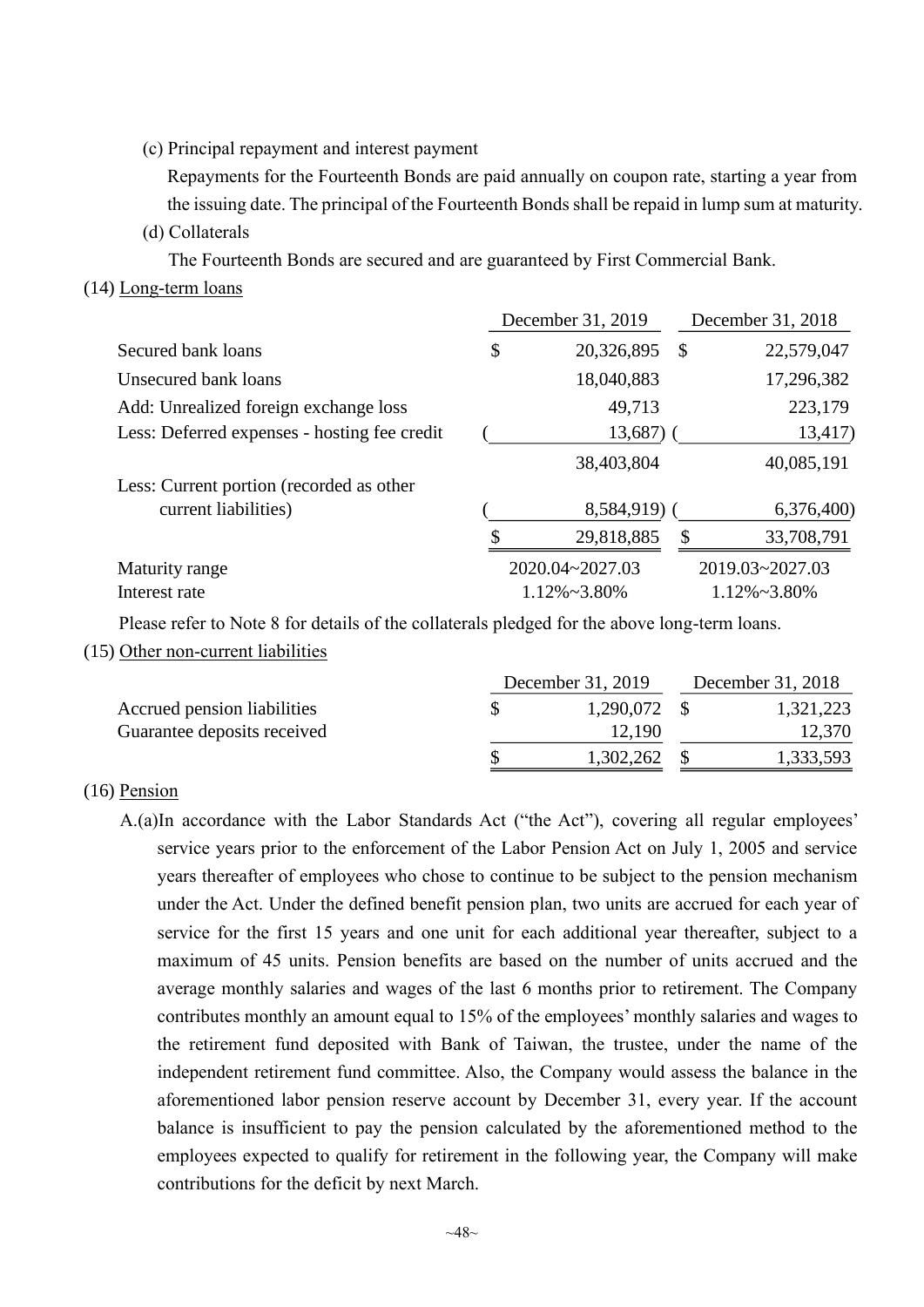(b)The amounts recognised in the balance sheet are as follows:

|                                              |            | December 31, 2019 December 31, 2018 |            |
|----------------------------------------------|------------|-------------------------------------|------------|
| Present value of defined benefit obligations | (S         | $1,876,357$ (\$)                    | 1,847,634) |
| Fair value of plan assets                    |            | 586,285                             | 526,411    |
| Net defined benefit liability                | <b>(\$</b> | $1,290,072)$ (\$                    | 1,321,223) |

(c)Movements in net defined benefit liabilities are as follows:

|                                 |                 | Present value of |               |             |             |                   |  |
|---------------------------------|-----------------|------------------|---------------|-------------|-------------|-------------------|--|
|                                 | defined benefit |                  | Fair value of |             | Net defined |                   |  |
|                                 |                 | obligations      |               | plan assets |             | benefit liability |  |
| Year ended December 31, 2019    |                 |                  |               |             |             |                   |  |
| <b>Balance at January 1</b>     | $($ \$          | $1,847,634$ \$   |               | 526,411 (\$ |             | 1,321,223)        |  |
| Current service cost            |                 | 13,614)          |               |             |             | 13,614)           |  |
| Interest (expense) income       |                 | 17,990)          |               | $5,296$ (   |             | 12,694)           |  |
| Past service cost               |                 | 425              |               |             |             | 425               |  |
| Curtailment(Settlement)         |                 | 336              |               |             |             | 336               |  |
|                                 |                 | 1,878,477)       |               | 531,707     |             | 1,346,770)        |  |
| Remeasurements:                 |                 |                  |               |             |             |                   |  |
| Return on plan assets           |                 |                  |               |             |             |                   |  |
| (excluding amounts included in  |                 |                  |               |             |             |                   |  |
| interest income or expense)     |                 |                  |               | 18,489      |             | 18,489            |  |
| Change in financial assumptions |                 | 44,395)          |               |             |             | 44,395)           |  |
| Experience adjustments          |                 | 49,335)          |               |             |             | 49,335)           |  |
|                                 |                 | 93,730)          |               | 18,489      |             | 75,241)           |  |
| Pension fund contribution       |                 |                  |               | 108,505     |             | 108,505           |  |
| Paid settlement                 |                 | 6,056            |               |             |             | 6,056             |  |
| Paid pension                    |                 | 89,794           |               | 72,416)     |             | 17,378            |  |
| <b>Balance at December 31</b>   | $($ \$          | 1,876,357)       | \$            | 586,285     | (           | 1,290,072)        |  |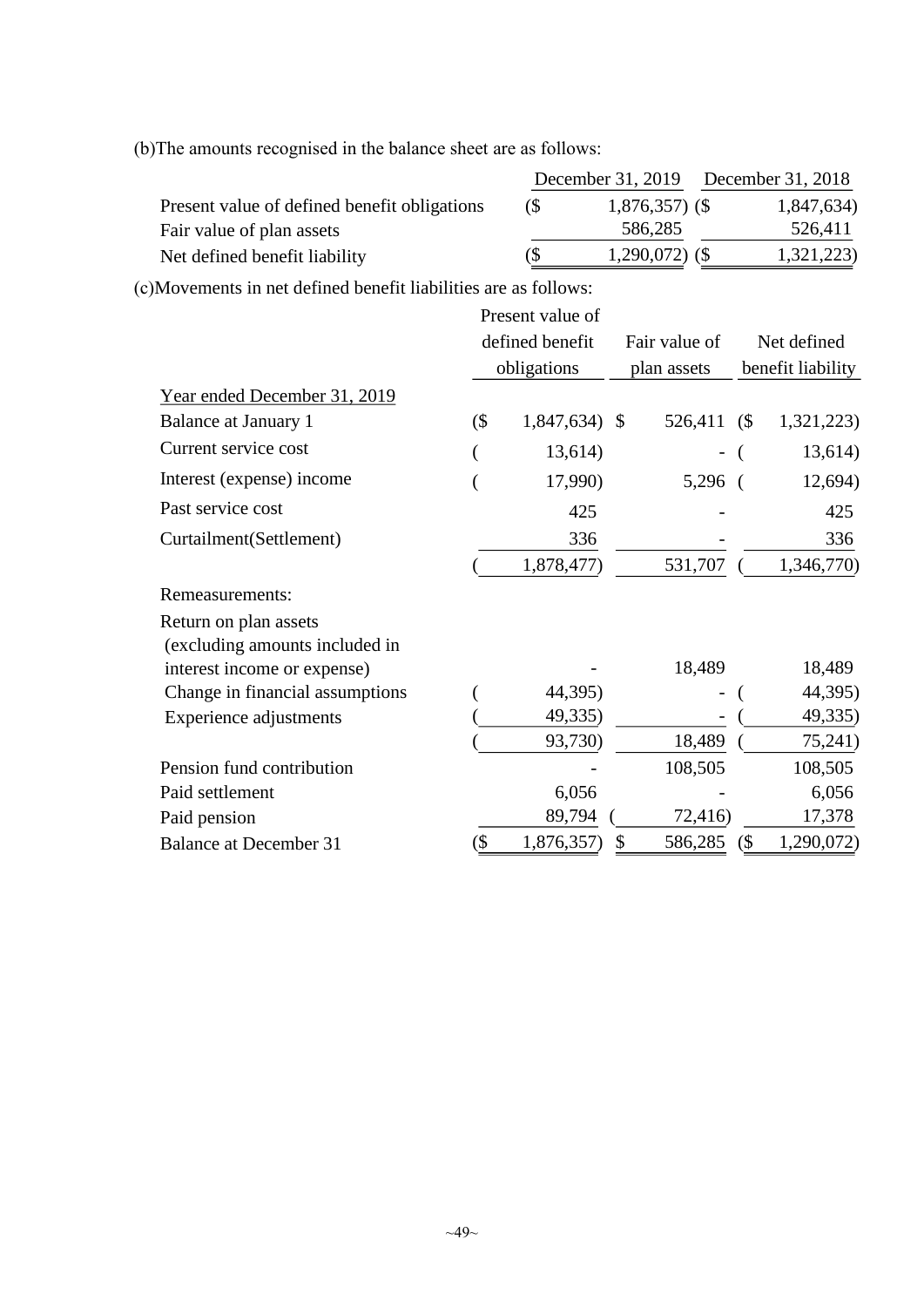|                                 |                 | Present value of |               |                            |                   |  |
|---------------------------------|-----------------|------------------|---------------|----------------------------|-------------------|--|
|                                 | defined benefit |                  | Fair value of |                            | Net defined       |  |
|                                 |                 | obligations      | plan assets   |                            | benefit liability |  |
| Year ended December 31, 2018    |                 |                  |               |                            |                   |  |
| Balance at January 1            | $($ \$          | 1,893,481) \$    | 440,262 (\$   |                            | 1,453,219)        |  |
| Current service cost            |                 | 16,532)          |               |                            | 16,532)           |  |
| Interest (expense) income       |                 | 18,286)          | 4,290         |                            | 13,996)           |  |
|                                 |                 | 1,928,299)       | 444,552       |                            | 1,483,747)        |  |
| Remeasurements:                 |                 |                  |               |                            |                   |  |
| Return on plan assets           |                 |                  |               |                            |                   |  |
| (excluding amounts included in  |                 |                  |               |                            |                   |  |
| interest income or expense)     |                 |                  | 14,422        |                            | 14,422            |  |
| Change in financial assumptions |                 |                  |               |                            |                   |  |
| Experience adjustments          |                 | 61,944)          |               |                            | 61,944)           |  |
|                                 |                 | 61,944)          | 14,422        |                            | 47,522)           |  |
| Pension fund contribution       |                 |                  | 184,249       |                            | 184,249           |  |
| Paid pension                    |                 | 142,609          | 116,812)      |                            | 25,797            |  |
| <b>Balance at December 31</b>   | (\$             | 1,847,634)       | \$<br>526,411 | $\left( \text{\$} \right)$ | 1,321,223)        |  |

- (d)The Bank of Taiwan was commissioned to manage the Fund of the Company's defined benefit pension plan in accordance with the Fund's annual investment and utilisation plan and the "Regulations for Revenues, Expenditures, Safeguard and Utilisation of the Labor Retirement Fund" (Article 6: The scope of utilisation for the Fund includes deposit in domestic or foreign financial institutions, investment in domestic or foreign listed, over-the-counter, or private placement equity securities, investment in domestic or foreign real estate securitization products, etc.). With regard to the utilisation of the Fund, its minimum earnings in the annual distributions on the final financial statements shall be no less than the earnings attainable from the amounts accrued from two-year time deposits with the interest rates offered by local banks. If the earnings is less than aforementioned rates, government shall make payment for the deficit after being authorized by the Regulator. The Company has no right to participate in managing and operating that fund and hence the Company is unable to disclose the classification of plan assets fair value in accordance with IAS 19 paragraph 142. The composition of fair value of plan assets as of December 31, 2019 and 2018 is given in the Annual Labor Retirement Fund Utilisation Report announced by the government.
- (e)The principal actuarial assumptions used were as follows:

|                         | Year ended        | Year ended        |
|-------------------------|-------------------|-------------------|
|                         | December 31, 2019 | December 31, 2018 |
| Discount rate           | 0.75%             | 1.00%             |
| Future salary increases | 2.00%             | 2.00%             |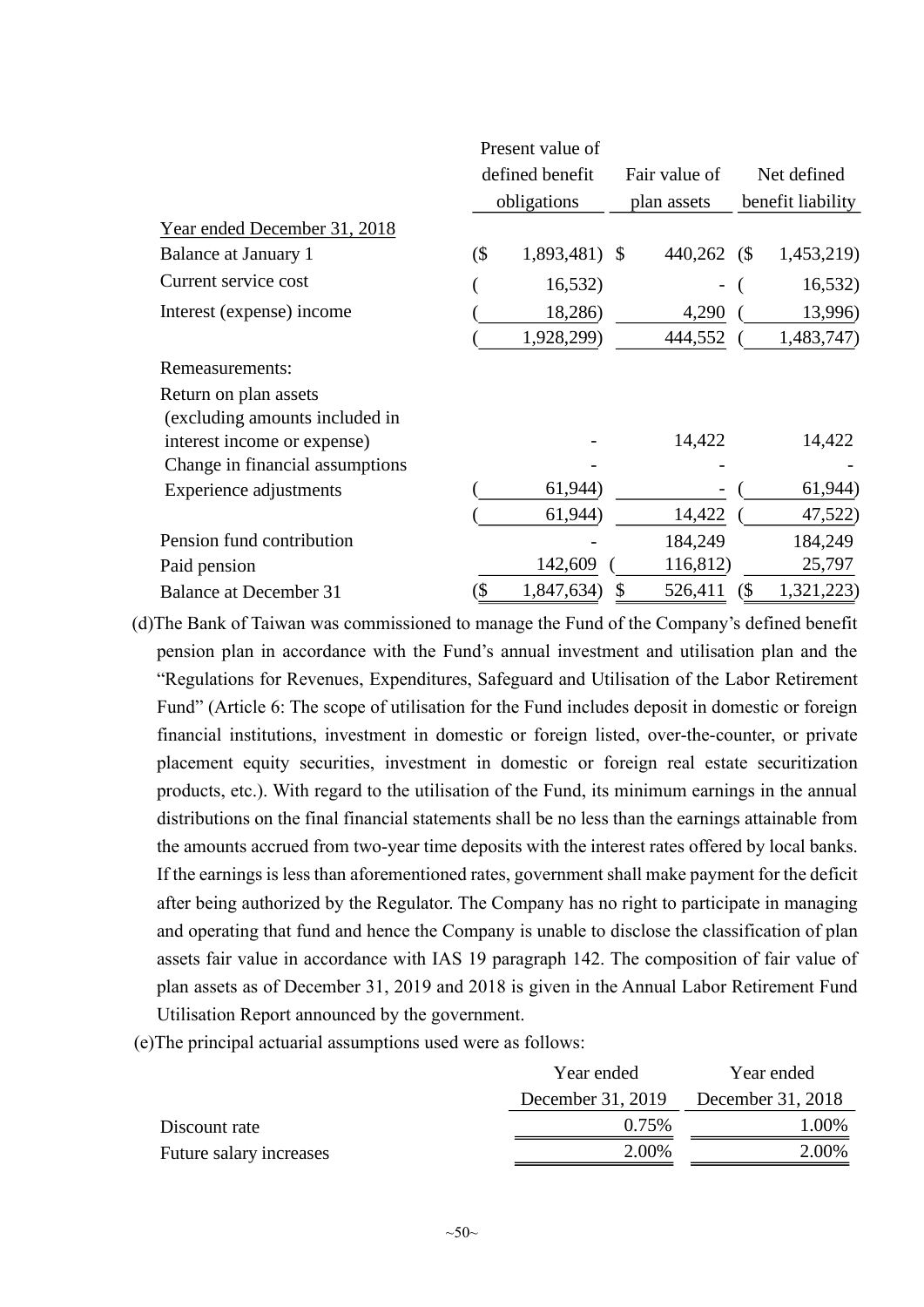Assumptions regarding future mortality rate was estimated based on the 5th Taiwan Standard Ordinary Experience Mortality Table.

Because the main actuarial assumption changed, the present value of defined benefit obligation is affected. The analysis was as follows:

|                                                                               |         | Discount rate                                               | Future salary increases |        |  |  |  |
|-------------------------------------------------------------------------------|---------|-------------------------------------------------------------|-------------------------|--------|--|--|--|
|                                                                               |         | Increase 0.25% Decrease 0.25% Increase 0.25% Decrease 0.25% |                         |        |  |  |  |
| December 31, 2019                                                             |         |                                                             |                         |        |  |  |  |
| Effect on present value of<br>defined benefit obligation                      | 44,328) | 45,979                                                      | 30,979                  | 29,999 |  |  |  |
| December 31, 2018<br>Effect on present value of<br>defined benefit obligation | 44,122  | 45,798                                                      | <b>S</b><br>29,815      | 28,837 |  |  |  |

The sensitivity analysis above is based on one assumption which changed while the other conditions remain unchanged. In practice, more than one assumption may change all at once. The method of analysing sensitivity and the method of calculating net pension liability in the balance sheet are the same.

The methods and types of assumptions used in preparing the sensitivity analysis did not change compared to the previous period.

- (f)Expected contributions to the defined benefit pension plans of the Company for the year ending December 31, 2020 amounts to \$101,978.
- (g)As of December 31, 2019, the weighted average duration of the retirement plan is 10 years. The analysis of timing of the future pension payment was as follows:

| Within 1 year    | 99,293    |
|------------------|-----------|
| $1 - 2$ years    | 95,590    |
| $2 \sim 5$ years | 312,160   |
| Over 5 years     | 1,496,938 |
|                  | 2,003,981 |

- B.(a)Effective July 1, 2005, the Company has established a defined contribution pension plan (the "New Plan") under the Labor Pension Act (the "Act"), covering all regular employees with R.O.C. nationality. Under the New Plan, the Company contributes monthly an amount based on 6% of the employees' monthly salaries and wages to the employees' individual pension accounts at the Bureau of Labor Insurance. The benefits accrued are paid monthly or in lump sum upon termination of employment.
	- (b)The pension costs under defined contribution pension plans of the Company for the years ended December 31, 2019 and 2018 were \$87,980 and \$52,913, respectively.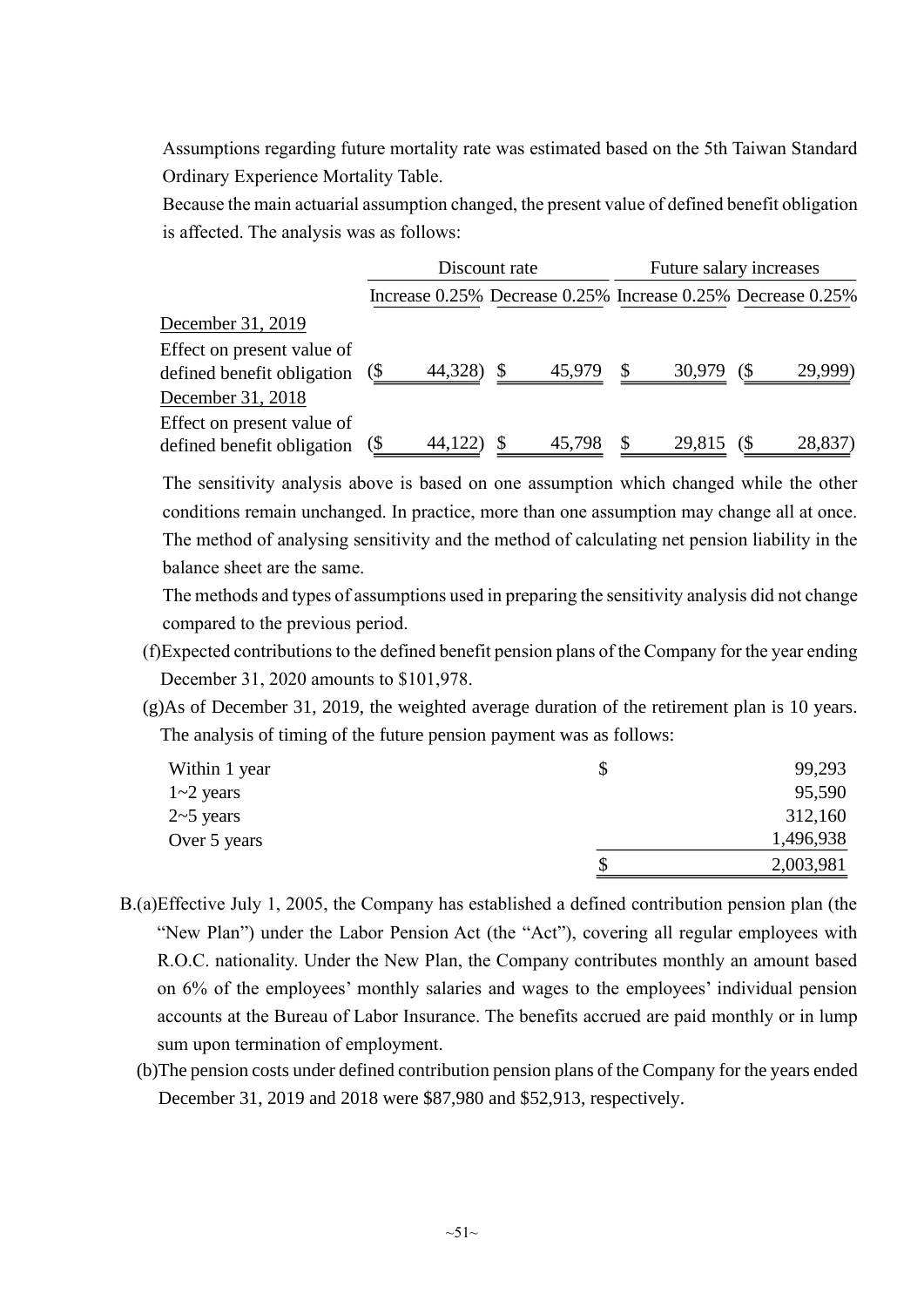#### (17) Capital stock

- A. As of December 31, 2019, the Company's authorised capital was \$50,000,000, and the paid-in capital was \$48,129,738, divided into 4,812,974 thousand shares of common stocks with a par value of \$10 (in dollars) per share. All proceeds from shares issued have been collected.
- B. On August 13, 2019, the Board of Directors of the Company resolved to increase capital of \$3,000,000 by issuing 300,000 thousand shares at a par value of \$10 (in dollars) per share. Of which 30,000 thousand shares are reserved for employee stock purchase plan. The proposal of capital increase has been reported and become effective on December 3, 2019. The amount of shares was \$3,333,934. All proceeds from share issuance was completed on December 31, 2019.
- C. On August 13, 2018, the Board of Directors of the Company resolved to increase capital of \$3,000,000 by issuing 300,000 thousand shares at a par value of \$10 (in dollars) per share. Of which 50,000 thousand shares are reserved for employee stock purchase plan. The proposal of capital increase has been reported and become effective on November 28, 2018. The amount of shares was \$3,226,890. All proceeds from share issuance was completed on December 21, 2018.
- D. The stockholders at their annual stockholders meeting on June 21, 2018, resolved to issue 200,618 thousand shares through capitalization of unappropriated retained earnings of \$2,006,178. The proposal of the capitalisation of earnings was filed online with the Securities and Futures Bureau of the Financial Supervisory Commission and went into effect on July 31, 2018. The Company had filed registration of the capital increase through capitalisation of earnings with the Ministry of Economic Affairs on September 18, 2018.

#### (18) Capital surplus

Pursuant to the R.O.C. Company Act, capital surplus arising from paid-in capital in excess of par value on issuance of common stocks and donations can be used to cover accumulated deficit or to issue new stocks or cash to shareholders in proportion to their share ownership, provided that the Company has no accumulated deficit. Further, the R.O.C. Securities and Exchange Act requires that the amount of capital surplus to be capitalised mentioned above should not exceed 10% of the paidin capital each year. Capital surplus should not be used to cover accumulated deficit unless the legal reserve is insufficient.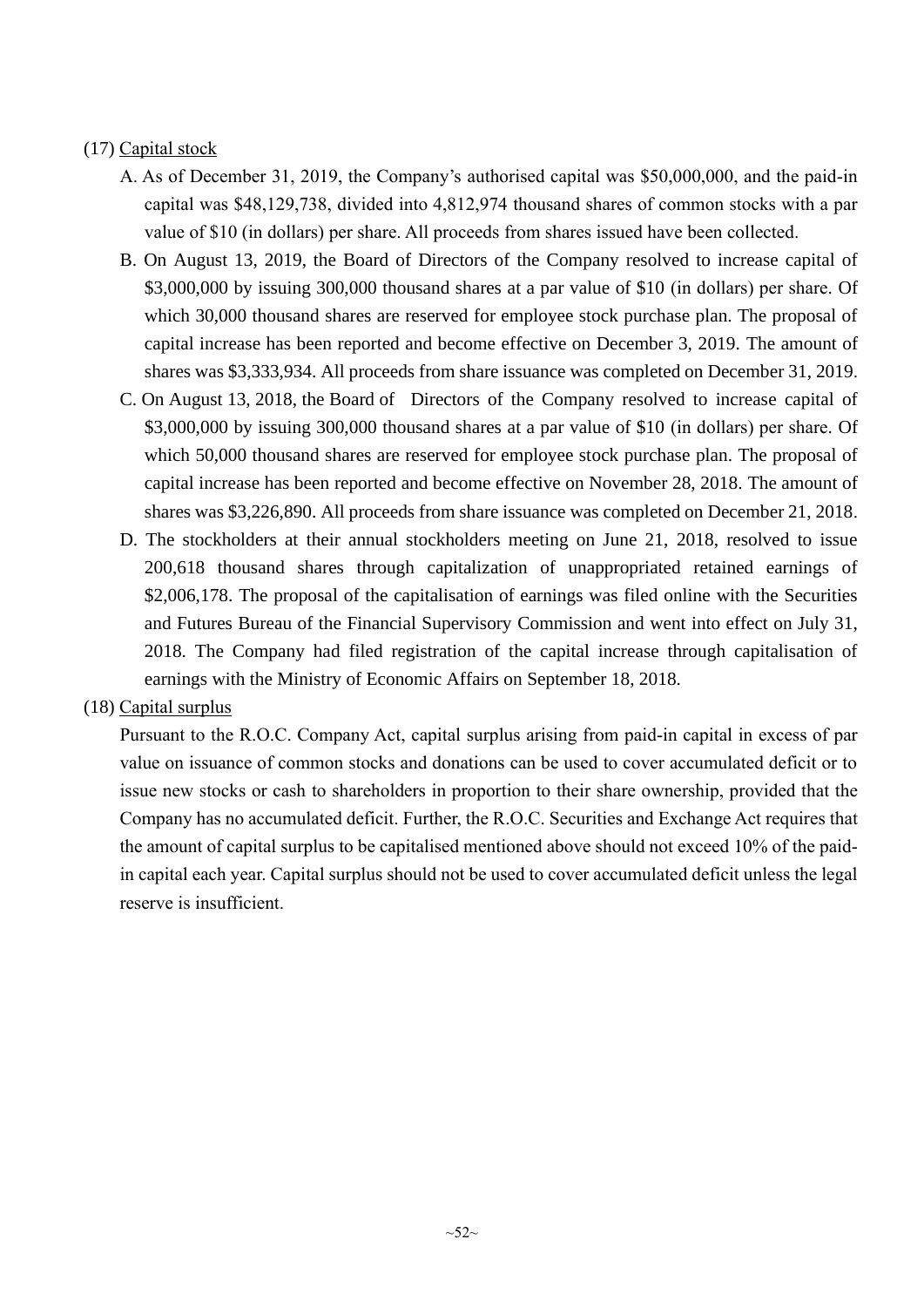|                                                                                          | <b>Share</b><br>premium | Employee<br>stock<br>options<br>exercised | Adjustments to share<br>of changes in equity of<br>associates and joint<br>ventures |    | Donated<br>assets | Others      |
|------------------------------------------------------------------------------------------|-------------------------|-------------------------------------------|-------------------------------------------------------------------------------------|----|-------------------|-------------|
| At January 1                                                                             | \$<br>8,833,283         | \$<br>93,890                              | \$<br>2,124,813                                                                     | \$ | 446               | \$<br>6,713 |
| Issuance of common<br>stock for cash<br>Recognition of change<br>in equity of associates | 333,934                 | 17,066                                    |                                                                                     |    |                   |             |
| in portion to the<br>Company's ownership                                                 |                         |                                           | 2,708)                                                                              |    |                   |             |
| At December 31                                                                           | 9,167,217               | \$110,956                                 | \$<br>2,122,105                                                                     | S  | 446               | \$<br>6,713 |
|                                                                                          |                         |                                           | Year ended December 31, 2018                                                        |    |                   |             |

Year ended December 31, 2019

|                                              |                 |    | Employee  | Adjustments to share    |    |         |   |        |
|----------------------------------------------|-----------------|----|-----------|-------------------------|----|---------|---|--------|
|                                              |                 |    | stock     | of changes in equity of |    |         |   |        |
|                                              | <b>Share</b>    |    | options   | associates and joint    |    | Donated |   |        |
|                                              | premium         |    | exercised | ventures                |    | assets  |   | Others |
| At January 1                                 | \$<br>8,606,393 | S. | 76,280    | \$<br>2,148,243         | S  | 446     | S | 6,713  |
| Issuance of common<br>stock for cash         | 226,890         |    | 17,610    |                         |    |         |   |        |
| Recognition of change                        |                 |    |           |                         |    |         |   |        |
| in equity of associates<br>in portion to the |                 |    |           |                         |    |         |   |        |
| Company's ownership                          |                 |    |           | 23,430)                 |    |         |   |        |
| At December 31                               | 8,833,283       | \$ | 93,890    | \$<br>2,124,813         | \$ | 446     |   | 6,713  |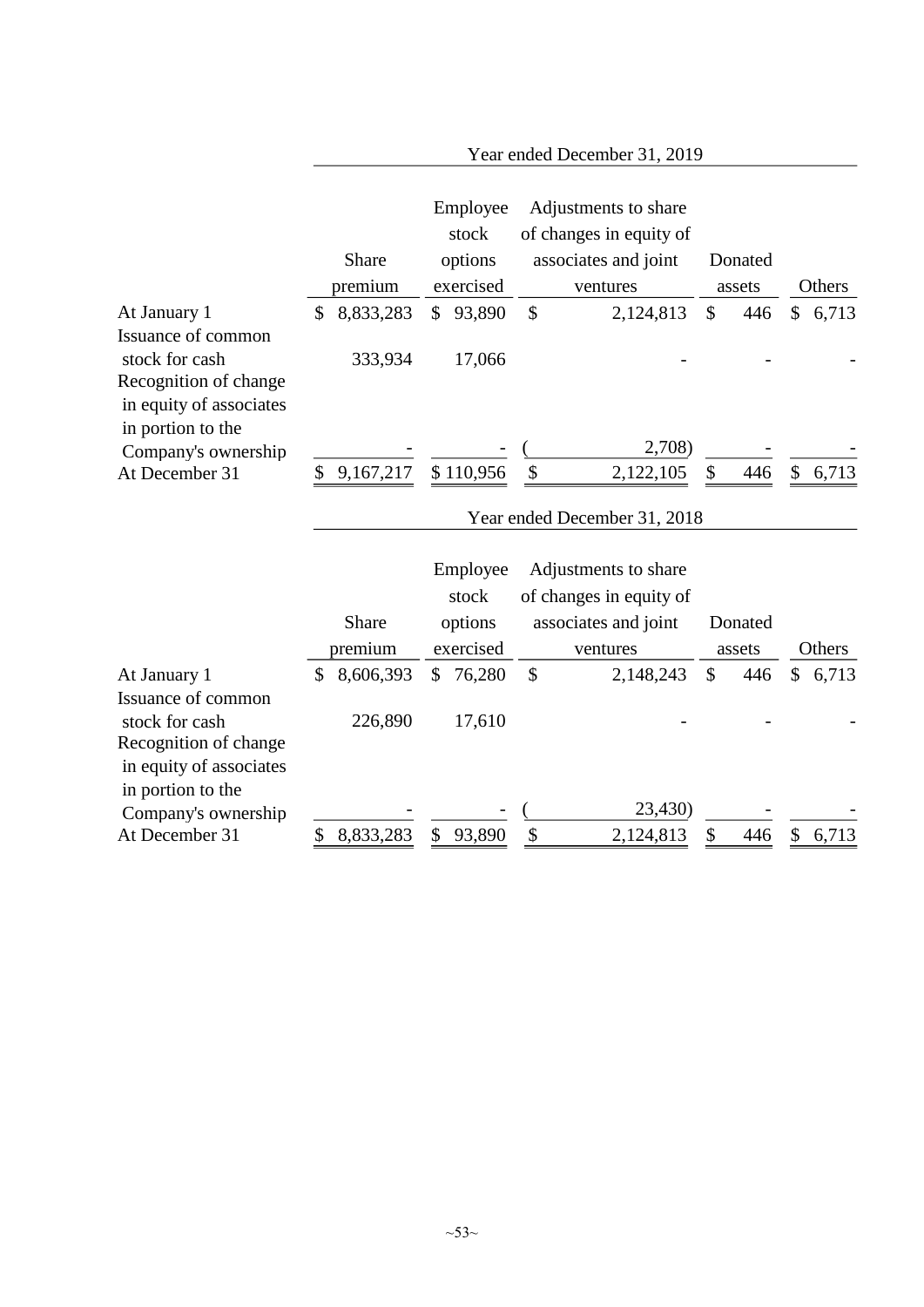#### (19) Retained earnings

|                                                                               |    | Year ended December |               | Year ended December |  |
|-------------------------------------------------------------------------------|----|---------------------|---------------|---------------------|--|
|                                                                               |    | 31, 2019            | 31, 2018      |                     |  |
| At January 1                                                                  | \$ | 3,776,643           | $\mathcal{S}$ | 6,769,575           |  |
| Retrospective application                                                     |    |                     |               | 276,681             |  |
| Balance at 1 January after adjustments                                        | \$ | 3,776,643           | $\mathcal{S}$ | 7,046,256           |  |
| Profit for the year                                                           |    | 112,519             |               | 293,919             |  |
| Legal reserve used to cover<br>accumulated deficit                            |    |                     |               |                     |  |
| Distribution of earnings                                                      |    | $29,392)$ (         |               | 3,509,166)          |  |
| Remeasurement on post employment                                              |    |                     |               |                     |  |
| benefit obligations, net of tax                                               |    | 197,673) (          |               | 71,341)             |  |
| Adjustments to share of changes in equity<br>of associates and joint ventures |    | 3,055               |               | 3,643               |  |
| Disposal of investments in equity                                             |    |                     |               |                     |  |
| instruments designated at fair value                                          |    |                     |               |                     |  |
| through other comprehensive income                                            |    |                     |               | 13,332              |  |
| At December 31                                                                |    | 3,659,042           | $\mathcal{S}$ | 3,776,643           |  |

A. According to the Company's Articles of Incorporation, if there is any profit for a fiscal year, the Company shall first make provision for income tax and cover prior years' losses, then appropriate 10% of the residual amount as legal reserve. Dividends shall be proposed by the Board of Directors and resolved by the stockholders.

B. Dividend policy

The Company is currently at the stable growth stage. In order to facilitate future expansion plans, dividends to stockholders are distributed mutually in the form of both cash and stocks with the basic principle that the ratio of cash dividends to total stock dividends shall not be lower than 10%.

C. Legal reserve

Except for covering accumulated deficit or issuing new stocks or cash to shareholders in proportion to their share ownership, the legal reserve shall not be used for any other purpose. The use of legal reserve for the issuance of stocks or cash to shareholders in proportion to their share ownership is permitted, provided that the balance of the reserve exceeds 25% of the Company's paid-in capital.

D. In accordance with the regulations, the Company shall set aside special reserve from the debit balance on other equity items at the balance sheet date before distributing earnings. When debit balance on other equity items is reversed subsequently, the reversed amount could be included in the distributable earnings.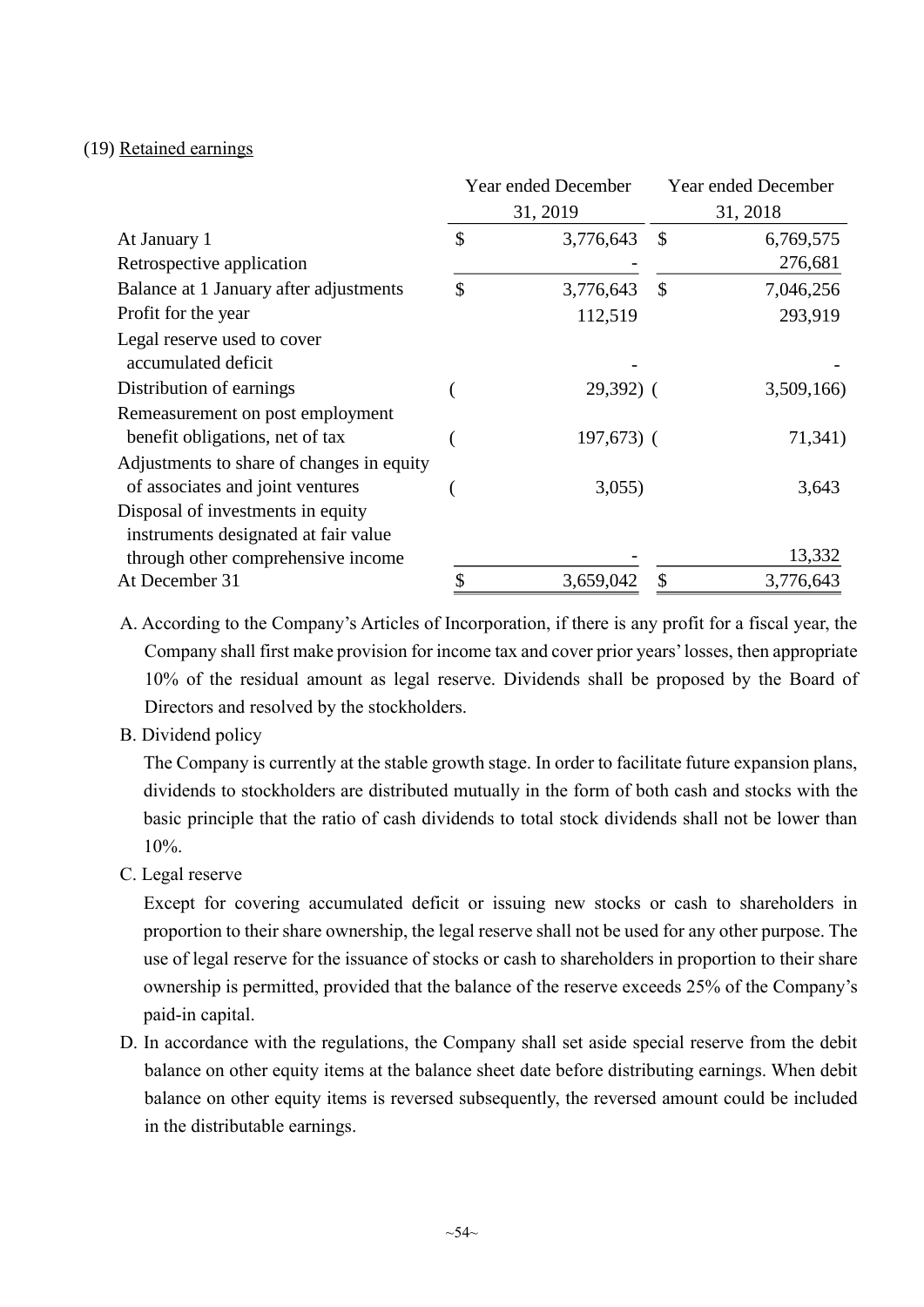E. The appropriation of 2017 earnings was adopted by the stockholders on June 21, 2018 is as follows:

|                                             | Year ended December 31, 2017 |           |  |                    |  |  |
|---------------------------------------------|------------------------------|-----------|--|--------------------|--|--|
|                                             |                              |           |  | Dividend per share |  |  |
|                                             |                              | Amount    |  | (in dollars)       |  |  |
| Accrual of legal reserve                    |                              | 700,517   |  |                    |  |  |
| Appropriate cash dividends to shareholders  |                              | 802,471   |  | 0.2                |  |  |
| Appropriate stock dividends to shareholders |                              |           |  |                    |  |  |
|                                             |                              | 2,006,178 |  | () 5               |  |  |

F. The appropriation of 2018 earnings was adopted by the stockholders on June 21, 2019 is as follows:

|                          | Year ended        |
|--------------------------|-------------------|
|                          | December 31, 2018 |
|                          | Amount            |
| Accrual of legal reserve | 29,392            |

G. For the year ended December 31, 2019, the Company's net income after tax plus other items including current unappropriated retained earnings are negative, thus the Company will not provision legal reserve. Additionally, the Company will retain attributable earnings for future operating plan, thus the Company will not appropriate shareholders' bonus.

As of the reporting date, the distribution of earnings for the year of 2019 has not been resolved by the shareholders.

H. For information relating to employees' and directors' remuneration, please refer to Note 6(27).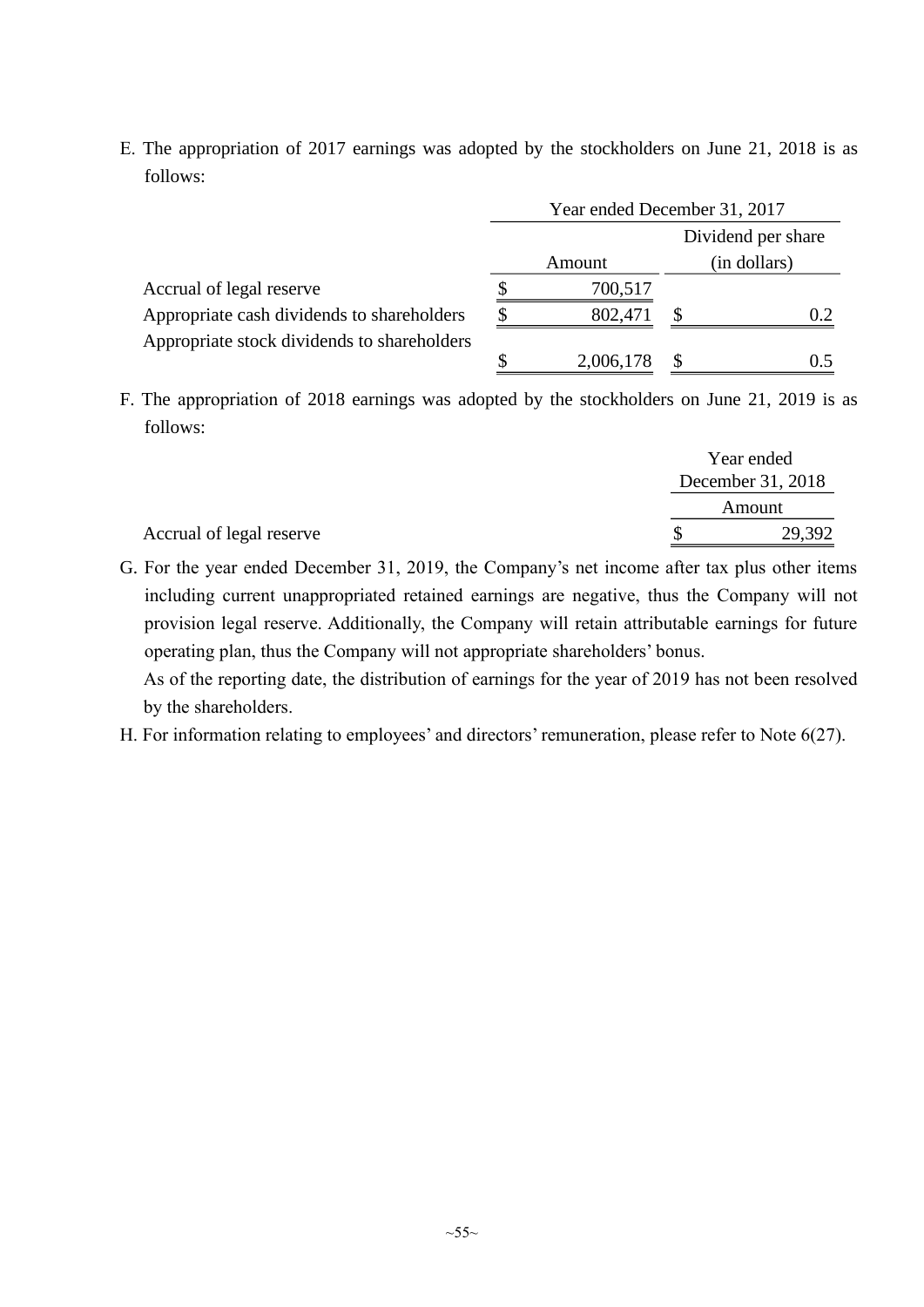# (20) Other equity items

|                                                         |              | Unrealised     |          |         |               |                           |               |           |
|---------------------------------------------------------|--------------|----------------|----------|---------|---------------|---------------------------|---------------|-----------|
|                                                         |              | gains (losses) |          | Hedging |               | Currency                  |               |           |
|                                                         |              | on valuation   |          | reserve |               | translation               |               | Total     |
| At January 1, 2019                                      | \$           | 1,234,225      | $($ \$   | 58,649) | $\frac{1}{2}$ | 17,580                    | \$            | 1,193,156 |
| $Revaluation - gross$                                   |              | 134,715        |          |         |               |                           |               | 134,715   |
| Revaluation – tax                                       |              | 5,115          |          |         |               |                           |               | 5,115     |
| Revaluation – associates                                |              | 37,531         |          |         |               |                           |               | 37,531    |
| Revaluation transferred to                              |              |                |          |         |               |                           |               |           |
| retained earnings - associates                          |              | 52             |          |         |               |                           |               | 52        |
| Cash flow hedges:                                       |              |                |          |         |               |                           |               |           |
| - Fair value gain in the period                         |              |                |          |         |               |                           |               |           |
| $-$ Parent                                              |              |                |          | 460,138 |               |                           |               | 460,138   |
| $-$ Parent $-$ tax                                      |              |                |          | 92,028) |               |                           |               | 92,028)   |
| - Associates                                            |              |                |          | 270,296 |               |                           |               | 270,296   |
| Currency translation differences:                       |              |                |          |         |               |                           |               |           |
| $-$ Parent                                              |              |                |          |         |               | $755,051$ (               |               | 755,051)  |
| $-$ Parent $-$ tax                                      |              |                |          |         |               | 18                        |               | 18        |
| - Associates                                            |              |                |          |         |               | 119,320)                  |               | 119,320)  |
| At December 31, 2019                                    | \$           | 1,411,638      | \$       | 579,757 | $($ \$        | 856,773)                  | $\mathcal{S}$ | 1,134,622 |
|                                                         |              | Unrealised     |          |         |               |                           |               |           |
|                                                         |              | gains (losses) |          | Hedging |               | Currency                  |               |           |
|                                                         |              | on valuation   |          | reserve |               | translation               |               | Total     |
| At January 1, 2018                                      | \$           | 1,833,339      | $($ \$   |         |               | 15,912) (\$ 1,135,114) \$ |               | 682,313   |
| Effects of retrospective                                |              |                |          |         |               |                           |               |           |
| application                                             |              | 279,677)       |          |         |               |                           |               | 279,677)  |
| Balance at January 1 after<br>retrospective adjustments | \$           | 1,553,662      | (        |         |               | 15,912) (\$ 1,135,114) \$ |               | 402,636   |
| $Revaluation - gross$                                   |              | 67,238         |          |         |               |                           |               | 67,238    |
| $Revaluation - tax$                                     | $\epsilon$   | 6,350)         |          |         |               | $\left($                  |               | 6,350)    |
| Revaluation – associates                                |              | 362,259)       |          |         |               |                           |               | 362,259)  |
| Revaluation transferred to                              |              |                |          |         |               |                           |               |           |
| retained earnings - gross                               |              | 13,332)        |          |         |               |                           |               | 13,332)   |
| Revaluation transferred to                              |              |                |          |         |               |                           |               |           |
| retained earnings - associates                          |              | 4,734)         |          |         |               | $\left($                  |               | 4,734)    |
| Cash flow hedges:                                       |              |                |          |         |               |                           |               |           |
| - Fair value loss in the period                         |              |                |          |         |               |                           |               |           |
| - Associates                                            |              |                | $\left($ | 42,737) |               |                           |               | 42,737)   |
| Currency translation differences:                       |              |                |          |         |               |                           |               |           |
| $-$ Parent                                              |              |                |          |         |               | 1,004,409                 |               | 1,004,409 |
| $-$ Parent $-$ tax                                      |              |                |          |         |               | 746                       |               | 746       |
| - Associates                                            |              |                |          |         |               | 147,539                   |               | 147,539   |
| At December 31, 2018                                    | $\mathbb{S}$ | 1,234,225 (\$) |          | 58,649) | $\mathcal{S}$ | 17,580                    | \$            | 1,193,156 |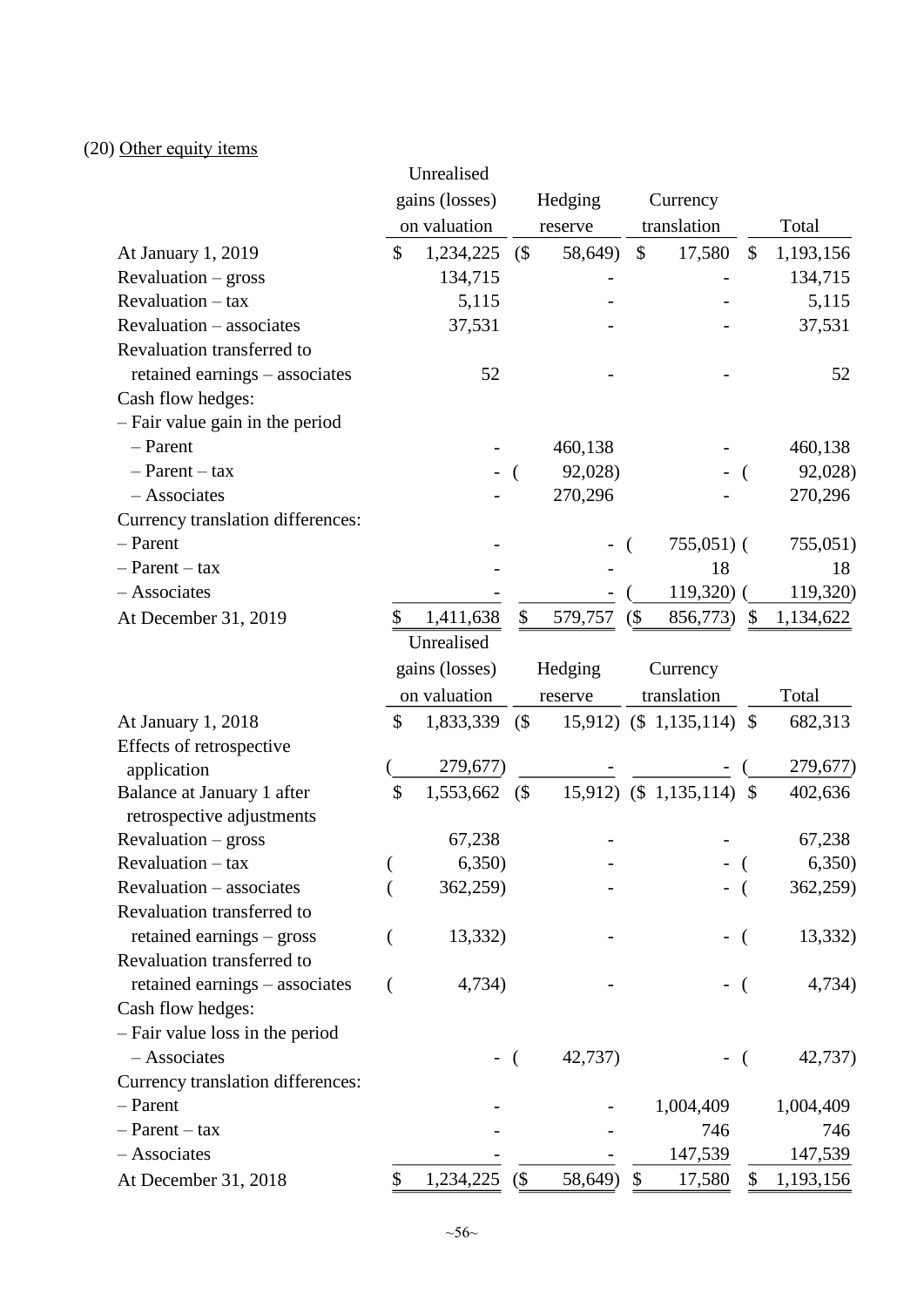#### (21) Operating revenue

|                                         |     | Year ended        |  | Year ended        |
|-----------------------------------------|-----|-------------------|--|-------------------|
|                                         |     | December 31, 2019 |  | December 31, 2018 |
| Revenue from contracts with customers   | SS. | 44,081,161        |  | 33,747,653        |
| Other - ship rental and slottage income |     | 605,977           |  | 246,918           |
|                                         |     | 44,687,138        |  | 33,994,571        |

### A. Disaggregation of revenue from contracts with customers

The Company derives revenue from the transfer of services over time and at a point in time in the following major businesses:

| Year ended                                     |                  |                  |             |                                      |              |
|------------------------------------------------|------------------|------------------|-------------|--------------------------------------|--------------|
| December 31, 2019                              | Asia             | America          | Europe      | Other                                | Total        |
| Revenue from<br>external customer<br>contracts | \$14,551,189     | \$15,931,117     | \$9,175,988 | $\boldsymbol{\mathsf{S}}$<br>665,486 | \$40,323,780 |
| Inter-segment<br>revenue<br>Total segment      | 1,164,695        | 2,007,692        | 584,994     |                                      | 3,757,381    |
| revenue                                        | 15,715,884       | \$17,938,809     | \$9,760,982 | 665,486<br>S                         | \$44,081,161 |
| Year ended                                     |                  |                  |             |                                      |              |
| December 31, 2018                              | Asia             | America          | Europe      | Other                                | Total        |
| Revenue from<br>external customer<br>contracts | \$10,056,018     | \$14,570,446     | \$5,788,675 | \$1,002,475                          | \$31,417,614 |
| Inter-segment<br>revenue                       | 112,805          | 1,493,799        | 723,435     |                                      | 2,330,039    |
| Total segment<br>revenue                       | 10,168,823<br>S. | 16,064,245<br>\$ | \$6,512,110 | \$1,002,475                          | \$33,747,653 |

B. Contract assets and liabilities

The Company has recognised the following revenue-related contract assets and liabilities:

|                                                          | December 31, 2019 December 31, 2018 |         |         | January 1, 2018 |         |  |
|----------------------------------------------------------|-------------------------------------|---------|---------|-----------------|---------|--|
| Contract assets:                                         |                                     |         |         |                 |         |  |
| Contract assets relating to<br>marine freight income     |                                     | 372,492 | 682,327 |                 | 379,349 |  |
| Contract liabilities:                                    |                                     |         |         |                 |         |  |
| Contract liabilities – unearned<br>marine freight income |                                     | 536,774 | 431,290 | S               | 453,208 |  |

Revenue recognised that was included in the contract liability balance at the beginning of the period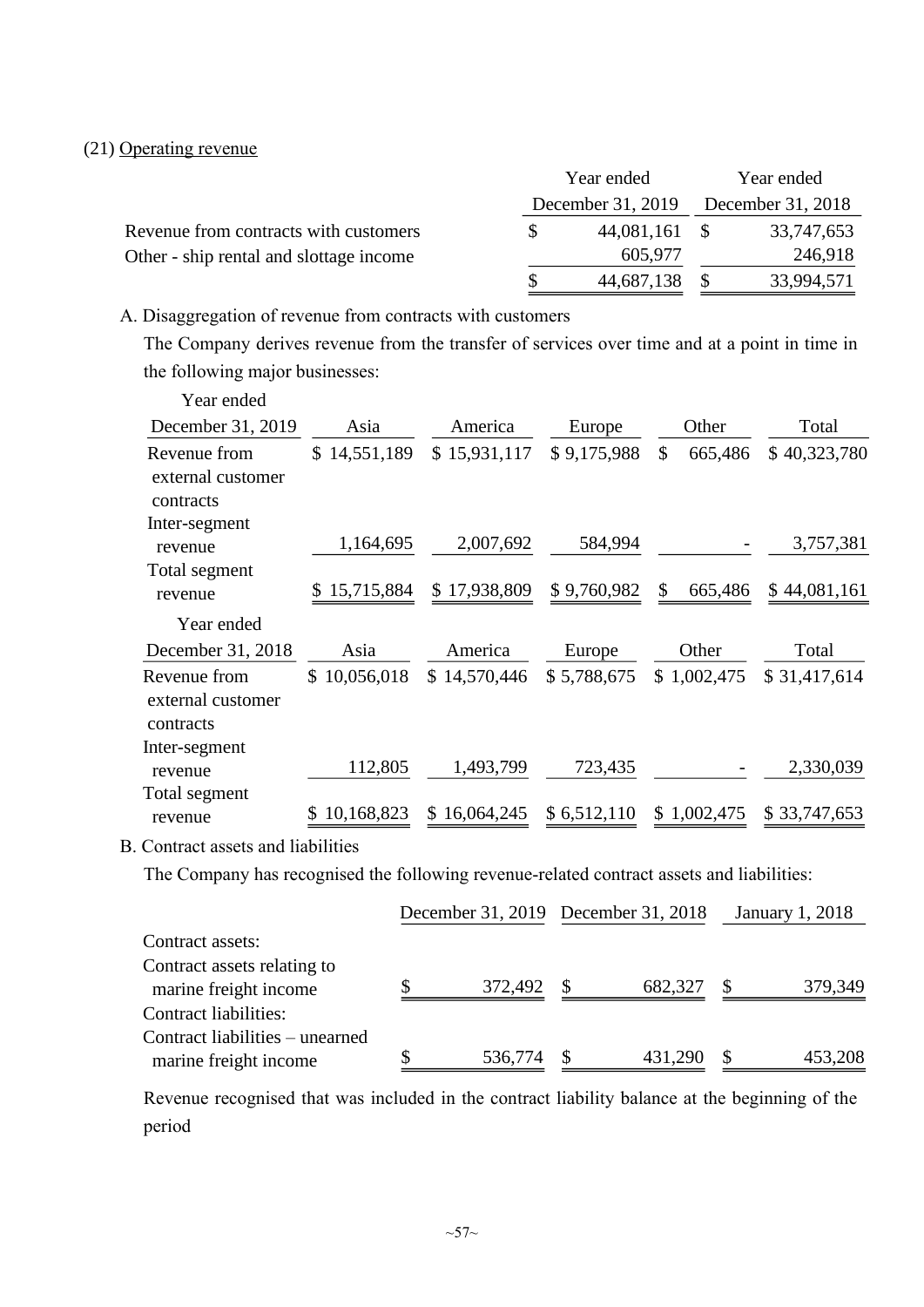|                                             | Year ended        |                           | Year ended        |
|---------------------------------------------|-------------------|---------------------------|-------------------|
|                                             | December 31, 2019 |                           | December 31, 2018 |
| Marine freight income                       | \$<br>431,290     | \$                        | 453,208           |
| $(22)$ Other gains -net                     |                   |                           |                   |
|                                             | Year ended        |                           | Year ended        |
|                                             | December 31, 2019 |                           | December 31, 2018 |
| Gains on disposal of property, plant        |                   |                           |                   |
| and equipment                               | \$<br>4,649       | \$                        | 7,594             |
| $(23)$ Other income                         |                   |                           |                   |
|                                             | Year ended        |                           | Year ended        |
|                                             | December 31, 2019 |                           | December 31, 2018 |
| Interest income:                            |                   |                           |                   |
| Interest income from bank deposits          | \$<br>284,290     | $\mathcal{S}$             | 230,637           |
| Interest income from financial assets       |                   |                           |                   |
| other than financial assets at fair         |                   |                           |                   |
| value through profit or loss                | 32,030            |                           | 28,547            |
| Rental revenue                              | 115,918           |                           | 102,599           |
| Dividend income                             | 45,631            |                           | 58,560            |
| Other income – others                       | 38,757            |                           | 160,441           |
|                                             | \$<br>516,626     | \$                        | 580,784           |
| (24) Other gains and losses                 |                   |                           |                   |
|                                             | Year ended        |                           | Year ended        |
|                                             | December 31, 2019 |                           | December 31, 2018 |
| Net currency exchange gains                 | \$<br>125,466     | \$                        | 123,543           |
| Losses on disposal of investments           | 36)               |                           |                   |
| Gains arising from lease modifications      | 1,237             |                           |                   |
| Depreciation charges on investment property | $19,145$ ) (      |                           | 19,145)           |
| Other non-operating expenses                | 90,391)           |                           | 84,917)           |
|                                             | \$<br>17,131      | \$                        | 19,481            |
| $(25)$ Finance costs                        |                   |                           |                   |
|                                             | Year ended        |                           | Year ended        |
|                                             | December 31, 2019 |                           | December 31, 2018 |
| Interest expense:                           |                   |                           |                   |
| <b>Bank borrowings</b>                      | \$<br>671,128     | $\boldsymbol{\mathsf{S}}$ | 624,139           |
| Corporate bonds                             | 101,200           |                           | 92,859            |
| Lease liabilities                           | 542,509           |                           |                   |
| Other                                       |                   |                           | 6                 |
|                                             | 1,314,837         |                           | 717,004           |
| Less: Capitalisation of qualifying assets   | 9,912)            |                           | 31,368)           |
| Finance costs                               | \$<br>1,304,925   |                           | 685,636           |
|                                             |                   |                           |                   |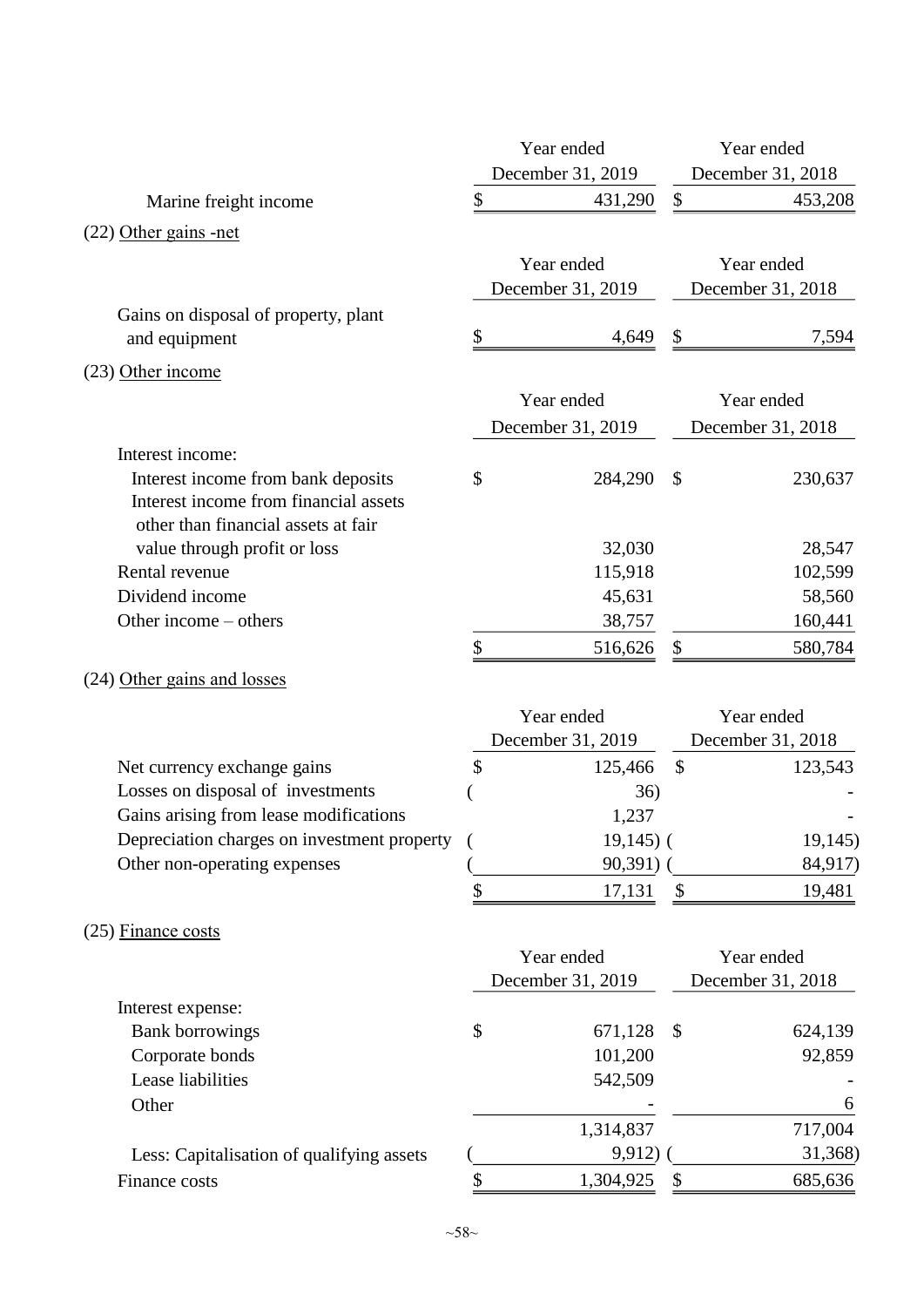#### (26) Expenses by nature

|                                                          | Year ended        |               | Year ended        |
|----------------------------------------------------------|-------------------|---------------|-------------------|
|                                                          | December 31, 2019 |               | December 31, 2018 |
| Employee benefit expense                                 | \$<br>2,687,938   | $\mathcal{S}$ | 2,057,266         |
| Depreciation charges on property, plant and<br>equipment | 2,279,403         |               | 3,032,961         |
| Depreciation charges on right-of-use assests             | 2,514,484         |               |                   |
| Amortisation charges on intangible assets                | 16,458            |               | 20,572            |
| Stevedorage                                              | 12,622,384        |               | 10,489,596        |
| Inland haulage and canal due                             | 9,164,021         |               | 7,230,512         |
| Bunker fuel                                              | 7,036,586         |               | 5,780,146         |
| Operating lease payments                                 | 284,512           |               | 3,078,682         |
| Commission                                               | 1,980,339         |               | 1,617,074         |
| Port charge                                              | 1,595,565         |               | 1,289,220         |
| Ship supplies and lubricant oil                          | 285,814           |               | 276,155           |
| Professional service and data service expenses           | 1,665,179         |               | 223,548           |
| Other operating costs and expenses                       | 2,382,542         |               | 325,123           |
|                                                          | \$<br>44,515,225  | \$            | 35,420,855        |

#### (27) Employee benefit expense

|                                 | Year ended        |                   | Year ended |  |
|---------------------------------|-------------------|-------------------|------------|--|
|                                 | December 31, 2019 | December 31, 2018 |            |  |
| Wages and salaries              | \$<br>2,272,371   | - S               | 1,740,534  |  |
| Labor and health insurance fees | 175,721           |                   | 131,854    |  |
| Pension costs                   | 113,527           |                   | 83,441     |  |
| Directors' remuneration         | 9,074             |                   | 9,303      |  |
| Other personnel expenses        | 117,245           |                   | 92,134     |  |
|                                 | \$<br>2,687,938   |                   | 2,057,266  |  |

A. In accordance with the Articles of Incorporation of the Company, a ratio of distributable profit of the current year, after covering accumulated losses, shall be distributed as employees' compensation and directors' remuneration. The ratio shall not be lower than 0.5% for employees' compensation and shall not be higher than 2% for directors' remuneration. Aforementioned earnings was current income before tax without reducing employees' compensation and directors' remuneration.

- B.(a)For the year ended December 31, 2019, the Company generated loss and thus did not accrue employees' and supervisors' remuneration.
	- (b)For the year ended December 31, 2018, employees' compensation and directors' remuneration were accrued at \$2,560 and \$0, respectively. The aforementioned amounts were recognised in salary expenses.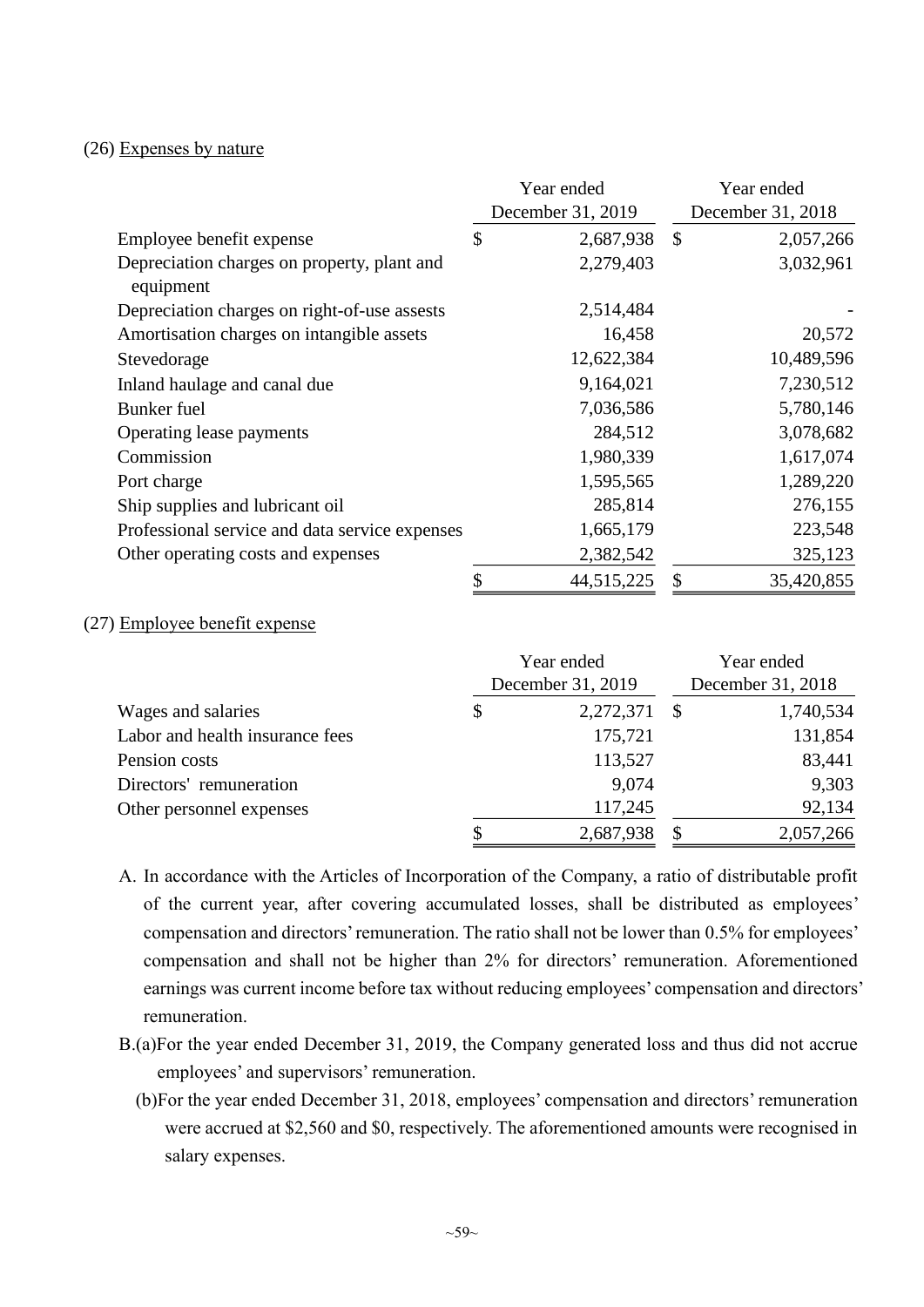Employees' compensation and directors' remuneration of 2018 as resolved by he Board of Directors were in agreement with those amounts recognised in the profit or loss of 2018.

Information about employees' compensation and directors' remuneration of the Company as resolved at the meeting of Board of Directors will be posted in the "Market Observation Post System" at the website of the Taiwan Stock Exchange.

#### (28) Income tax

#### A. Income tax expense

(a)Components of income tax (benefit) expense:

|                                      | Year ended        |                           | Year ended        |
|--------------------------------------|-------------------|---------------------------|-------------------|
|                                      | December 31, 2019 |                           | December 31, 2018 |
| Current tax:                         |                   |                           |                   |
| Current tax on profits for the year  | \$                | $\boldsymbol{\mathsf{S}}$ |                   |
| Tax on undistributed earnings        |                   |                           | 283,973           |
| Prior year income tax overestimation | 3,277             |                           | 4,738)            |
| Total current tax                    | 3,277             |                           | 279,235           |
| Deferred tax:                        |                   |                           |                   |
| Origination and reversal of          |                   |                           |                   |
| temporary differences                | $164,996$ (       |                           | 110,609)          |
| Impact of change in tax rate         |                   |                           | 46,959            |
| Total deferred tax                   | 164,996)          |                           | 63,650            |
| Income tax (benefit) expense         | 161,719)          |                           | 215,585           |

(b)The income tax (charge)/credit relating to components of other comprehensive income is as follows:

|                                                                  | Year ended        | Year ended        |
|------------------------------------------------------------------|-------------------|-------------------|
|                                                                  | December 31, 2019 | December 31, 2018 |
| Changes in fair value of available<br>-for-sale financial assets | \$<br>5,115 $$$   | 6,699             |
| Currency translation differences                                 | 18 (              | 33)               |
| Remeasurement of defined                                         |                   |                   |
| benefit obligations                                              | 15,048            | 9,504             |
| Cash flow hedges                                                 | 92,028)           |                   |
| Share of other comprehensive                                     |                   |                   |
| income of associates                                             | 8,680             | 18,392            |
| Impact of change in tax rate                                     |                   | 4,891             |
|                                                                  | 63,167            | 26,055            |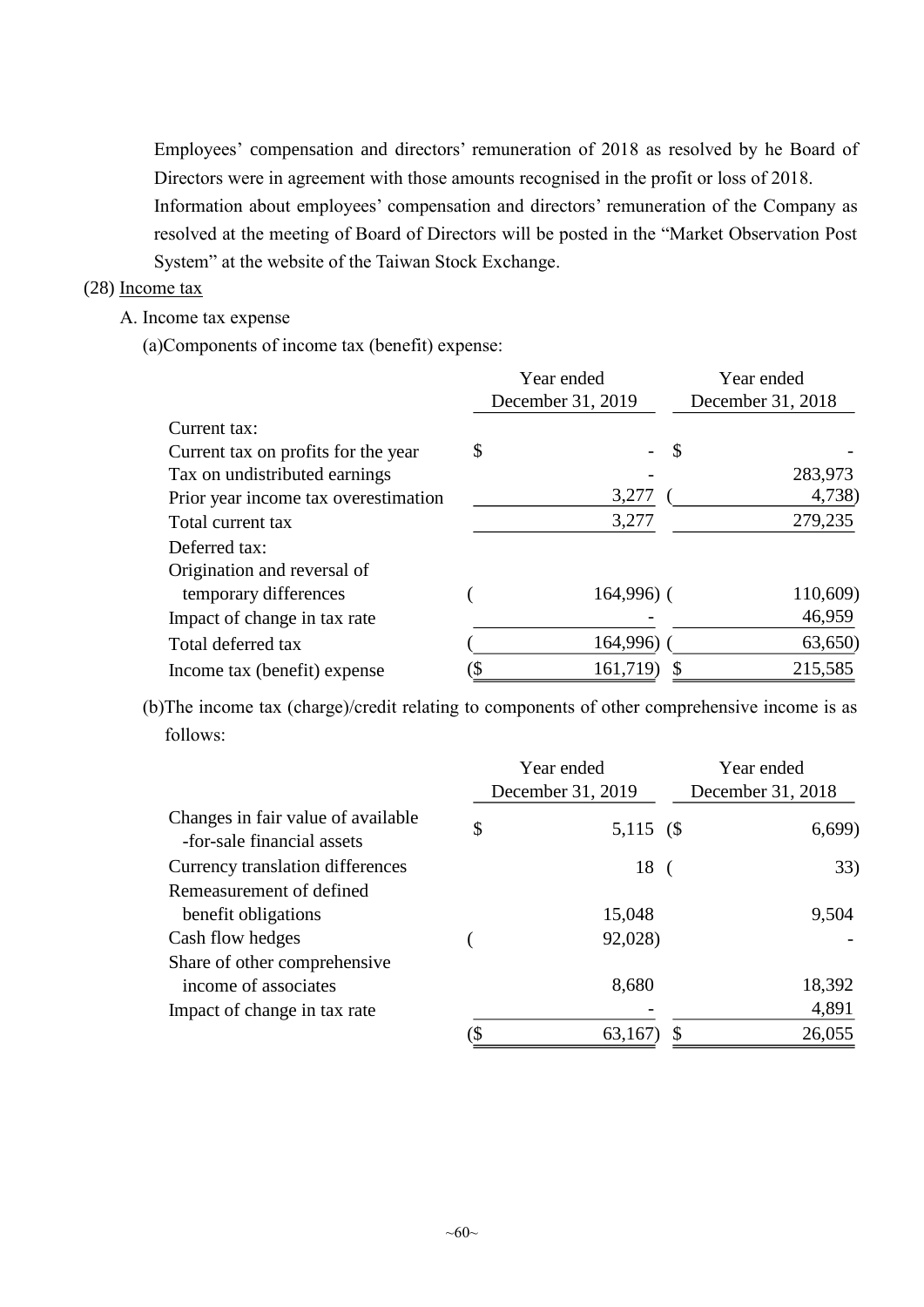|                                       |     | Year ended<br>December 31, 2019 | Year ended<br>December 31, 2018 |
|---------------------------------------|-----|---------------------------------|---------------------------------|
| Reduction in capital surplus caused   |     |                                 |                                 |
| by recognition of foreign investees   |     |                                 |                                 |
| based on the shareholding ratio       | (\$ | 86) (\$                         | 115)                            |
| Reduction in retained earnings caused |     |                                 |                                 |
| by recognition of foreign not based   |     |                                 |                                 |
| on the shareholding ratio             |     | 2                               | 146                             |
| Effects of retrospective              |     |                                 |                                 |
| application                           |     |                                 | 182                             |
| Impact of change in tax rate          |     |                                 | 95                              |
|                                       | S   |                                 | 308                             |

(c)The income tax charged/(credited) to equity during the period is as follows:

B. Reconciliation between income tax (benefit) expense and accounting profit

|                                                               |        | Year ended               | Year ended        |  |
|---------------------------------------------------------------|--------|--------------------------|-------------------|--|
|                                                               |        | December 31, 2019        | December 31, 2018 |  |
| Tax calculated based on profit                                |        |                          |                   |  |
| before tax and statutory tax rate                             | $($ \$ | $9,840$ \$               | 101,901           |  |
| Expenses disallowed by tax regulation                         |        | 21,472                   | 18,293            |  |
| Tax exempt income by tax regulation                           |        | $182,090$ (              | 299,273)          |  |
| Prior year income tax overestimation                          |        | 3,277                    | 4,738)            |  |
| Effect from investment tax credits                            |        |                          | 42,068            |  |
| <b>Effect from tax losses</b>                                 |        | 5,462                    | 26,647            |  |
| Tax on undistributed earnings                                 |        |                          | 283,973           |  |
| Change in assessment of realisation of<br>deferred tax assets |        | $\overline{\phantom{0}}$ | 245)              |  |
| Impact of change in tax rate                                  |        |                          | 46,959            |  |
| Income tax (benefit) expense                                  |        | 161,719)                 | 215,585           |  |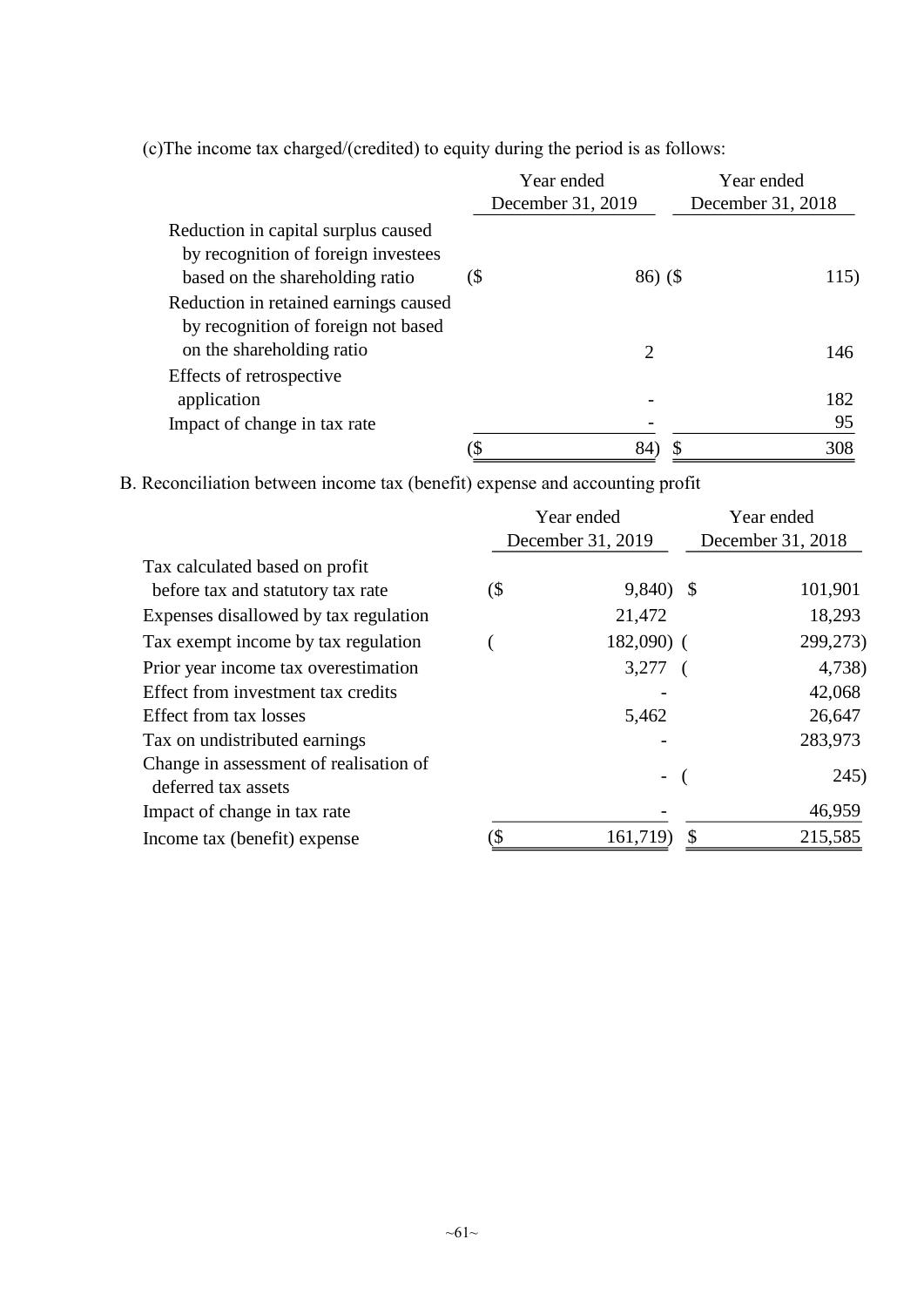|                                                           |        |            |               |                |    | 2019          |               |            |               |             |
|-----------------------------------------------------------|--------|------------|---------------|----------------|----|---------------|---------------|------------|---------------|-------------|
|                                                           |        |            |               |                |    | Recognised    |               |            |               |             |
|                                                           |        |            |               | Recognised     |    | in other      |               |            |               |             |
|                                                           |        |            |               | in profit      |    | comprehensive |               | Recognised |               |             |
|                                                           |        | January 1  |               | or loss        |    | income        |               | in equity  |               | December 31 |
| -Deferred tax assets:                                     |        |            |               |                |    |               |               |            |               |             |
| Temporary differences:                                    |        |            |               |                |    |               |               |            |               |             |
| Bad debts expense                                         | \$     | 16,417 (\$ |               | 41) $\sqrt{s}$ |    |               | \$            |            | $\mathcal{S}$ | 16,376      |
| Loss on valuation of financial                            |        |            |               |                |    |               |               |            |               |             |
| assets                                                    |        |            |               |                |    | 744           |               |            |               | 744         |
| Deferred profit from disposal<br>of loading and unloading |        |            |               |                |    |               |               |            |               |             |
| equipment                                                 |        | 14,588     | $\left($      | 1,787)         |    |               |               |            |               | 12,801      |
| Unrealized expense                                        |        | 14,338     |               | 44,546         |    |               |               |            |               | 58,884      |
| Unrealized exchange loss                                  |        | 31,146     | (             | 2,513)         |    |               |               |            |               | 28,633      |
| Pension fund contribution                                 |        | 196,145    | $\left($      | 21,278)        |    |               |               |            |               | 174,867     |
| Remeasurements of defined<br>benefit obligation           |        | 68,099     |               |                |    | 15,048        |               |            |               | 83,147      |
| Net operating loss carryforward                           |        | 345,617    |               | 73,053         |    |               |               |            |               | 418,670     |
|                                                           |        | 686,350    |               | 91,980         |    | 15,792        |               |            |               | 794,122     |
| -Deferred tax liabilities:                                |        |            |               |                |    |               |               |            |               |             |
| Temporary differences:                                    |        |            |               |                |    |               |               |            |               |             |
| Gain on valuation of financial                            |        |            |               |                |    |               |               |            |               |             |
| assets                                                    | $($ \$ | $4,371$ \$ |               |                | \$ | 4,371         | <sup>\$</sup> |            | \$            |             |
| Equity-accounted                                          |        |            |               |                |    |               |               |            |               |             |
| investment income                                         | €      | 788,600)   |               | 73,016         |    | 8,698         | $\sqrt{ }$    | $84)$ (\$  |               | 706,970)    |
| Cash flow hedges                                          |        |            |               |                |    | 92,028)       |               |            |               | 92,028)     |
|                                                           |        | 792,971)   |               | 73,016         |    | 78,959)       |               | 84)        |               | 798,998)    |
|                                                           | $($ \$ | 106,621)   | $\mathcal{S}$ | 164,996        | (  | $63,167)$ (\$ |               | 84) (\$    |               | 4,876)      |

C. Amounts of deferred tax assets or liabilities as a result of temporary differences, loss carryforward and investment tax credits are as follows: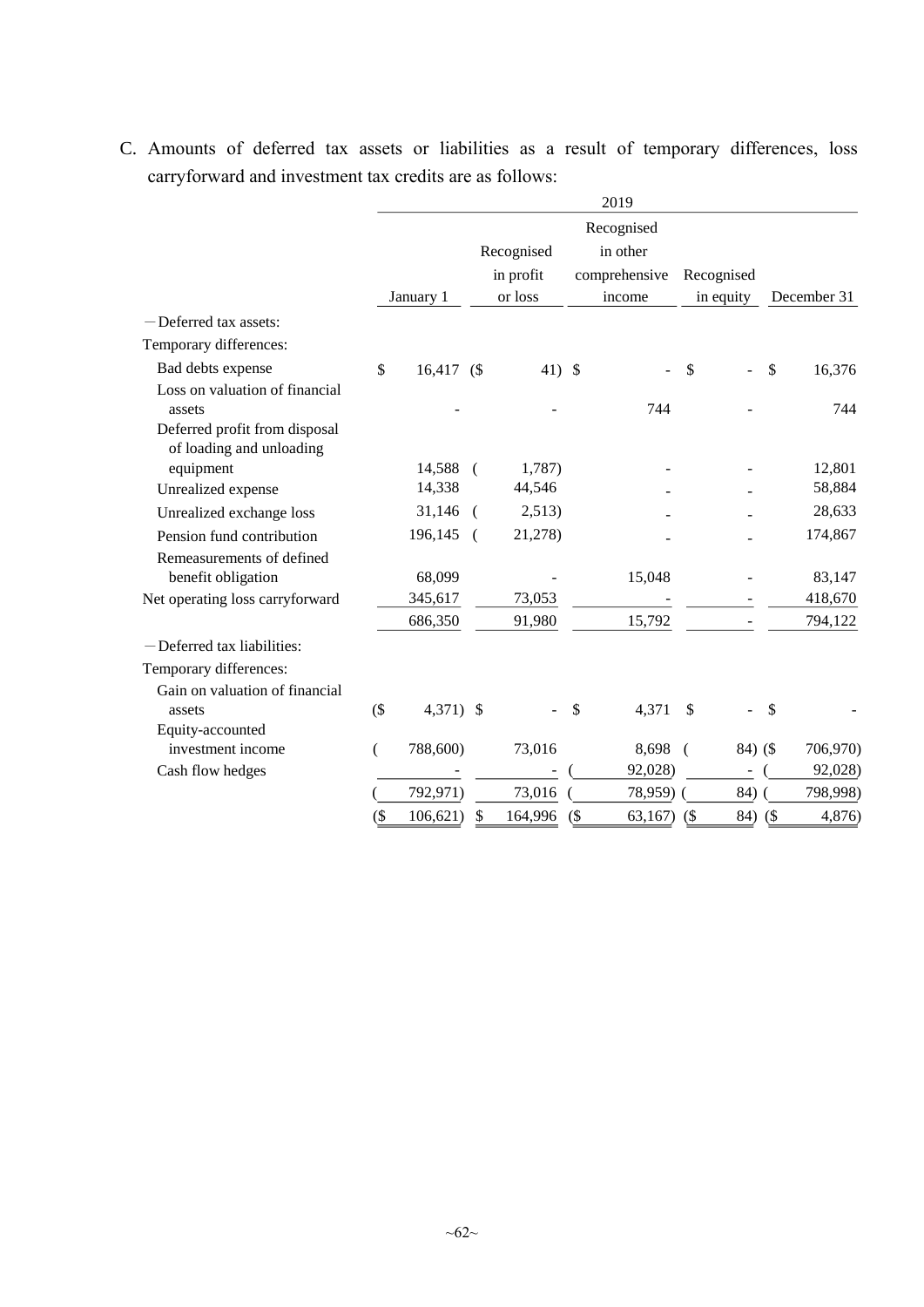|                                                 |        |              |               |                          |        | 2018          |               |          |             |
|-------------------------------------------------|--------|--------------|---------------|--------------------------|--------|---------------|---------------|----------|-------------|
|                                                 |        |              |               |                          |        | Recognised    |               |          |             |
|                                                 |        |              |               | Recognised               |        | in other      |               |          |             |
|                                                 |        |              |               | in profit                |        | comprehensive | Recognised    |          |             |
|                                                 |        | January 1    |               | or loss                  |        | income        | in equity     |          | December 31 |
| -Deferred tax assets:                           |        |              |               |                          |        |               |               |          |             |
| Temporary differences:                          |        |              |               |                          |        |               |               |          |             |
| Bad debts expense                               | \$     | 13,546       | \$            | 2,689                    | \$     |               | \$<br>182     | \$       | 16,417      |
| Loss on valuation of financial                  |        |              |               |                          |        |               |               |          |             |
| assets                                          |        | 1,979        |               |                          |        | 1,979)        |               |          |             |
| Deferred profit from disposal                   |        |              |               |                          |        |               |               |          |             |
| of loading and unloading                        |        |              |               |                          |        |               |               |          |             |
| equipment                                       |        | 13,918       |               | 670                      |        |               |               |          | 14,588      |
| Unrealized expense                              |        | 11,364       |               | 2,974                    |        |               |               |          | 14,338      |
| Unrealized exchange loss                        |        | 39,452 (     |               | 8,306)                   |        |               |               |          | 31,146      |
| Pension fund contribution                       |        | 197,241      |               | 1,096)                   |        |               |               |          | 196,145     |
| Remeasurements of defined<br>benefit obligation |        | 49,805       |               |                          |        | 18,294        |               |          | 68,099      |
| Investment tax credits                          |        | 42,068       |               | 42,068)                  |        |               |               |          |             |
| Net operating loss carryforward                 |        | 192,612      |               | 153,005                  |        |               |               |          | 345,617     |
|                                                 |        | 561,985      |               | 107,868                  |        | 16,315        | 182           |          | 686,350     |
| -Deferred tax liabilities:                      |        |              |               |                          |        |               |               |          |             |
| Temporary differences:                          |        |              |               |                          |        |               |               |          |             |
| Gain on valuation of financial                  |        |              |               |                          |        |               |               |          |             |
| assets                                          | \$     |              | \$            | $\overline{\phantom{a}}$ | $($ \$ | $4,371$ \$    | $\frac{1}{2}$ | $($ \$   | 4,371)      |
| Equity-accounted                                |        |              |               |                          |        |               |               |          |             |
| investment income                               |        | $758,411)$ ( |               | 44,426)                  |        | 14,111        | 126           | $\left($ | 788,600)    |
| Gain on bargain purchase                        |        | 208)         |               | 208                      |        |               |               |          |             |
|                                                 |        | 758,619)     |               | 44,218)                  |        | 9,740         | 126           |          | 792,971)    |
|                                                 | $($ \$ | 196,634)     | $\mathcal{S}$ | 63,650                   | \$     | 26,055        | \$<br>308     | $($ \$   | 106,621     |

D. Expiration dates of unused tax losses and amounts of unrecognised deferred tax assets are as follows:

|               | December 31, 2019 |              |               |           |     |              |                                                            |  |  |
|---------------|-------------------|--------------|---------------|-----------|-----|--------------|------------------------------------------------------------|--|--|
|               |                   |              |               |           |     | Unrecognised | Final year                                                 |  |  |
| Year incurred |                   | Amount filed |               |           |     |              | Unused tax credits deferred tax assets tax credits are due |  |  |
| 2019          | \$                | 392,576      | $\mathcal{S}$ | 392,576   | -\$ |              | 2029                                                       |  |  |
| 2018          |                   | 671,047      |               | 671,047   |     |              | 2028                                                       |  |  |
| 2017          |                   | 12,894       |               | 12,894    |     |              | 2027                                                       |  |  |
| 2016          |                   | 747,045      |               | 747,045   |     |              | 2026                                                       |  |  |
| 2015          |                   | 269,787      |               | 269,787   |     |              | 2025                                                       |  |  |
|               |                   | 2,093,349    | S             | 2,093,349 | \$  |              |                                                            |  |  |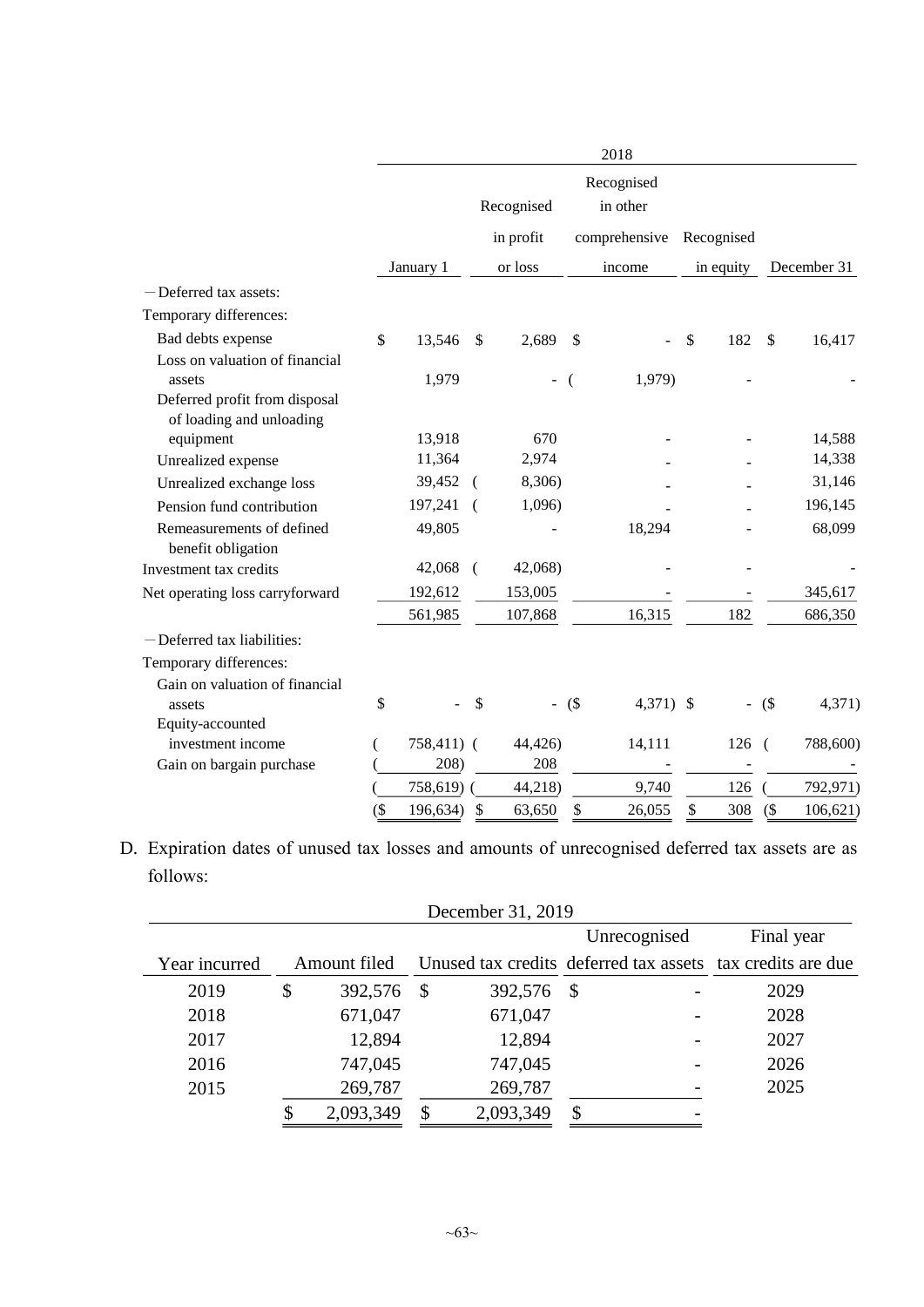|               | December 31, 2018 |              |    |           |               |                                                            |  |  |  |
|---------------|-------------------|--------------|----|-----------|---------------|------------------------------------------------------------|--|--|--|
|               |                   |              |    |           | Unrecognised  | Final year                                                 |  |  |  |
| Year incurred |                   | Amount filed |    |           |               | Unused tax credits deferred tax assets tax credits are due |  |  |  |
| 2018          | \$                | 671,047      | \$ | 671,047   | $\mathcal{S}$ | 2028                                                       |  |  |  |
| 2017          |                   | 40,204       |    | 40,204    |               | 2027                                                       |  |  |  |
| 2016          |                   | 747,045      |    | 747,045   |               | 2026                                                       |  |  |  |
| 2015          |                   | 269,787      |    | 269,787   |               | 2025                                                       |  |  |  |
|               |                   | 1,728,083    |    | 1,728,083 |               |                                                            |  |  |  |

- E. The Company has not recognised taxable temporary differences associated with investment in subsidiaries as deferred tax liabilities. As of December 31, 2019 and 2018, the amounts of temporary difference unrecognised as deferred tax liabilities were \$12,524,548 and \$13,656,982, respectively.
- F. As of December 31, 2019, the Company's income tax returns through 2017 have been assessed and approved by the Tax Authority.
- G. Under the amendments to the Income Tax Act which was promulgated by the President of the Republic of China in February, 2018, the Company's applicable income tax rate was raised from 17% to 20% effective from January 1, 2018. The Company has assessed the impact of the change in income tax rate.

(29) Earnings (loss) per share

|                                                                                                                                   | Year ended December 31, 2019 |                  |                                                              |    |                    |  |  |  |
|-----------------------------------------------------------------------------------------------------------------------------------|------------------------------|------------------|--------------------------------------------------------------|----|--------------------|--|--|--|
|                                                                                                                                   |                              |                  | Weighted average<br>number of ordinary<br>shares outstanding |    | Earnings per share |  |  |  |
|                                                                                                                                   |                              | Amount after tax | (shares in thousands)                                        |    | (in dollars)       |  |  |  |
| Basic earnings per share                                                                                                          |                              |                  |                                                              |    |                    |  |  |  |
| Profit attributable to<br>ordinary shareholders of                                                                                |                              |                  |                                                              |    |                    |  |  |  |
| the parent                                                                                                                        | \$                           | 112,519          | 4,536,809                                                    | \$ | 0.02               |  |  |  |
| Diluted earnings per share                                                                                                        |                              |                  |                                                              |    |                    |  |  |  |
| Profit attributable to<br>ordinary shareholders of the<br>parent plus assumed<br>conversion of all<br>dilutive potential ordinary |                              |                  |                                                              |    |                    |  |  |  |
| shares                                                                                                                            |                              | 112,519          | 4,536,809                                                    | S  | 0.02               |  |  |  |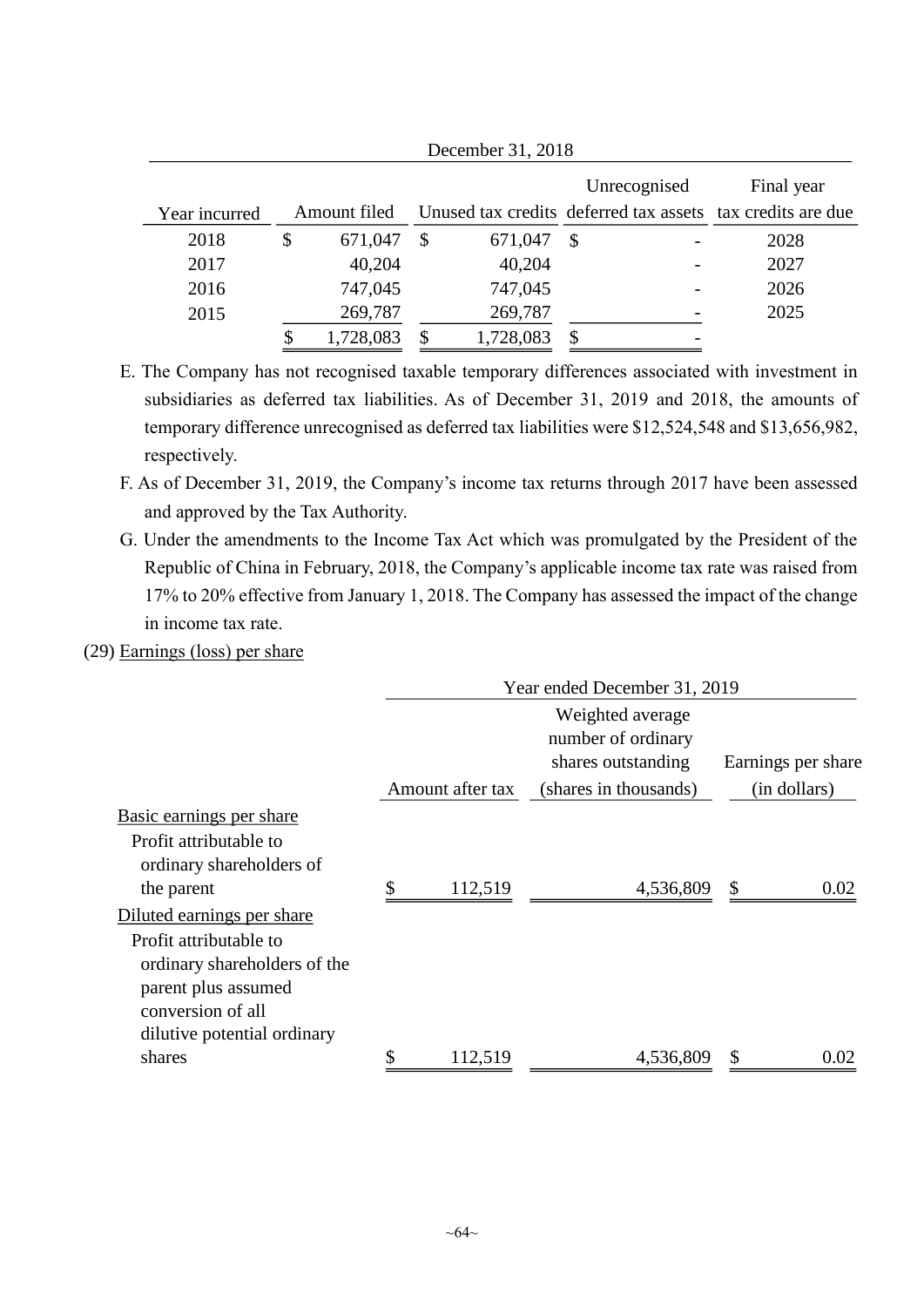|                                                                                                                                | Year ended December 31, 2018 |                  |                                                              |                           |            |                    |
|--------------------------------------------------------------------------------------------------------------------------------|------------------------------|------------------|--------------------------------------------------------------|---------------------------|------------|--------------------|
|                                                                                                                                |                              |                  | Weighted average<br>number of ordinary<br>shares outstanding |                           |            | Earnings per share |
|                                                                                                                                |                              | Amount after tax | (shares in thousands)                                        |                           |            | (in dollars)       |
| Basic earnings per share                                                                                                       |                              |                  |                                                              |                           |            |                    |
| Profit attributable to<br>ordinary shareholders of<br>the parent                                                               | \$                           | 293,919          | 4,240,919                                                    |                           | \$         | 0.07               |
| Diluted earnings per share                                                                                                     |                              |                  |                                                              |                           |            |                    |
| Profit attributable to<br>ordinary shareholders of<br>the parent                                                               | \$                           | 293,919          | 4,240,919                                                    |                           |            |                    |
| Assumed conversion of all<br>dilutive potential ordinary<br>shares                                                             |                              |                  |                                                              |                           |            |                    |
| Employees' compensation                                                                                                        |                              |                  |                                                              | 215                       |            |                    |
| Profit attributable to<br>ordinary shareholders of the<br>parent plus assumed<br>conversion of all                             |                              |                  |                                                              |                           |            |                    |
| dilutive potential ordinary<br>shares                                                                                          | \$                           | 293,919          | 4, 241, 134                                                  |                           | \$         | 0.07               |
| (30) Supplemental cash flow information<br>Investing activities with partial cash payments<br>A. Property, plant and equipment |                              |                  |                                                              |                           |            |                    |
|                                                                                                                                |                              |                  | Year ended<br>December 31, 2019                              |                           | Year ended | December 31, 2018  |
| Purchase of property, plant and<br>equipment                                                                                   |                              | \$               | 947,366                                                      | $\boldsymbol{\mathsf{S}}$ |            | 1,414,270          |
| Add: Opening balance of payable<br>on equipment                                                                                |                              |                  | 4,274                                                        |                           |            | 8,429              |
| Less: Ending balance of payable<br>on equipment                                                                                |                              |                  | 2,500)                                                       |                           |            | 4,274)             |
| Cash paid during the year                                                                                                      |                              |                  | 949,140                                                      | \$                        |            | 1,418,425          |
|                                                                                                                                |                              |                  |                                                              |                           |            |                    |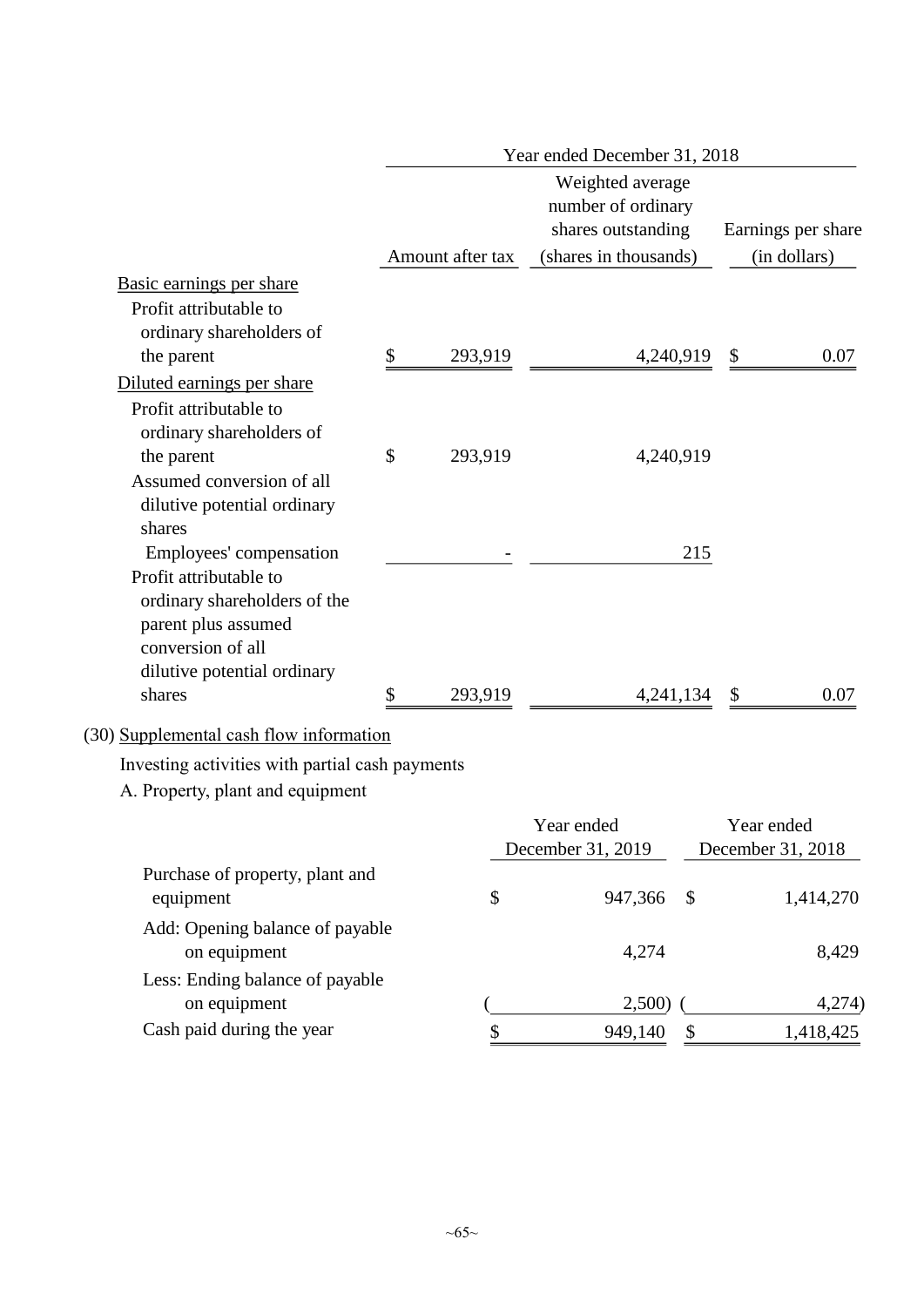## B. Prepayment for equipment (recorded as other non-current assets)

|                                                                 | Year ended<br>December 31, 2019 |            | Year ended<br>December 31, 2018 |
|-----------------------------------------------------------------|---------------------------------|------------|---------------------------------|
| Purchase of prepayments for equipment                           | \$                              | 3,422,963  | \$<br>6,269,586                 |
| Add: Opening balance of payable<br>on prepayments for equipment |                                 | 154        | 38,001                          |
| Less: Ending balance of payable                                 |                                 |            |                                 |
| on prepayments for equipment                                    |                                 | $\sim$ $-$ | 154)                            |
| Capitalisation of qualifying assets                             |                                 | 9,912)     | 31,368)                         |
| Cash paid during the year                                       |                                 | 3,413,205  | 6,276,065                       |

## (31) Changes in liabilities from financing activities

|                                    | Long-term<br>borrowings (including<br>current portion) | Guarantee deposits<br>received |     | Lease liabilities and<br>financial liabilities<br>for hedging |    | Liabilities<br>from financing<br>activities-gross |
|------------------------------------|--------------------------------------------------------|--------------------------------|-----|---------------------------------------------------------------|----|---------------------------------------------------|
| At January 1, 2019                 | \$<br>40,085,191                                       | \$<br>12,370                   | -\$ |                                                               | \$ | 40,097,561                                        |
| Retrospective application          |                                                        |                                |     | 14,721,437                                                    |    | 14,721,437                                        |
| Changes in cash flow from          |                                                        |                                |     |                                                               |    |                                                   |
| financing activities               | $1,681,117$ ) (                                        | $180)$ (                       |     | $2,294,815$ (                                                 |    | 3,976,112)                                        |
| Hosting fee credit                 | 270)                                                   |                                |     |                                                               |    | 270)                                              |
| Changes in other non-cash<br>items |                                                        |                                |     | 9,802,308                                                     |    | 9,802,308                                         |
| At December 31, 2019               | 38,403,804                                             | \$<br>12,190                   |     | 22,228,930                                                    | S. | 60,644,924                                        |
|                                    |                                                        | Long-term                      |     |                                                               |    | Liabilities                                       |
|                                    |                                                        | borrowings (including          |     | Guarantee deposits                                            |    | from financing                                    |
|                                    |                                                        | current portion)               |     | received                                                      |    | activities-gross                                  |
| At January 1, 2018                 | \$                                                     | 39,690,592                     | \$. | 12,054                                                        | \$ | 39,702,646                                        |
| Changes in cash flow from          |                                                        |                                |     |                                                               |    |                                                   |
| financing activities               |                                                        | 397,389                        |     | 316                                                           |    | 397,705                                           |
| Hosting fee credit                 |                                                        | 2,790)                         |     |                                                               |    | 2,790)                                            |
| At December 31, 2018               |                                                        | 40,085,191                     |     | 12,370                                                        |    | 40,097,561                                        |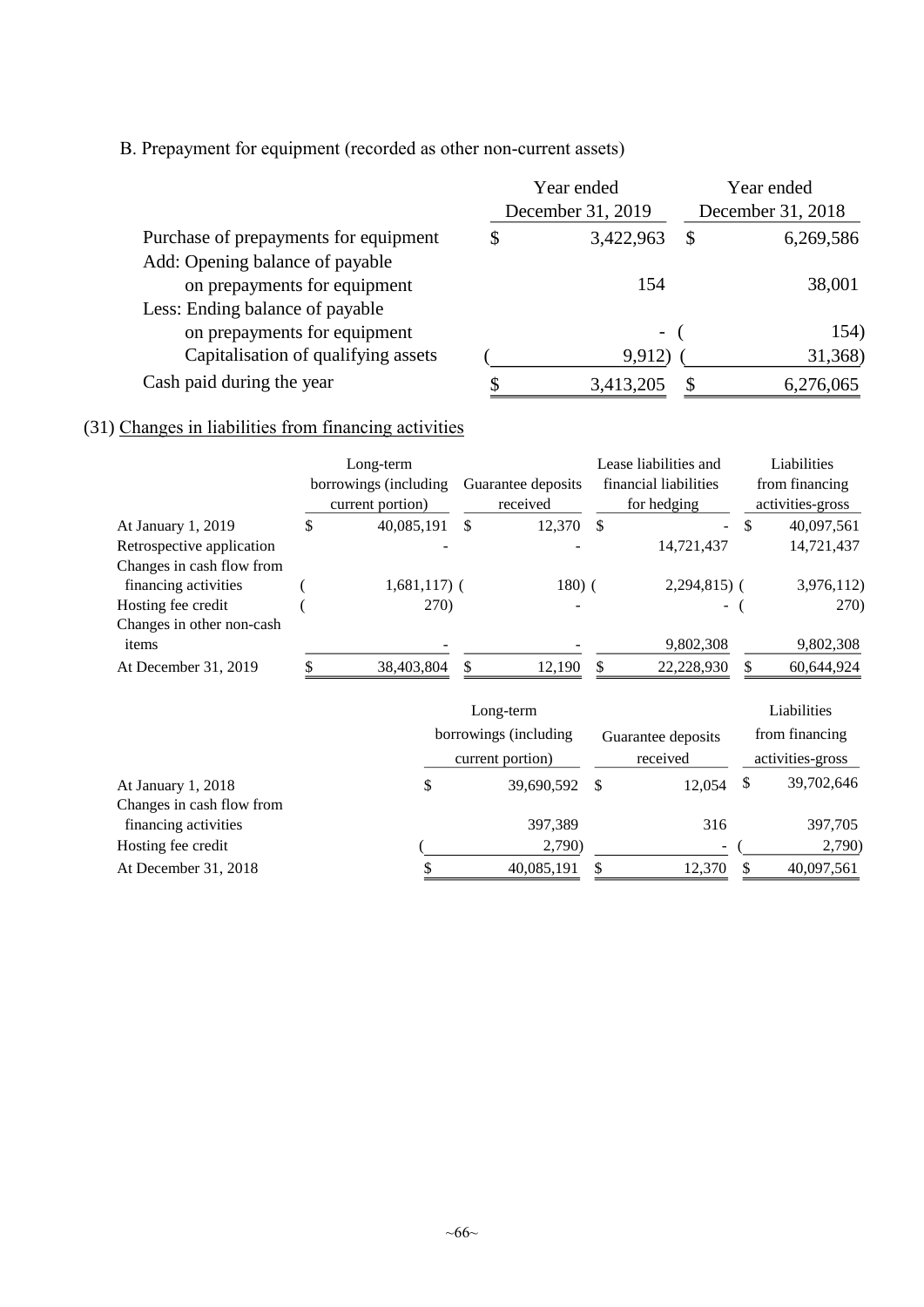## 7. RELATED PARTY TRANSACTIONS

# (1) Names of the related parties and their relationship with the Company

| Names of related parties                                      | Relationship with the Company |
|---------------------------------------------------------------|-------------------------------|
| Taiwan Terminal Services Co., Ltd. (TTSC)                     | Subsidiary                    |
| Peony Investment S.A. (Peony)                                 | Subsidiary                    |
| Everport Terminal Services Inc. (ETS)                         | Subsidiary                    |
| Evergreen Marine (Hong Kong) Ltd. (EGH)                       | Subsidiary                    |
| Evergreen Shipping Agency (Israel) Ltd. (EIL)                 | Subsidiary                    |
| Evergreen Marine Corp. (Malaysia) SDN BHD (EGM)               | Indirect subsidiary           |
| Kingtrans International Logistics (Tianjin) Co., Ltd. (KTIL)  | Indirect subsidiary           |
| Clove Holding Ltd. (CLOVE)                                    | Indirect subsidiary           |
| PT. Multi Bina Transport (MBT)                                | Indirect subsidiary           |
| PT. Multi Bina Pura International (MBPI)                      | Indirect subsidiary           |
| Greencompass Marine S.A. (GMS)                                | Indirect subsidiary           |
| Evergreen Heavy Industrial Corp. (Malaysia) Berhad. (EHIC(M)) | Indirect subsidiary           |
| Evergreen Marine (UK) Limited (EMU)                           | Indirect subsidiary           |
| Evergreen Shipping Agency (Europe) GmbH (EEU)                 | Indirect subsidiary           |
| Evergreen Argentina S.A. (EGB)                                | Indirect subsidiary           |
| Evergreen Shipping (Spain) S.L. (EES)                         | Indirect subsidiary           |
| Evergreen Shipping Agency (Italy) S.p.A. (EIT)                | Indirect subsidiary           |
| Island Equipment LLC. (Island)                                | Indirect subsidiary           |
| Armand Investment (Netherlands) N.V. (Armand N.V.)            | Indirect subsidiary           |
| Evergreen Shipping Agency (Australia) Pty. Ltd. (EMA)         | Indirect subsidiary           |
| Evergreen Shipping Agency (Thailand) Co., Ltd. (EGT)          | Indirect subsidiary           |
| Evergreen Shipping Agency (India) Pvt. Ltd. (EGI)             | Indirect subsidiary           |
| Evergreen Shipping Agency (Russia) Ltd. (ERU)                 | Indirect subsidiary           |
| Evergreen Agency (South Africa) (Pty) Ltd. (ESA)              | Indirect subsidiary           |
| Evergreen Shipping Agency (Korea) Corporation (EGK)           | Indirect subsidiary           |
| Armand Estate B.V. (Armand B.V.)                              | Indirect subsidiary           |
| Whitney Equipment LLC. (Whitney)                              | Indirect subsidiary           |
| Hemlock Equipment LLC. (Hemlock)                              | Indirect subsidiary           |
| Evergreen Shipping Agency (Vietnam) Corp. (EGV)               | Indirect subsidiary           |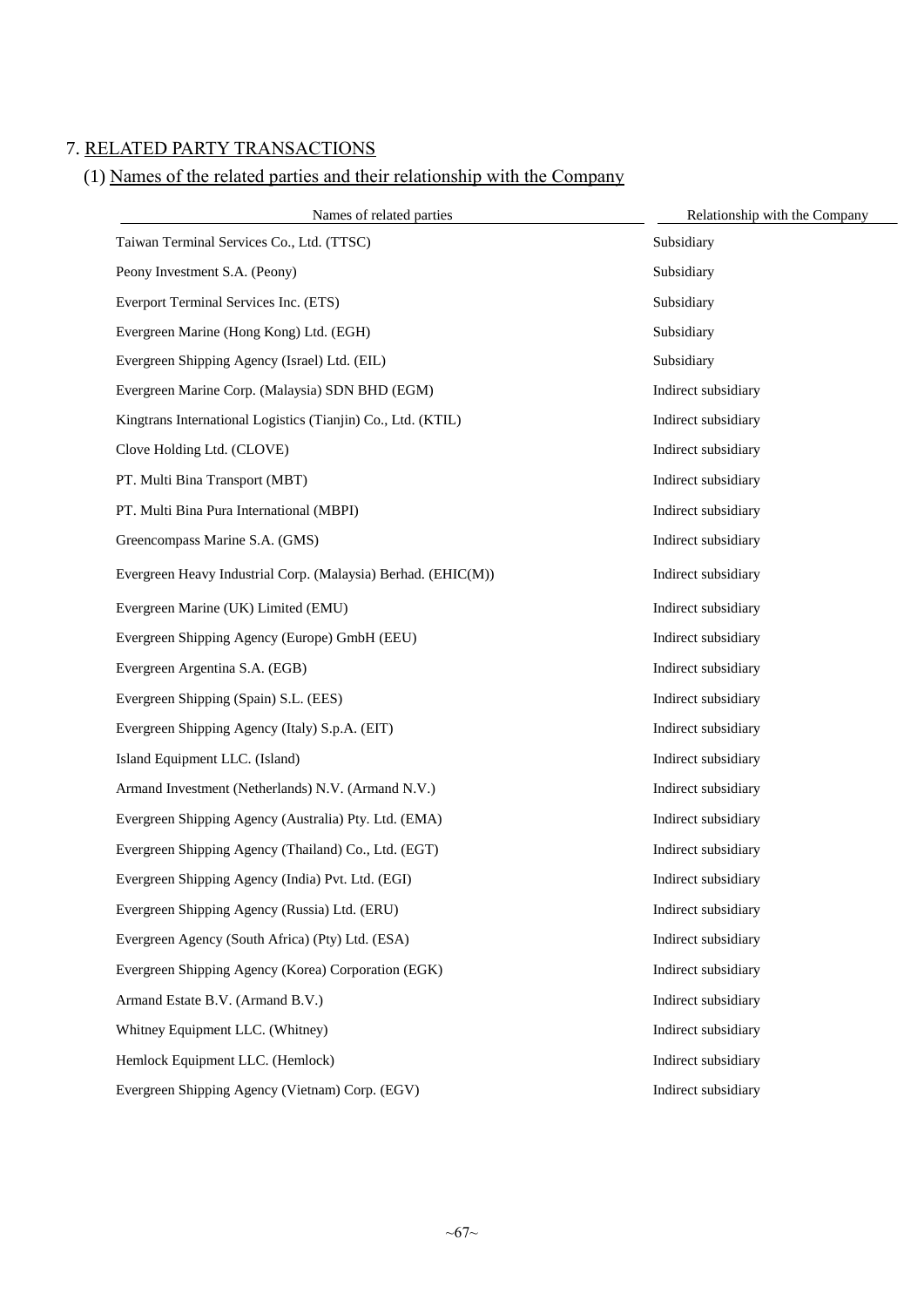| Names of related parties                                                  | Relationship with the Company      |
|---------------------------------------------------------------------------|------------------------------------|
| Evergreen Shipping Services (Cambodia) Co., Ltd. (EKH)                    | Indirect subsidiary                |
| Evergreen Shipping Agency (Chile) SPA. (ECL)                              | Indirect subsidiary                |
| Evergreen Shipping Agency (PERU) S.A.C. (EPE)                             | Indirect subsidiary                |
| Evergreen Shipping Agency (Colombia) S.A.S. (ECO)                         | Indirect subsidiary                |
| Evergreen Shipping Agency Mexico S.A. DE C.V. (EMX)                       | Indirect subsidiary                |
| Evergreen Shipping Agency (Greece) Societe Anonyme (EGRC)                 | Indirect subsidiary                |
| Master International Shipping Agency Co., Ltd. (MAC)                      | Indirect subsidiary                |
| Ever Shine (Shanghai) Enterprise Management Consulting Co., Ltd. (EVSSHG) | Indirect subsidiary                |
| Ever Shine (Ningbo) Enterprise Management Consulting Co., Ltd. (EVSNBO)   | Indirect subsidiary                |
| Ever Shine (Shenzhen) Enterprise Management Consulting Co., Ltd. (EVSXZN) | Indirect subsidiary                |
| Ever Shine (Qingdao) Enterprise Management Consulting Co., Ltd. (EVSQND)  | Indirect subsidiary                |
| Evergreen International Storage and Transport Corporation<br>(EITC)       | Associate                          |
| EVA Airways Corporation (EVA)                                             | Associate                          |
| Evergreen Security Corporation (ESC)                                      | Associate                          |
| Charng Yang Development Co., Ltd. (CYD)                                   | Associate                          |
| Taipei Port Container Terminal Corporation (TPCT)                         | Associate                          |
| Ningbo Victory Container Co., Ltd. (NVC)                                  | Associate                          |
| Qingdao Evergreen C&T Co., Ltd. (QECT)                                    | Associate                          |
| Evergreen Marine (Latin America), S.A. (ELA)                              | Associate                          |
| Evergreen Shipping Agency Lanka (Private) Limited (ELK)                   | (An Associate since March 1, 2019) |
| Greenpen Properties Sdn. Bhd. (GPP)                                       | Associate                          |
| Luanta Investment (Netherlands) N.V. (Luanta)                             | Associate                          |
| Balsam Investment (Netherlands) N.V. (Balsam)                             | Associate                          |
| Italia Marittima S.p.A. (ITS)                                             | Associate                          |
| Colon Container Terminal S.A. (CCT)                                       | Associate                          |
| PT. Evergreen Shipping Agency Indonesia (EMI)                             | Associate                          |
| Evergreen Shipping Agency Co. (U.A.E) LLC (UAE)                           | Associate                          |
| VIP Greenport Joint Stock Company (VGP)                                   | Associate                          |
| Ics Depot Services Sdn. Bhd. (IDS)                                        | Associate                          |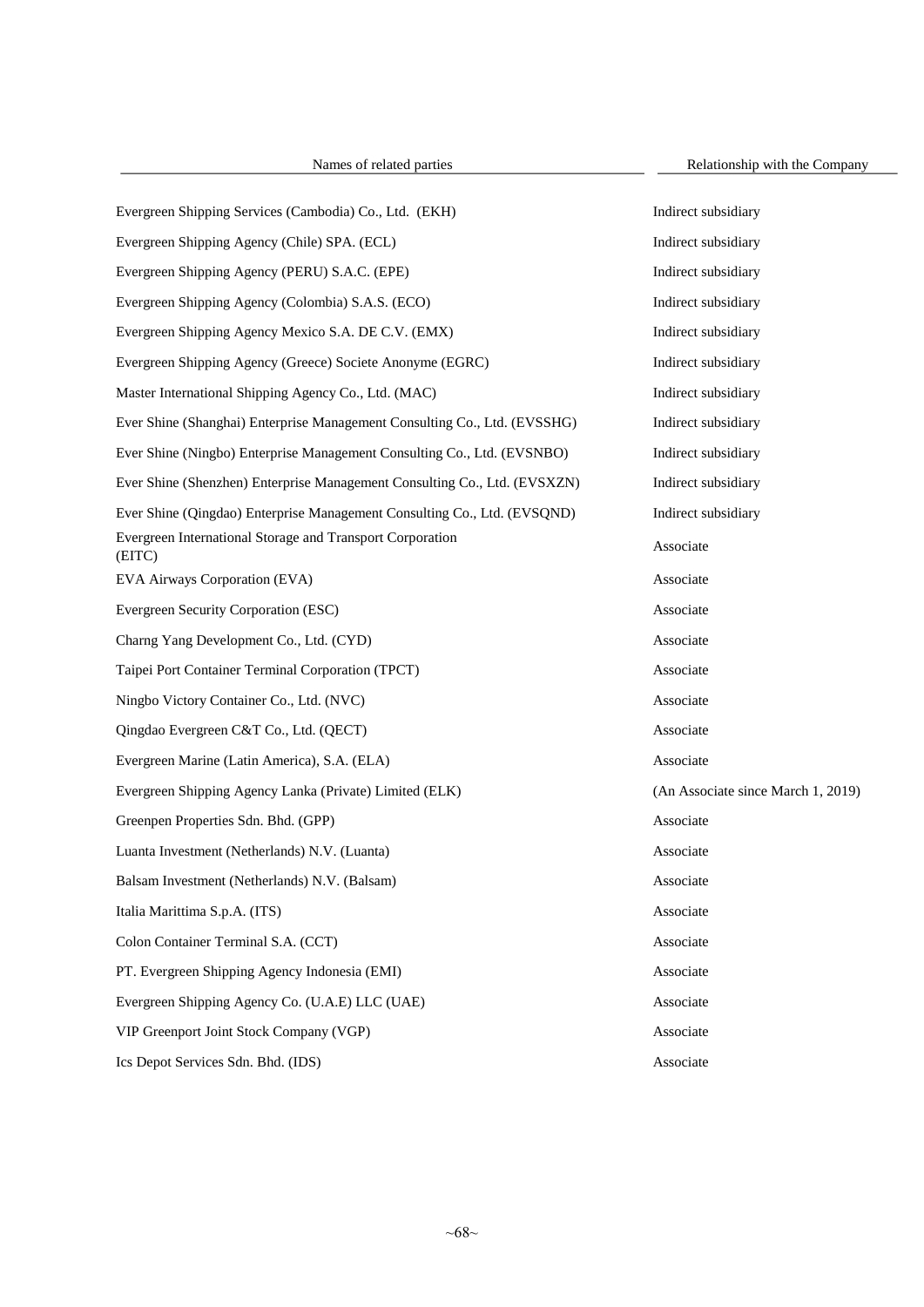| Names of related parties                                                                                      | Relationship with the Company                                                                                 |
|---------------------------------------------------------------------------------------------------------------|---------------------------------------------------------------------------------------------------------------|
| Evergreen International Corporation (EIC)                                                                     | Other related party                                                                                           |
| Evergreen Airline Services Corporation (EGAS)                                                                 | Other related party                                                                                           |
| Chang Yung-Fa Charity Foundation (CYFC)                                                                       | Other related party                                                                                           |
| Chang Yung-Fa Foundation (CYFF)                                                                               | Other related party                                                                                           |
| Ever Accord Construction Corporation (EAC)                                                                    | Other related party                                                                                           |
| Evergreen Aviation Technologies Corporation (EGAT)                                                            | Other related party                                                                                           |
| Evergreen Sky Catering Corporation (EGSC)                                                                     | Other related party                                                                                           |
| Evergreen Air Cargo Services Corporation (EGAC)                                                               | Other related party                                                                                           |
| Evergreen Aviation Precision Corporation (EGAP)                                                               | Other related party merged into<br><b>Evergreen Aviation Technologies</b><br>Corporation on February 28, 2019 |
| Evergreen International S.A. (EIS)                                                                            | Other related party                                                                                           |
| Evergreen Marine (Singapore) Pte. Ltd. (EMS)                                                                  | Other related party                                                                                           |
| Gaining Enterprise S.A. (GESA)                                                                                | Other related party                                                                                           |
| Evergreen Insurance Company Ltd. (EINS)                                                                       | Other related party                                                                                           |
| Evergreen Shipping Agency (America) Corporation (EGA)                                                         | Other related party                                                                                           |
| Evergreen Shipping Agency (Japan) Corporation (EGJ)                                                           | Other related party                                                                                           |
| Evergreen Shipping Agency Philippines Corporation (EGP)                                                       | Other related party                                                                                           |
| Evergreen International Myanmar Co., Ltd. (EIM)                                                               | Other related party                                                                                           |
| Chestnut Estate B.V. (Chestnut)                                                                               | Other related party                                                                                           |
| Advanced Business Process, Inc. (ABPI)                                                                        | Other related party                                                                                           |
| Directors, president and vice president                                                                       | Key management                                                                                                |
| Note: For information on the subsidiaries, please refer to Note 4(3) of the consolidated financial statements |                                                                                                               |

as of December 31, 2019.

(2) Significant related party transactions and balances

A. Sales of services:

|                       |    | Year ended<br>December 31, 2019 |  | Year ended<br>December 31, 2018 |  |
|-----------------------|----|---------------------------------|--|---------------------------------|--|
|                       |    |                                 |  |                                 |  |
| Sales of services:    |    |                                 |  |                                 |  |
| Subsidiaries          | \$ | $3,760,679$ \$                  |  | 2,343,257                       |  |
| Associates            |    | 444,876                         |  | 501,188                         |  |
| Other related parties |    | 2,186,282                       |  | 2,875,697                       |  |
|                       | \$ | 6,391,837                       |  | 5,720,142                       |  |

The business terms on which the company transacts with related parties are of no difference from those with non-related parties.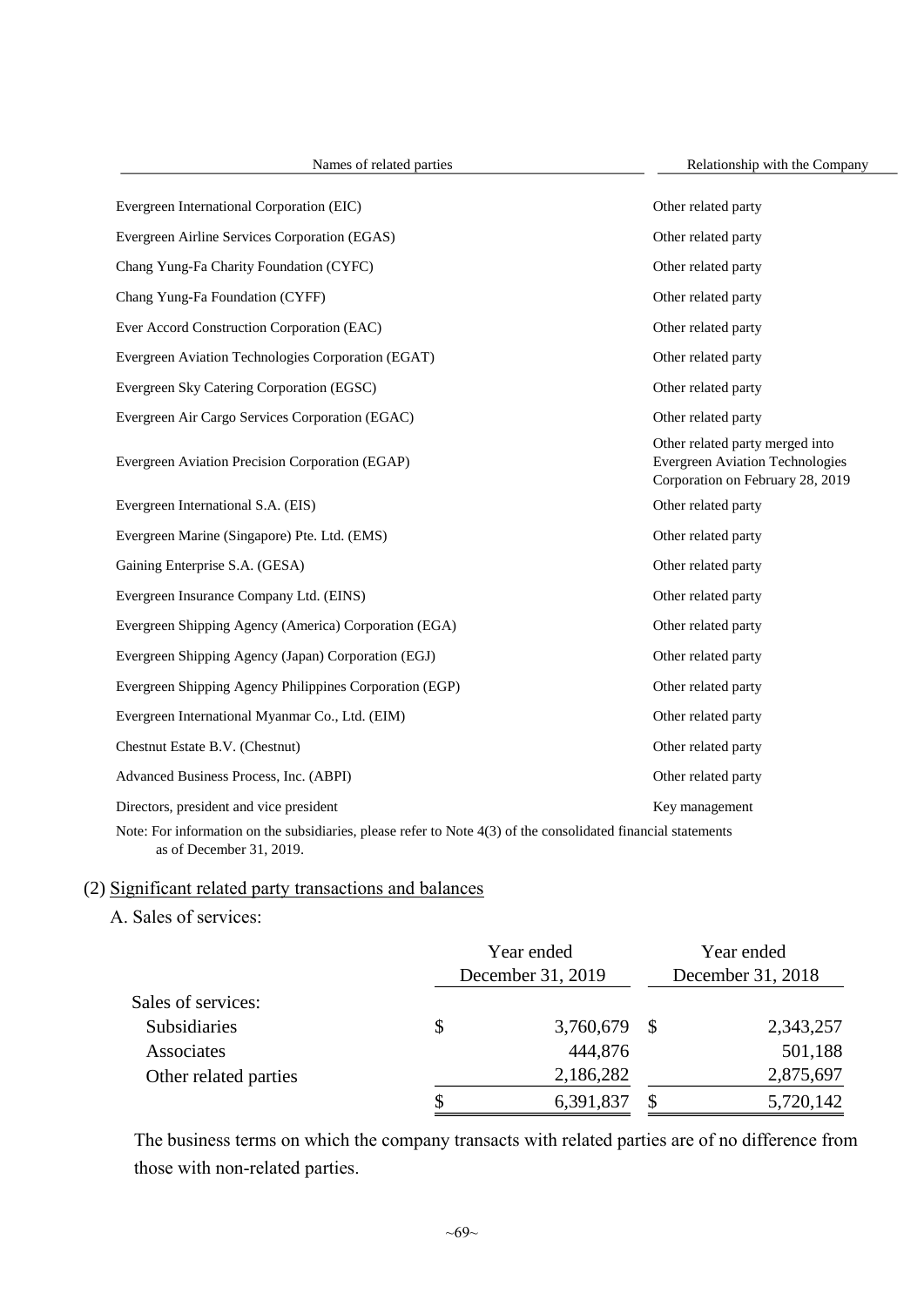B. Purchases of services:

|                        |    | Year ended<br>December 31, 2019 |  | Year ended        |  |  |
|------------------------|----|---------------------------------|--|-------------------|--|--|
|                        |    |                                 |  | December 31, 2018 |  |  |
| Purchases of services: |    |                                 |  |                   |  |  |
| Subsidiaries           | \$ | 5,691,253 \$                    |  | 5,048,484         |  |  |
| Associates             |    | 943,669                         |  | 967,256           |  |  |
| Other related parties  |    | 2,500,202                       |  | 2,552,882         |  |  |
|                        |    | 9,135,124                       |  | 8,568,622         |  |  |

Services are purchased from subsidiaries, associates and other related parties under general conditions.

C. Receivables from related parties:

|                       | December 31, 2019 |               | December 31, 2018 |
|-----------------------|-------------------|---------------|-------------------|
| Accounts receivable:  |                   |               |                   |
| Subsidiaries          | \$<br>25,959      | $\mathcal{S}$ | 19,082            |
| Associates            | 66,164            |               | 31,688            |
| Other related parties | 20,027            |               | 48,853            |
|                       | \$<br>112,150     | \$            | 99,623            |
|                       | December 31, 2019 |               | December 31, 2018 |
| Other receivables:    |                   |               |                   |
| Subsidiaries          | \$<br>933         | $\mathcal{S}$ | 552               |
| Associates            | 857               |               | 627               |
| Other related parties |                   |               |                   |
| $-EIC$                | 3,132             |               | 179,593           |
| $-$ Others            | 238               |               | 165               |
|                       | \$<br>5,160       | \$            | 180,937           |

The receivables from related parties arise mainly from sale transactions. The receivables are unsecured in nature and bear no interest. There are no provisions against receivables from related parties.

D. Payables to related parties:

|                       | December 31, 2019 | December 31, 2018 |         |  |
|-----------------------|-------------------|-------------------|---------|--|
| Accounts payable:     |                   |                   |         |  |
| Subsidiaries          | \$<br>201,959 \$  |                   | 168,691 |  |
| Associates            | 32,166            |                   | 22,679  |  |
| Other related parties | 49,074            |                   | 2,461   |  |
|                       | 283,199           | \$                | 193,831 |  |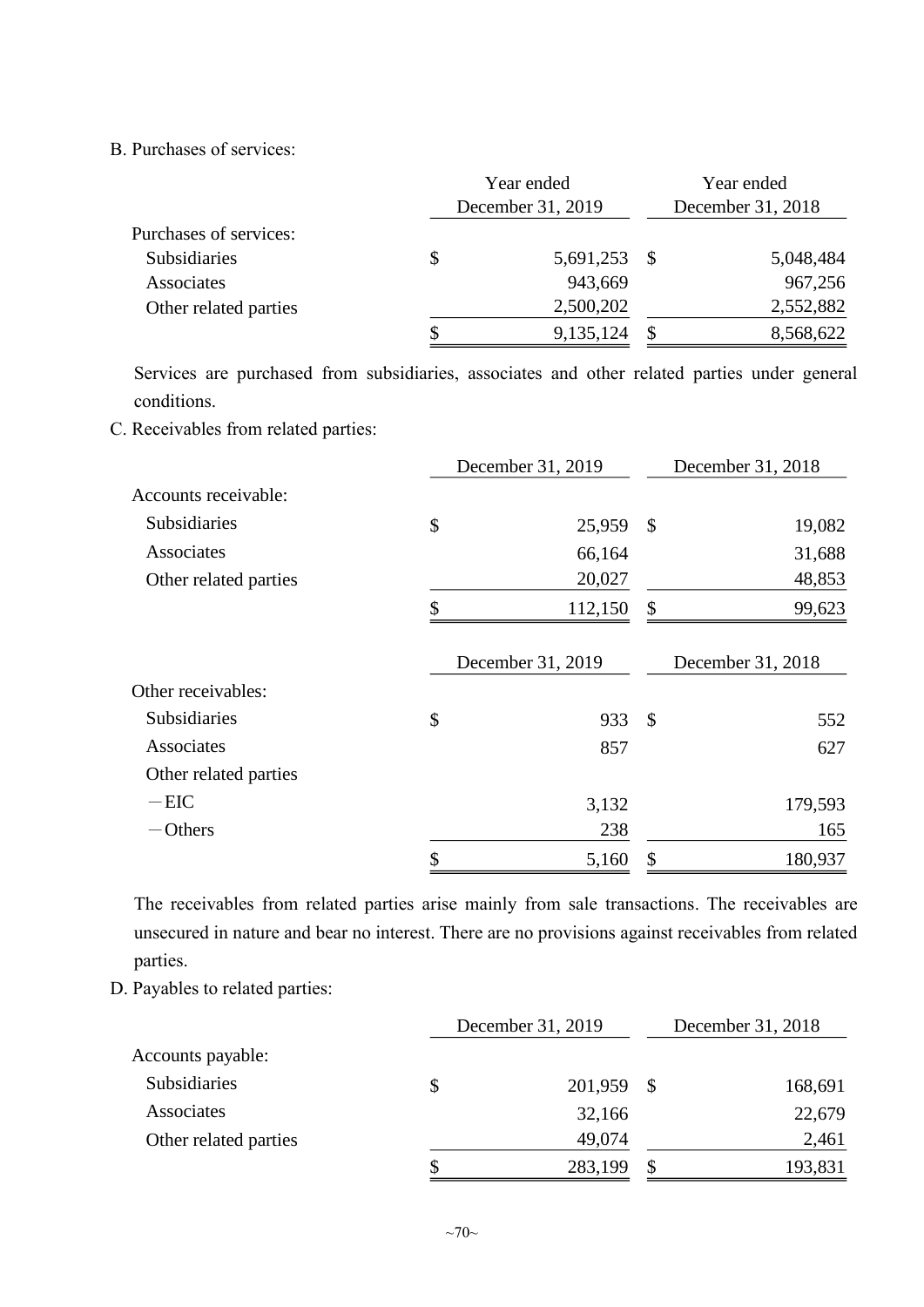|                       | December 31, 2019              | December 31, 2018 |       |
|-----------------------|--------------------------------|-------------------|-------|
| Other payables:       |                                |                   |       |
| Subsidiaries          | \$<br>$\overline{\phantom{0}}$ | - \$              | 28    |
| Associates            | 6,363                          |                   | 4,224 |
| Other related parties | 2,747                          |                   | 2,431 |
|                       | 9,110                          | \$                | 6,683 |

The payables to related parties arise mainly from purchase transactions. The payables bear no interest.

E. Agency accounts:

(a)Debit balance of agency accounts

|                                      | December 31, 2019 | December 31, 2018 |
|--------------------------------------|-------------------|-------------------|
| Subsidiaries                         |                   |                   |
| $-EEU$                               | \$<br>131,820     | \$                |
| $-EGI$                               | 7,310             | 72,695            |
| $-MAC$                               |                   | 44,944            |
| $-$ Others                           | 53,879            | 16,060            |
| Associates                           | 50                |                   |
| Other related parties                |                   |                   |
| $-EIC$                               | 219,154           |                   |
| $-Others$                            | 905               |                   |
|                                      | \$<br>413,118     | \$<br>133,699     |
| (b)Credit balance of agency accounts |                   |                   |
|                                      | December 31, 2019 | December 31, 2018 |
| Subsidiaries                         |                   |                   |
| $-EGV$                               | \$<br>68,694      | \$<br>46,171      |
| $-$ Others                           | 12,434            | 53,362            |
| Associates                           |                   |                   |
| $-EMI$                               | 118,424           | 101,153           |
| $-$ Others                           | 2,901             | 3,200             |
| Other related parties                |                   |                   |
| $-EGA$                               | 75,997            | 441,655           |
| $-EGJ$                               | 233,639           | 185,565           |
| $-$ Others                           | 3,547             | 90,464            |
|                                      | \$<br>515,636     | \$<br>921,570     |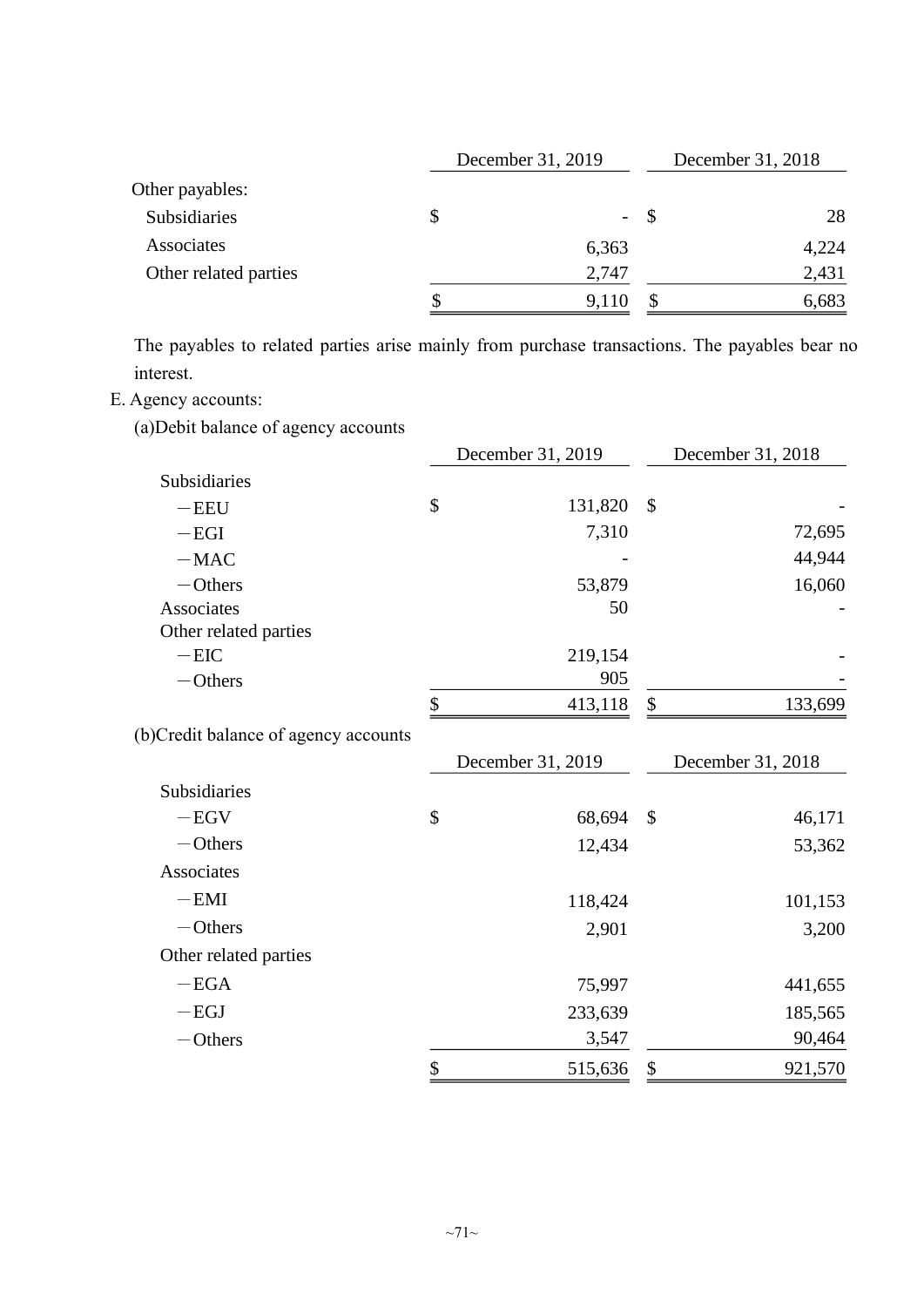### F. Shipowner's accounts:

(a)Debit balance of shipowner's accounts

|                       | December 31, 2019 |                           | December 31, 2018 |  |
|-----------------------|-------------------|---------------------------|-------------------|--|
| Subsidiaries          |                   |                           |                   |  |
| $-EMU$                | \$<br>770,731     | $\boldsymbol{\mathsf{S}}$ | 675,749           |  |
| $-GMS$                |                   |                           | 114,568           |  |
| Associates            |                   |                           |                   |  |
| $-\text{ITS}$         |                   |                           | 279,431           |  |
| Other related parties |                   |                           |                   |  |
| $-EIS$                | 49,973            |                           | 180,684           |  |
| $-GESA$               | 28,956            |                           | 20,409            |  |
|                       | \$<br>849,660     | \$                        | 1,270,841         |  |

### (b)Credit balance of shipowner's accounts

|                       | December 31, 2019 |           | December 31, 2018 |           |
|-----------------------|-------------------|-----------|-------------------|-----------|
| <b>Subsidiaries</b>   |                   |           |                   |           |
| $-GMS$                | \$                | 409,522   | -S                |           |
| $-EGH$                |                   | 318,823   |                   | 613,053   |
| Associates            |                   |           |                   |           |
| $-\text{ITS}$         |                   | 133,319   |                   |           |
| Other related parties |                   |           |                   |           |
| $-EMS$                |                   | 214,242   |                   | 996,627   |
|                       |                   | 1,075,906 | \$                | 1,609,680 |

### G. Property transactions:

(a)Acquisition of property, plant and equipment:

|                       | Year ended        |  | Year ended        |  |
|-----------------------|-------------------|--|-------------------|--|
|                       | December 31, 2019 |  | December 31, 2018 |  |
| Associates            | 4.446             |  |                   |  |
| Other related parties | 172               |  |                   |  |
|                       | 4.618             |  |                   |  |

(b)Disposal of property, plant and equipment:

|                       |                      | Year ended          | Year ended           |                     |  |
|-----------------------|----------------------|---------------------|----------------------|---------------------|--|
|                       |                      | December 31, 2019   |                      | December 31, 2018   |  |
|                       | Disposal<br>proceeds | Gain<br>on disposal | Disposal<br>proceeds | Gain<br>on disposal |  |
| Other related parties | 149<br>\$            |                     |                      |                     |  |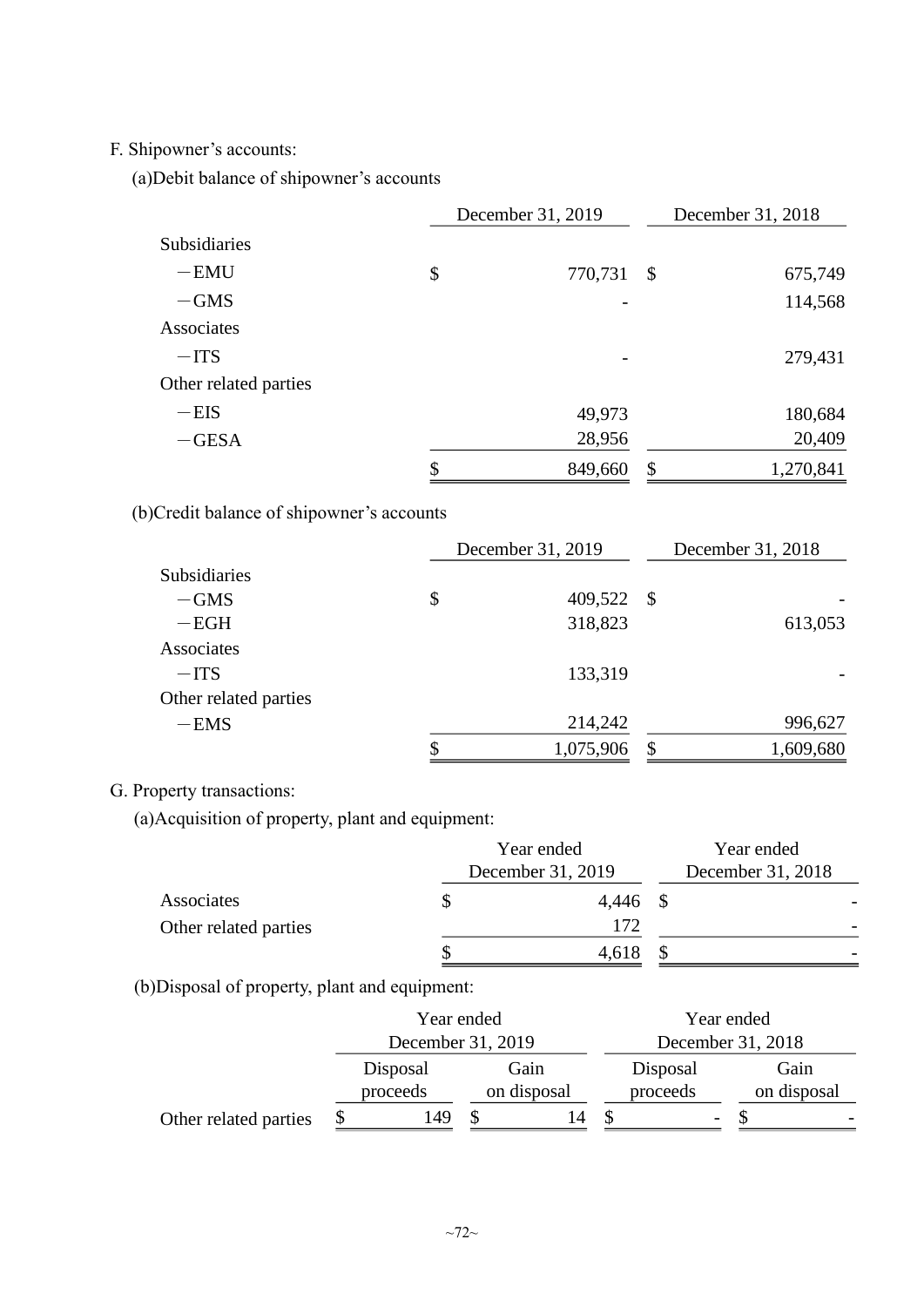### H. Lease transactions-lessee

- (a) The Company leases buildings and ships from associates and other related parties. Rental contracts are typically made for periods of 2.7 to 3 years. Rents are paid in accordance with the contract terms.
- (b) Acquisition of right-of-use assets:

The Company leases buildings and ships from associates and other related parties under IFRS 16 'Leases'. Accordingly, on January 1, 2019, the Company increased 'right-of-use asset' by \$1,443,795.

(c) Lease liabilities

i Outstanding balance:

|                                                             |                   | December 31, 2019 |
|-------------------------------------------------------------|-------------------|-------------------|
| Other related parties                                       |                   | 89,109            |
| ii Interest expense                                         |                   |                   |
|                                                             |                   | Year ended        |
|                                                             |                   | December 31, 2019 |
| Other related parties                                       |                   | 1,374             |
| (d) Lease liabilities designated as hedges:                 |                   |                   |
|                                                             |                   | December 31, 2019 |
| Associates                                                  |                   | \$<br>94,050      |
| Other related parties                                       |                   | 610,456           |
|                                                             |                   | 704,506           |
| I. Endorsements and guarantees provided to related parties: |                   |                   |
|                                                             | December 31, 2019 | December 31, 2018 |
| Subsidiaries                                                | \$<br>120,843,257 | \$<br>100,417,641 |
| Associates                                                  | 3,182,578         | 3,143,008         |
|                                                             | 124,025,835       | 103,560,649       |

J. The Board of Directors of the Company during its meeting on December 21, 2018 adopted a resolution to participate in the capital increase raised by EVA Airways Corporation amounting to 39,150 thousand shares, subscription price of \$13 (in dollars) per share, whose total price of \$508,944. In addition, the effective date was set on January 24, 2019. Moreover, the Company purchased 70 thousand shares by specific person, the purchasing proceeds amounted to \$700.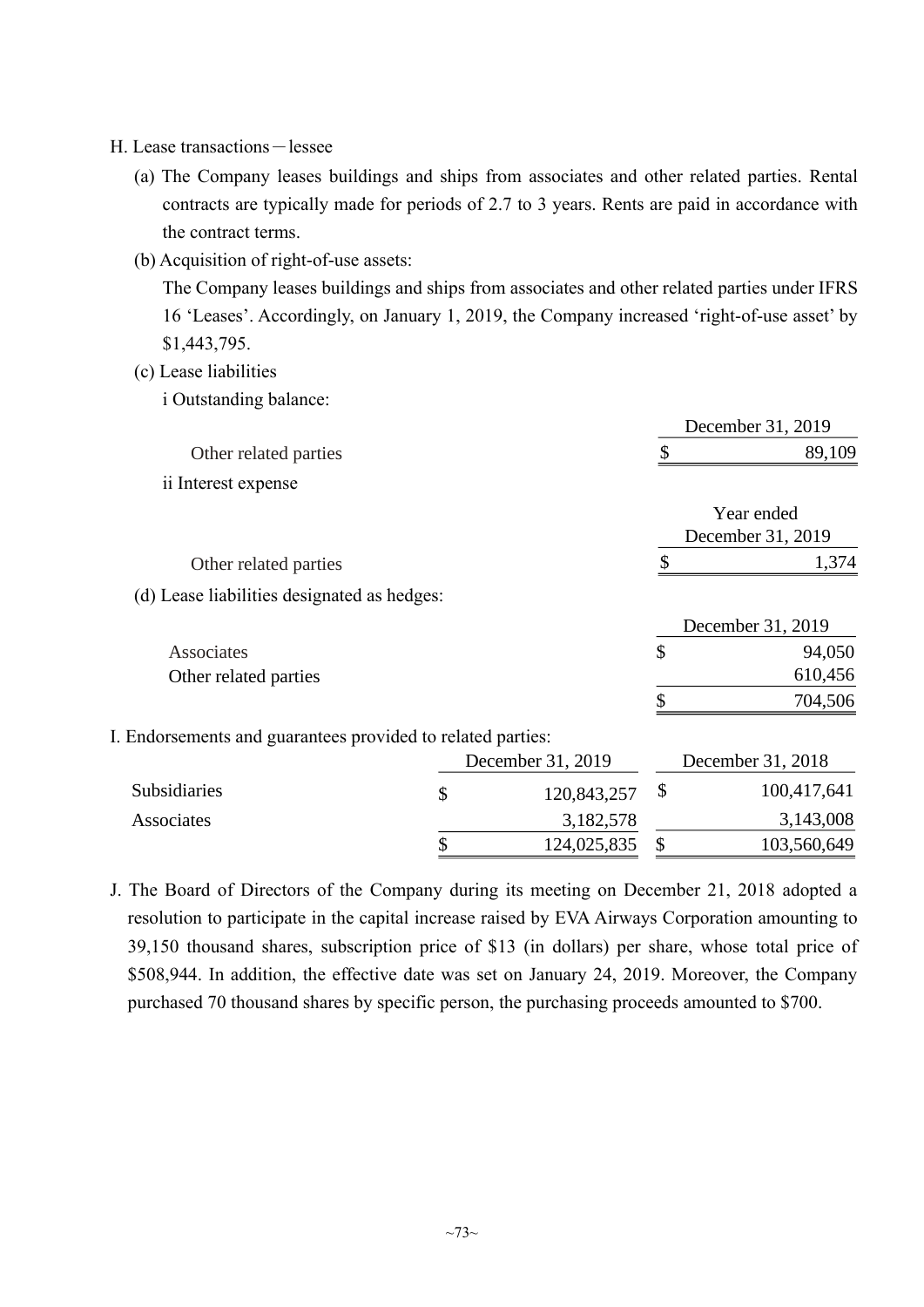### (3) Key management compensation

|                               |   | Year ended        |  | Year ended        |
|-------------------------------|---|-------------------|--|-------------------|
|                               |   | December 31, 2019 |  | December 31, 2018 |
| Salaries and other short-term |   |                   |  |                   |
| employee benefits             | S | 37,112 \$         |  | 47,772            |
| Post-employment benefits      |   | 2,141             |  | 3,138             |
|                               |   | 39,253            |  | 50,910            |

## 8. PLEDGED ASSETS

The Company's assets pledged as collateral are as follows:

|                                    |    | Book value        |                   |            |                |  |
|------------------------------------|----|-------------------|-------------------|------------|----------------|--|
| Pledged assets                     |    | December 31, 2019 | December 31, 2018 |            | Purpose        |  |
| Financial assets at amortised cost |    |                   |                   |            |                |  |
| - Pledged time deposits            | \$ | 186,941           | \$                | 121,632    | Guarantee      |  |
| Property, plant and equipment      |    |                   |                   |            |                |  |
| -Land                              |    | 514,312           |                   | 514,312    | Long-term loan |  |
| -Buildings                         |    | 173,638           |                   | 181,001    | $^{\dagger}$   |  |
| -Ships                             |    | 27,438,884        |                   | 28,052,733 | "              |  |
| -Loading and unloading equipment   |    | 1,030,546         |                   | 1,094,929  | $^{\dagger}$   |  |
| Investment property                |    |                   |                   |            |                |  |
| -Land                              |    | 1,285,781         |                   | 1,285,781  | Long-term loan |  |
| -Buildings                         |    | 434,095           |                   | 452,502    | $^{\prime}$    |  |
|                                    | \$ | 31,064,197        | \$                | 31,702,890 |                |  |

# 9. SIGNIFICANT CONTINGENT LIABILITIES AND UNRECOGNISED CONTRACT COMMITMENTS

### (1) Contingencies

None.

### (2) Commitments

- A. As of December 31, 2019, the Company had delegated DBS Bank to issue Standby Letter of Credit amounting to USD 5,000.
- B. As of December 31, 2019, the long-term and medium-term loan facilities granted by the financial institutions with the resolution from the Board of Directors to finance the Company's purchase of new ships and general working capital requirement amounted to \$38,917,899 and the unutilized credits was \$500,408.
- C. As of December 31, 2019, the amount of guaranteed notes issued by the Company for loans borrowed was \$72,607,919.
- D. To meet operational needs, the Company signed the shipbuilding contracts with Samsung Heavy Industries and Hyundai Mipo Dockyard Co., Ltd. As of December 31, 2019, the total price of the contracts, wherein the vessels have not yet been delivered, amounted to USD 408,800, USD378,200 of which remain unpaid.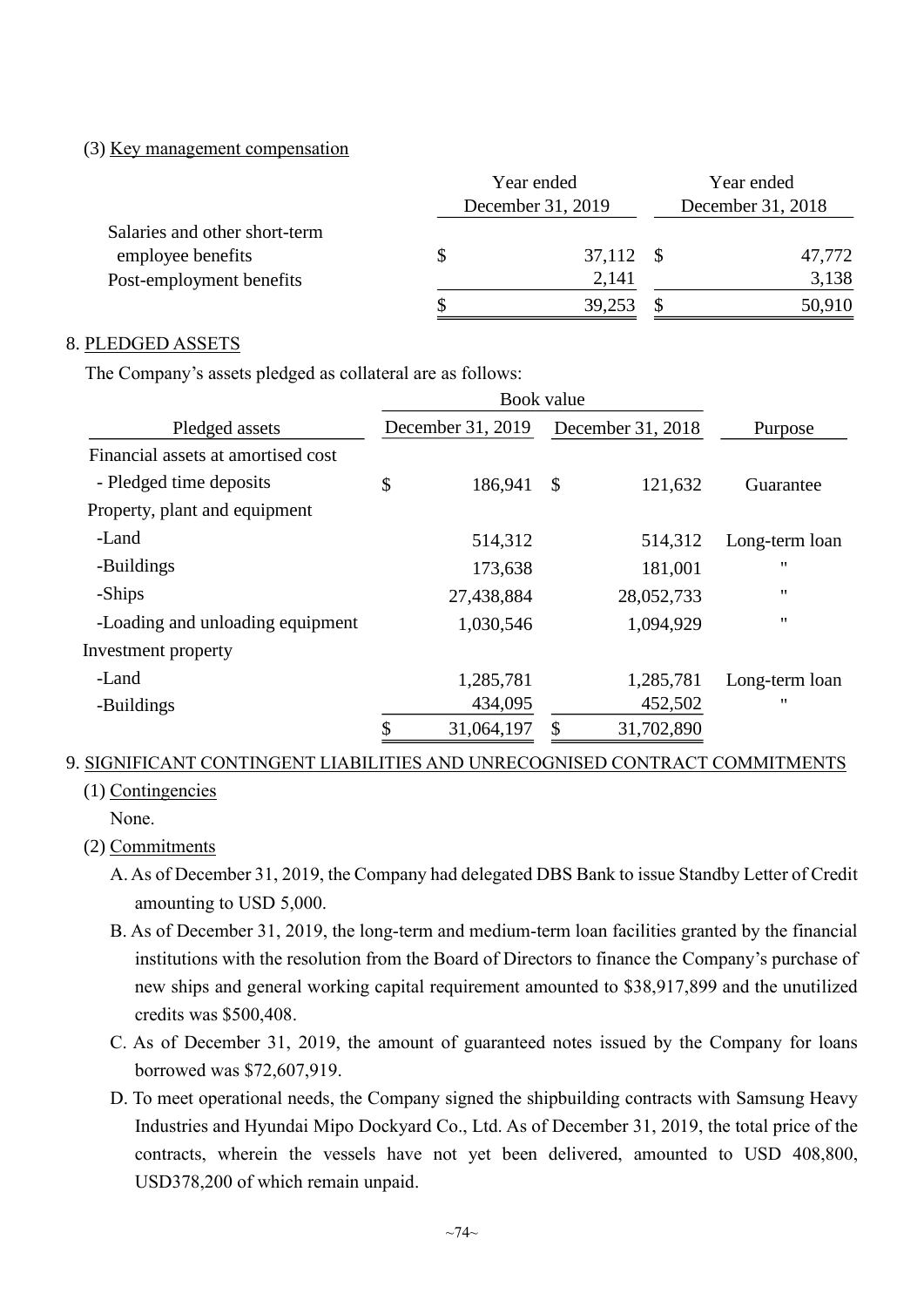- E. In response to international regulations on sulfur content in shipping fuel, the Company entered into sulfur emission abatement equipment purchase contracts with Wartsila Finland Oy and Alfa Laval Nijmegen B.V.. As of December 31, 2019, the total contract prices are USD 16,350 and EUR 1,383, respectively, and USD 10,520 and EUR 277 remain unpaid. Moreover, the Company signed following installation contracts with Huarun Dadong Dockyard Co., Ltd., Globe Oil and Gas Services., as well as Yiu Lian Dockyards (Shekou) Ltd.. As of December 31, 2019, the total price of the contracts amounted to USD 25,277, USD 24,343 of which remain unpaid.
- F. To cooperate with the construction in Kaohsiung Port 7th container center, the Company entered into the technique plan service contract for bridge crane with Liftech Consultants Inc., the total price of the contracts amounted to USD235, USD196 of which remain unpaid.
- G. For the Company's lease contract which was entered into but not completed construction, the expected minimum lease payment in the future was \$14,495,000.
- 10. SIGNIFICANT DISASTER LOSS

None.

- 11. SIGNIFICANT EVENTS AFTER THE BALANCE SHEET DATE
	- A. To simplify investment structure, on November 11, 2019, the Board of Directors of the Company resolved to acquire 35,421,358 shares of the investee, Taipei Port Container Terminal Corporation, the investment accounted for using equity method, held by the sub-subsidiary, Armand B.V. The transaction amount per share is approximately \$9.941 (in dollars) and the expected transaction amount is \$352,123. The shareholding ratio of Taipei Port Container Terminal Corporation held by the Company will be increased from 21.03% to 27.85% after the transaction. As of the reporting date, the registration for the transfer has been completed.
	- B. On March 24, 2020, the proposal to appropriate the accumulated earnings was approved by the Board of Directors. Please refer to Note 6(19) for the details.
	- C. Due to the impact of the spread of COVID-19 virus, the Company's operation in some locations and shipping lines were affected. The degree of impact to the Company's operating income would depend on the subsequent control of the spread of COVID-19 virus.
	- D. On March 24, 2020, to meet the operation needs, the Board of Directors of the Company resolved to order 3,800 set freezers with 40-feet from China International Marine Containers Ltd., Singamas Container Holdings Ltd., Guangdong Fuwa Engineering Group Co., Ltd. and Maersk Container Industry, the total price of the contracts amounted to USD26,460. As of the reporting date, the related transaction payments have not been settled.
	- E. Taken into consideration the group structure adjustment and taxes, on December 24, 2019, the Board of Directors of the Company resolved to sell 17.5% equity interests of investee accounted for using equity method, ELA, to the subsidiary, EGH. The expected selling price is USD1.0859 (in dollars) per share, and the total transaction amount was USD114. As of the reporting date, the related considerations were collected and the transfer of those shares was completed.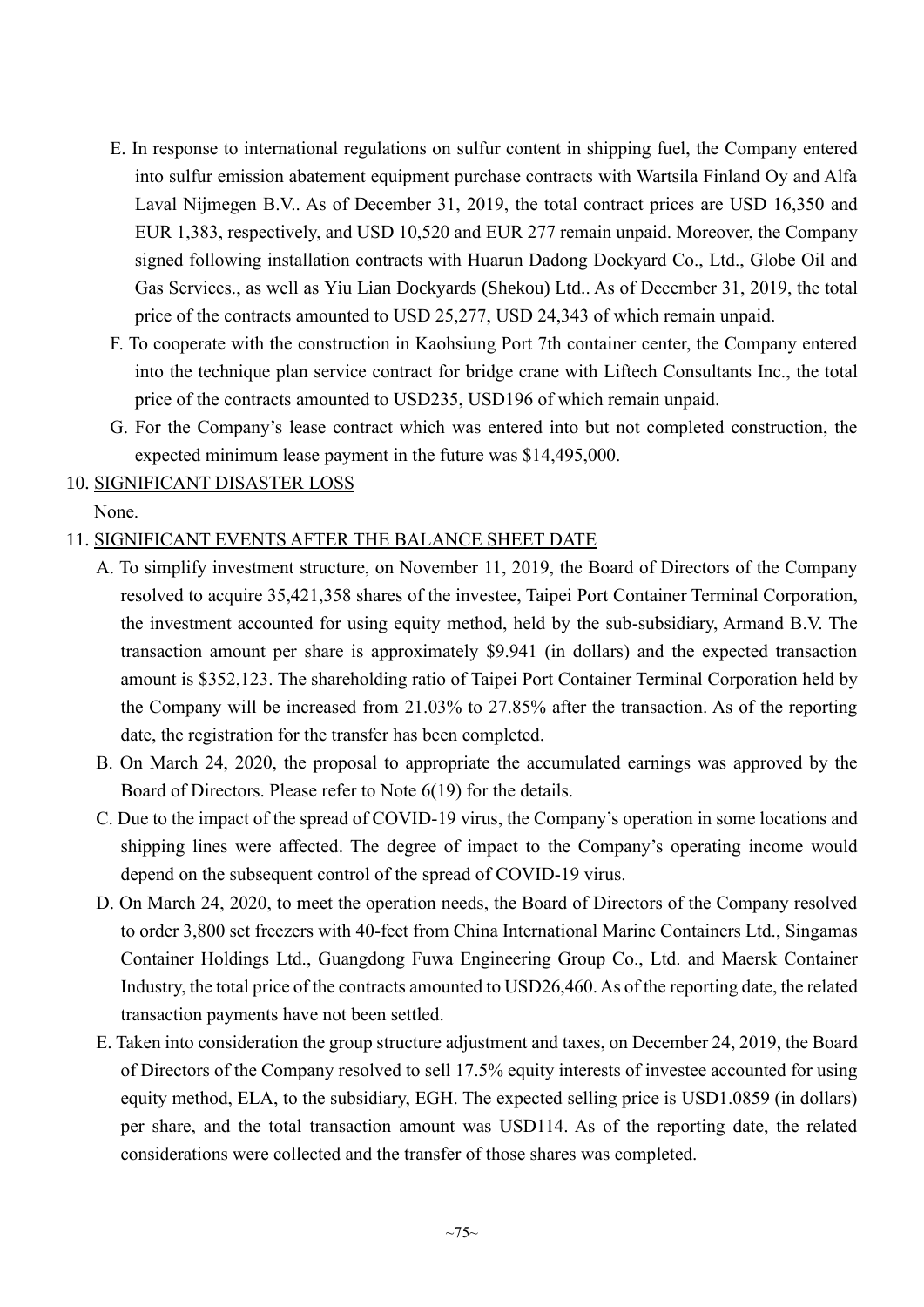### 12. OTHERS

### (1) Capital risk management

The Company's objectives when managing capital are to safeguard the Company's ability to continue as a going concern in order to provide returns for shareholders and to maintain an optimal capital structure to reduce the cost of capital. In order to maintain or adjust the capital structure, the Company may adjust the amount of dividends paid to shareholders, return capital to shareholders and issue new shares to maintain an optimal capital.

### (2) Financial instruments

A. Financial instruments by category

|                                                  | December 31, 2019 |            |               | December 31, 2018 |
|--------------------------------------------------|-------------------|------------|---------------|-------------------|
| <b>Financial assets</b>                          |                   |            |               |                   |
| Financial assets at fair value through other     |                   |            |               |                   |
| comprehensive income                             |                   |            |               |                   |
| Designation of equity instrument                 | \$                | 1,156,298  | \$            | 1,021,582         |
| Financial assets at amortised cost               |                   |            |               |                   |
| Cash and cash equivalents                        | \$                | 18,767,848 | $\mathcal{S}$ | 19,471,486        |
| Financial assets at amortised cost               |                   | 1,688,797  |               | 2,422,603         |
| Notes receivable                                 |                   | 166        |               | 43                |
| Accounts receivables                             |                   | 2,989,434  |               | 3,358,430         |
| Other accounts receivable                        |                   | 74,262     |               | 386,167           |
| Guarantee deposits paid                          |                   | 18,091     |               | 19,261            |
|                                                  | \$                | 24,694,896 | $\mathcal{S}$ | 26,679,572        |
| <b>Financial liabilities</b>                     |                   |            |               |                   |
| Financial liabilities at amortised cost          |                   |            |               |                   |
| Accounts payable                                 | \$                | 3,653,222  | $\mathbb{S}$  | 4,577,517         |
| Other accounts payable                           |                   | 1,216,513  |               | 935,319           |
| Bonds payable (including current portion)        |                   | 10,000,000 |               | 10,000,000        |
| Lease liabilities (including current portion)    |                   | 2,039,988  |               |                   |
| Long-term borrowings (including current portion) |                   | 38,403,804 |               | 40,085,192        |
| Guarantee deposits received                      |                   | 12,190     |               | 12,370            |
|                                                  | \$                | 55,325,717 | \$            | 55,610,398        |
| Financial liabilities for hedging (including     |                   |            |               |                   |
| current portion)                                 | \$                | 20,188,942 |               |                   |

### B. Financial risk management policies

(a)The Company's activities expose it to a variety of financial risks: market risk (including foreign exchange risk, interest rate risk and price risk), credit risk and liquidity risk. The Company's overall risk management programme focuses on the unpredictability of financial markets and seeks to minimize potential adverse effects on the Company's financial position and financial performance.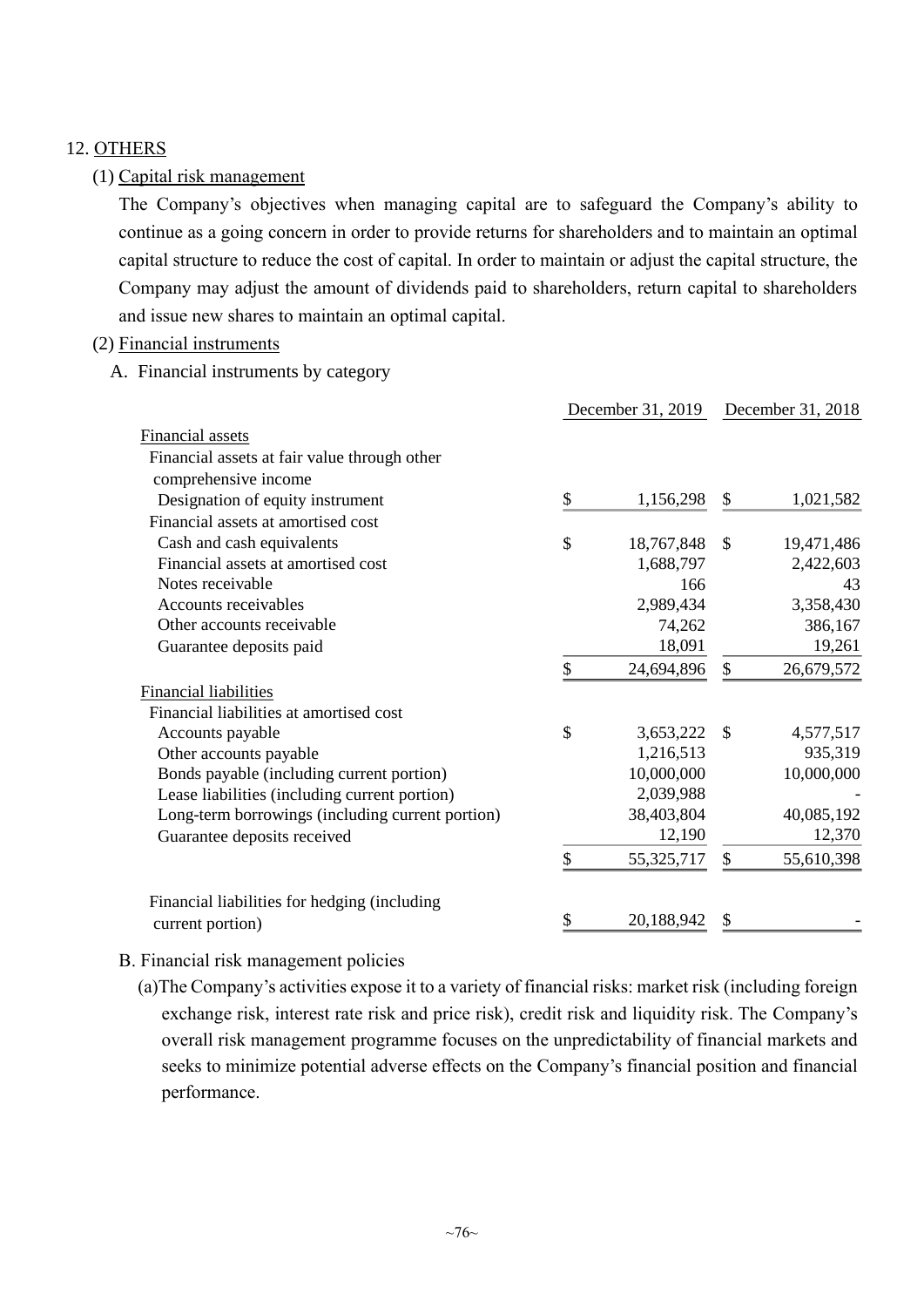- (b)Risk management is carried out by the Company's Finance Department under policies approved by the Board of Directors. The Company's Finance Department identifies, evaluates and hedges financial risks in close co-operation with the Company's Operating Department. The Board of Directors provides written principles for overall risk management, as well as written policies covering specific areas and matters, such as foreign exchange risk, interest rate risk, credit risk, use of derivative financial instruments and non-derivative financial instruments, and investment of excess liquidity.
- C. Significant financial risks and degrees of financial risks
	- (a) Market risk

Foreign exchange risk

- i. The Company operates internationally and is exposed to foreign exchange risk arising from various currency exposures, primarily with respect to the USD. Foreign exchange risk arises from future commercial transactions, recognised assets and liabilities and net investment in foreign operations.
- ii. The Company's management has set up a policy to require group companies to manage their foreign exchange risk against their functional currency. The group companies are required to hedge their entire foreign exchange risk exposure with the Company's Finance Department. To manage their foreign exchange risk arising from future commercial transactions and recognised assets and liabilities, entities in the Company use forward foreign exchange contracts, transacted with Company's Finance Department. Foreign exchange risk arises when future commercial transactions or recognised assets or liabilities are denominated in a foreign currency that is not the entity's functional currency.
- iii. The Company's businesses involve some non-functional currency operations (the Company's functional currency: NTD). The information on assets and liabilities denominated in foreign currencies whose values would be materially affected by the exchange rate fluctuations is as follows:

|                                         | December 31, 2019 |                              |         |              |            |  |  |
|-----------------------------------------|-------------------|------------------------------|---------|--------------|------------|--|--|
|                                         |                   | Foreign                      |         |              |            |  |  |
|                                         |                   | currency                     |         |              |            |  |  |
|                                         |                   | amount                       |         | Book value   |            |  |  |
|                                         |                   | (In Thousands) Exchange rate | (NTD)   |              |            |  |  |
| (Foreign currency: functional currency) |                   |                              |         |              |            |  |  |
| Financial assets                        |                   |                              |         |              |            |  |  |
| Monetary <i>items</i>                   |                   |                              |         |              |            |  |  |
| <b>USD:NTD</b>                          | \$                | 755,004                      | 30.0130 | $\mathbb{S}$ | 22,659,935 |  |  |
| <b>Financial liabilities</b>            |                   |                              |         |              |            |  |  |
| Monetary <i>items</i>                   |                   |                              |         |              |            |  |  |
| <b>USD:NTD</b>                          | \$                | 710,266                      | 30.0130 | S            | 21,317,213 |  |  |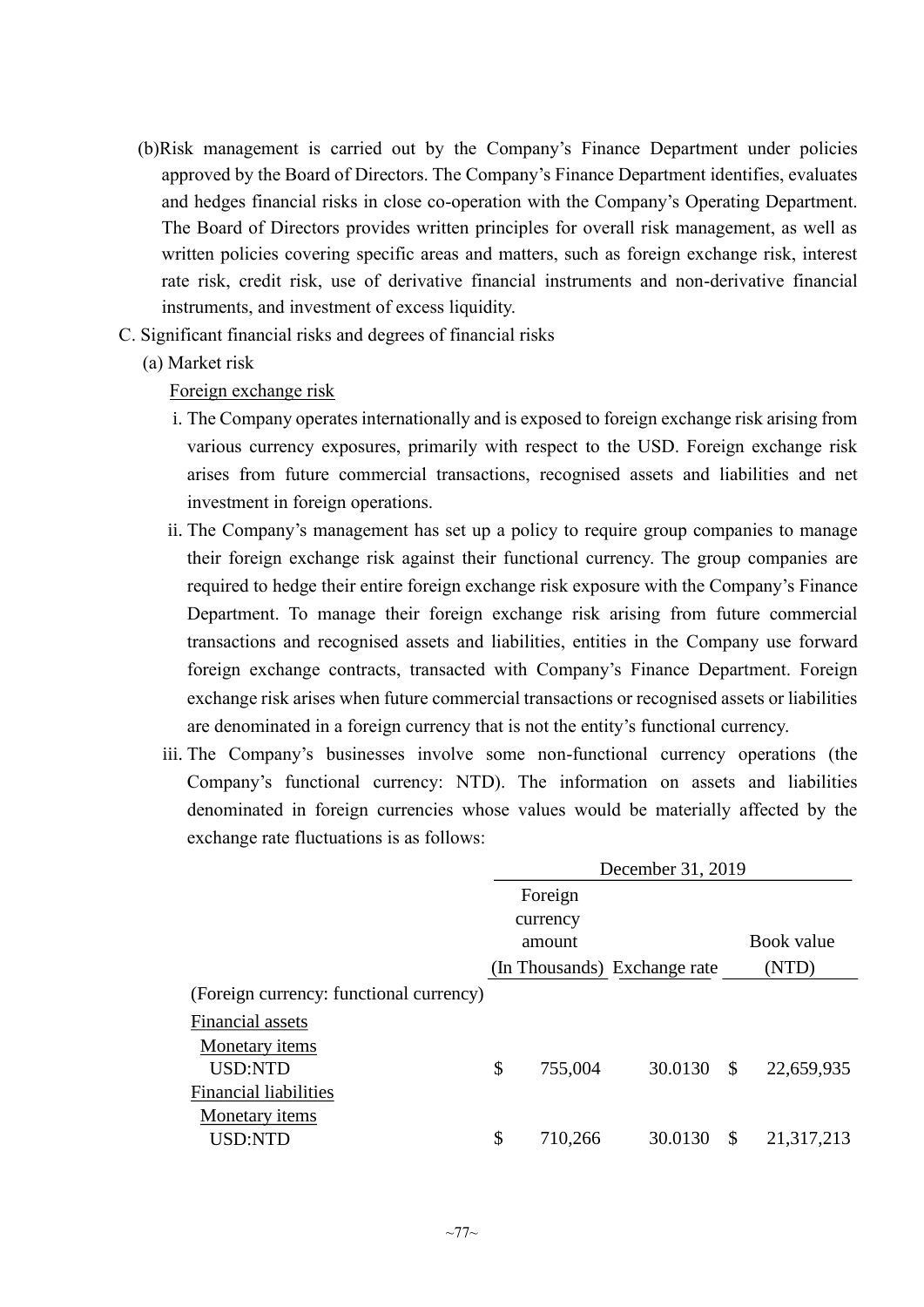|                                         | December 31, 2018 |                              |            |       |            |  |  |  |
|-----------------------------------------|-------------------|------------------------------|------------|-------|------------|--|--|--|
|                                         |                   | Foreign                      |            |       |            |  |  |  |
|                                         |                   | currency                     |            |       |            |  |  |  |
|                                         |                   | amount                       | Book value |       |            |  |  |  |
|                                         |                   | (In Thousands) Exchange rate |            | (NTD) |            |  |  |  |
| (Foreign currency: functional currency) |                   |                              |            |       |            |  |  |  |
| Financial assets                        |                   |                              |            |       |            |  |  |  |
| Monetary items                          |                   |                              |            |       |            |  |  |  |
| USD:NTD                                 | \$                | 1,024,952                    | 30.7535 \$ |       | 31,520,861 |  |  |  |
| <b>Financial liabilities</b>            |                   |                              |            |       |            |  |  |  |
| Monetary <i>items</i>                   |                   |                              |            |       |            |  |  |  |
| USD:NTD                                 | \$                | 959,193                      | 30.7535    |       | 29,498,542 |  |  |  |

iv. The total net exchange gain, including realised and unrealised arising from significant foreign exchange variation on the monetary items held by the Company for the years ended December 31, 2019 and 2018 amounted to \$123,543 and \$125,466, respectively.

v. Analysis of foreign currency market risk arising from significant foreign exchange variation:

|                                         | Year ended December 31, 2019 |                              |                 |  |  |  |
|-----------------------------------------|------------------------------|------------------------------|-----------------|--|--|--|
|                                         | Sensitivity analysis         |                              |                 |  |  |  |
|                                         |                              |                              | Effect on other |  |  |  |
|                                         | Degree of                    | <b>Effect</b> on             | comprehensive   |  |  |  |
|                                         | variation                    | profit or loss               | income          |  |  |  |
| (Foreign currency: functional currency) |                              |                              |                 |  |  |  |
| Financial assets                        |                              |                              |                 |  |  |  |
| <b>Monetary</b> items                   |                              |                              |                 |  |  |  |
| <b>USD:NTD</b>                          | 1%                           | 226,599<br>\$                | \$              |  |  |  |
| <b>Financial liabilities</b>            |                              |                              |                 |  |  |  |
| <b>Monetary items</b>                   |                              |                              |                 |  |  |  |
| <b>USD:NTD</b>                          | 1%                           | \$<br>213,172                | $\mathcal{S}$   |  |  |  |
|                                         |                              | Year ended December 31, 2018 |                 |  |  |  |
|                                         |                              | Sensitivity analysis         |                 |  |  |  |
|                                         |                              |                              | Effect on other |  |  |  |
|                                         | Degree of                    | <b>Effect</b> on             | comprehensive   |  |  |  |
|                                         | variation                    | profit or loss               | income          |  |  |  |
| (Foreign currency: functional currency) |                              |                              |                 |  |  |  |
| Financial assets                        |                              |                              |                 |  |  |  |
| <b>Monetary</b> items                   |                              |                              |                 |  |  |  |
| <b>USD:NTD</b>                          | 1%                           | 315,209<br>\$                | \$              |  |  |  |
| <b>Financial liabilities</b>            |                              |                              |                 |  |  |  |
| Monetary <i>items</i>                   |                              |                              |                 |  |  |  |
| <b>USD:NTD</b>                          | 1%                           | \$<br>294,985                | \$              |  |  |  |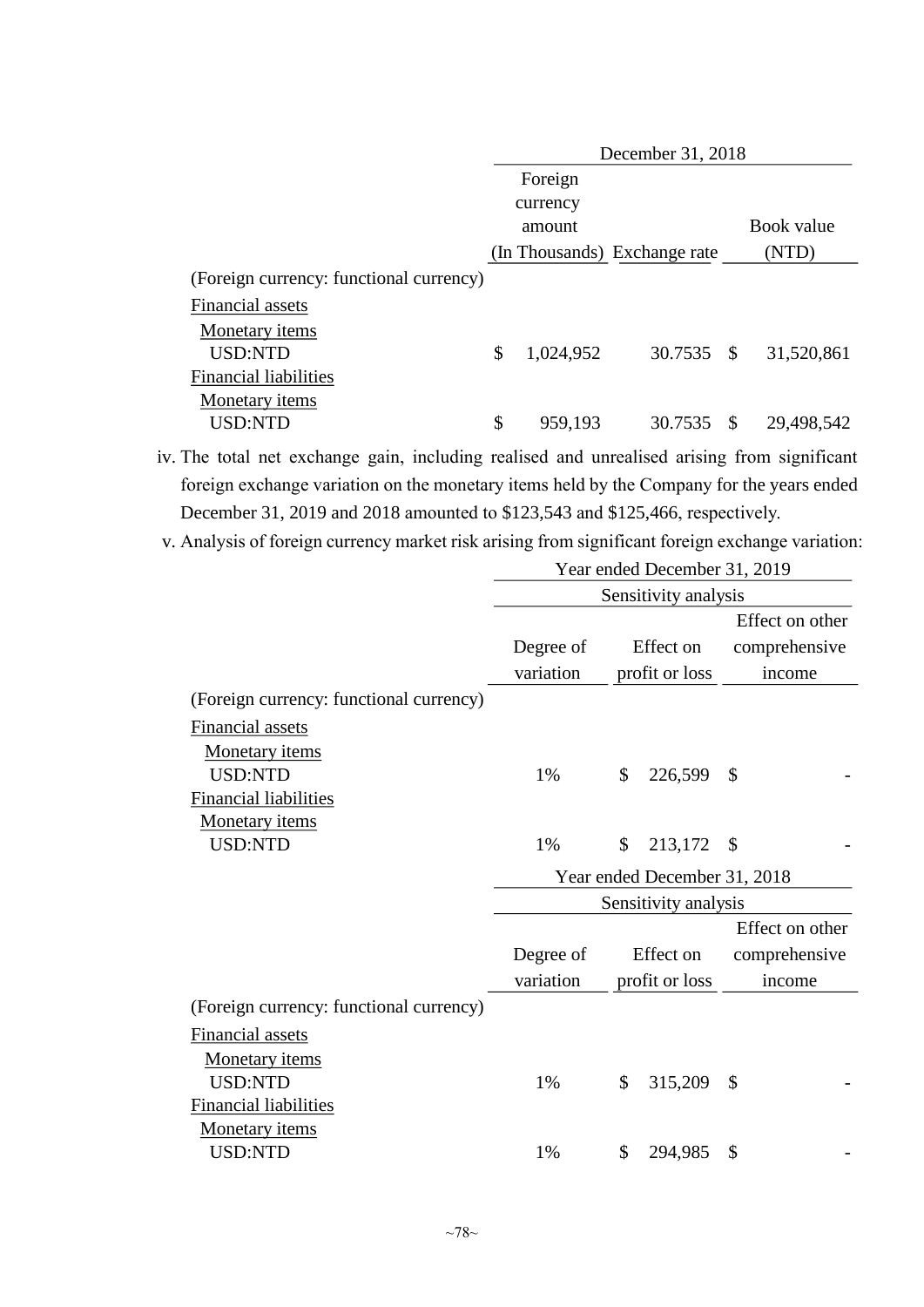### Price risk

- i. The Company is exposed to equity securities price risk because of investments held by the Company and classified on the balance sheet at fair value through other comprehensive income. The Company is not exposed to commodity price risk. To manage its price risk arising from investments in equity securities, the Company diversifies its portfolio. Diversification of the portfolio is done in accordance with the limits set by the Company .
- ii. The Company's investments in equity securities comprise domestic listed and unlisted stocks. The prices of equity securities would change due to the change of the future value of investee companies. If the prices of these equity securities had increased/decreased by 1% with all other variables held constant, equity would have increased/decreased by \$11,495 and \$10,097 for the years ended December 31, 2019 and 2018, respectively, as a result of other comprehensive income classified as equity investment at fair value through other comprehensive income.

Cash flow and fair value interest rate risk

- i. The Company's interest rate risk arises from long-term borrowings. Borrowings issued at variable rates expose the Company to cash flow interest rate risk which is partially offset by cash and cash equivalents held at variable rates. Borrowings issued at fixed rates expose the Company to fair value interest rate risk. During the years ended December 31, 2019 and 2018, the Company's borrowings at variable rate were denominated in the NTD and USD.
- ii. At December 31, 2019 and 2018, if interest rates on borrowings had been 1% higher/lower with all other variables held constant, post-tax profit for the years ended December 31, 2019 and 2018 would have been \$307,340 and \$320,789 lower/higher, respectively, mainly as a result of higher/lower interest expense on floating rate borrowings.
- (b) Credit risk
	- i. Credit risk refers to the risk of financial loss to the Company arising from default by the clients or counterparties of financial instruments on the contract obligations. The main factor is that counterparties could not repay in full the accounts receivable based on the agreed terms.
	- ii. The Company manages their credit risk taking into consideration the entire group's concern. According to the Company's credit policy, each local entity in the Company is responsible for managing and analysing the credit risk for each of their clients before standard payment and delivery terms and conditions are offered. Internal risk control assesses the credit quality of the customers, taking into account their financial position, past experience and other factors.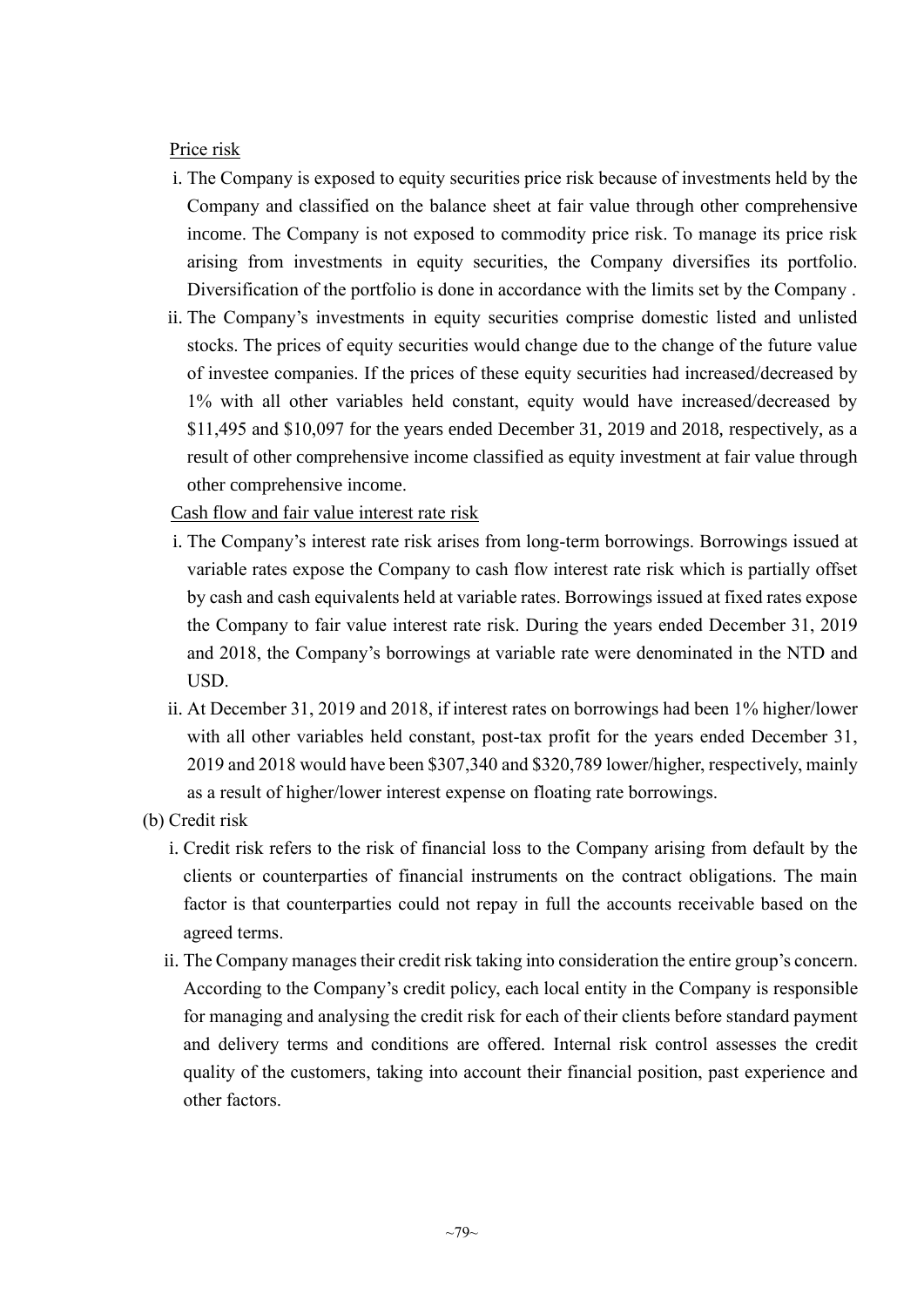iii. The Company adopts following assumptions under IFRS 9 to assess whether there has been a significant increase in credit risk on that instrument since initial recognition:

If the contract payments were past due over 30 days based on the terms, there has been a significant increase in credit risk on that instrument since initial recognition.

- iv. If the default rate of an investment target exceeds 0.03%, there has been a significant increase in credit risk on that instrument since initial recognition.
- v. The Company classifies customers' notes receivable, accounts receivable(including related parties), contract assests and overdue receivables in accordance with the nature of segments. The Company applies the modified approach using probability of default to estimate expected credit loss under the provision matrix basis.
- vi. The Company wrote-off the financial assets, which cannot be reasonably expected to be recovered, after initiating recourse procedures. However, the Company will continue executing the recourse procedures to secure their rights. As of December 31, 2019 and 2018, the Company has no written-off financial assets that are still under recourse procedures.
- vii. The Company used the forecastability to adjust historical and timely information to assess the default possibility of notes receivable, accounts receivable (including related parties), contract assets and overdue receivables. As of December 31, 2019 and 2018, the loss rate methodology is as follows:

|                      | Individual |           | Group        |                           | Total     |
|----------------------|------------|-----------|--------------|---------------------------|-----------|
| At December 31, 2019 |            |           |              |                           |           |
| Expected loss rate   |            | 0.03%     | 100%         |                           |           |
| Total book value     | \$         | 3,363,093 | \$<br>69,130 | $\boldsymbol{\mathsf{S}}$ | 3,432,223 |
| Loss allowance       |            | 1,001     | \$<br>69,130 | \$                        | 70,131    |
| At December 31, 2018 |            |           |              |                           |           |
| Expected loss rate   |            | 0.03%     | 100%         |                           |           |
| Total book value     |            | 4,042,007 | \$<br>64,247 | \$                        | 4,106,254 |
| Loss allowance       | \$         | 1,207     | \$<br>64,247 | \$                        | 65,454    |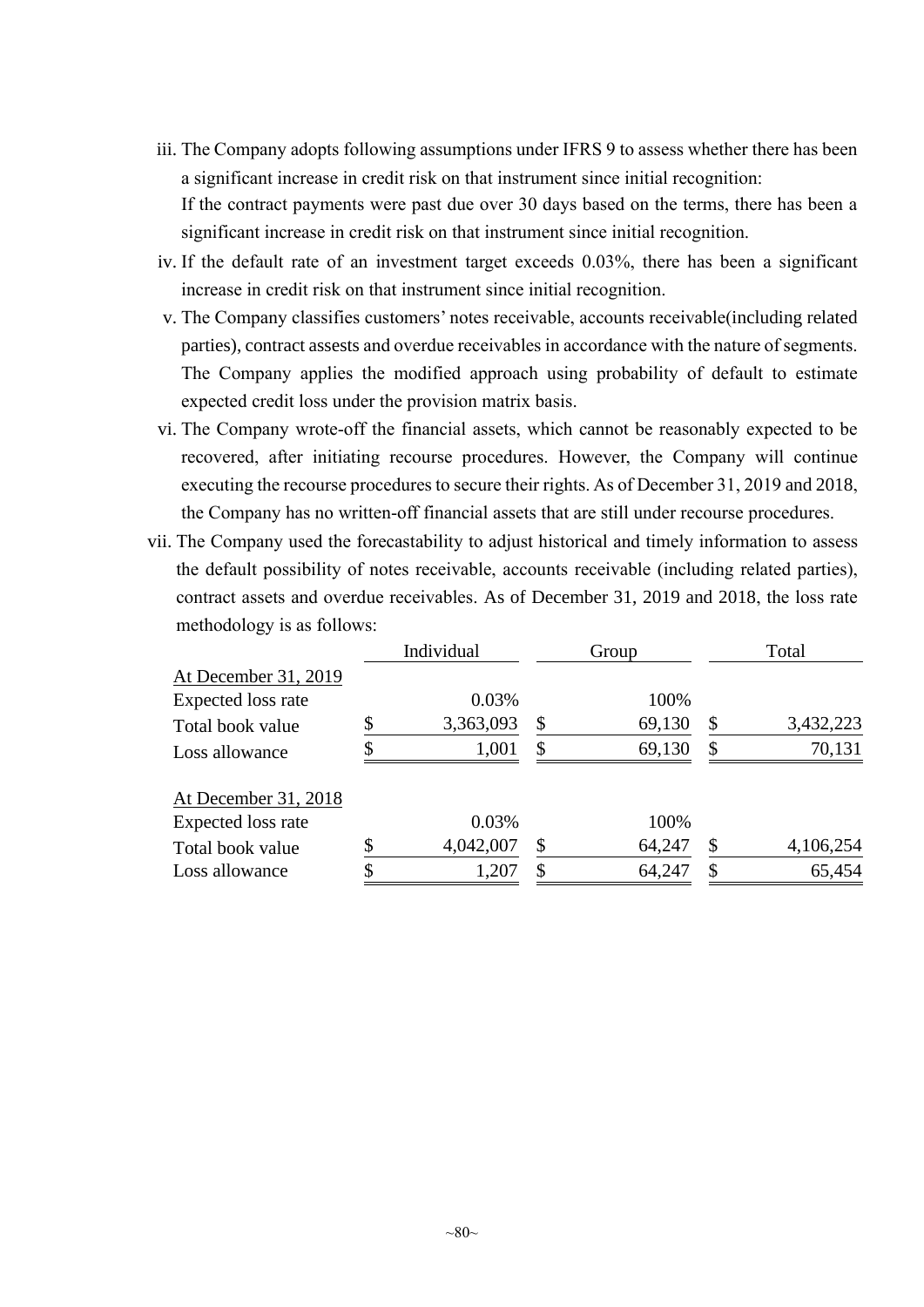viii. Movements in relation to the Company applying the modified approach to provide loss allowance for accounts receivable (including related parties), contract assets and overdue receivables are as follows:

|                                 |        |                        | 2019                   |   |                        |
|---------------------------------|--------|------------------------|------------------------|---|------------------------|
|                                 |        | Accounts<br>receivable | Contract<br>assets     |   | Overdue<br>receivables |
| At January 1                    | $($ \$ | $65,249$ (\$)          | $205)$ \$              |   |                        |
| Reclassification                |        | 64,247                 |                        |   | 64,247                 |
| Provision for impairment        |        | (2)                    |                        |   |                        |
| Reversal of impairment loss     |        | 115                    | 93                     |   |                        |
| Effect of foreign exchange      |        |                        |                        |   | 4,883)                 |
| At December 31                  | (\$    | 889) (\$               | $112)$ (\$)            |   | 69,130)                |
|                                 |        |                        | 2018                   |   |                        |
|                                 |        |                        | Accounts<br>receivable |   | Contract<br>assets     |
| At January 1_IAS 39             |        | $($ \$                 | 68,482) \$             |   |                        |
| Adjustments under new standards |        |                        | 796) (                 |   | 114)                   |
| At January 1_IFRS 9             |        |                        | $69,278$ ) (           |   | 114)                   |
| Provision for impairment        |        |                        | $206)$ (               |   | 91)                    |
| Effect of foreign exchange      |        |                        | 4,235                  |   |                        |
| At December 31                  |        | (\$                    | 65,249)                | ( | 205)                   |

### (c) Liquidity risk

- i. Cash flow forecasting is performed in the operating entities of the Company and aggregated by Company's Finance Department. Company's Finance Department monitors rolling forecasts of the Company's liquidity requirements to ensure it has sufficient cash to meet operational needs.
- ii. The table below analyses the Company's non-derivative financial liabilities and net-settled or gross-settled derivative financial liabilities into relevant maturity groupings based on the remaining period at the balance sheet date to the contractual maturity date for non-derivative financial liabilities.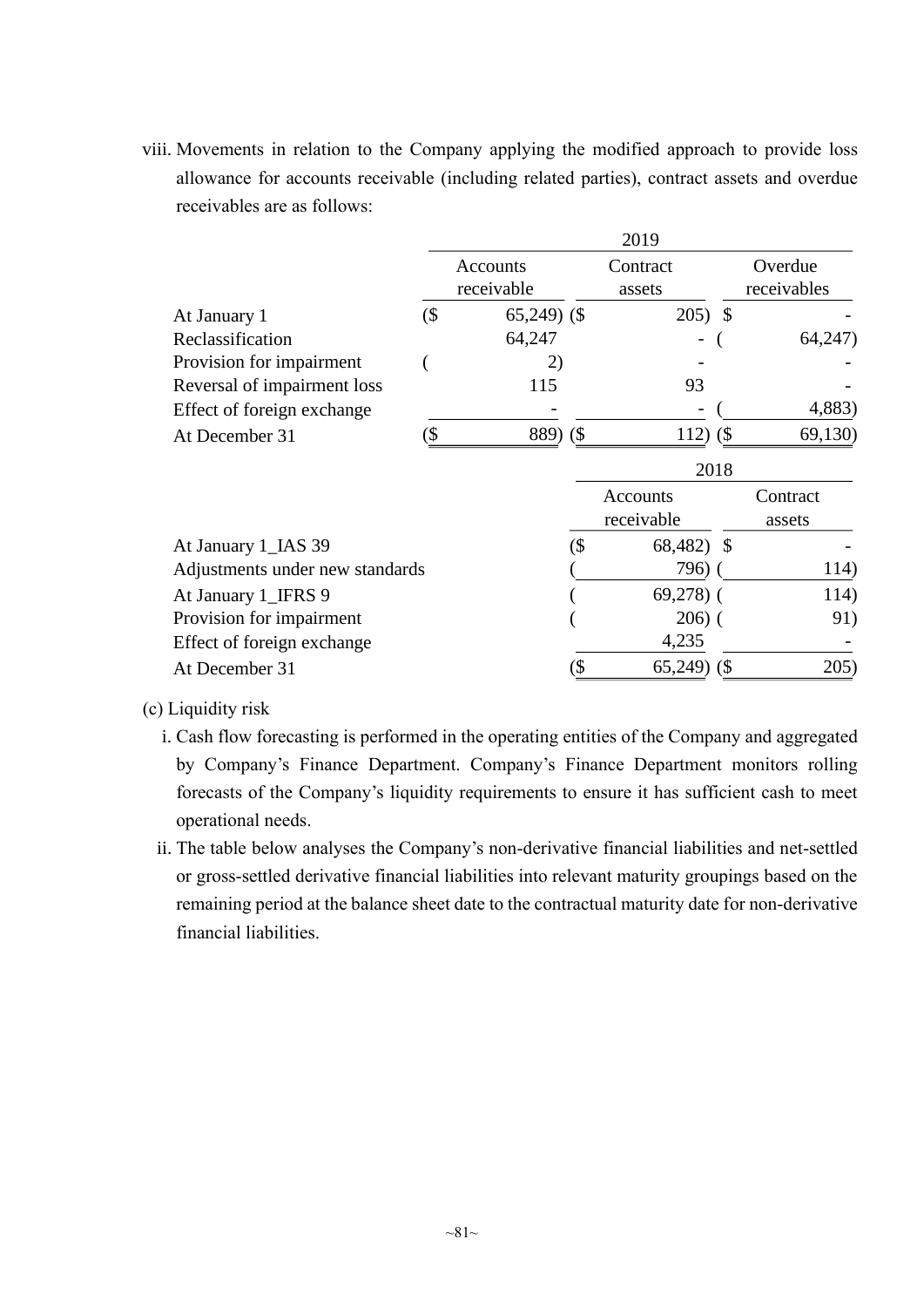|                        |                 | Between 3     |                     |                                            |                                 |                 |
|------------------------|-----------------|---------------|---------------------|--------------------------------------------|---------------------------------|-----------------|
| December 31, 2019      | Less than 3     | months and    | Between 1           | Between 2                                  |                                 |                 |
|                        | months          | 1 year        | and 2 years         | and 5 years                                | Over 5 years                    | Total           |
| Accounts payable       | 3,370,023<br>\$ | -\$<br>$\sim$ | $\mathcal{S}$<br>÷. | $\mathcal{S}$<br>$\mathbb{R}^{\mathbb{Z}}$ | $\mathcal{S}$<br>$\overline{a}$ | 3,370,023<br>\$ |
| Accounts payable       |                 |               |                     |                                            |                                 |                 |
| - related parties      | 283,199         |               | -                   |                                            | $\overline{\phantom{a}}$        | 283,199         |
| Other payables         | 1,136,288       | 71,115        |                     |                                            | ۰                               | 1,207,403       |
| Other payables         |                 |               |                     |                                            |                                 |                 |
| - related parties      | 9,110           |               |                     |                                            |                                 | 9,110           |
| Bonds payable          | -               | 101,200       | 4, 101, 200         | 6,076,400                                  | ۰                               | 10,278,800      |
| Long-term loans        |                 |               |                     |                                            |                                 |                 |
| (including current     |                 |               |                     |                                            |                                 |                 |
| portion)               | 680,330         | 8,432,493     | 7,590,577           | 19,568,290                                 | 3,700,411                       | 39,972,101      |
| Lease payable and      |                 |               |                     |                                            |                                 |                 |
| financial liabilities  |                 |               |                     |                                            |                                 |                 |
| for hedging (including |                 |               |                     |                                            |                                 |                 |
| current portion)       | 794,937         | 2,420,080     | 3,069,933           | 6,738,665                                  | 13,374,787                      | 26,398,402      |
|                        |                 |               |                     |                                            |                                 |                 |

### Non-derivative financial liabilities:

### Non-derivative financial liabilities:

|                    |                          | Between 3                   |                          |                           |                          |                |
|--------------------|--------------------------|-----------------------------|--------------------------|---------------------------|--------------------------|----------------|
| December 31, 2018  | Less than 3              | months and                  | Between 1                | Between 2                 |                          |                |
|                    | months                   | 1 year                      | and 2 years              | and 5 years               | Over 5 years             | Total          |
| Accounts payable   | 4,383,686<br>S           | <sup>\$</sup><br>$\omega$ . | $-$ \$<br>\$             | $\mathbf{L}^{\text{max}}$ | \$<br>$\blacksquare$     | 4,383,686<br>S |
| Accounts payable   |                          |                             |                          |                           |                          |                |
| - related parties  | 193,831                  |                             | -                        |                           | $\overline{\phantom{a}}$ | 193,831        |
| Other payables     | 857,410                  | 71,226                      | $\overline{\phantom{0}}$ |                           | $\overline{\phantom{0}}$ | 928,636        |
| Other payables     |                          |                             |                          |                           |                          |                |
| - related parties  | 6.683                    |                             |                          |                           |                          | 6,683          |
| Bonds payable      | $\overline{\phantom{a}}$ | 101,200                     | 101,200                  | 10,177,600                | $\overline{\phantom{a}}$ | 10,380,000     |
| Long-term loans    |                          |                             |                          |                           |                          |                |
| (including current |                          |                             |                          |                           |                          |                |
| portion)           | 498.172                  | 6.514.509                   | 11.703.964               | 18,770,047                | 4,647,345                | 42,134,037     |

iii. The Company does not expect the timing of occurrence of the cash flows estimated through the maturity date analysis will be significantly earlier, nor expect the actual cash flow amount will be significantly different.

### (3) Fair value estimation

- A.The different levels that the inputs to valuation techniques are used to measure fair value of financial and non-financial instruments have been defined as follows:
	- Level 1: Quoted prices (unadjusted) in active markets for identical assets or liabilities that the entity can access at the measurement date. A market is regarded as active where a market in which transactions for the asset or liability take place with sufficient frequency and volume to provide pricing information on an ongoing basis. The fair value of the Company's investment in listed stocks, beneficiary certificates and derivative instruments with quoted market prices is included in Level 1.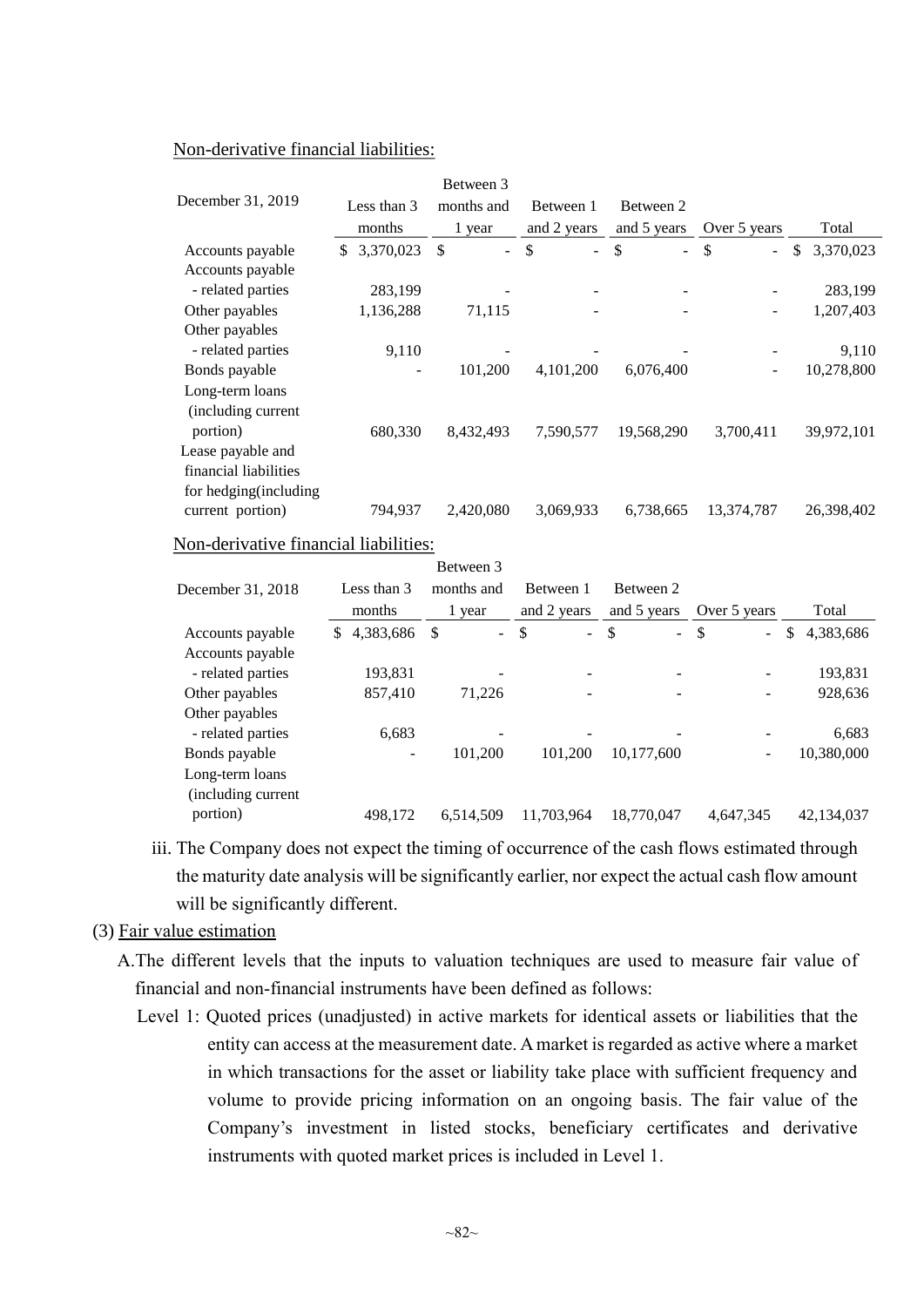Level 2: Inputs other than quoted prices included within Level 1 that are observable for the asset or liability, either directly or indirectly.

Level 3: Unobservable inputs for the asset or liability.

- B. Fair value information of investment property at cost is provided in Note 6(10).
- C. Financial instruments not measured at fair value
	- (a) Except for those listed in the table below, the carrying amounts of cash and cash equivalents, notes receivable, accounts receivable, other receivables, financial assets measured at amortised cost, accounts payable and other payables are approximate to their fair values.

|                                             | December 31, 2019 |                   |               |            |  |  |
|---------------------------------------------|-------------------|-------------------|---------------|------------|--|--|
|                                             |                   |                   |               | Fair value |  |  |
|                                             |                   | Book value        |               | Level 3    |  |  |
| <b>Financial liabilities:</b>               |                   |                   |               |            |  |  |
| Bonds payable                               | \$                | 10,000,000        | \$            | 10,154,063 |  |  |
| Long-term loans (including current portion) |                   | 38,403,804        |               | 39,972,101 |  |  |
|                                             | Φ                 | 48,403,804        | \$            | 50,126,164 |  |  |
|                                             |                   | December 31, 2018 |               |            |  |  |
|                                             |                   |                   |               | Fair value |  |  |
|                                             |                   | Book value        |               | Level 3    |  |  |
| <b>Financial liabilities:</b>               |                   |                   |               |            |  |  |
| Bonds payable                               | \$                | 10,000,000        | $\mathcal{S}$ | 10,156,197 |  |  |
| Long-term loans (including current portion) |                   | 40,085,191        |               | 42,134,037 |  |  |
|                                             | \$                | 50,085,191        | \$            | 52,290,234 |  |  |

D. The related information of financial and non-financial instruments measured at fair value by level on the basis of the nature, characteristics and risks of the assets and liabilities are as follows:

(a) The related information of natures of the assets and liabilities is as follows:

| December 31, 2019                | Level 1 | Level 2 | Level 3       | Total           |
|----------------------------------|---------|---------|---------------|-----------------|
| <b>Assets:</b>                   |         |         |               |                 |
| Recurring fair value             |         |         |               |                 |
| measurements                     |         |         |               |                 |
| Financial assets at fair value   |         |         |               |                 |
| through other comprehensive      |         |         |               |                 |
| income                           |         |         |               |                 |
| Equity securities                | 989,850 | \$      | \$<br>166,448 | \$<br>1,156,298 |
| <b>Liabilities:</b>              |         |         |               |                 |
| Recurring fair value             |         |         |               |                 |
| measurements                     |         |         |               |                 |
| Derivative financial liabilities |         |         |               |                 |
| for hedging                      | \$      |         |               | \$20,188,942    |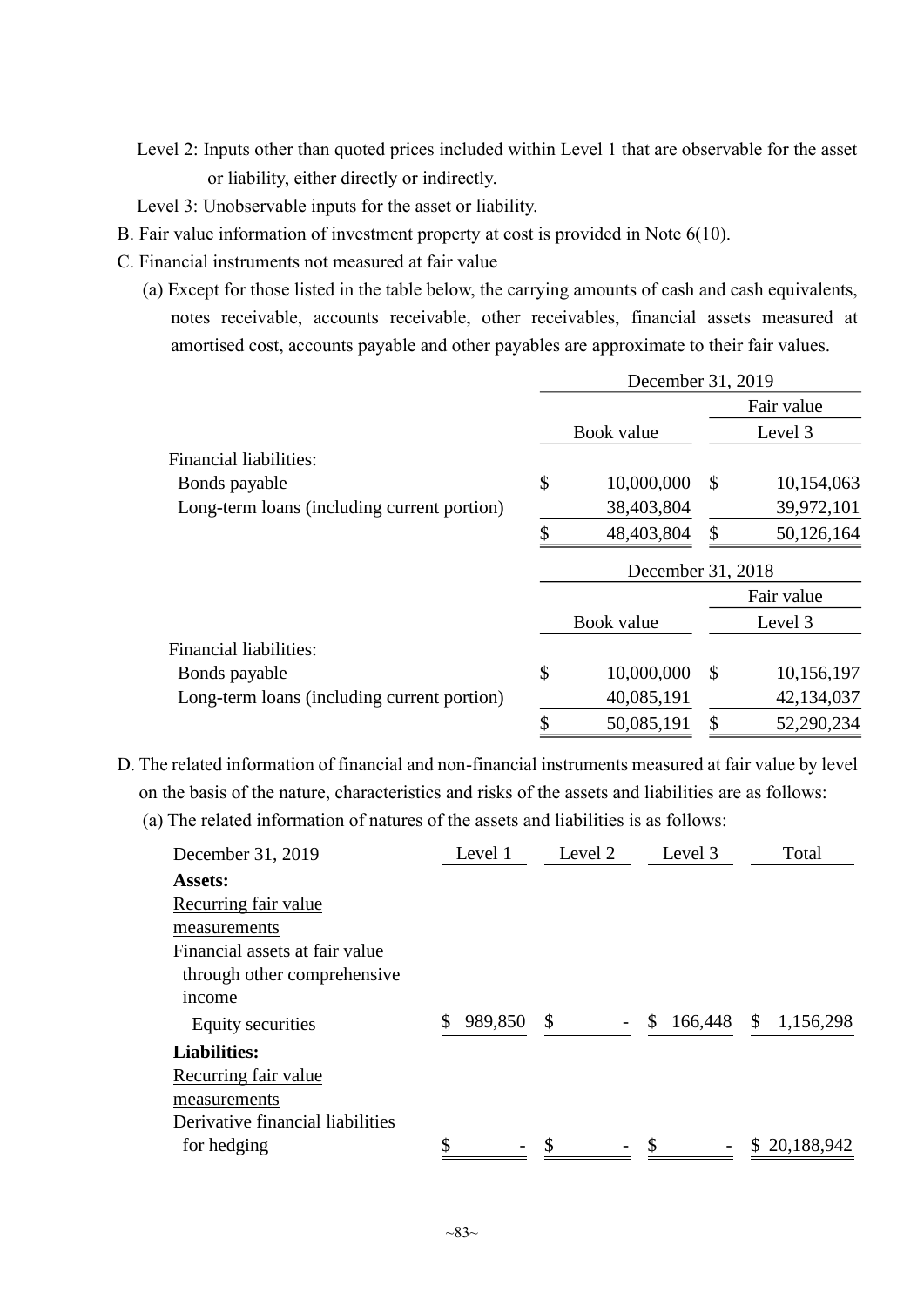| December 31, 2018              | Level 1 | Level 2 |   | Level 3 | Total       |
|--------------------------------|---------|---------|---|---------|-------------|
| <b>Assets:</b>                 |         |         |   |         |             |
| Recurring fair value           |         |         |   |         |             |
| measurements                   |         |         |   |         |             |
| Financial assets at fair value |         |         |   |         |             |
| through other comprehensive    |         |         |   |         |             |
| income                         |         |         |   |         |             |
| Equity securities              | 850,223 | S       | - | 171,359 | \$1,021,582 |

(b)The methods and assumptions the Company used to measure fair value are as follows:

i. The instruments the Company used market quoted prices as their fair values (that is, Level 1) are listed below by characteristics:

|                     | Listed shares |
|---------------------|---------------|
| Market quoted price | Closing price |

- ii. Except for financial instruments with active markets, the fair value of other financial instruments is measured by using valuation techniques or by reference to counterparty quotes. The fair value of financial instruments measured by using valuation techniques can be referred to current fair value of instruments with similar terms and characteristics in substance, discounted cash flow method or other valuation methods, including calculated by applying model using market information available at the parent company only balance sheet date (i.e. yield curves on the Taipei Exchange, average commercial paper interest rates quoted from Reuters).
- iii. When assessing non-standard and low-complexity financial instruments, the Company adopts valuation technique that is widely used by market participants. The inputs used in the valuation method to measure these financial instruments are normally observable in the market.
- iv. The valuation of derivative financial instruments is based on valuation model widely accepted by market participants, such as present value techniques and option pricing models. Forward exchange contracts are usually valued based on the current forward exchange rate. Structured interest derivative instruments are measured by using appropriate option pricing models (i.e. Black-Scholes model) or other valuation methods, such as Monte Carlo simulation.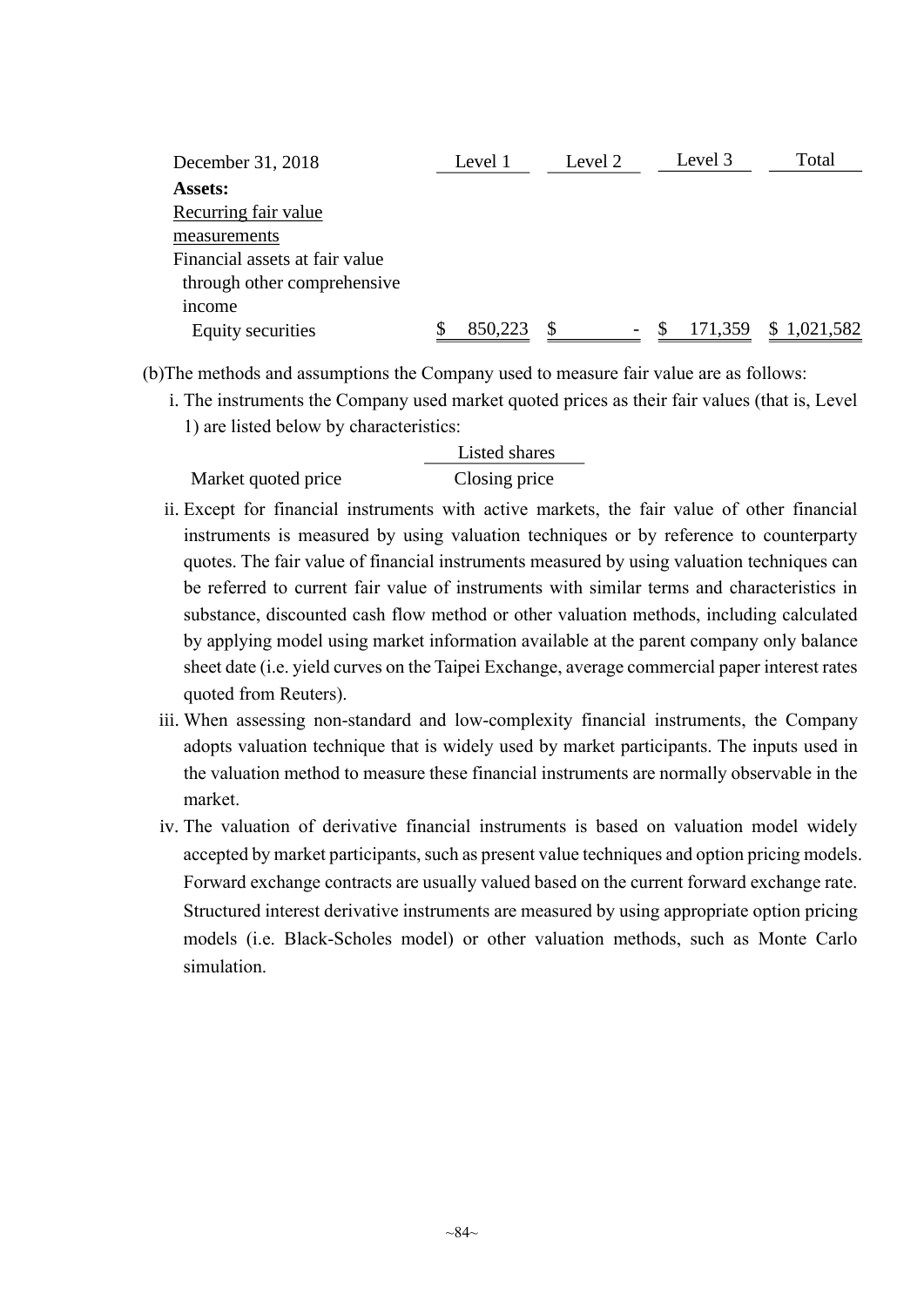- v. The output of valuation model is an estimated value and the valuation technique may not be able to capture all relevant factors of the Company's financial and non-financial instruments. Therefore, the estimated value derived using valuation model is adjusted accordingly with additional inputs, for example, model risk or liquidity risk and etc. In accordance with the Company's management policies and relevant control procedures relating to the valuation models used for fair value measurement, management believes adjustment to valuation is necessary in order to reasonably represent the fair value of financial and non-financial instruments at the parent company only balance sheet. The inputs and pricing information used during valuation are carefully assessed and adjusted based on current market conditions.
- vi. The Company takes into account adjustments for credit risks to measure the fair value of financial and non-financial instruments to reflect credit risk of the counterparty and the Company's credit quality.
- E. For the years ended December 31, 2019 and 2018, there was no transfer between Level 1 and Level 2.
- F. The following chart is the movement of Level 3 for the years ended December 31, 2019 and 2018:

|                                      |   | 2019    | 2018    |  |  |
|--------------------------------------|---|---------|---------|--|--|
| At January 1                         | S | 171,359 | 152,955 |  |  |
| Acquired in the period               |   |         |         |  |  |
| Decreased in the period              |   | $\sim$  | 924)    |  |  |
| Gains and losses recognised in other |   |         |         |  |  |
| comprehensive income (Note)          |   | 4,911)  | 19,328  |  |  |
| At December 31                       |   | 166,448 | 171,359 |  |  |

Note: Recorded as unrealised valuation gain or loss on valuation of investments in equity instruments measured at fair value through other comprehensive income.

- G. For the years ended December 31, 2019 and 2018, there was no transfer into or out from Level 3.
- H. The Company is in charge of valuation procedures for fair value measurements being categorised within Level 3, which is to verify independent fair value of financial instruments. Such assessment is to ensure the valuation results are reasonable by applying independent information to make results close to current market conditions, confirming the resource of information is independent, reliable and in line with other resources and represented as the exercisable price, and frequently calibrating valuation model, performing back-testing, updating inputs used to the valuation model and making any other necessary adjustments to the fair value.
- I. The following is the qualitative information of significant unobservable inputs and sensitivity analysis of changes in significant unobservable inputs to valuation model used in Level 3 fair value measurement: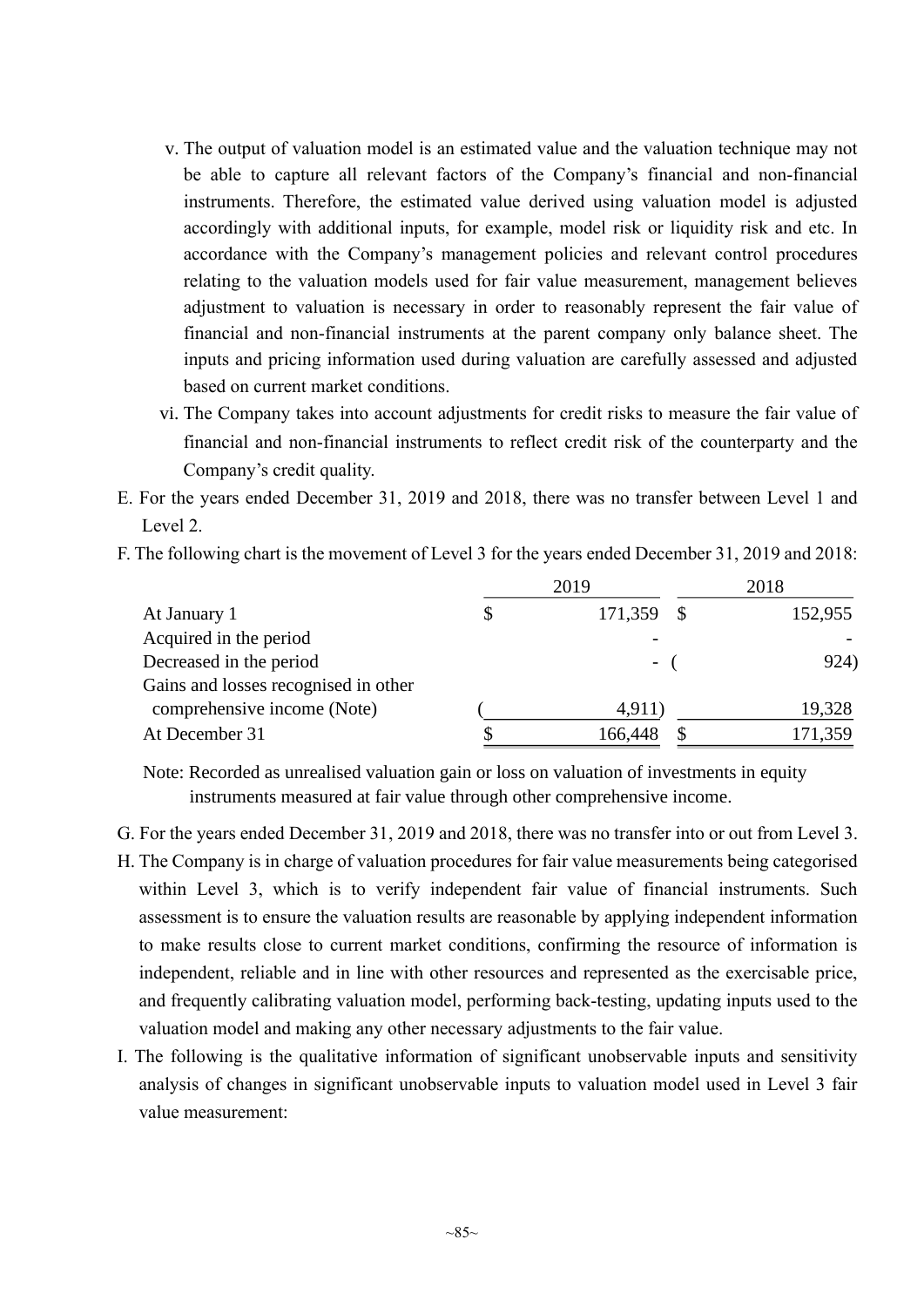|                                                             | Fair value at |                                   | Significant                              | Range           |                                                                                                                        |
|-------------------------------------------------------------|---------------|-----------------------------------|------------------------------------------|-----------------|------------------------------------------------------------------------------------------------------------------------|
|                                                             | December      | Valuation                         | unobservable                             | (weighted       | Relationship of inputs                                                                                                 |
|                                                             | 31, 2019      | technique                         | input                                    | average)        | to fair value                                                                                                          |
| Non-derivative equity<br>instrument:                        |               |                                   |                                          |                 |                                                                                                                        |
| Unlisted shares                                             | \$<br>159,676 | Market<br>comparable<br>companies | Price to<br>earnings ratio<br>multiple   | 25.39~46.24     | The higher the multiple<br>and control premium,<br>the higher the fair value                                           |
|                                                             |               |                                   | Price to book<br>ratio multiple          | $1.02 - 3.06$   | The higher the multiple<br>and control premium,<br>the higher the fair value                                           |
|                                                             |               |                                   | Discount for<br>lack of<br>marketability | $20\% - 30\%$   | The higher the<br>weighted average cost<br>of capital and discount<br>for lack of control, the<br>lower the fair value |
| Venture capital shares<br>Private equity fund<br>investment | 6,772         | Net asset<br>value                | Net asset<br>value                       |                 | The higher the net asset<br>value, the higher the<br>fair value                                                        |
|                                                             | Fair value at |                                   | Significant                              | Range           |                                                                                                                        |
|                                                             | December      | Valuation                         | unobservable                             | (weighted       | Relationship of inputs                                                                                                 |
|                                                             | 31, 2018      | technique                         | input                                    | average)        | to fair value                                                                                                          |
| Non-derivative equity<br>instrument:                        |               |                                   |                                          |                 |                                                                                                                        |
| Unlisted shares                                             | \$<br>164,587 | Market<br>comparable<br>companies | Price to<br>earnings ratio<br>multiple   | $69.55 - 70.77$ | The higher the multiple<br>and control premium,<br>the higher the fair value                                           |
|                                                             |               |                                   | Price to book<br>ratio multiple          | $0.89 - 2.36$   | The higher the multiple<br>and control premium,<br>the higher the fair value                                           |
|                                                             |               |                                   | Discount for<br>lack of<br>marketability | $20\% - 30\%$   | The higher the<br>weighted average cost<br>of capital and discount<br>for lack of control, the<br>lower the fair value |
| Venture capital shares<br>Private equity fund               | 6,772         | Net asset                         | Net asset                                |                 | The higher the net asset<br>value, the higher the                                                                      |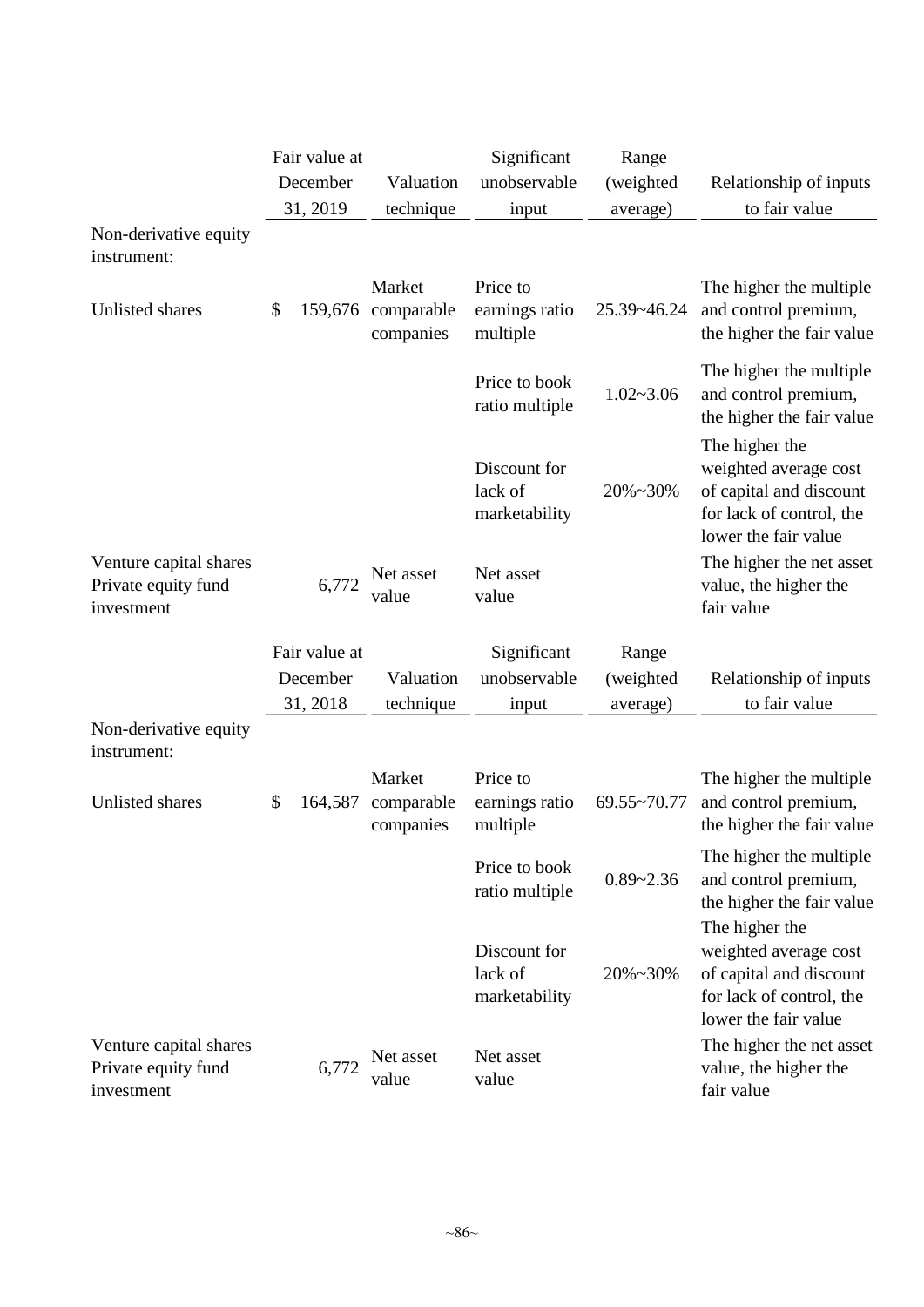J. The Company has carefully assessed the valuation models and assumptions used to measure fair value. However, use of different valuation models or assumptions may result in difference measurement. The following is the effect of profit or loss or of other comprehensive income from financial assets categorised within Level 3 if the inputs used to valuation models have changed:

|                         |                                                                                          |           | December 31, 2019 |                                                 |                      |                        |  |  |  |  |  |
|-------------------------|------------------------------------------------------------------------------------------|-----------|-------------------|-------------------------------------------------|----------------------|------------------------|--|--|--|--|--|
|                         |                                                                                          |           |                   | Recognised in profit                            |                      | Recognised in other    |  |  |  |  |  |
|                         |                                                                                          |           |                   | or loss                                         | comprehensive income |                        |  |  |  |  |  |
|                         |                                                                                          |           |                   | Favourable Unfavourable Favourable Unfavourable |                      |                        |  |  |  |  |  |
|                         | Input<br>Change                                                                          |           | change            | change                                          | change               | change                 |  |  |  |  |  |
| <b>Financial</b> assets |                                                                                          |           |                   |                                                 |                      |                        |  |  |  |  |  |
| Equity<br>instrument    | Price to earnings<br>ratio/ price to book<br>ratio/discount for<br>lack of marketability | $\pm1\%$  | \$                | \$                                              | \$<br>1,597          | \$<br>1,597            |  |  |  |  |  |
|                         | Net asset value                                                                          | $\pm 1\%$ |                   |                                                 | 68                   | 68                     |  |  |  |  |  |
|                         |                                                                                          |           | \$                | \$                                              | \$<br>1,665          | \$<br>1,665            |  |  |  |  |  |
|                         |                                                                                          |           |                   |                                                 | December 31, 2018    |                        |  |  |  |  |  |
|                         |                                                                                          |           |                   |                                                 |                      |                        |  |  |  |  |  |
|                         |                                                                                          |           |                   | Recognised in profit                            |                      | Recognised in other    |  |  |  |  |  |
|                         |                                                                                          |           |                   | or loss                                         |                      | comprehensive income   |  |  |  |  |  |
|                         |                                                                                          |           |                   | Favourable Unfavourable Favourable Unfavourable |                      |                        |  |  |  |  |  |
|                         | Input                                                                                    | Change    | change            | change                                          | change               | change                 |  |  |  |  |  |
| <b>Financial</b> assets |                                                                                          |           |                   |                                                 |                      |                        |  |  |  |  |  |
| Equity<br>instrument    | Price to earnings<br>ratio/ price to book<br>ratio/discount for<br>lack of marketability | $\pm 1\%$ | \$                | \$                                              | \$<br>1,646          | $\mathcal{S}$<br>1,646 |  |  |  |  |  |
|                         | Net asset value                                                                          | $\pm 1\%$ |                   |                                                 | 68                   | 68                     |  |  |  |  |  |

K. The Company initially classified pledged time deposits recorded within 3 months and time deposits exceeding 3 months as "other current-assets" and "cash and cash equivalents", respectively. However, considering the categories of financial instruments, the Company recorded those pledged time deposits and time deposits exceeding 3 months as "current financial assets at amortised cost" for this period and reclassified accounts of prior period at the same time for comparison. This reclassification had no effect on either earnings (losses) per share for the year ended December 31, 2018 or total assets and total liabilities as of December 31, 2018.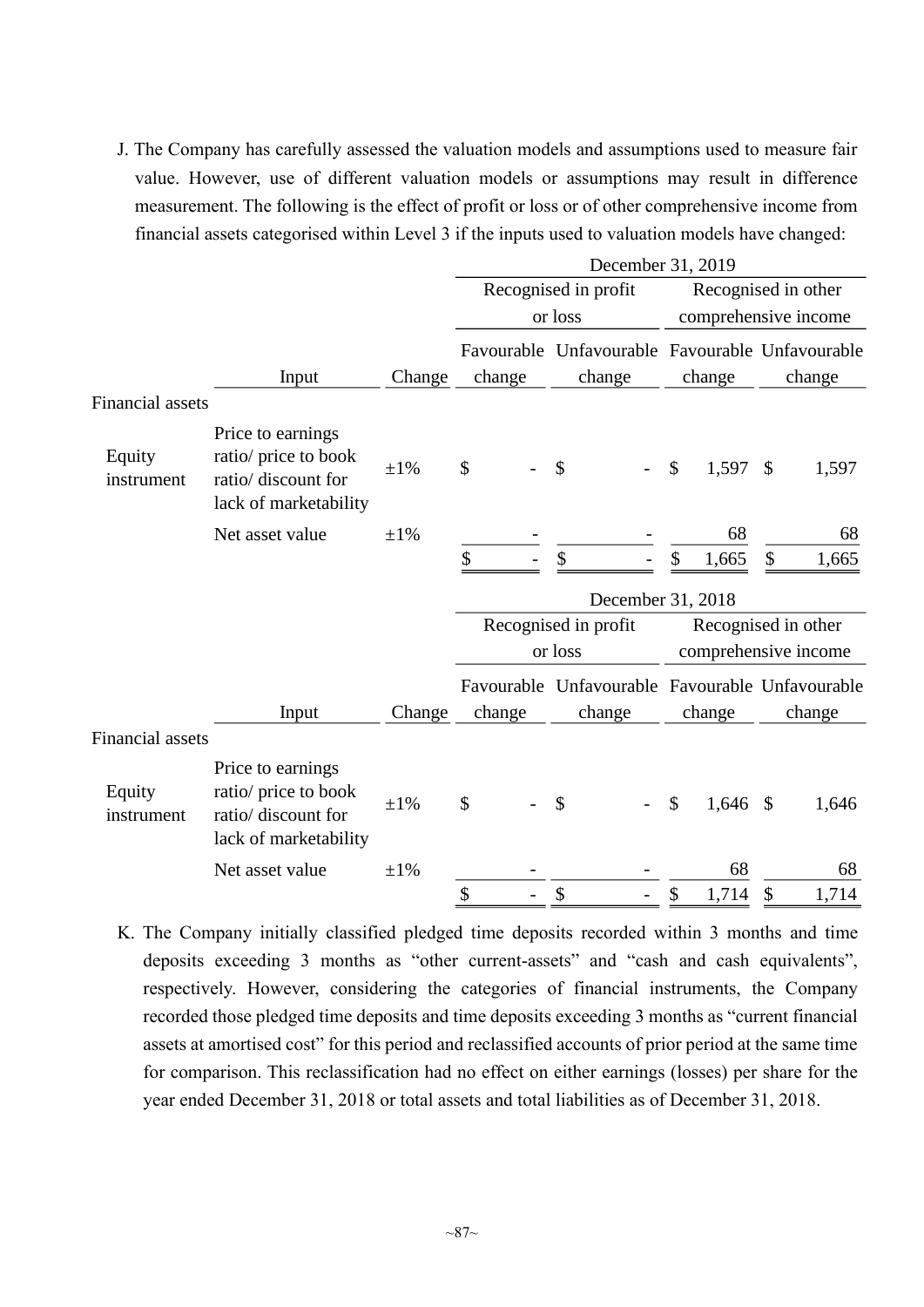## 13. SUPPLEMENTARY DISCLOSURES

- (1) Significant transactions information
	- A. Loans to others: Please refer to table 1.
	- B. Provision of endorsements and guarantees to others: Please refer to table 2.
	- C. Holding of marketable securities at the end of the period (not including subsidiaries, associates and joint ventures): Please refer to table 3.
	- D. Acquisition or sale of the same security with the accumulated cost exceeding \$300 million or 20% of the Company's paid-in capital: None.
	- E. Acquisition of real estate reaching \$300 million or 20% of paid-in capital or more: None.
	- F. Disposal of real estate reaching \$300 million or 20% of paid-in capital or more: None.
	- G. Purchases or sales of goods from or to related parties reaching \$100 million or 20% of paid-in capital or more: Please refer to table 4.
	- H. Receivables from related parties reaching \$100 million or 20% of paid-in capital or more: Please refer to table 5.
	- I. Trading in derivative instruments undertaken during the reporting periods: None.
	- J. Significant inter-company transactions during the reporting periods: Please refer to table 6.
- (2) Information on investees (not including investees in Mainland China) Names, locations and other information of investee companies (not including investees in Mainland China): Please refer to table 7.
- (3) Information on investments in Mainland China
	- A. Basic information: Please refer to table 8.
	- B. Significant transactions, either directly or indirectly through a third area, with investee companies in the Mainland Area: None.
- 14. SEGMENT INFORMATION

None.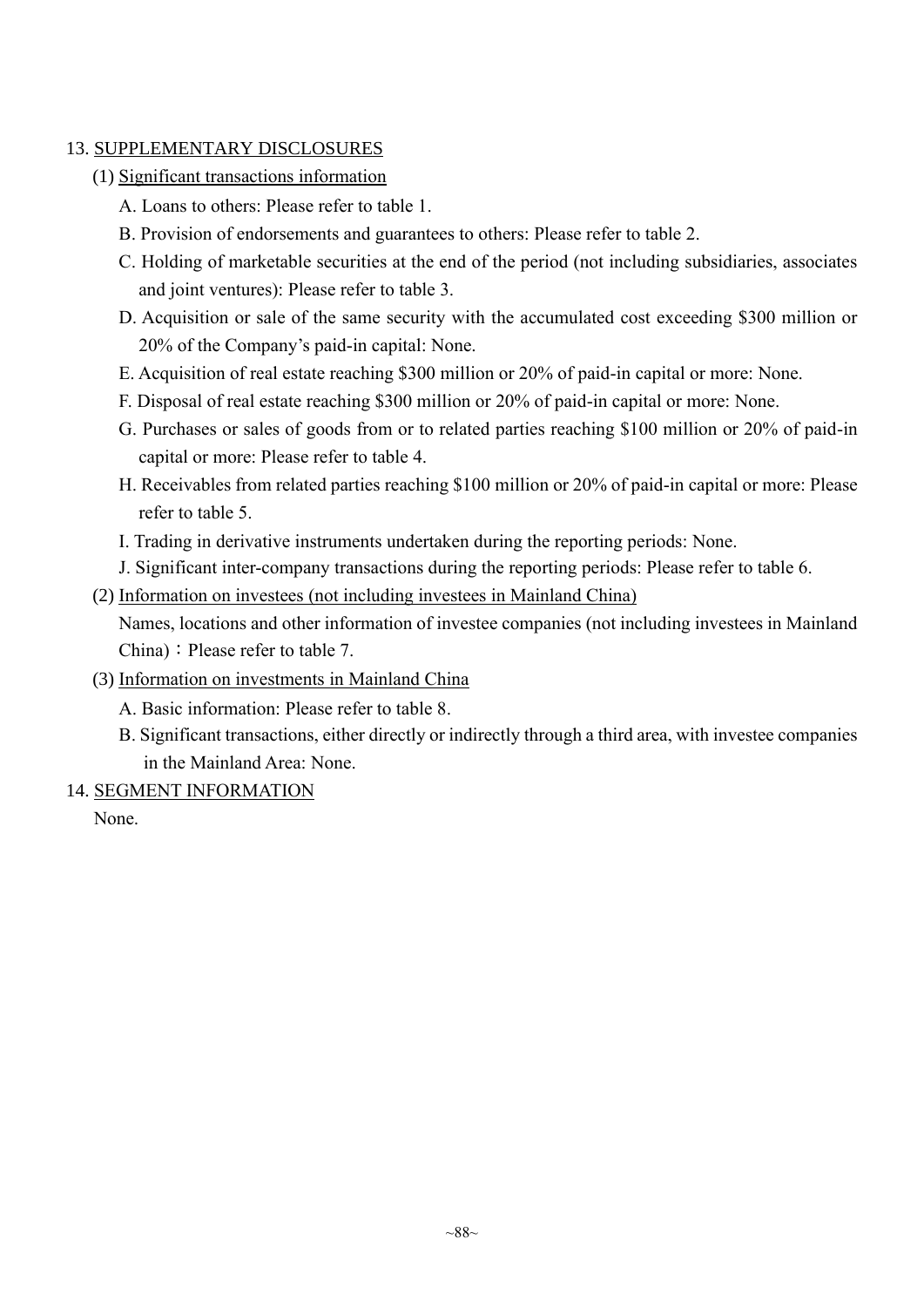## Evergreen Marine Corporation (Taiwan) Ltd. Statement of cash and cash equivalents December 31, 2019

|                         |                                    | Amount  |    |           |        |            |  |  |
|-------------------------|------------------------------------|---------|----|-----------|--------|------------|--|--|
| Item                    | Description                        |         |    |           |        |            |  |  |
| Cash                    |                                    |         |    | \$        | 16,017 |            |  |  |
|                         | Cash on hand                       |         | \$ | 134       |        |            |  |  |
|                         | Petty cash                         |         |    |           |        |            |  |  |
|                         | <b>TWD</b>                         |         |    | 1,330     |        |            |  |  |
|                         | <b>USD</b>                         | 485     |    | 14,785    |        |            |  |  |
|                         | Add: Unrealised gains or losses    |         |    | 232)      |        |            |  |  |
| Cash in banks           |                                    |         |    |           |        |            |  |  |
| Checking accounts       |                                    |         |    |           |        | 14,945     |  |  |
| TWD demand deposits     |                                    |         |    |           |        | 1,436,982  |  |  |
| Foreign demand deposits |                                    |         |    |           |        | 1,221,337  |  |  |
|                         | <b>EUR</b>                         | 1,436   |    | 48,160    |        |            |  |  |
|                         | <b>GBP</b>                         | 702     |    | 27,624    |        |            |  |  |
|                         | <b>HKD</b>                         | 31      |    | 120       |        |            |  |  |
|                         | <b>INR</b>                         | 85      |    | 36        |        |            |  |  |
|                         | <b>JPY</b>                         | 12,704  |    | 3,492     |        |            |  |  |
|                         | <b>SGD</b>                         | 197     |    | 4,387     |        |            |  |  |
|                         | <b>USD</b>                         | 37,894  |    | 1,150,985 |        |            |  |  |
|                         | <b>VND</b>                         | 17,646  |    | 23        |        |            |  |  |
|                         | Add: Unrealised gains or losses    |         |    | 13,490)   |        |            |  |  |
| TWD time deposits       | Interest rate: $0.55\%$ ~ $0.66\%$ |         |    |           |        | 10,887,000 |  |  |
| Foreign time deposits   | Interest rate: $2.18\%$ ~ $2.41\%$ |         |    |           |        | 5,191,567  |  |  |
|                         | <b>USD</b>                         | 172,977 |    | 5,294,134 |        |            |  |  |
|                         | Add: Unrealised gains or losses    |         |    | 102,567)  |        |            |  |  |
|                         |                                    |         |    |           | \$     | 18,767,848 |  |  |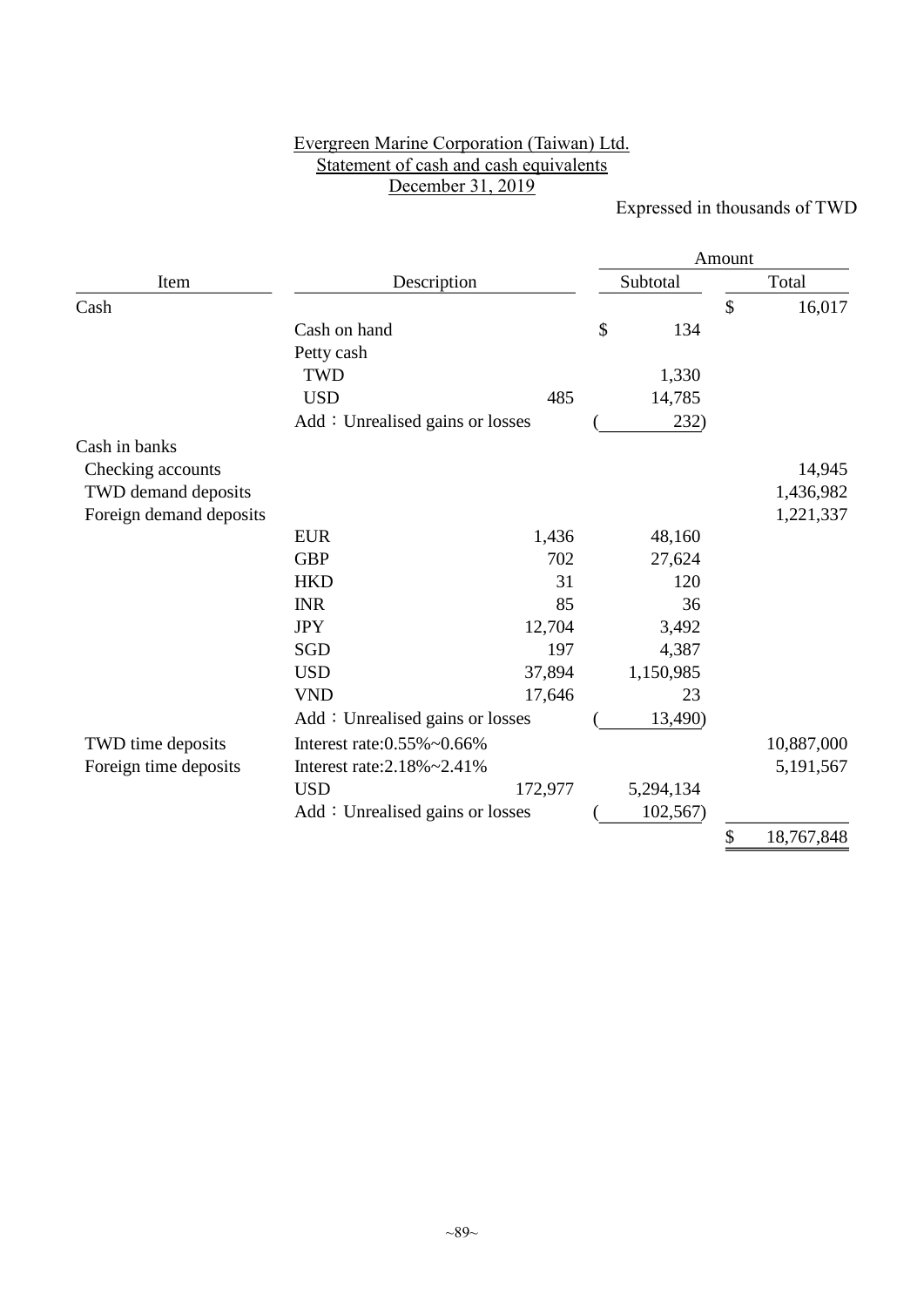## Evergreen Marine Corporation (Taiwan) Ltd. Statement of accounts receivable December 31, 2019

| <b>Client Name</b>  | Description                                                         |           | Amount    | Footnote                                                         |  |  |  |
|---------------------|---------------------------------------------------------------------|-----------|-----------|------------------------------------------------------------------|--|--|--|
| Non-related parties |                                                                     |           |           |                                                                  |  |  |  |
|                     | CMA CGM S.A.                                                        | \$        | 543,628   | 1) Foreign freight are translated                                |  |  |  |
|                     | <b>Cosco Container Lines</b><br>Co.,Ltd.                            |           | 436,626   | into the functional currency at<br>the dates of the transactions |  |  |  |
|                     | <b>Orient Overseas Containers</b><br>Line Limited                   |           | 204,867   | and retranslated at the<br>exchange rates prevailing at          |  |  |  |
|                     | Others                                                              | 1,713,340 |           | the balance sheet date.                                          |  |  |  |
|                     | Less: Unrealised gains or losses                                    |           | 20,314)   | Exchange differences arising<br>upon retranslation at the        |  |  |  |
|                     | Less: Allowance for bad debts                                       |           | 863)      | balance sheet date are                                           |  |  |  |
|                     |                                                                     |           | 2,877,284 | recognised in profit or loss.                                    |  |  |  |
| Related parties     |                                                                     |           |           |                                                                  |  |  |  |
|                     | <b>Evergreen International Storage</b><br>and Transport Corporation |           | 21,603    | 2) The amount of individual<br>client included in others does    |  |  |  |
|                     | Italia Marittima S.p.A                                              |           | 44,561    | not exceed 5% of the account                                     |  |  |  |
|                     | Evergreen Marine (Singapore)<br>Pte. Ltd.                           |           | 17,214    | balance                                                          |  |  |  |
|                     | Greencompass Marine S.A.                                            |           | 11,594    |                                                                  |  |  |  |
|                     | Evergreen Marine (UK) Ltd.                                          |           | 10,796    |                                                                  |  |  |  |
|                     | Others                                                              |           | 6,382     |                                                                  |  |  |  |
|                     |                                                                     |           | 112,150   |                                                                  |  |  |  |
|                     |                                                                     | \$        | 2,989,434 |                                                                  |  |  |  |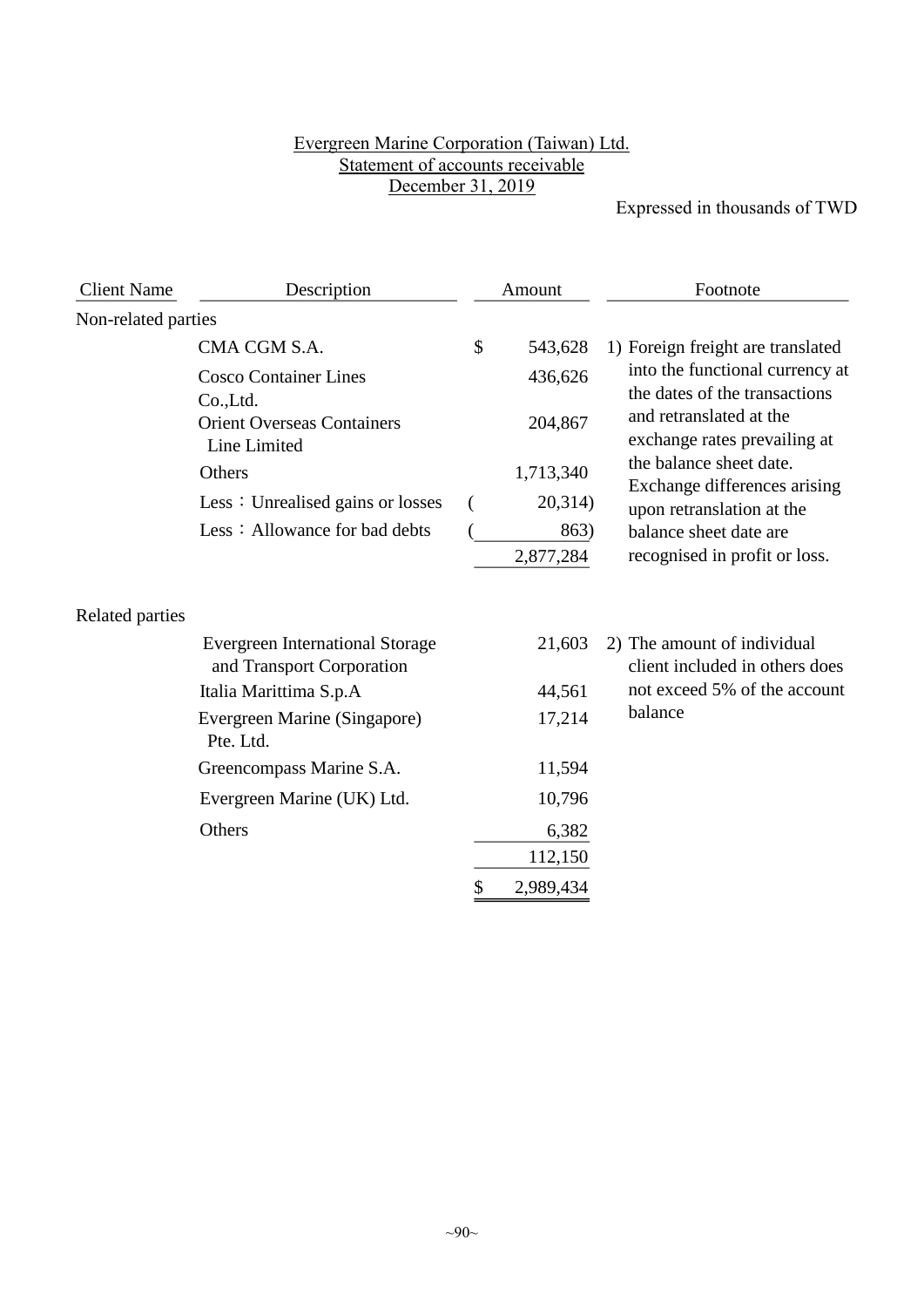## Evergreen Marine Corporation (Taiwan) Ltd. **Statement of other receivables** December 31, 2019

| Item                                                                | Description     | Amount       | Footnote                                              |
|---------------------------------------------------------------------|-----------------|--------------|-------------------------------------------------------|
| Non-related parties                                                 |                 |              |                                                       |
| Accrued interest                                                    | Interest income | \$<br>42,662 |                                                       |
| Tax refund receivable                                               |                 | 16,882       |                                                       |
| <b>Evergreen Logistics Corporation</b>                              |                 | 1,103        |                                                       |
| Kingway Industrial Co., Ltd.                                        |                 | 891          |                                                       |
| SMS-SME PTE,LTD.                                                    |                 | 7,503        |                                                       |
| Others                                                              |                 | 61           | The amount of individual                              |
|                                                                     |                 | 69,102       | client included in others<br>does not exceed 5% of    |
| Related parties                                                     |                 |              | the account balance.                                  |
| <b>Evergreen International Corporation</b>                          |                 | 3,132        |                                                       |
| <b>EVA Airways Corporation</b>                                      |                 | 275          |                                                       |
| <b>Evergreen International Storage</b><br>and Transport Corporation |                 | 443          |                                                       |
| Greencompass Marine S.A.                                            |                 | 711          |                                                       |
| Others                                                              |                 | 599<br>5,160 | The amount of individual<br>client included in others |
|                                                                     |                 | \$<br>74,262 | does not exceed 5% of<br>the account balance.         |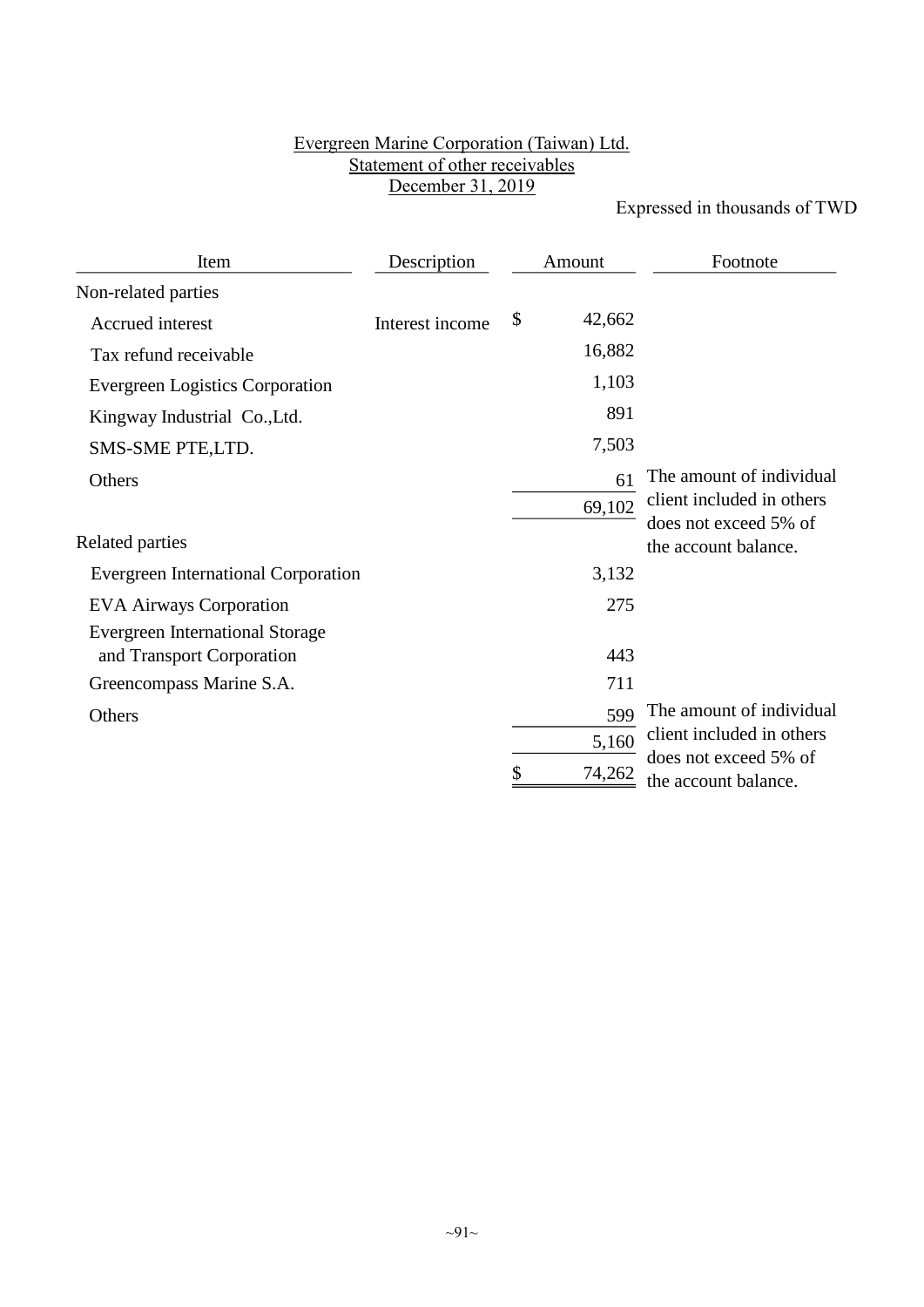# Evergreen Marine Corporation (Taiwan) Ltd. Statement of ship fuel December 31, 2019

Expressed in thousands of TWD

|             |             |            | Cost           |        | Net Realisable |                                                                 |  |  |  |  |
|-------------|-------------|------------|----------------|--------|----------------|-----------------------------------------------------------------|--|--|--|--|
| Item        | Description |            | (in thousands) |        | Value          | Footnote                                                        |  |  |  |  |
| Fuel        | <b>GIVE</b> | <b>USD</b> | 3,808          | \$     | 114,301        | 1) Fuel inventories of each ship are                            |  |  |  |  |
|             | <b>LIVN</b> | <b>USD</b> | 2,233          |        | 67,032         | recorded at cost and retranslated                               |  |  |  |  |
|             | <b>TPET</b> | <b>USD</b> | 2,088          |        | 62,659         | at the exchange rates prevailing at<br>the balance sheet date.  |  |  |  |  |
|             | <b>LOGC</b> | <b>USD</b> | 2,070          |        | 62,126         |                                                                 |  |  |  |  |
| <b>LUCD</b> | <b>USD</b>  | 1,939      |                | 58,184 |                |                                                                 |  |  |  |  |
|             | <b>LRIC</b> | <b>USD</b> | 1,817          |        | 54,540         |                                                                 |  |  |  |  |
|             | <b>GLOR</b> | <b>USD</b> | 1,782          |        | 53,481         |                                                                 |  |  |  |  |
|             | <b>GREE</b> | <b>USD</b> | 1,758          |        | 52,771         |                                                                 |  |  |  |  |
|             | <b>LBRA</b> | <b>USD</b> | 1,662          |        | 49,877         |                                                                 |  |  |  |  |
|             | Others      | <b>USD</b> | 13,247         |        | 397,568        | 2) The amount of individual client                              |  |  |  |  |
|             |             | USD.       | 32,404         | \$     | 972,539        | included in others does not exceed<br>5% of the account balance |  |  |  |  |

(blank part below)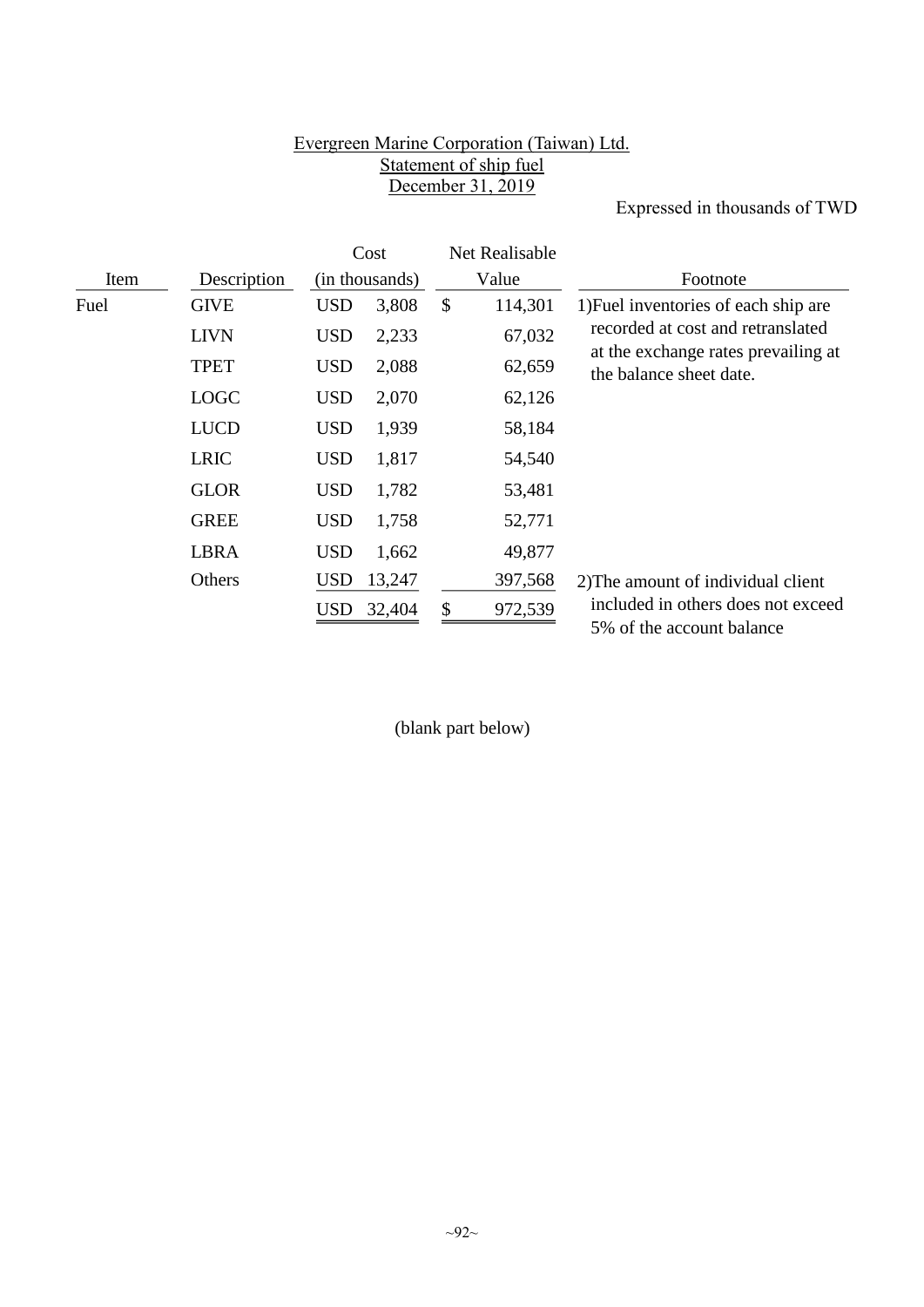## Evergreen Marine Corporation (Taiwan) Ltd. **Statement of other current assets** December 31, 2019

| Item                 | Description                                       | Amount          | Footnote                                                                                                                  |
|----------------------|---------------------------------------------------|-----------------|---------------------------------------------------------------------------------------------------------------------------|
| Agency accounts      | <b>Evergreen Shipping Agency</b><br>(Europe) GMBH | \$<br>131,820   | 1) Agency accounts are translated<br>into the functional currency at<br>the dates of the transactions<br>and retranslated |
|                      | Arabian Gulf Marine Trading<br>Co.                | 79,916          | at the exchange rates<br>prevailing at the balance sheet<br>date. Exchange                                                |
|                      | Evergreen International<br>Corporation            | 219,154         | differences arising upon<br>retranslation at the balance<br>sheet date are recognised in<br>profit or loss.               |
|                      | Others                                            | 413,052         | 2) The amount of individual                                                                                               |
|                      |                                                   | 843,942         | client included in others does<br>not exceed 5% of the account<br>balance                                                 |
| Shipowner's accounts |                                                   |                 |                                                                                                                           |
|                      | Evergreen Marine (UK)<br>Limited                  | \$<br>770,731   |                                                                                                                           |
|                      | Evergreen International<br>S.A.                   | 49,973          |                                                                                                                           |
|                      | Gaining Enterprise S.A.                           | 28,956          |                                                                                                                           |
|                      |                                                   | 849,660         |                                                                                                                           |
| Others               | Temporary payments for others                     | 711,649         |                                                                                                                           |
|                      |                                                   | \$<br>2,405,251 |                                                                                                                           |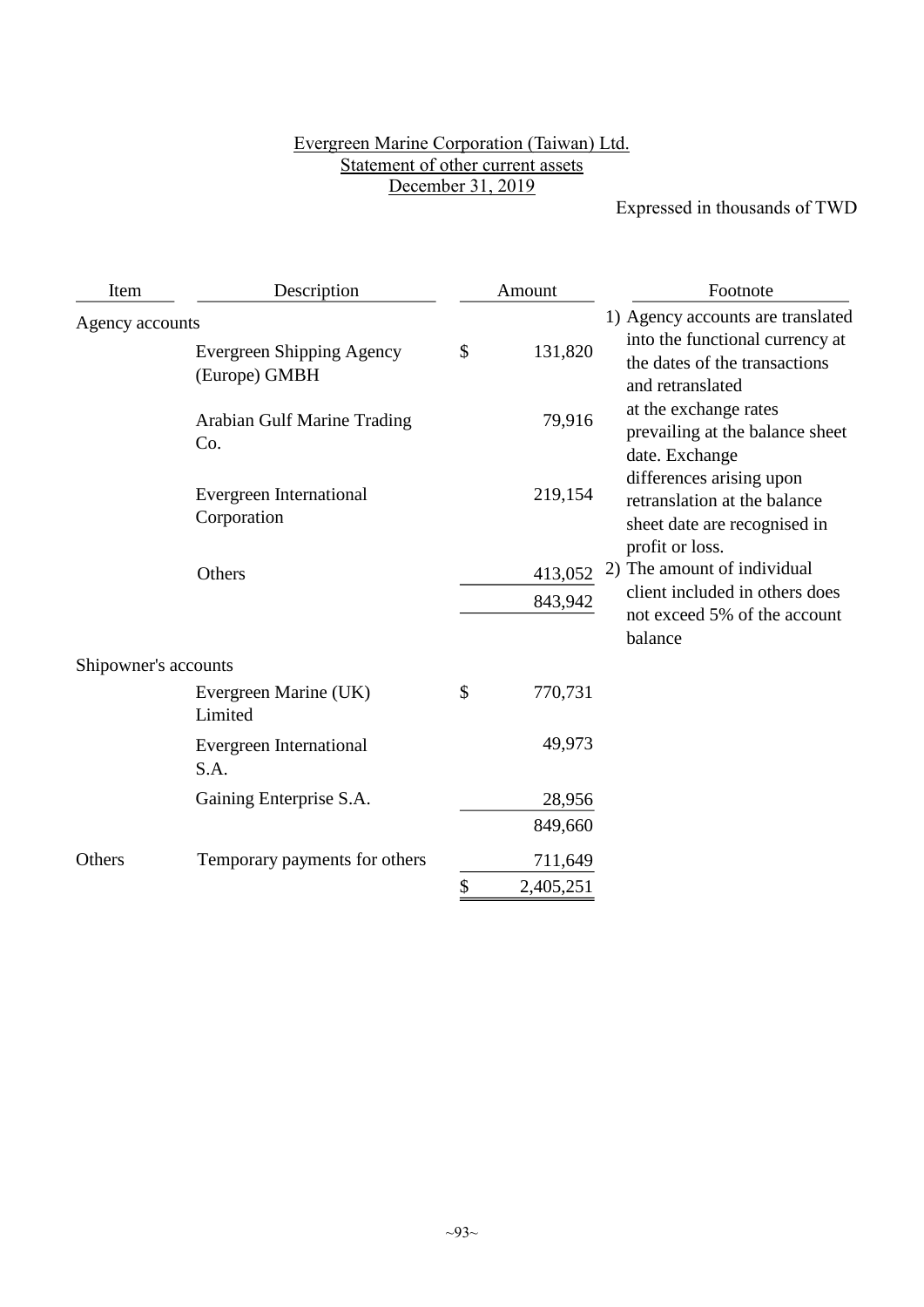### Evergreen Marine Corporation (Taiwan) Ltd. Statement of changes in investment accounted for using equity method For the year ended December 31, 2019

Expressed in thousands of shares/TWD

|                                                                     |                     | Balance at<br>January 1, 2019 | Additions in             | Investment |                        | Decrease in<br>Investment |                     | Balance at<br>December 31, 2019 |               |                          | Market Value or<br>Net Assets Value |                |          |
|---------------------------------------------------------------------|---------------------|-------------------------------|--------------------------|------------|------------------------|---------------------------|---------------------|---------------------------------|---------------|--------------------------|-------------------------------------|----------------|----------|
| Investees                                                           | Number of<br>shares | Amount                        | Number<br>of<br>shares   | Amount     | Number<br>of<br>shares | Amount                    | Number of<br>shares | Ownership                       | Amount        | Price<br>(TWD)           | Total<br>Amount                     | Collateral     | Footnote |
| Peony Investment S.A.                                               | 4,765               | 28,571,763<br>- \$            | $-$ \$                   |            | -\$                    | 2,204,694                 | 4,765               | 100.00<br>-\$                   | 26,367,069 \$ | $-5$                     |                                     | No             |          |
| Everport Terminal Services Inc.                                     |                     | 1,047,007                     | $\sim$                   | 706,006    | $\sim$                 | 49,333                    |                     | 94.43                           | 1,703,680     |                          |                                     | $\prime\prime$ |          |
| Taiwan Terminal Services Co., Ltd.                                  | 5,500               | 53,286                        | $\overline{\phantom{a}}$ | 6,736      | $\sim$                 | 5,496                     | 5,500               | 55.00                           | 54,526        | $\overline{\phantom{a}}$ |                                     | $\prime\prime$ |          |
| Charng Yang Development<br>Co.,Ltd                                  | 58,542              | 544,058                       | $\overline{\phantom{a}}$ | 70,952     | $\sim$                 | 61,800                    | 58,542              | 40.00                           | 553,210       |                          |                                     | $\prime\prime$ |          |
| <b>Evergreen International Storage</b><br>and Transport Corporation | 430,692             | 8,981,075                     | $\sim$                   | 339,762    | $\sim$                 | 222,145                   | 430,692             | 40.36                           | 9,098,692     | 14.35                    | 6,180,433                           | $\prime\prime$ |          |
| <b>Evergreen Security Corporation</b>                               | 6,336               | 111,665                       | $\sim$                   | 13,495     | $\sim$                 | 11,455                    | 6,336               | 31.25                           | 113,705       |                          |                                     | $\prime\prime$ |          |
| <b>EVA Airways Corporation</b>                                      | 714,825             | 10,334,116                    | 61,716                   | 1,440,728  | $\sim$                 | 374,935                   | 776,541             | 16.00                           | 11,399,909    | 13.75                    | 10,677,440                          | $\prime\prime$ |          |
| Taipei Port Container Terminal<br>Corporation                       | 109,378             | 1,026,338                     | $\sim$                   | 56,778     |                        | $\sim$                    | 109,378             | 21.03                           | 1,083,116     |                          |                                     | $\prime$       |          |
| Evergreen Marine (Latin America)<br>S.A.                            | 105                 | 3,474                         | $\sim$                   | 238        | $\sim$                 | 329                       | 105                 | 17.50                           | 3,383         |                          |                                     | $\prime\prime$ |          |
| VIP Greenport Joint Stock Company                                   | 13,750              | 253,667                       | $\overline{\phantom{a}}$ | 37,907     | $\sim$                 | 14,300                    | 13,750              | 21.74                           | 277,274       | $\overline{\phantom{a}}$ |                                     | $\prime\prime$ |          |
| Evergreen Marine (Hong Kong) Ltd.                                   | 6,320               | 7,218,598                     | $\overline{\phantom{a}}$ | 210,247    | $\sim$                 | 216,251                   | 6,320               | 79.00                           | 7,212,594     |                          |                                     | $\prime\prime$ |          |
| Evergreen Shipping Agency (Israel)<br>Ltd.                          |                     |                               | 1,062                    | 21,518     |                        | 305                       |                     | 59.00                           | 21,213        |                          |                                     | $\prime\prime$ |          |
|                                                                     |                     | 58,145,047<br>\$              | \$                       | 2,904,367  |                        | 3,161,043<br>\$           |                     | \$                              | 57,888,371    |                          |                                     |                |          |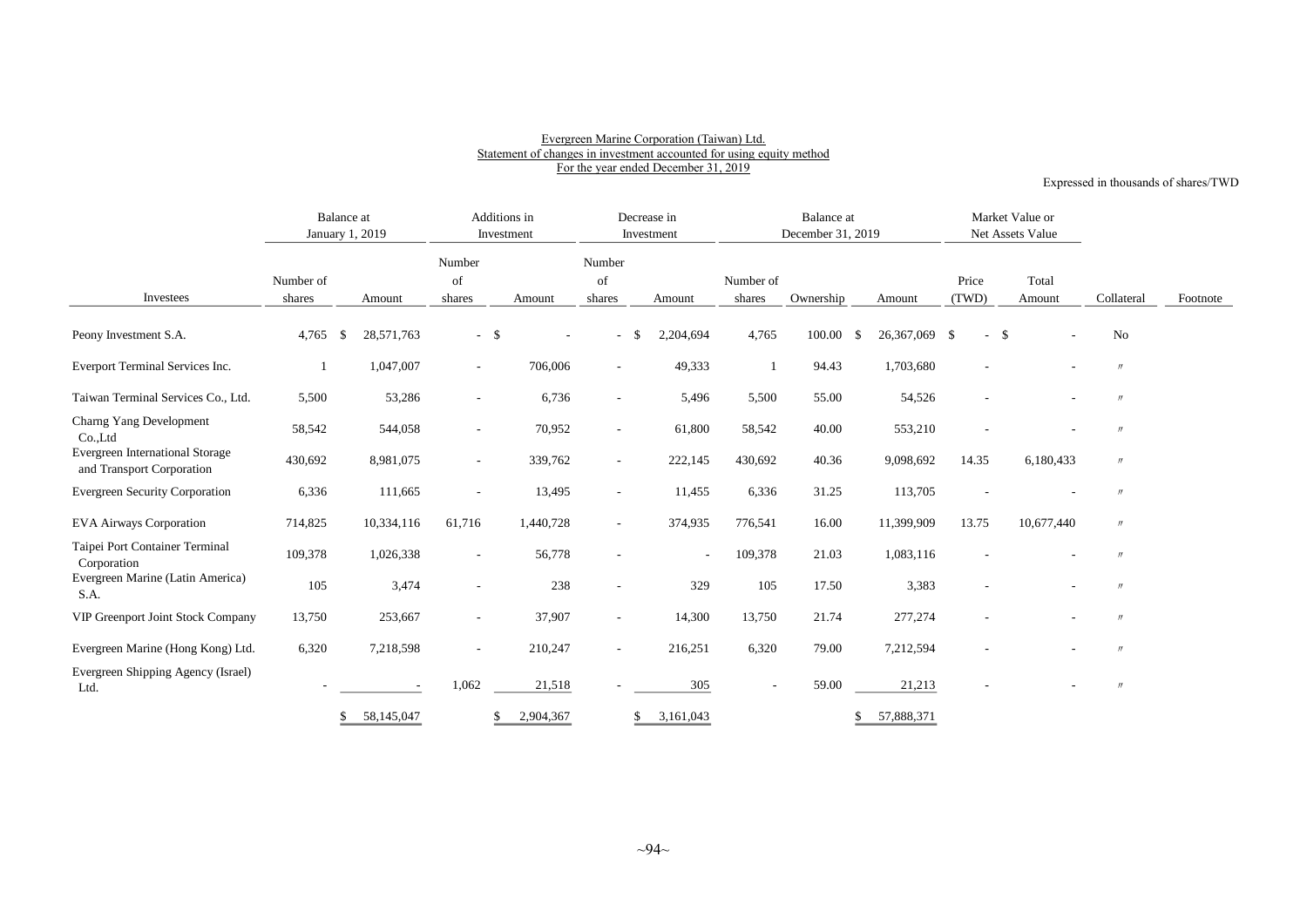### Evergreen Marine Corporation (Taiwan) Ltd. Statement of changes in ships For the year ended December 31, 2019

|                       | Item | Balance at January 1, 2019 | Increased in this period | Transferred in this period              | Decreased in this period | Balance at December 31, 2019 | Footnote |
|-----------------------|------|----------------------------|--------------------------|-----------------------------------------|--------------------------|------------------------------|----------|
| Ships:                |      |                            |                          |                                         |                          |                              |          |
| LOYL                  | \$   | 3,203,573                  | $\mathbb{S}$<br>24,530   | $\boldsymbol{\mathsf{S}}$<br>234,466 \$ | $\overline{\phantom{a}}$ | 3,462,569                    |          |
| ${\rm LUCD}$          |      | 3,158,384                  | 20,736                   | $\blacksquare$                          |                          | 3,179,120                    |          |
| $_{\mathrm{LOGC}}$    |      | 3,163,557                  | $\overline{\phantom{a}}$ | $\overline{\phantom{a}}$                | $\overline{\phantom{a}}$ | 3,163,557                    |          |
| <b>LIVN</b>           |      | 3,234,121                  |                          |                                         |                          | 3,234,121                    |          |
| LBRA                  |      | 3,205,662                  | $\overline{\phantom{a}}$ |                                         | $\overline{\phantom{a}}$ | 3,205,662                    |          |
| ${\rm LUNR}$          |      | 3,316,821                  | 3,446                    | $\overline{\phantom{0}}$                | $\overline{\phantom{a}}$ | 3,320,267                    |          |
| <b>LRIC</b>           |      | 3,305,403                  | 504                      |                                         |                          | 3,305,907                    |          |
| PRMT                  |      | 573,133                    | $\overline{\phantom{a}}$ |                                         |                          | 573,133                      |          |
| PRBT                  |      | 522,705                    | 2,308                    | $\overline{\phantom{a}}$                | $\overline{\phantom{a}}$ | 525,013                      |          |
| PRSP                  |      | 492,298                    | 11,468                   |                                         |                          | 503,766                      |          |
| <b>BLOM</b>           |      | 1,192,257                  | $\overline{\phantom{a}}$ | 82,507                                  | $\overline{\phantom{a}}$ | 1,274,764                    |          |
| <b>BLOM</b>           |      | 1,259,843                  | $\overline{\phantom{a}}$ | $\overline{\phantom{m}}$                | $\overline{\phantom{a}}$ | 1,259,843                    |          |
| $\operatorname{BEMY}$ |      | 1,258,471                  | $\overline{\phantom{a}}$ | 150                                     | $\overline{\phantom{a}}$ | 1,258,621                    |          |
| <b>BASS</b>           |      | 1,255,394                  | $\blacksquare$           | 161                                     | $\overline{\phantom{a}}$ | 1,255,555                    |          |
| <b>BEFT</b>           |      | 1,170,750                  | $\overline{\phantom{a}}$ | 81,724                                  | $\overline{\phantom{a}}$ | 1,252,474                    |          |
| <b>BORD</b>           |      | 1,192,681                  |                          | 45,807                                  |                          | 1,238,488                    |          |
| <b>BEDY</b>           |      | 1,162,769                  | $\overline{\phantom{a}}$ | 83,773                                  | $\overline{\phantom{a}}$ | 1,246,542                    |          |
| <b>BENG</b>           |      | 1,193,662                  | $\overline{\phantom{a}}$ | 81,664                                  |                          | 1,275,326                    |          |
| <b>BLES</b>           |      |                            | $\overline{\phantom{0}}$ | 1,292,586                               |                          | 1,292,586                    |          |
| <b>BLNK</b>           |      |                            |                          | 1,304,510                               |                          | 1,304,510                    |          |
|                       |      | 33,861,484                 | \$<br>62,992             | \$<br>3,207,348                         | $\mathcal{S}$            | \$<br>37, 131, 824           |          |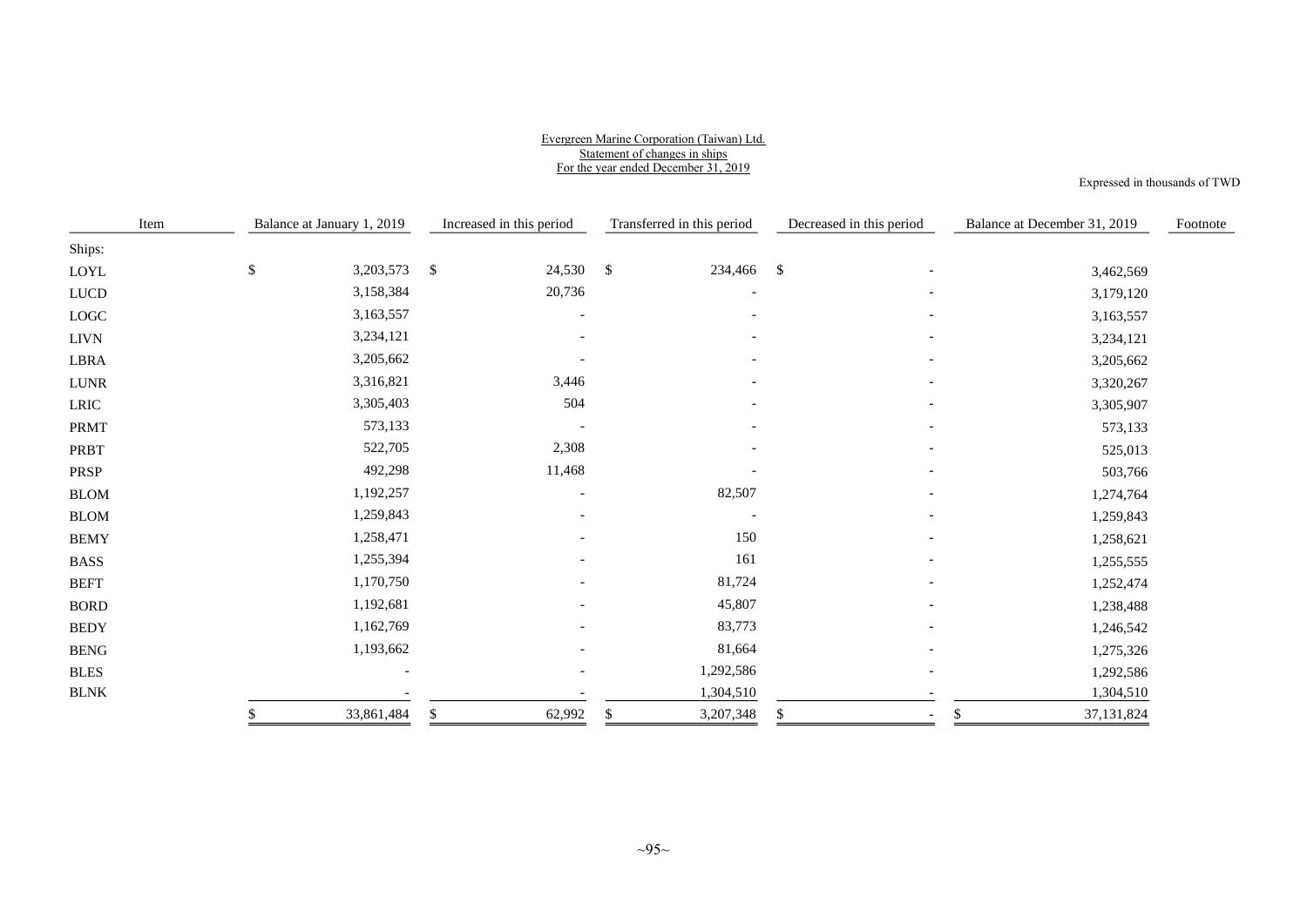#### Evergreen Marine Corporation (Taiwan) Ltd. Statement of changes in ships(continue) For the year ended December 31, 2019

| Item                     |               | Balance at January 1, 2019 | Increased in this peroid | Transferred in this peroid                | Decreased in this peroid             | Balance at December 31, 2019 | Footnote |
|--------------------------|---------------|----------------------------|--------------------------|-------------------------------------------|--------------------------------------|------------------------------|----------|
| Accumulated depreciation |               |                            |                          |                                           |                                      |                              |          |
| LOYL                     | $\$$          | 578,821                    | $\mathbb{S}$<br>131,588  | $\mathcal{S}$<br>$\overline{\phantom{a}}$ | $\boldsymbol{\mathsf{S}}$<br>710,409 |                              |          |
| ${\rm LUCD}$             |               | 591,889                    | 123,755                  | $\overline{\phantom{a}}$                  | 715,644                              |                              |          |
| $_{\mathrm{LOGC}}$       |               | 685,403                    | 124,942                  |                                           | 810,345                              |                              |          |
| <b>LIVN</b>              |               | 699,322                    | 127,617                  | $\blacksquare$                            | 826,939                              |                              |          |
| LBRA                     |               | 759,195                    | 127,381                  | $\overline{\phantom{a}}$                  | 886,576                              |                              |          |
| ${\rm LUNR}$             |               | 496,989                    | 125,182                  | $\overline{\phantom{a}}$                  | 622,171                              |                              |          |
| LRIC                     |               | 462,538                    | 124,710                  | $\overline{\phantom{a}}$                  | 587,248                              |                              |          |
| PRMT                     |               | 507,329                    | 32,901                   | $\overline{\phantom{a}}$                  | 540,230                              |                              |          |
| PRBT                     |               | 431,922                    | 45,647                   | $\blacksquare$                            | 477,569                              |                              |          |
| PRSP                     |               | 400,631                    | 49,554                   | $\overline{\phantom{a}}$                  | 450,185                              |                              |          |
| <b>BLOM</b>              |               | 51,879                     | 49,172                   | $\overline{\phantom{a}}$                  | 101,051                              |                              |          |
| $\operatorname{BLOM}$    |               | 19,832                     | 46,855                   | $\overline{\phantom{a}}$                  | 66,687                               |                              |          |
| <b>BEMY</b>              |               | 25,459                     | 48,263                   | $\overline{\phantom{a}}$                  | 73,722                               |                              |          |
| <b>BASS</b>              |               | 36,565                     | 48,252                   | $\overline{\phantom{a}}$                  | 84,817                               |                              |          |
| <b>BEFT</b>              |               | 21,565                     | 46,316                   | $\overline{\phantom{a}}$                  | 67,881                               |                              |          |
| <b>BORD</b>              |               | 583                        | 43,689                   | $\overline{\phantom{a}}$                  | 44,272                               |                              |          |
| <b>BEDY</b>              |               | 29,308                     | 47,657                   | $\overline{\phantom{a}}$                  | 76,965                               |                              |          |
| <b>BENG</b>              |               | 9,521                      | 46,051                   | $\overline{\phantom{a}}$                  | 55,572                               |                              |          |
| <b>BLES</b>              |               |                            | 26,901                   | $\overline{a}$                            | 26,901                               |                              |          |
| <b>BLNK</b>              |               |                            | 14,742                   |                                           | 14,742                               |                              |          |
|                          | <sup>\$</sup> | 5,808,751                  | $\$\,$<br>1,431,175      | $\mathbb{S}$<br>$\overline{\phantom{a}}$  | \$<br>7,239,926                      |                              |          |
| Net Amount               | \$            | 28,052,733                 |                          |                                           | \$<br>29,891,898                     |                              |          |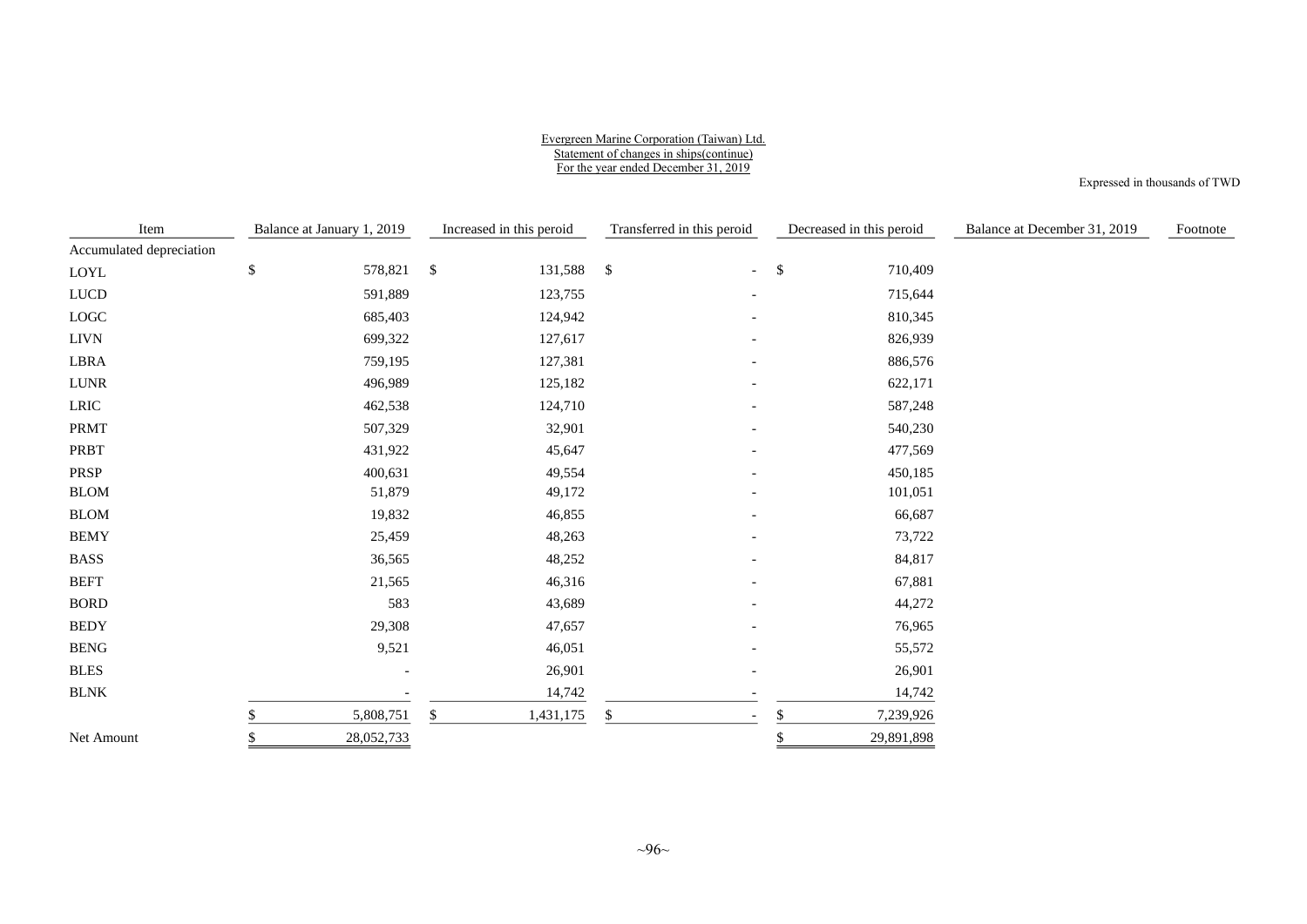## Evergreen Marine Corporation (Taiwan) Ltd. Statement of accounts payable December 31, 2019

| Client name                                               | Description | Amount          | Footnote                                               |
|-----------------------------------------------------------|-------------|-----------------|--------------------------------------------------------|
| Non-related parties                                       |             |                 |                                                        |
| CMA CGM S.A.                                              |             | \$<br>325,037   |                                                        |
| <b>Orient Overseas Containers</b><br>Line Limited         |             | 316,257         |                                                        |
| COSCO Shipping Lines Co., Ltd.                            |             | 397,923         |                                                        |
| Estimated expense payable                                 |             | 1,152,702       |                                                        |
| Others                                                    |             | 912,504         | The amount of individual                               |
| Add: Unrealised gains or losses                           |             | 265,600         | client included in others<br>does not exceed 5% of the |
|                                                           |             | 3,370,023       | account balance.                                       |
| Related parties                                           |             |                 |                                                        |
| Taiwan Terminal Services Co., Ltd.                        |             | 74,747          |                                                        |
| <b>Evergreen International Corporation</b>                |             | 41,725          |                                                        |
| Evergreen International Storage and Transport Corporation |             | 17,046          |                                                        |
| Everport Terminal Services Inc.                           |             | 86,796          |                                                        |
| Others                                                    |             | 62,885          | The amount of individual                               |
|                                                           |             | 283,199         | client included in others<br>does not exceed 5% of the |
|                                                           |             | \$<br>3,653,222 | account balance.                                       |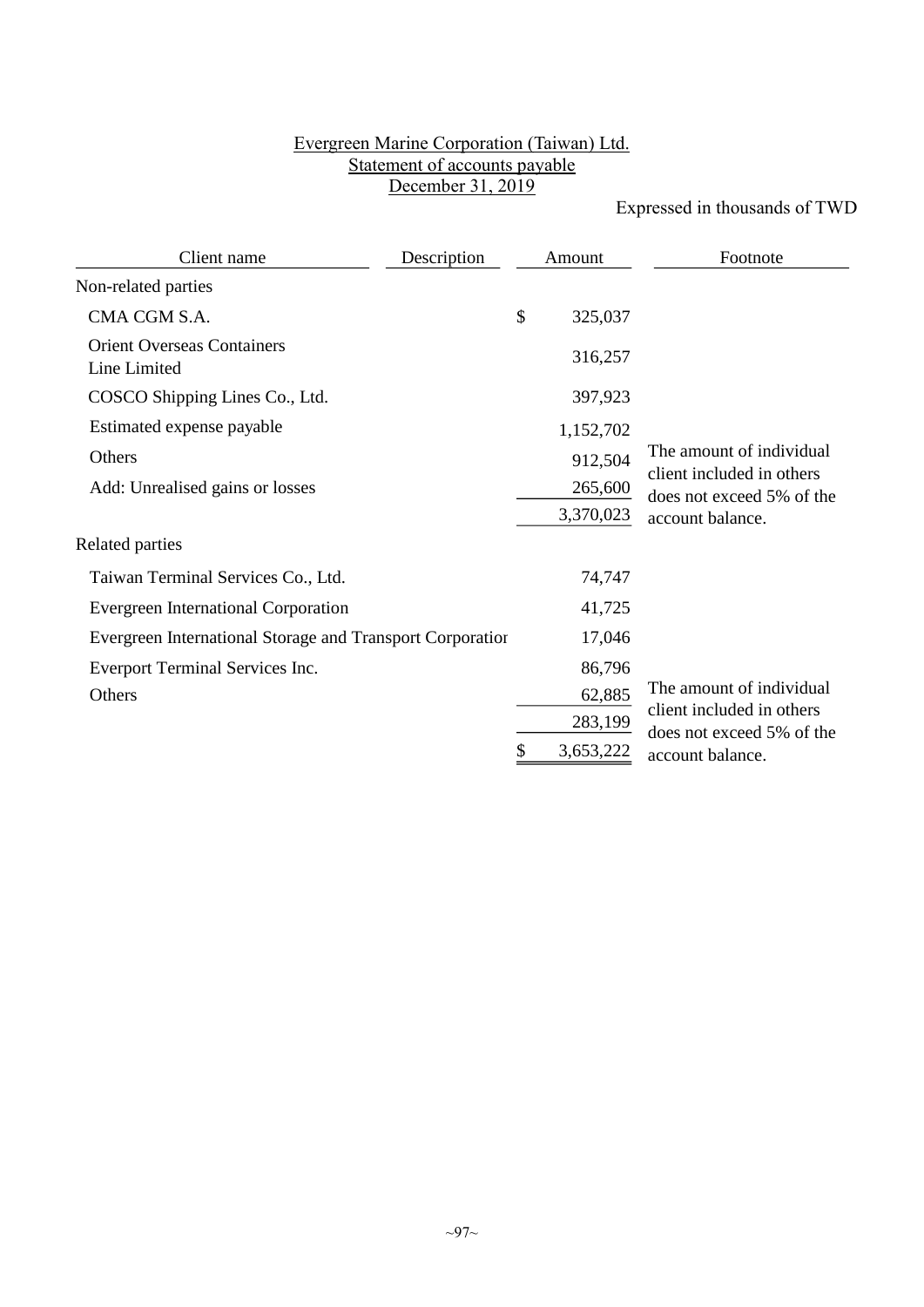# Evergreen Marine Corporation (Taiwan) Ltd. **Statement of other payables** December 31, 2019

Expressed in thousands of TWD

| Item                 | Description | Amount          | Footnote |
|----------------------|-------------|-----------------|----------|
| Other payables       |             | \$<br>915,408   |          |
| Accrued expenses     |             | 186,387         |          |
| Interest payable     |             | 103,107         |          |
| Payable on equipment |             | 2,501           |          |
|                      |             | \$<br>1,207,403 |          |

(blank part below)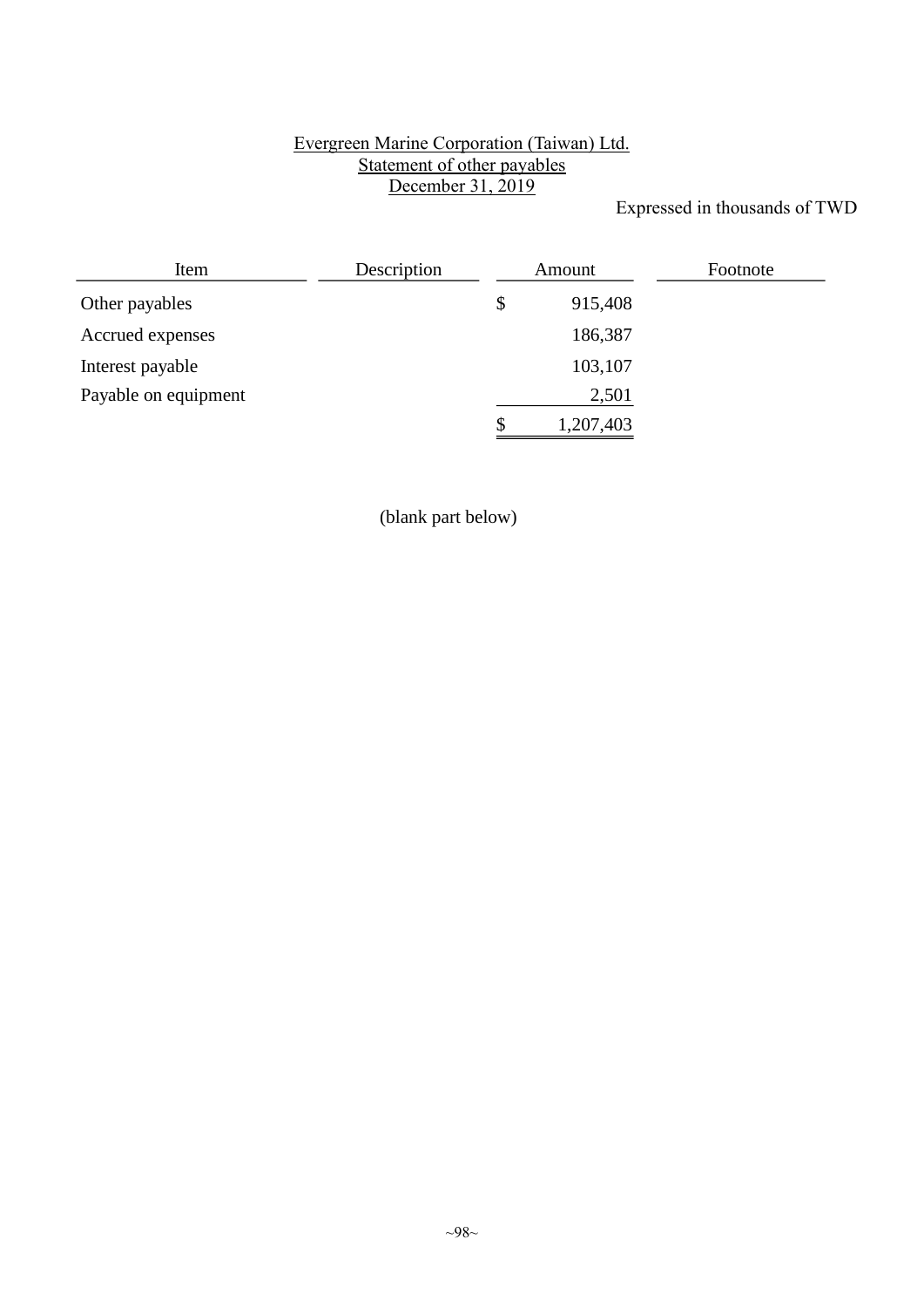## Evergreen Marine Corporation (Taiwan) Ltd. **Statement of other current liabilities** December 31, 2019

| Item                                       | Description                                               | Amount |            | Footnote                                                                           |
|--------------------------------------------|-----------------------------------------------------------|--------|------------|------------------------------------------------------------------------------------|
| Agency accounts                            |                                                           |        |            | 1) Agency accounts are                                                             |
|                                            | <b>Evergreen Shipping Agency</b><br>(America) Corporation | \$     | 75,997     | translated into the<br>functional currency at the<br>dates of the transactions and |
|                                            | <b>Evergreen Shipping Agency</b><br>(Japan) Corporation   |        | 233,639    | retranslated<br>at the exchange rates<br>prevailing at the balance                 |
|                                            | PT.Evergreen Shipping<br>Agency Indonesia                 |        | 118,424    | sheet date. Exchange<br>differences arising upon                                   |
|                                            | <b>Evergreen Shipping Agency</b><br>(Vietnam) Corporation |        | 68,694     | retranslation at the balance<br>sheet date are recognised in<br>profit or loss.    |
|                                            |                                                           |        |            | 2) The amount of individual                                                        |
|                                            | Others                                                    |        | 112,535    | client included in others                                                          |
|                                            |                                                           |        | 609,289    | does not exceed 5% of the<br>account balance                                       |
| Shipowner's accounts                       |                                                           |        |            |                                                                                    |
|                                            | <b>Evergreen Marine</b><br>(Singapore) Pte Ltd.           |        | 214,242    |                                                                                    |
|                                            | Evergreen Marine<br>(Hong Kong) Ltd.                      |        | 318,823    |                                                                                    |
|                                            | Greencompass Marine S.A.                                  |        | 409,522    |                                                                                    |
|                                            | Italia Marittima S.p.A                                    |        | 133,319    |                                                                                    |
|                                            |                                                           |        | 1,075,906  |                                                                                    |
| <b>Unearned Receipts</b>                   | Base station revenue                                      |        | 36         |                                                                                    |
| Receipts under custody                     | Withholding tax                                           |        | 6,950      |                                                                                    |
| Long-term liabilities -<br>current portion |                                                           |        | 8,584,919  |                                                                                    |
|                                            |                                                           | \$     | 10,277,100 |                                                                                    |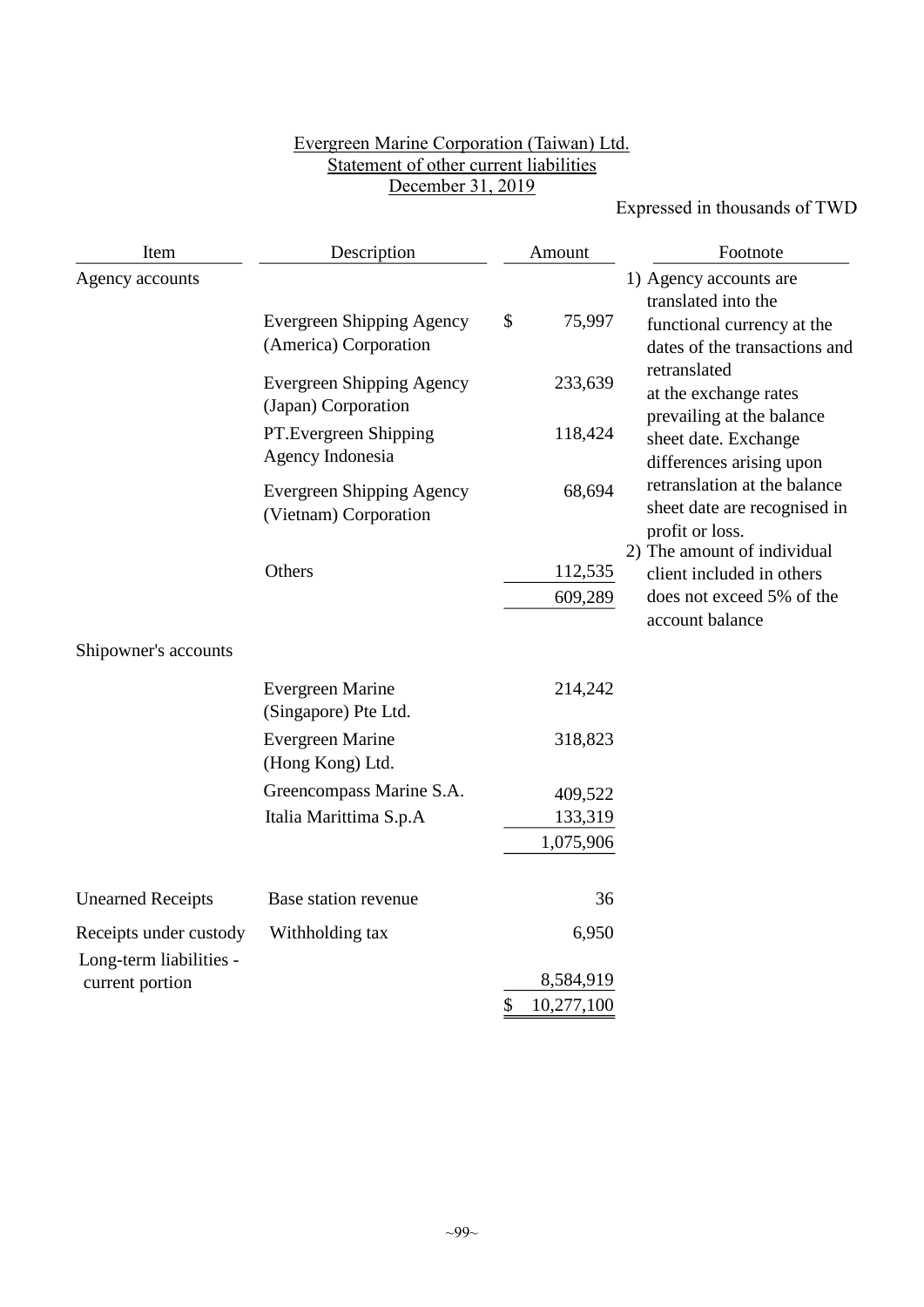### Evergreen Marine Corporation (Taiwan) Ltd. Statement of corporate bonds payable December 31, 2019

|                                                   |                   |           |              |      |                     |                          | Amount            |              |                |                   |           |                |          |
|---------------------------------------------------|-------------------|-----------|--------------|------|---------------------|--------------------------|-------------------|--------------|----------------|-------------------|-----------|----------------|----------|
|                                                   |                   |           |              |      |                     |                          |                   |              | Unamortised    |                   |           |                |          |
|                                                   |                   | Issuance  | Interest     | Rate |                     | Repayment                | Balance at        |              | Premiums       |                   |           |                |          |
| <b>Bonds Name</b>                                 | Trustee           | Date      | Payment Date | (% ) | <b>Total Amount</b> | paid                     | December 31, 2019 |              | (Discounts)    | <b>Book Value</b> | Repayment | Collateral     | Footnote |
| Thirteenth domestic<br>secured corporate<br>bonds | Bank of<br>Taiwan | 106.04.25 | 111.04.25    | 1.05 | $$8,000,000$ \$     |                          | $-$ \$            | 8,000,000 \$ | $\overline{a}$ | 8,000,000<br>ъ    | Note 1    | Yes            | Note 2   |
| Fourteenth domestic<br>secured corporate<br>bonds | Bank of<br>Taiwan | 107.06.27 | 112.06.27    | 0.86 | 2,000,000           | $\overline{\phantom{0}}$ |                   | 2,000,000    | -              | 2,000,000         | Note 3    | $\prime\prime$ | Note 4   |
| Less: current portion                             |                   |           |              |      |                     |                          |                   |              |                |                   |           |                |          |
| Non-current portion                               |                   |           |              |      |                     |                          |                   |              |                | 10,000,000        |           |                |          |

- Note 1: Except for conversion, proceeds and redemption, half the principal of the Bond must be paid at the end of the fourth year, and another half at the maturity date. Please refer to Note 6(13) for details of principal repayment and interest payment.
- Note 2: The Bonds are secured and are guaranteed by Hua Nan Bank, First Bank, Mega International Commercial Bank, Land Bank of Taiwan, Chang Hwa Bank, Please refer to Note  $6(13)$  for details of principal repayment and interest payment.
- Note 3: Except for conversion, proceeds and redemption, the principal of the Bonds shall be repaid in lump sum at maturity Please refer to Note  $6(13)$  for details of principal repayment and interest payment.
- Note 4: The Bonds are secured and are guaranteed by First Commercial Bank.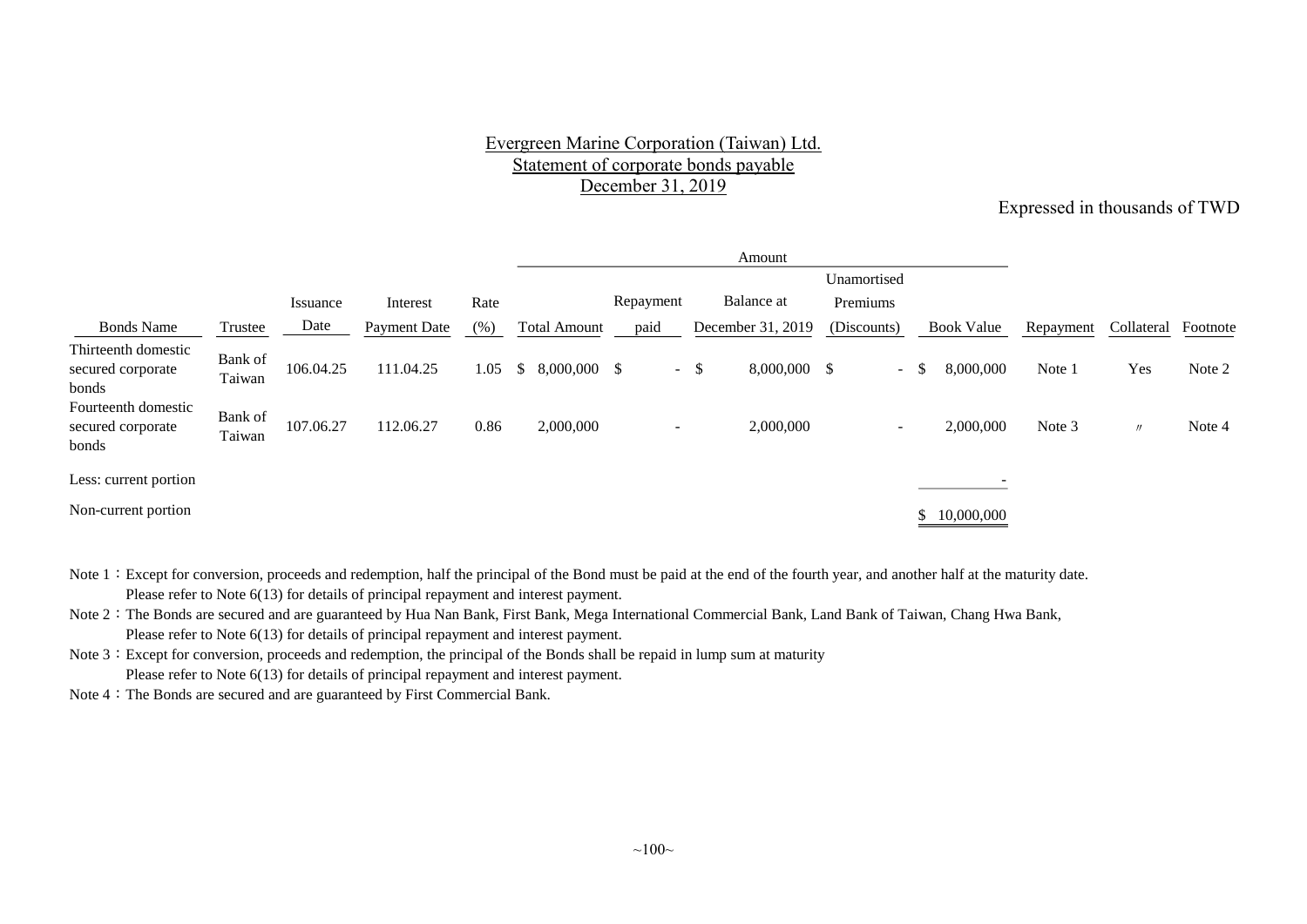### Evergreen Marine Corporation (Taiwan) Ltd. Statement of long-term loans December 31, 2019

| Creditor                                                       | Description          |               | Amount    | Term of Contract    | $Rate(\%)$ | Collateral                      | Footnote                |
|----------------------------------------------------------------|----------------------|---------------|-----------|---------------------|------------|---------------------------------|-------------------------|
| Long-term bank loans:                                          |                      |               |           |                     |            |                                 |                         |
| <b>Bank of Taiwan</b>                                          | Secured bank loans   | $\mathcal{S}$ | 1,600,000 | 104.12.28~109.12.28 | 1.23%      | Minsheng Building               |                         |
| <b>Bank of Taiwan</b>                                          |                      |               | 688,312   | 102.11.19~111.11.19 | 1.5%       | Loading and unloading equipment |                         |
| Bank of Taiwan and other banks                                 | $^{\prime\prime}$    |               | 1,780,137 | 103.01.15~112.10.14 | 1.58%      | Ships                           |                         |
| Bank of Taiwan and other banks                                 | $^{\prime\prime}$    |               | 1,897,309 | 104.01.09~112.10.14 | 1.58%      |                                 |                         |
| Bank of Taiwan and other banks                                 | $^{\prime\prime}$    |               | 1,855,780 | 104.04.15~112.10.14 | 1.58%      |                                 |                         |
| <b>Bank of Taiwan</b>                                          | $^{\prime\prime}$    |               | 1,023,895 | 105.03.28~116.03.28 | 1.37%      |                                 |                         |
| Land Bank of Taiwan                                            | $^{\prime\prime}$    |               | 954,864   | 108.10.23~115.09.25 | 1.59%      |                                 |                         |
| <b>First Commercial Bank</b>                                   | $^{\prime\prime}$    |               | 1,360,335 | 102.04.22~114.04.22 | 2.91%      | $^{\prime\prime}$               | Including foreign loans |
| Hua Nan Commercial Bank                                        | $^{\prime\prime}$    |               | 733,489   | 107.08.31~114.06.28 | 1.39%      | $^{\prime\prime}$               |                         |
| Hua Nan Commercial Bank                                        | $^{\prime\prime}$    |               | 1,648,704 | 101.01.04~115.03.20 | 2.86%      | $^{\prime\prime}$               | Including foreign loans |
| Chang Hwa Commercial Bank                                      | $^{\prime\prime}$    |               | 802,118   | 107.08.31~114.03.31 | 1.5%       | $^{\prime\prime}$               |                         |
| Chang Hwa Commercial Bank                                      | $^{\prime\prime}$    |               | 812,146   | 107.11.30~114.09.28 | 1.5%       | $^{\prime\prime}$               |                         |
| Cathay United Bank                                             | $^{\prime\prime}$    |               | 723,775   | 105.09.23~114.12.28 | 1.34%      | $^{\prime\prime}$               |                         |
| Mega International Commercial Bank<br>and other banks          | $^{\prime\prime}$    |               | 1,214,102 | 102.04.30~109.04.30 | 2.84%      | $^{\prime\prime}$               | Including foreign loans |
| <b>Bank</b> of China                                           | $^{\prime\prime}$    |               | 858,391   | 105.06.29~115.06.29 | 1.34%      | $^{\prime\prime}$               |                         |
| Bank of China                                                  | $^{\prime\prime}$    |               | 856,334   | 107.04.19~115.06.29 | 1.34%      | $^{\prime\prime}$               |                         |
| <b>Bank SinoPac</b>                                            | $^{\prime\prime}$    |               | 734,085   | 107.04.17~114.03.02 | 1.39%      | $^{\prime\prime}$               |                         |
| The Export-Import Bank of the<br>Republic of China             | $^{\prime\prime}$    |               | 783,120   | 107.04.20~115.04.20 | 1.37%      | $^{\prime\prime}$               |                         |
| Taipei Star Bank                                               | Unsecured bank loans |               | 200,000   | 107.01.23~110.01.23 | 1.2%       | None                            |                         |
| <b>Bank of Taiwan</b>                                          | $^{\prime\prime}$    |               | 600,000   | 104.12.28~109.12.28 | 1.29%      | $^{\prime\prime}$               |                         |
| Jih Sun International Bank<br>Yuanta Commercial Bank (Previous | $^{\prime\prime}$    |               | 500,000   | 107.08.02~110.03.29 | 1.25%      | $^{\prime\prime}$               |                         |
| name refer to Ta Chong Commercial<br>Bank)                     | $^{\prime\prime}$    |               | 1,500,000 | 107.05.30~112.05.30 | 1.23%      | $^{\prime\prime}$               |                         |
| E.Sun Commercial Bank                                          | $^{\prime\prime}$    |               | 300,000   | 107.07.26~110.07.26 | 1.14%      | $^{\prime\prime}$               |                         |
| Agricultural Bank of T aiwan                                   | $^{\prime\prime}$    |               | 700,000   | 104.12.29~109.12.29 | 1.29%      | $^{\prime\prime}$               |                         |
| Land Bank of Taiwan                                            | $^{\prime\prime}$    |               | 400,000   | 104.12.28~109.11.23 | 1.34%      | $^{\prime\prime}$               |                         |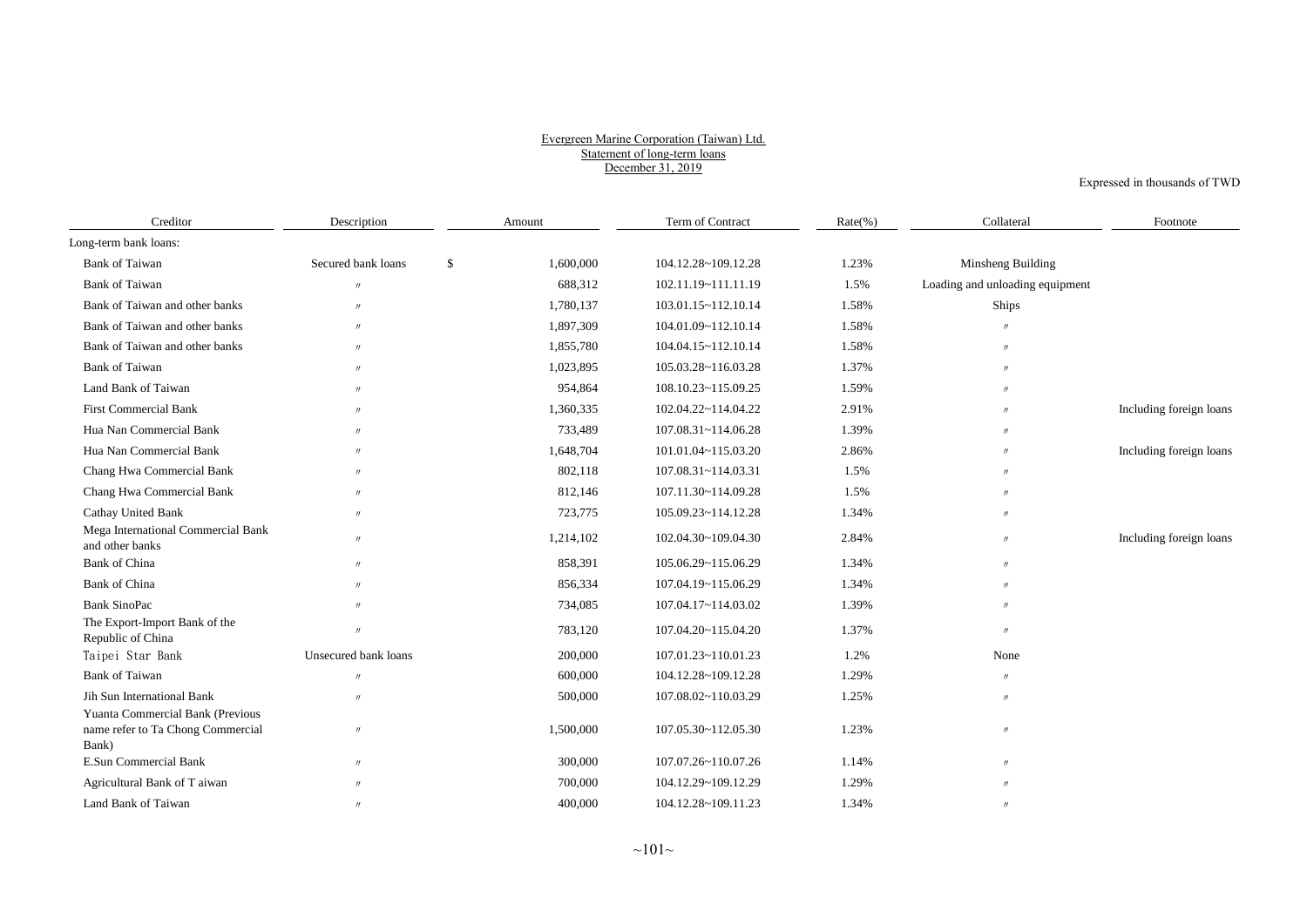### Evergreen Marine Corporation (Taiwan) Ltd. Statement of long-term loans(continue) December 31, 2019

| Creditor                                           | Description                  |              | Amount       | Term of Contract    | $Rate(\% )$          | Collateral        | Footnote |
|----------------------------------------------------|------------------------------|--------------|--------------|---------------------|----------------------|-------------------|----------|
| O-Bank                                             | Unsecured bank loans         | $\mathbb{S}$ | 1,000,000    | 105.05.24~110.05.24 | 1.34%                | None              |          |
| <b>Taiwan Business Bank</b>                        | $^{\prime\prime}$            |              | 1,000,000    | 107.12.20~112.12.20 | 1.23%                | $\prime$          |          |
| Cathay United Bank                                 | $\prime$                     |              | 1,500,000    | 107.12.12~112.12.12 | 1.23%                | $\prime$          |          |
| Taiwan Cooperative Bank                            | $^{\prime\prime}$            |              | 500,000      | 105.12.12~110.12.12 | 1.4%                 | $^{\prime\prime}$ |          |
| The Export-Import Bank of the<br>Republic of China | $^{\prime\prime}$            |              | 400,000      | 107.09.28~110.09.28 | 1.13%                | $^{\prime\prime}$ |          |
| <b>First Commercial Bank</b>                       | $^{\prime\prime}$            |              | 1,250,000    | 108.04.18~111.04.18 | 1.2%                 | $^{\prime\prime}$ |          |
| Hua Nan Commercial Bank                            | $^{\prime\prime}$            |              | 300,000      | 108.08.15~113.08.15 | 1.19%                | $^{\prime\prime}$ |          |
| Chang Hwa Commercial Bank                          | $^{\prime\prime}$            |              | 1,500,000    | 107.02.09~114.02.09 | 1.22%                | $^{\prime\prime}$ |          |
| Cathay United Bank                                 | $^{\prime\prime}$            |              | 1,000,000    | 108.12.03~113.12.03 | 1.18%                | $^{\prime\prime}$ |          |
| <b>Taishin International Bank</b>                  | Commercial paper             |              | 2,550,000    | 105.08.26~112.05.15 | $1.14\% \sim 1.24\%$ | $^{\prime\prime}$ |          |
| Chang Hwa Commercial Bank                          | Container secured bank loans |              | 766,882      | 108.10.24~115.10.24 | 1.22%                | $^{\prime\prime}$ |          |
| Taiwan Cooperative Bank                            | $\prime$                     |              | 444,000      | 103.05.20~110.05.20 | 1.5%                 | $^{\prime\prime}$ |          |
| <b>Bank of Taiwan</b>                              | $\prime$                     |              | 1,000,000    | 108.01.29~115.01.29 | 1.29%                | $^{\prime\prime}$ |          |
| Chang Hwa Commercial Bank                          | $^{\prime\prime}$            |              | 630,000      | 108.10.24~115.10.24 | 1.22%                | $^{\prime\prime}$ |          |
|                                                    |                              |              | 38, 367, 778 |                     | 1.13-2.91            |                   |          |
| Add: Unrealised losses                             |                              |              | 49,713       |                     |                      |                   |          |
| Less: Deferred expenses - hosting fee credit       |                              |              | 13,687)      |                     |                      |                   |          |
|                                                    |                              |              | 38,403,804   |                     |                      |                   |          |
| Less: current portion                              |                              |              | 8,584,919)   |                     |                      |                   |          |
| Non-current portion                                |                              |              | 29,818,885   |                     |                      |                   |          |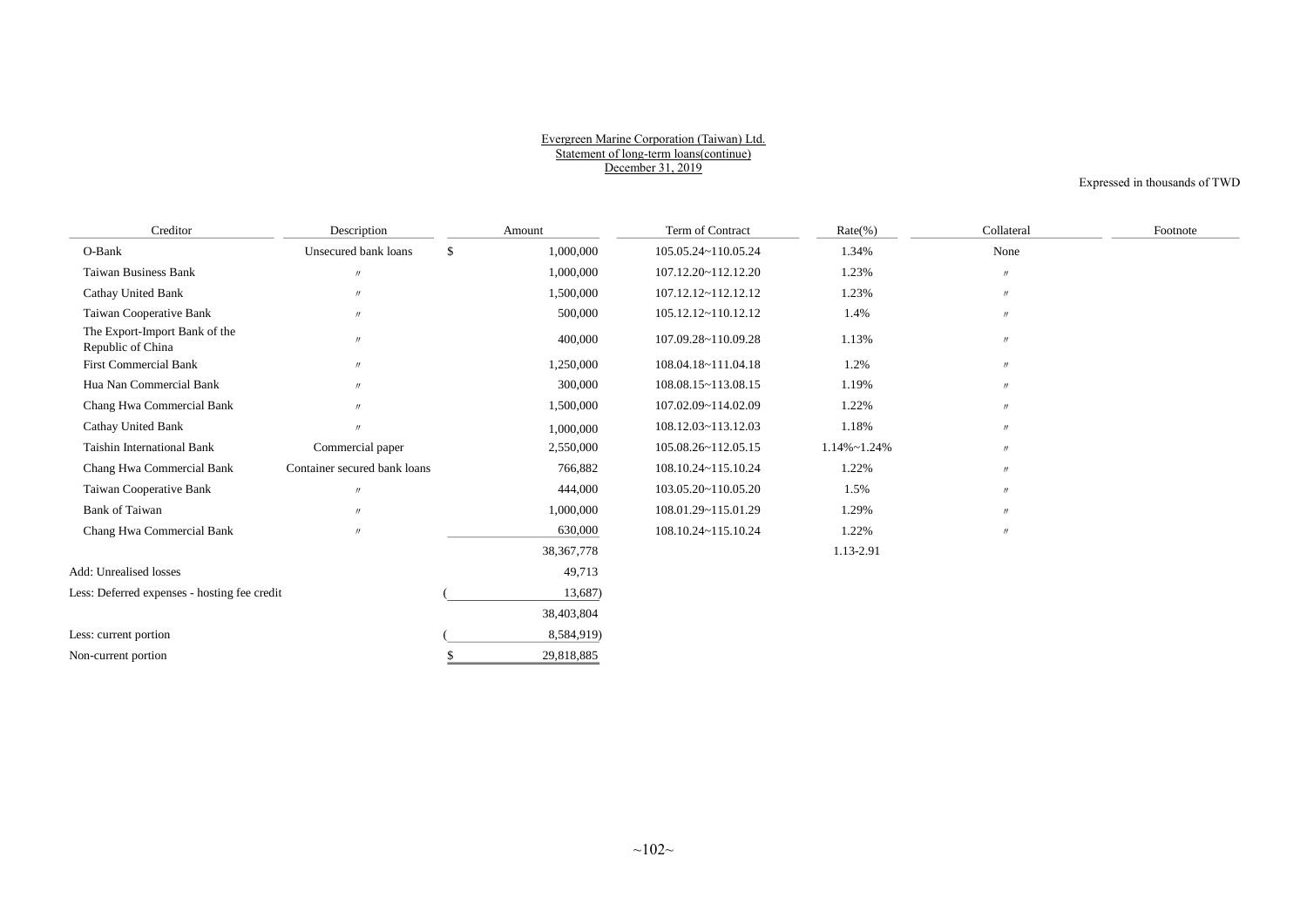# Evergreen Marine Corporation (Taiwan) Ltd. Statement of lease liabilities December 31, 2019

Expressed in thousands of TWD

|                  | Term of Contract | Balance at           |                   |  |  |  |  |
|------------------|------------------|----------------------|-------------------|--|--|--|--|
| Item             | (year)           | Discount Rate $(\%)$ | December 31, 2019 |  |  |  |  |
| Land             | 14~15            | 1.4950%              | 1,950,878         |  |  |  |  |
| <b>Buildings</b> |                  | 1.2317%              | 89,110            |  |  |  |  |
| <b>Ships</b>     | $6 - 19$         | 2.7710~3.5688%       | 20,188,942        |  |  |  |  |
| Total            |                  |                      | \$<br>22,228,930  |  |  |  |  |

Note: Please refer to Note  $6(9)$  for details of lease liabilities.

(blank part below)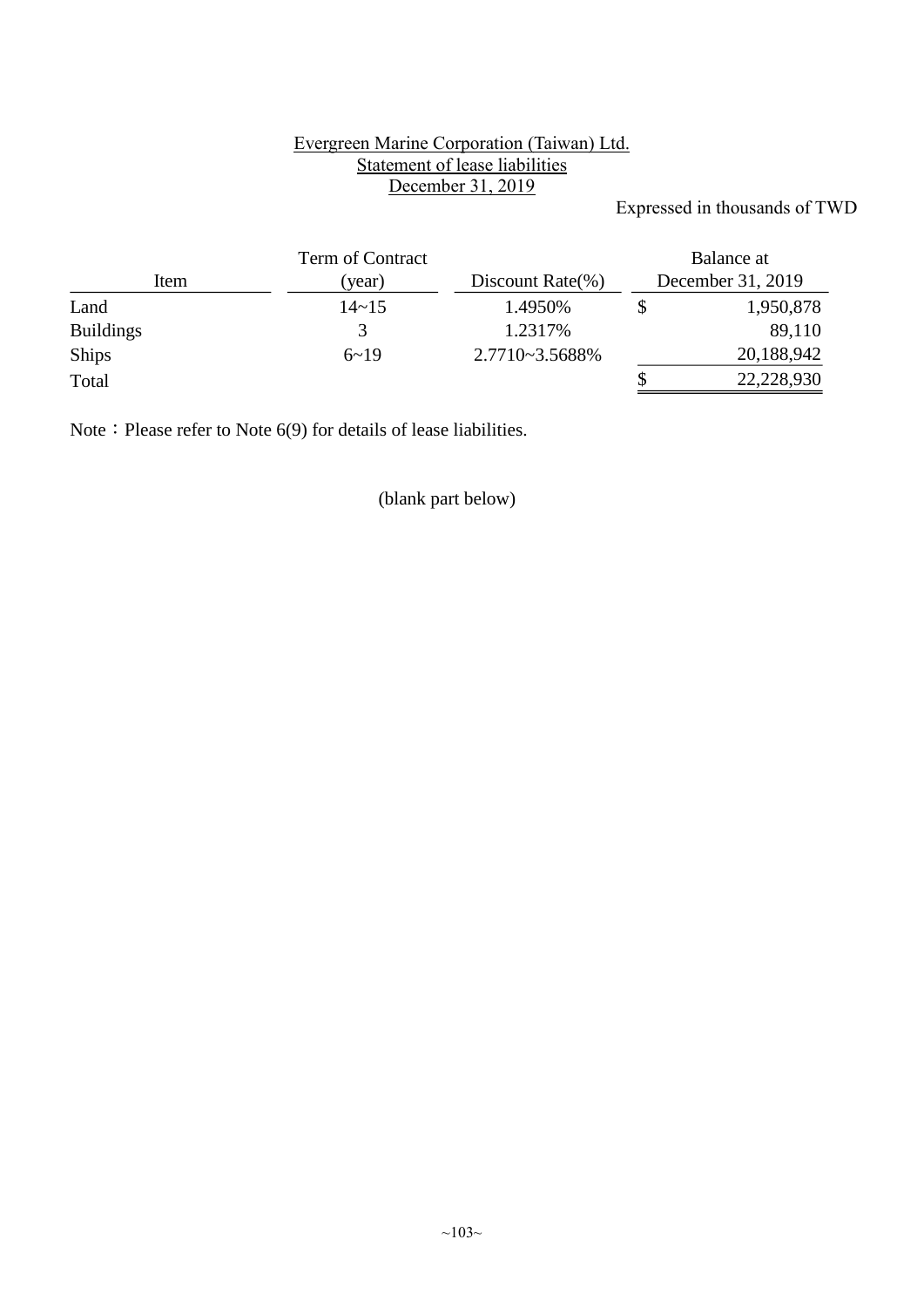### Evergreen Marine Corporation (Taiwan) Ltd. Statement of labor, depreciation and amortisation by function For the year ended December 31, 2019

Expressed in thousands of TWD

| By function                     |                        | Year ended December 31, 2019 |           |                        | Year ended December 31, 2018 |           |
|---------------------------------|------------------------|------------------------------|-----------|------------------------|------------------------------|-----------|
|                                 | Classified as          | Classified as                | Total     | Classified as          | Classified as                | Total     |
| By nature                       | <b>Operating Costs</b> | <b>Operating Expenses</b>    |           | <b>Operating Costs</b> | <b>Operating Expenses</b>    |           |
| Employee benefit expense        |                        |                              |           |                        |                              |           |
| Wages and salaries              | 818,277                | 1,454,094<br>- S             | 2,272,371 | $660,115$ \\$          | 1,080,419                    | 1,740,534 |
| Labor and health insurance fees | 50,914                 | 124,807                      | 175,721   | 41,050                 | 90,804                       | 131,854   |
| Pension costs                   | 35,496                 | 78,031                       | 113,527   | 28,191                 | 55,250                       | 83,441    |
| Directors' remuneration         |                        | 9,074                        | 9,074     |                        | 9,303                        | 9,303     |
| Other personnel expenses        | 53,501                 | 63,744                       | 117,245   | 42,180                 | 49,954                       | 92,134    |
| Total                           | 958,188                | 1,729,750                    | 2,687,938 | 771,536                | 1,285,730                    | 2,057,266 |
| Depreciation expenses           | 4,688,609              | 105,278                      | 4,793,887 | 1,996,682              | 36,279                       | 2,032,961 |
| Amortisation expenses           |                        | 16,458                       | 16,458    | 10,323                 | 10,249                       | 20,572    |

Note:

1. As of December 31, 2019 and 2018, the Company had 1,852 and 1,776 employees, respectively. There were 7 non-employee directors for both years.

2. Average employee benefit expense for the years ended December 31, 2019 and 2018 were NT\$1,452 thousand and NT\$1,158 thousand, respectively.

3. Average wages and salaries for the years ended December 31, 2019 and 2018 were NT\$1,232 thousand and NT\$984 thousand, respectively.

The average salary and bonus increased by 25.20% year over year.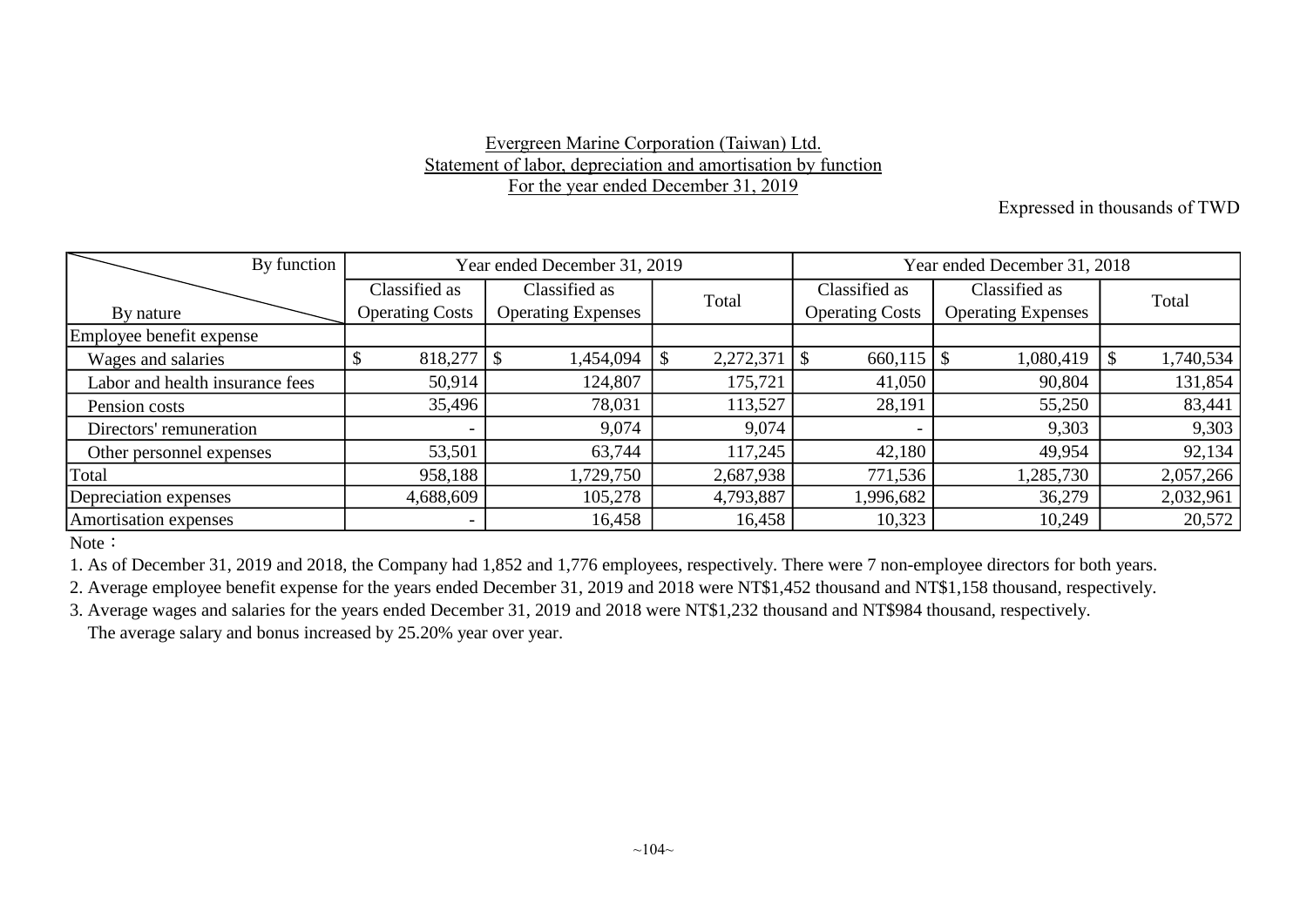#### Evergreen Marine Corporation (Taiwan) Ltd.Loans to othersFor the year ended December 31, 2019

Expressed in thousands of TWD

| Number   |                                      |                                         | General ledger                      | Is a             | Maximum outstanding balance<br>during the year ended December Balance at December |                   | Actual amount           |                        | Nature of loan | Amount of                              | Reason for short-term<br>financing (Note $6$ ) | Allowance for        |      | Collateral | Limit on loans granted to a | Ceiling on total          |          |
|----------|--------------------------------------|-----------------------------------------|-------------------------------------|------------------|-----------------------------------------------------------------------------------|-------------------|-------------------------|------------------------|----------------|----------------------------------------|------------------------------------------------|----------------------|------|------------|-----------------------------|---------------------------|----------|
| (Note 1) | Creditor                             | Borrower                                | account (Note 2)                    | related<br>party | 31, 2019<br>(Note 3)                                                              | 31, 2019 (Note 8) | drawn down              | Interest rate          | (Note 4)       | transactions with<br>borrower (Note 5) |                                                | doubtful<br>accounts | Item | Value      | single party (Note 7)       | loans granted<br>(Note 7) | Footnote |
|          | Peony Investment<br>S.A.             | Luanta Investment<br>(Netherlands) N.V. | Receivables from<br>related parties | Yes              | 65,877 \$                                                                         | 63,027            | 60,026<br><sup>\$</sup> | $2.80275-$<br>2.90475  | $\overline{2}$ |                                        | Working capital<br>requirement                 | l s                  | None | -S         | 5,324,819                   | 13,312,047                |          |
|          | Peony Investment<br>S.A.             | Clove Holding Ltd.                      | Receivables from<br>related parties | Yes              | 903,456                                                                           | 774,335           | 759,329                 | 2.70800~<br>2.88513    |                |                                        | Working capital<br>requirement                 |                      | None |            | 10,649,638                  | 13,312,047                |          |
|          | Clove Holding Ltd.                   | Whitney Equipment<br>LLC.               | Receivables from<br>related parties | Yes              | 94,818                                                                            |                   |                         |                        |                |                                        | Working capital<br>requirement                 |                      | None |            | 1,091,584                   | 1,364,480                 |          |
|          | Clove Holding Ltd.                   | Colon Container<br>Terminal S.A.        | Receivables from<br>related parties | Yes              | 558,386                                                                           | 534,231           | 534,231                 | $2.80800 -$<br>2.89200 | $\sim$         |                                        | Working capital<br>requirement                 |                      | None |            | 545,792                     | 1,364,480                 |          |
|          | Evergreen Marine<br>(Hong Kong) Ltd. | <b>Colon Container</b><br>Terminal S.A. | Receivables from<br>related parties | Yes              | 125,637                                                                           | 120,202           | 120,202                 | $2.80800 -$<br>3.50438 |                |                                        | Working capital<br>requirement                 |                      | None |            | 970,872                     | 1,941,744                 |          |

Note 1: The numbers filled in for the loans provided by the Company or subsidiaries are as follows:

(1)The Company is '0'.

(2)The subsidiaries are numbered in order starting from '1'.

Note 2: Fill in the name of account in which the loans are recognised, such as receivables–related parties, current account with stockholders, prepayments, temporary payments, etc.

Note 3: Fill in the maximum outstanding balance of loans to others during the year ended December 31, 2019

Note 4: The column of'Nature of loan' shall fill in 1.'Business transaction' or 2.'Short-term financing'.

Note 5: Fill in the amount of business transactions when nature of the loan is related to business transactions, which is the amount of business transactions occurred between the creditor and borrower in the current period

Note 6: Fill in purpose of loan when nature of loan is for short-term financing, for example, repayment of loan, acquisition of equipment, working capital, etc.

Note 7: Fill in limit on loans granted to a single party and ceiling on total loans granted as prescribed in the creditor company's "Procedures for Provision of Loans", and state each individual party to which the loans ha

the calculation for ceiling on total loans granted in the footnote.

1. According to the Company's credit policy, the total amount of loans granted to a single company should not exceed 20% of the net worth stated in the latest financial statements.

PEONY:USD 887,085\*30.0130\*20%=5,324,819

Clove Holding Ltd.:USD 90,926\* 30.0130\*20%=545,792

Evergreen Marine (Hong Kong) Ltd. USD 161,742\*30.0130\*20%=970,872

The Company held 100% voting shares directly and indirectly in foreign company, that the total amount of loans granted to a single company should not exceed 40% of the net worth stated in the latest financial statements.

PEONY:USD887,085\*30.0130\*40%= 10,649,638

Clove Holding Ltd.:USD90,926\*30.0130\*40%= 1,091,584

2. According to the Company's credit policy, the total amount of loans granted should not exceed 40% of the net worth stated in the latest financial statements.

Evergreen Marine (Hong Kong) Ltd.:USD 161,742\*30.0130\*40%=1,941,744

The Company held 100% voting shares directly and indirectly in foreign company, that the total amount of loans granted should not exceed 50% of the net worth stated in the latest financial statements.

PEONY:USD 887,085\*30.0130\*50%=13,312,047

Clove Holding Ltd.:USD 90,926\*30.0130\*50%=1,364,480

Note 8: The amounts of funds to be loaned to others which have been approved by the Board of Directors of a public company in accordance with Article 14, Item 1 of the "Regulations Governing Loaning of Funds and Making of at the end of the reporting period to reveal the risk of loaning the public company bears, even though they have not yet been appropriated. However, this balance should exclude the loans repaid when repayments are done sub Chairman to loan funds in instalments or in revolving within certain lines and within one year in accordance with Article 14, Item 2 of the "Regulations Governing Loaning of Funds and Making of Endorsements/Guarantees by P these lines of loaning approved by the Board of Directors, and these lines of loaning should not be excluded from this balance even though the loans are repaid subsequently, for taking into consideration that they could be

Table 1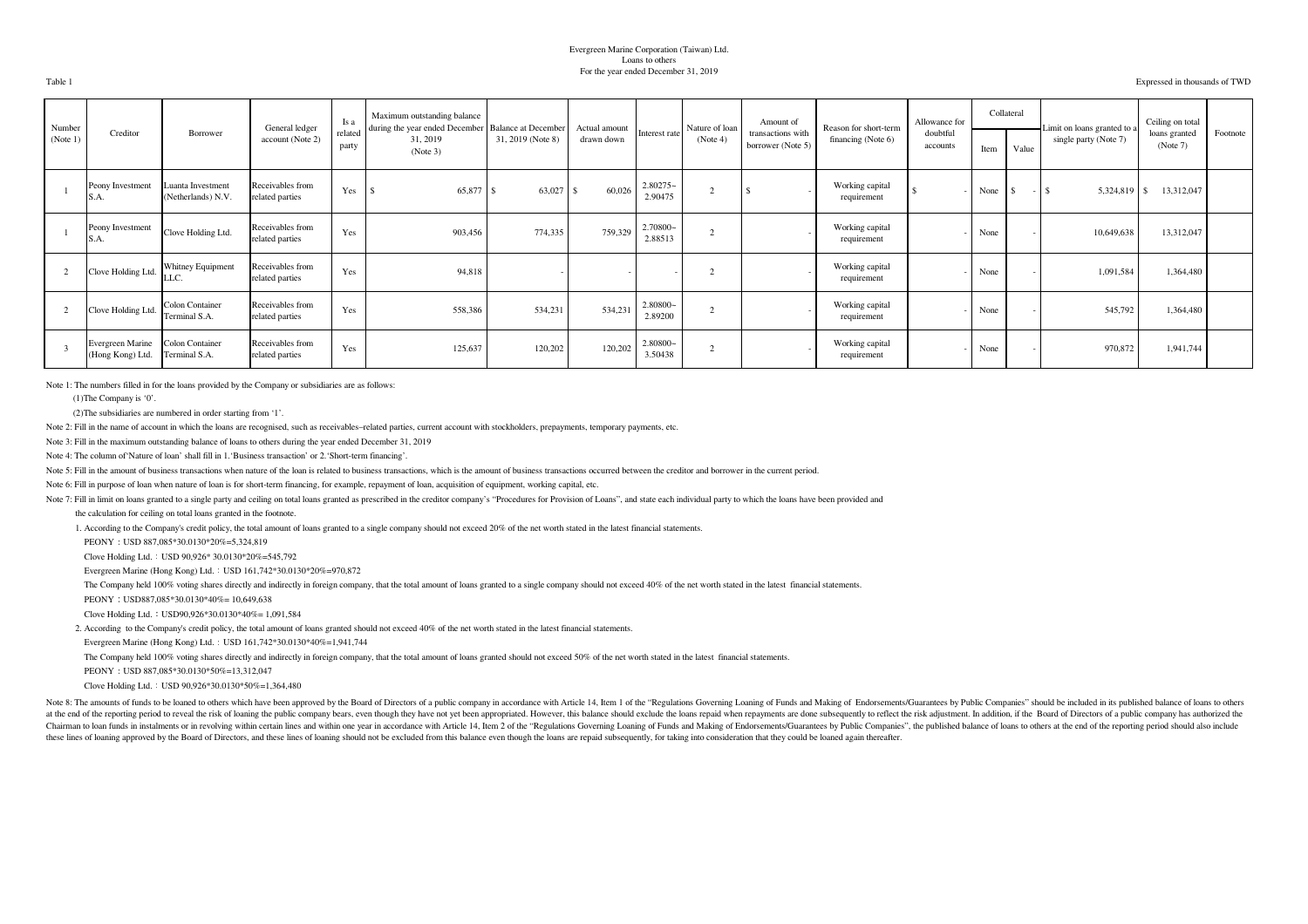### Evergreen Marine Corporation (Taiwan) Ltd.

### Provision of endorsements and guarantees to others

### For the year ended December 31, 2019

Expressed in thousands of TWD

|                    |                                 | Party being endorsed/guaranteed         |                                                          |                                                                             | Maximum outstanding                                                    | Outstanding                                                             |                                      | Amount of                                                | Ratio of<br>accumulated<br>endorsement/                                               | Ceiling on total                                              | Provision of                                                               | Provision of                                                                  | Provision of                                                                 |          |
|--------------------|---------------------------------|-----------------------------------------|----------------------------------------------------------|-----------------------------------------------------------------------------|------------------------------------------------------------------------|-------------------------------------------------------------------------|--------------------------------------|----------------------------------------------------------|---------------------------------------------------------------------------------------|---------------------------------------------------------------|----------------------------------------------------------------------------|-------------------------------------------------------------------------------|------------------------------------------------------------------------------|----------|
| Number<br>(Note 1) | Endorser/Guarantor              | Company name                            | Relationship with<br>the endorser/<br>guarantor (Note 2) | Limit on endorsements/<br>guarntees provided for a<br>single party (Note 3) | endorsement/<br>guarantee amount as o<br>December 31, 2019<br>(Note 4) | endorsement/<br>guarantee amount<br>at December 31.<br>2019<br>(Note 5) | Actual amount drawn<br>down (Note 6) | endorsements<br>guarantees<br>secured with<br>collateral | guarantee<br>amount to net<br>asset value of<br>the endorser/<br>guarantor<br>company | amount of<br>endorsements/<br>guarantees provided<br>(Note 3) | endorsements/<br>guarantees by parent<br>company to subsidiary<br>(Note 7) | endorsements/<br>guarantees by<br>subsidiary to parent<br>company<br>(Note 7) | endorsements/<br>guarantees to the<br>party in Mainland<br>China<br>(Note 7) | Footnote |
| $\Omega$           | Evergreen Marine<br>Corporation | Greencompass Marine S.A.                | $\overline{2}$                                           | 140,091,559<br>Ŝ.                                                           | 50,948,939                                                             | 50,948,939 \$<br>l S                                                    | 27,206,575 \$                        |                                                          | 72.749                                                                                | 175,114,448                                                   | Y                                                                          | $_{\rm N}$                                                                    | $_{\rm N}$                                                                   |          |
| $\Omega$           | Evergreen Marine<br>Corporation | Peony Investment S.A.                   | $\overline{2}$                                           | 140,091,559                                                                 | 158,030                                                                | 150,065                                                                 |                                      |                                                          | 0.219                                                                                 | 175, 114, 448                                                 | Y                                                                          | N                                                                             | $\mathbf N$                                                                  |          |
| $\Omega$           | Evergreen Marine<br>Corporation | Evergreen Marine (UK) Limited           | $\overline{2}$                                           | 140,091,559                                                                 | 36,968,619                                                             | 33,761,794                                                              | 29,402,635                           |                                                          | 48.20%                                                                                | 175, 114, 448                                                 | Y                                                                          | N                                                                             | $\mathbf N$                                                                  |          |
| $\Omega$           | Evergreen Marine<br>Corporation | Whitney Equipment LLC.                  | $\overline{2}$                                           | 140,091,559                                                                 | 158,312                                                                | 103,195                                                                 | 65,965                               |                                                          | 0.159                                                                                 | 175,114,448                                                   | Y                                                                          | N                                                                             | $_{\rm N}$                                                                   |          |
| $\Omega$           | Evergreen Marine<br>Corporation | Colon Container Terminal S.A.           | 6                                                        | 35,022,890                                                                  | 2,300,917                                                              | 2,300,196                                                               | 2,184,946                            |                                                          | 3.28%                                                                                 | 175, 114, 448                                                 | $_{\rm N}$                                                                 | $_{\rm N}$                                                                    | $\mathbf N$                                                                  |          |
| $\Omega$           | Evergreen Marine<br>Corporation | Balsam Investment (Netherlands)<br>N.V. | 6                                                        | 35,022,890                                                                  | 929,216                                                                | 882,382                                                                 | 830,910                              |                                                          | 1.269                                                                                 | 175,114,448                                                   | $_{\rm N}$                                                                 | N                                                                             | $_{\rm N}$                                                                   |          |
| $\Omega$           | Evergreen Marine<br>Corporation | Everport Terminal Services Inc.         | $\overline{2}$                                           | 140,091,559                                                                 | 2,630,781                                                              | 2,630,781                                                               | 1,163,602                            |                                                          | 3.769                                                                                 | 175, 114, 448                                                 | Y                                                                          | N                                                                             | $\mathbf N$                                                                  |          |
| $\Omega$           | Evergreen Marine<br>Corporation | Evergreen Marine (Hong Kong)<br>Ltd.    | $\overline{c}$                                           | 140,091,559                                                                 | 33,248,483                                                             | 33,248,483                                                              | 17,909,502                           |                                                          | 47.47%                                                                                | 175,114,448                                                   | Y                                                                          | N                                                                             | $\mathbf N$                                                                  |          |

Table 2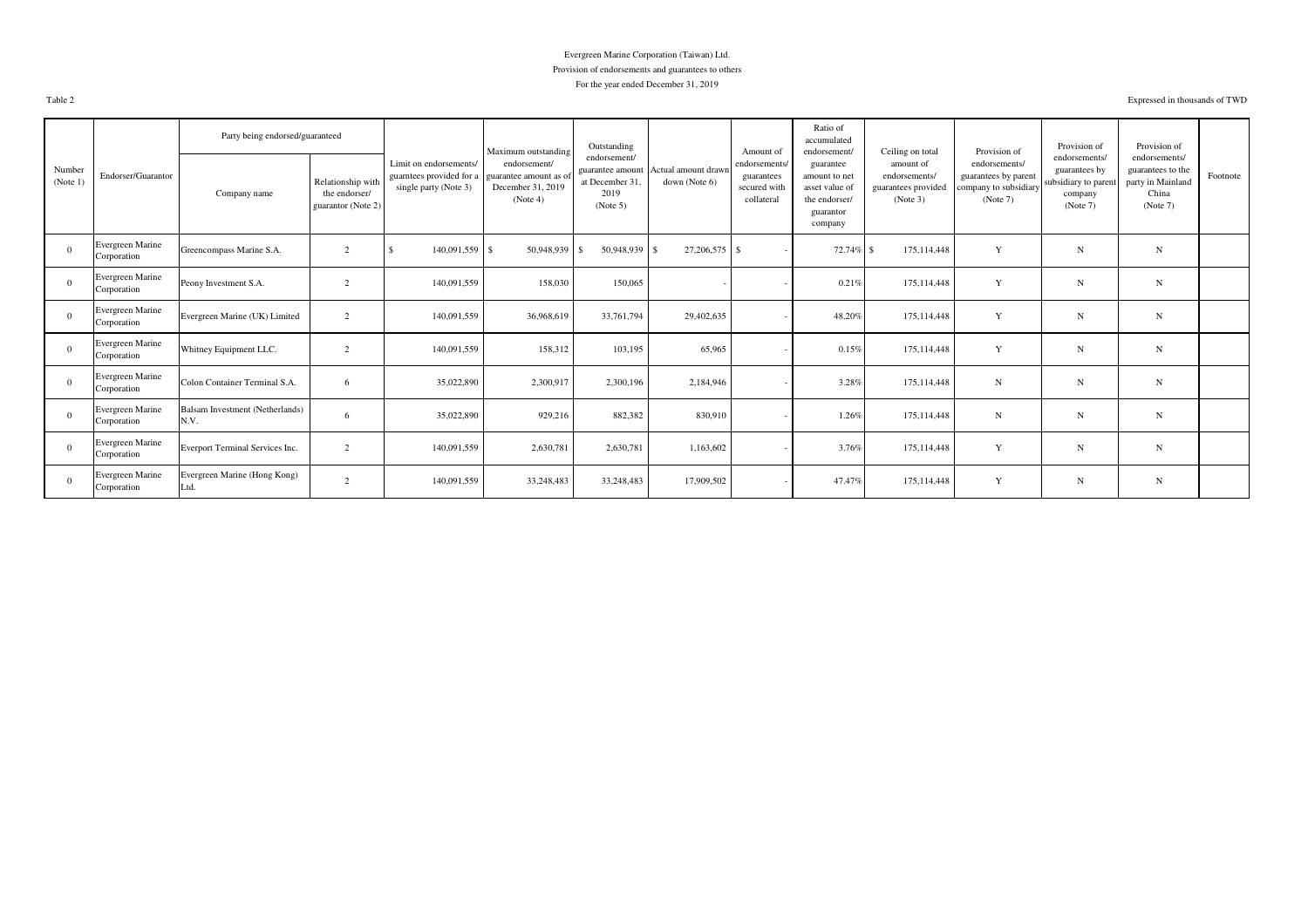#### Evergreen Marine Corporation (Taiwan) Ltd. Provision of endorsements and guarantees to others

#### For the year ended December 31, 2019

Table 2

|  | Expressed in thousands of TWD<br>$\mathbf{A}$ . The contract of the contract of the contract of the contract of the contract of the contract of the contract of the contract of the contract of the contract of the contract of the contract of the contract of th |
|--|--------------------------------------------------------------------------------------------------------------------------------------------------------------------------------------------------------------------------------------------------------------------|
|--|--------------------------------------------------------------------------------------------------------------------------------------------------------------------------------------------------------------------------------------------------------------------|

| Number<br>(Note 1) | Endorser/Guarantor                   | Party being endorsed/guaranteed                                     |                                                          |                                                                                                     | Maximum outstanding                           | Outstanding                                         |                                                         | Amount of                                                 | Ratio of<br>accumulated<br>endorsement/                                               | Ceiling on total                                              | Provision of                                                               | Provision of                                                                  | Provision of                                                                 |          |
|--------------------|--------------------------------------|---------------------------------------------------------------------|----------------------------------------------------------|-----------------------------------------------------------------------------------------------------|-----------------------------------------------|-----------------------------------------------------|---------------------------------------------------------|-----------------------------------------------------------|---------------------------------------------------------------------------------------|---------------------------------------------------------------|----------------------------------------------------------------------------|-------------------------------------------------------------------------------|------------------------------------------------------------------------------|----------|
|                    |                                      | Company name                                                        | Relationship with<br>the endorser/<br>guarantor (Note 2) | Limit on endorsements/<br>guarantees provided for a guarantee amount as of<br>single party (Note 3) | endorsement/<br>December 31, 2019<br>(Note 4) | endorsement/<br>at December 31,<br>2019<br>(Note 5) | guarantee amount Actual amount drawn<br>$down$ (Note 6) | endorsements/<br>guarantees<br>secured with<br>collateral | guarantee<br>amount to net<br>asset value of<br>the endorser/<br>guarantor<br>company | amount of<br>endorsements/<br>guarantees provided<br>(Note 3) | endorsements/<br>guarantees by parent<br>company to subsidiary<br>(Note 7) | endorsements/<br>guarantees by<br>subsidiary to parent<br>company<br>(Note 7) | endorsements/<br>guarantees to the<br>party in Mainland<br>China<br>(Note 7) | Footnote |
|                    | Evergreen Marine<br>(Hong Kong) Ltd. | Ever Shine (Shanghai) Enterprise<br>Management Consulting Co., Ltd. |                                                          | 9,708,722                                                                                           |                                               | 35,869                                              | 4,882 \$                                                |                                                           | $0.74\%$ \$                                                                           | 12,135,903                                                    |                                                                            | IN                                                                            |                                                                              |          |
|                    | Evergreen Marine<br>(Hong Kong) Ltd. | Colon Container Terminal S.A.                                       |                                                          | 2,427,181                                                                                           | 517,706                                       | 491,613                                             | 491,613                                                 |                                                           | 10.13%                                                                                | 12,135,903                                                    | N                                                                          | - IN                                                                          | N                                                                            |          |

Note 1: The numbers filled in for the endorsements/guarantees provided by the Company or subsidiaries are as follows:

(1)The Company is '0'.

(2)The subsidiaries are numbered in order starting from '1'.

Note 2: Relationship between the endorser/guarantor and the party being endorsed/guaranteed is classified into the following six categories; fill in the number of category each case belongs to:

(1) Having business relationship.

(2) The endorser/guarantor parent company directly and indirectly owns more than 50% voting shares of the endorsed/guaranteed company.

(3) The endorsed/guaranteed parent company directly and indirectly owns more than 50% voting shares of the endorser/guarantor subsidiary.

(4) The parent company directly or indirectly owns more than 90% voting shares of the companies that make endorsements/guarantees for each other.

(5) The parent company fulfills its contractual obligations by providing mutual endorsements/guarantees for another company in the same industry or for joint builders for purposes of undertaking a construction project.

(6) Due to joint venture, all capital contributing shareholders make endorsements/guarantees to the endorsed/guaranteed company in proportion to its ownership.

(7) Companies in the same industry provide among themselves joint and several security for a performance guarantee of a sales contract for pre-construction homes pursuant to the Consumer Protection Act for each other.

Note 3: Fill in limit on endorsements/guarantees provided for a single party and ceiling on total amount of endorsements/guarantees provided as prescribed in the endorser/guarantor company's "Procedures for Provision of En

Guarantees", and state each individual party to which the endorsements/guarantees have been provided and the calculation for ceiling on total amount of endorsements/guarantees provided in the footnote.

The calculation is as follows:

The Company: 70,045,779\*250% = 175,114,448

Limit on endorsement or guarantees provided by the Company for a single entity is \$35,022,890 (Amounting to 50% of its net worth).

(When the Company owns more than 50% voting shares of the endorsed/guaranteed company, the limit on endorsement or guarantee provided by the Company should not exceed 200% of its net worth, which equals to \$140,091,559.)

According to the credit policy of Evergreen Marine (Hong Kong) Ltd., the calculation for total amount of endorsements/guarantees is as follows:

Ceiling on total amount of endorsements/guarantees: USD 161,742\*30.013\*250% = 12,135,903

Limit on endorsements or guarantees provided for a single entity  $\cdot$  USD 161,742\*30.013\*50% = 2,427,181

(When the Company owns more than 50% voting shares of the endorsed/guaranteed company, the limit on endorsement or guarantee provided by the Company should not exceed 200% of its net worth, which equals to \$9,708,722.)

Note 4: Fill in the year-to-date maximum outstanding balance of endorsements/guarantees provided as of the reporting period.

Note 5: Fill in the amount approved by the Board of Directors or the chariman if the chairman has been authorised by the Board of Directors.

Note 6: Fill in the actual amount of endorsements/guarantees used by the endorsed/guaranteed company.

Note 7: Fill in 'Y' for those cases of provision of endorsements/guarantees by listed parent company to subsidiary, provision by subsidiary to listed parent company, and provision to the party in Mainland China.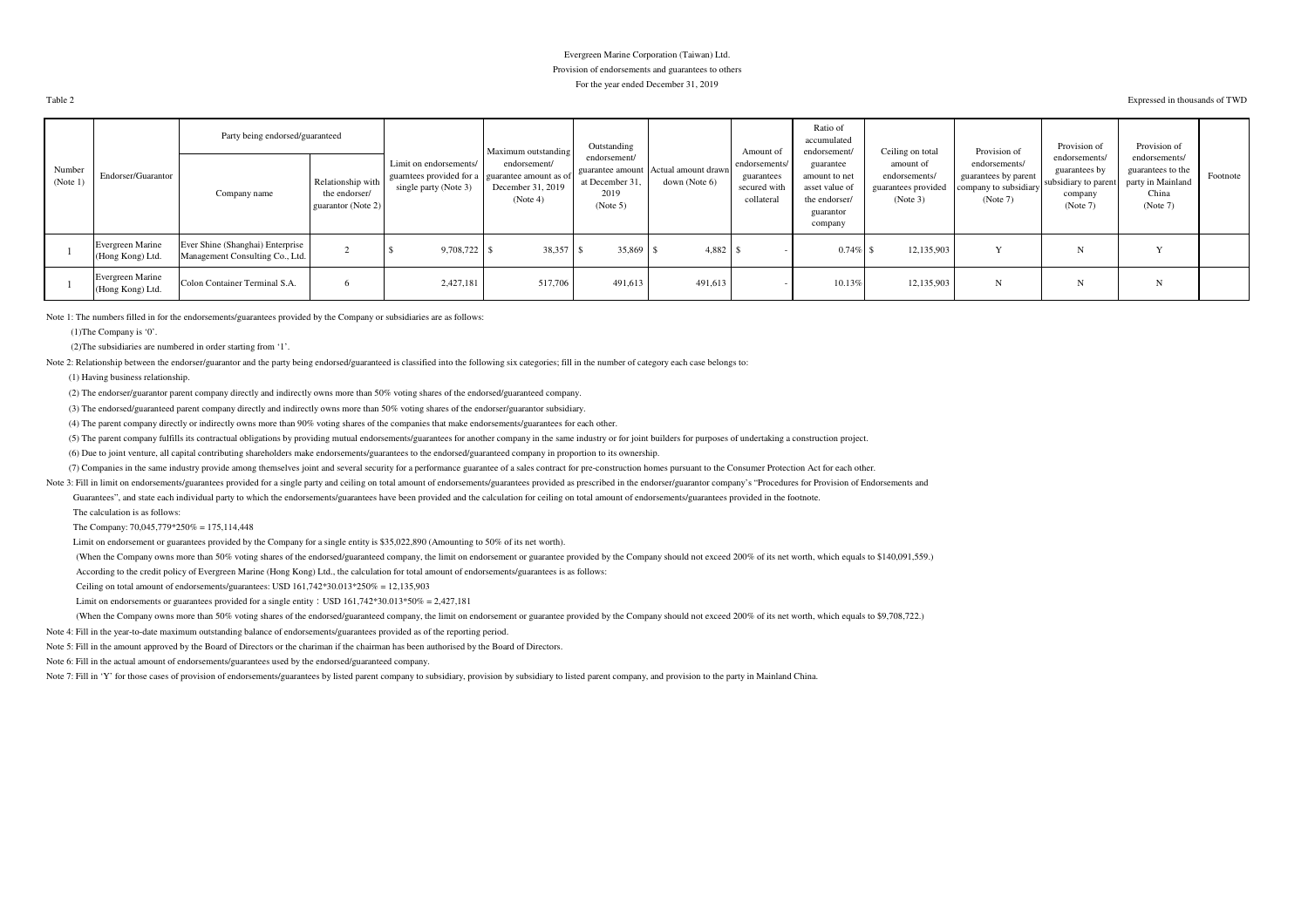#### Evergreen Marine Corporation (Taiwan) Ltd.

#### Holding of marketable securities at the end of the period (not including subsidiaries, associates and joint ventures)For the year ended December 31, 2019

Expressed in thousands of shares/thousands of TWD/thousands of foreign currency

| Securities held by                         | Marketable securities (Note 1)                                  | Relationship with the<br>securities issuer (Note 2) | Genearl ledger account                                                                        |                  | Footnote (Note 4)    |               |                      |  |
|--------------------------------------------|-----------------------------------------------------------------|-----------------------------------------------------|-----------------------------------------------------------------------------------------------|------------------|----------------------|---------------|----------------------|--|
|                                            |                                                                 |                                                     |                                                                                               | Number of shares | Book value (Note 3)  | Ownership (%) | Fair value           |  |
| Evergreen Marine Corporation<br>Stock:     |                                                                 |                                                     |                                                                                               |                  |                      |               |                      |  |
|                                            | Power World Fund Inc.                                           |                                                     | Financial asset measured at fair<br>value through other comprehensive<br>income - non-current | 677              | 6,772<br>ΙS          | 5.68% \$      | 6,772                |  |
|                                            | Linden Technologies, Inc.                                       |                                                     | $\mathbf{u}$                                                                                  | 50               | 5,253                | 1.44%         | 5,253                |  |
|                                            | TopLogis, Inc.                                                  |                                                     | $^{\prime\prime}$                                                                             | 2,464            | 28,503               | 17.48%        | 28,503               |  |
|                                            | Ever Accord Construction Corp.                                  | Other related party                                 | $^{\prime\prime}$                                                                             | 10,500           | 125,921              | 17.50%        | 125,921              |  |
|                                            | Central Reinsurance Corp.                                       |                                                     | $^{\prime\prime}$                                                                             | 49,866           | 989,849              | 8.45%         | 989,849              |  |
|                                            | Financial bonds:                                                |                                                     |                                                                                               |                  |                      |               |                      |  |
|                                            | Sunny Bank 2nd Subordinate Financial Debentures-B Issue in 2015 |                                                     | Financial asset measured at<br>atmortised cost - non-current                                  |                  | 50,000               |               | 50,000               |  |
|                                            | Sunny Bank 3rd Subordinate Financial Debentures-B Issue in 2017 |                                                     | $\mathbf{u}$                                                                                  |                  | 50,000               |               | 50,000               |  |
| Peony Investment S.A.                      | Hutchison Inland Container Depots Ltd.                          |                                                     | Financial asset measured at fair<br>value through other comprehensive<br>income - non-current | 0.75             | <b>USD</b><br>252    | 7.50%         | <b>USD</b><br>252    |  |
|                                            | South Asia Gateway Terminals (Private) Ltd.                     |                                                     | $\mathbf{u}$                                                                                  | 18,942           | <b>USD</b><br>18,500 | 5.00%         | <b>USD</b><br>18,500 |  |
| Evergreen Shipping Agency (Europe)<br>GmbH | Zoll Pool Hafen Hamburg AG                                      |                                                     | $^{\prime\prime}$                                                                             | 10               | <b>EUR</b><br>10     | 2.86%         | <b>EUR</b><br>10     |  |

Note 1: Marketable securities in the table refer to stocks, bonds, beneficiary certificates and other related derivative securities within the scope of IFRS9, 'Financial instruments: recognition and measurement'.

Note 2: Leave the column blank if the issuer of marketable securities is non-related party.

Note 3: Fill in the amount after adjusted at fair value and deducted by accumulated impairment for the marketable securities measured at fair value; fill in the acquisition cost or amortised cost deducted by accumulated im

marketable securities not measured at fair value.

Note 4: The number of shares of securities and their amounts pledged as security or pledged for loans and their restrictions on use under some agreements should be stated in the footnote if the securities presented herein

Table 3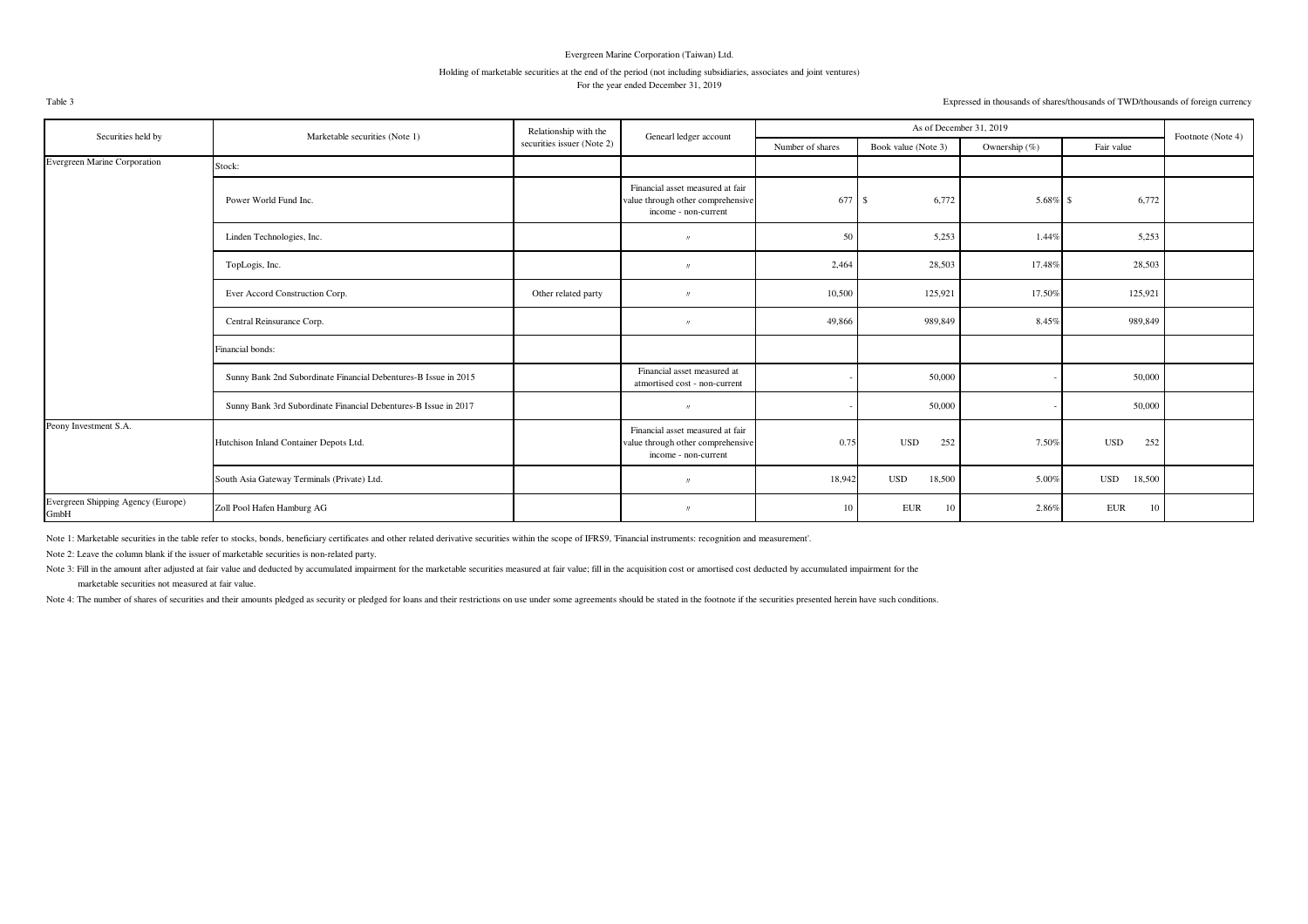# Evergreen Marine Corporation (Taiwan) Ltd.

# Purchases or sales of goods from or to related parties reaching NT\$100 million or 20% of paid-in capital or more

# For the year ended December 31, 2019

Expressed in thousands of TWD/thousands of foreign currency

| Purchaser/Seller<br>Evergreen Marine Corporation | Counterparty                                                 | Relationship with the<br>counterparty |                     |                 | Transaction                                |                | Differences in transaction<br>terms compared to third<br>party transactions<br>(Note 1) |                        |                    | Notes/accounts receivable (payable)                           | Footnote (Note 2) |
|--------------------------------------------------|--------------------------------------------------------------|---------------------------------------|---------------------|-----------------|--------------------------------------------|----------------|-----------------------------------------------------------------------------------------|------------------------|--------------------|---------------------------------------------------------------|-------------------|
|                                                  |                                                              |                                       | Purchases/<br>sales | Amount          | Percentage of<br>total purchases/<br>sales | Credit term    |                                                                                         | Unit price Credit term | Balance            | Percentage of total<br>notes/accounts<br>receivable (payable) |                   |
|                                                  | Everport Terminal Services Inc.                              | Subsidiary                            | Purchases           | \$<br>1,311,928 | 3%                                         | $30 - 60$ days | \$                                                                                      |                        | $-$ (\$<br>86,796) | 2%                                                            |                   |
|                                                  | Greencompass Marine S.A.                                     | Subsidiary                            | Purchases           | 1,950,986       | 4%                                         | $30 - 60$ days |                                                                                         |                        | 191)               |                                                               |                   |
|                                                  |                                                              |                                       | Sales               | 2,553,434       | 6%                                         | $30 - 60$ days |                                                                                         |                        | 11,594             |                                                               |                   |
|                                                  | Taiwan Terminal Services Co., Ltd.                           | Subsidiary                            | Purchases           | 857,235         | 2%                                         | $30 - 60$ days |                                                                                         |                        | 74,747)            | 2%                                                            |                   |
|                                                  | Italia Marittima S.p.A.                                      | Associates                            | Purchases           | 262,779         | 1%                                         | $30 - 60$ days |                                                                                         |                        |                    |                                                               |                   |
|                                                  |                                                              |                                       | Sales               | 356,295         | 1%                                         | $30 - 60$ days |                                                                                         |                        | 44,561             | $1\%$                                                         |                   |
|                                                  | Evergreen International Storage and<br>Transport Corp.       | Associates                            | Purchases           | 409,054         | 1%                                         | $30 - 60$ days |                                                                                         |                        | 17,046)            |                                                               |                   |
|                                                  | <b>Evergreen Shipping Agency</b><br>(America) Corporation    | Other related parties                 | Purchases           | 387,580         | 1%                                         | $30 - 60$ days |                                                                                         |                        |                    |                                                               |                   |
|                                                  | Evergreen International Corp.                                | Other related parties                 | Purchases           | 681,428         | $2\%$                                      | $30 - 60$ days |                                                                                         |                        | 41,725)            | 1%                                                            |                   |
|                                                  | Evergreen Marine (UK) Limited                                | Subsidiary                            | Purchases           | 447,975         | 1%                                         | $30 - 60$ days |                                                                                         |                        | 9,941)             |                                                               |                   |
|                                                  |                                                              |                                       | <b>Sales</b>        | 756,168         | 2%                                         | $30 - 60$ days |                                                                                         |                        | 10,796             |                                                               |                   |
|                                                  | Evergreen Marine (Singapore) Pte. Ltd. Other related parties |                                       | Purchases           | 346,574         | 1%                                         | $30 - 60$ days |                                                                                         |                        | 7,277              |                                                               |                   |
|                                                  |                                                              |                                       | <b>Sales</b>        | 1,777,185       | 4%                                         | $30 - 60$ days |                                                                                         |                        | 17,214             | 1%                                                            |                   |
|                                                  |                                                              |                                       | Purchases           | 686,310         | 2%                                         | $30 - 60$ days |                                                                                         |                        |                    |                                                               |                   |
|                                                  | Evergreen Marine (Hong Kong) Ltd.                            | Subsidiary                            | Sales               | 450,977         | $1\%$                                      | $30 - 60$ days |                                                                                         |                        | 3,569              |                                                               |                   |
|                                                  | Evergreen International S.A.(EIS)                            | Other related parties                 | Sales               | 352,427         | $1\%$                                      | $30 - 60$ days |                                                                                         |                        | 860                |                                                               |                   |

Table 4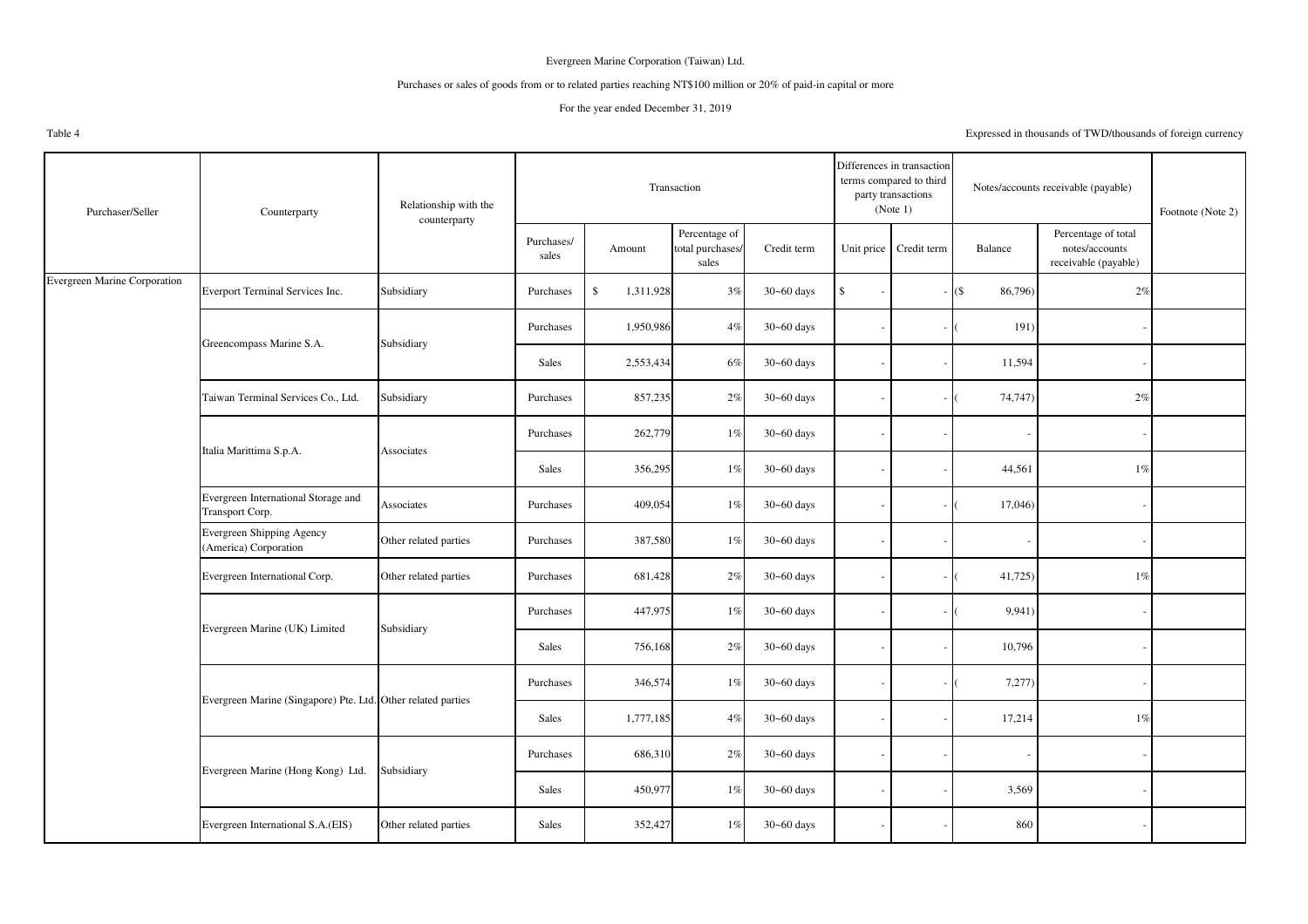| Purchaser/Seller                            | Counterparty                                           | Relationship with the<br>counterparty                 |                     |            | Transaction |                                            |                           | Differences in transaction<br>terms compared to third<br>party transactions<br>(Note 1) |                        |              |         | Notes/accounts receivable (payable)                           | Footnote (Note 2) |
|---------------------------------------------|--------------------------------------------------------|-------------------------------------------------------|---------------------|------------|-------------|--------------------------------------------|---------------------------|-----------------------------------------------------------------------------------------|------------------------|--------------|---------|---------------------------------------------------------------|-------------------|
|                                             |                                                        |                                                       | Purchases/<br>sales | Amount     |             | Percentage of<br>total purchases/<br>sales | Credit term               |                                                                                         | Unit price Credit term |              | Balance | Percentage of total<br>notes/accounts<br>receivable (payable) |                   |
| Evergreen Marine Corporation                | Gaining Enterprise S.A.                                | Other related parties                                 | Purchases           | s.         | 830,410     | 2%                                         | $30 - 60$ days            | \$                                                                                      |                        | $\mathbb{S}$ |         |                                                               |                   |
|                                             | Evergreen Shipping Agency (Japan)<br>Corporation (EGJ) | Other related parties                                 | Purchases           |            | 105,148     |                                            | $30\mbox{--}60~\rm{days}$ |                                                                                         |                        |              |         |                                                               |                   |
|                                             | Taipei Port Container Terminal Corp.                   | Associates                                            | Purchases           |            | 156,550     |                                            | $30 - 60$ days            |                                                                                         |                        |              |         |                                                               |                   |
| <b>Taiwan Terminal Services</b><br>Co.,Ltd. | Evergreen Marine Corp.                                 | The parent                                            | <b>Sales</b>        |            | 857,235     | 100%                                       | $30 - 60$ days            |                                                                                         |                        |              | 74,747  | 100%                                                          |                   |
| Everport Terminal Services Inc.             | Evergreen Marine Corp.                                 | The parent                                            | <b>Sales</b>        | <b>USD</b> | 42,443      | 10%                                        | $30 - 60$ days            |                                                                                         |                        | <b>USD</b>   | 2,892   | 9%                                                            |                   |
|                                             | Evergreen Marine (Singapore) Pte. Ltd                  | Investee of the Parent<br>Company's major shareholder | Sales               | <b>USD</b> | 99,579      | 23%                                        | 30 days                   |                                                                                         |                        | <b>USD</b>   | 6,223   | 19%                                                           |                   |
|                                             | Greencompass Marine S.A.                               | Indirect subsidiary of the<br>Parent Company          | Sales               | <b>USD</b> | 63,053      | 15%                                        | 30 days                   |                                                                                         |                        | <b>USD</b>   | 3,015   | 9%                                                            |                   |
|                                             | Evergreen Marine (UK) Limited                          | Indirect subsidiary of the<br>Parent Company          | <b>Sales</b>        | <b>USD</b> | 80,963      | 19%                                        | 30 days                   |                                                                                         |                        | <b>USD</b>   | 4,897   | 15%                                                           |                   |
|                                             | Evergreen Marine (Hong Kong) Ltd.                      | Subsidiary of the Parent<br>Company                   | Sales               | <b>USD</b> | 33,074      | 8%                                         | 30 days                   |                                                                                         |                        | <b>USD</b>   | 2,453   | 8%                                                            |                   |
| Evergreen Marine (Hong Kong)<br>Ltd.        | Evergreen Marine Corp.                                 |                                                       | Sales               | <b>USD</b> | 22,203      | 3%                                         | $30 - 60$ days            |                                                                                         |                        |              |         |                                                               |                   |
|                                             |                                                        | The parent                                            | Purchases           | USD        | 14,590      | 2%                                         | $30 - 60$ days            |                                                                                         |                        | (USD)        | 119)    |                                                               |                   |
|                                             |                                                        | Indirect subsidiary of the                            | Sales               | <b>USD</b> | 38,304      | 5%                                         | $30 - 60$ days            |                                                                                         |                        |              |         |                                                               |                   |
|                                             | Greencompass Marine S.A.                               | Parent Company                                        | Purchases           | <b>USD</b> | 20,596      | 3%                                         | $30 - 60$ days            |                                                                                         |                        |              |         |                                                               |                   |
|                                             |                                                        | Investee of Balsam<br><b>Investment</b> (NetherLands) | Sales               | <b>USD</b> | 9,287       | 1%                                         | $30 - 60$ days            |                                                                                         |                        |              |         |                                                               |                   |
|                                             | Italia Marittima S.p.A.                                | N.V.                                                  | Purchases           | <b>USD</b> | 27,787      | $4\%$                                      | $30 - 60$ days            |                                                                                         |                        | <b>USD</b>   | 1,393   |                                                               |                   |
|                                             |                                                        | Investee of the Parent                                | <b>Sales</b>        | <b>USD</b> | 42,980      | $5\%$                                      | $30 - 60$ days            |                                                                                         |                        |              |         |                                                               |                   |
|                                             | Evergreen Marine (Singapore) Pte. Ltc                  | Company's major shareholder                           | Purchases           | <b>USD</b> | 6,585       | 1%                                         | $30 - 60$ days            |                                                                                         |                        | (USD         | 151)    |                                                               |                   |
|                                             |                                                        | Investee of the Parent                                | Sales               | <b>USD</b> | 11,032      | 1%                                         | $30 - 60$ days            |                                                                                         |                        | $_{\rm USD}$ | 973     |                                                               |                   |
|                                             | Evergreen International Corp.                          | Company's major shareholder                           | Purchases           | <b>USD</b> | 19,960      | 3%                                         | $30 - 60$ days            |                                                                                         |                        |              |         |                                                               |                   |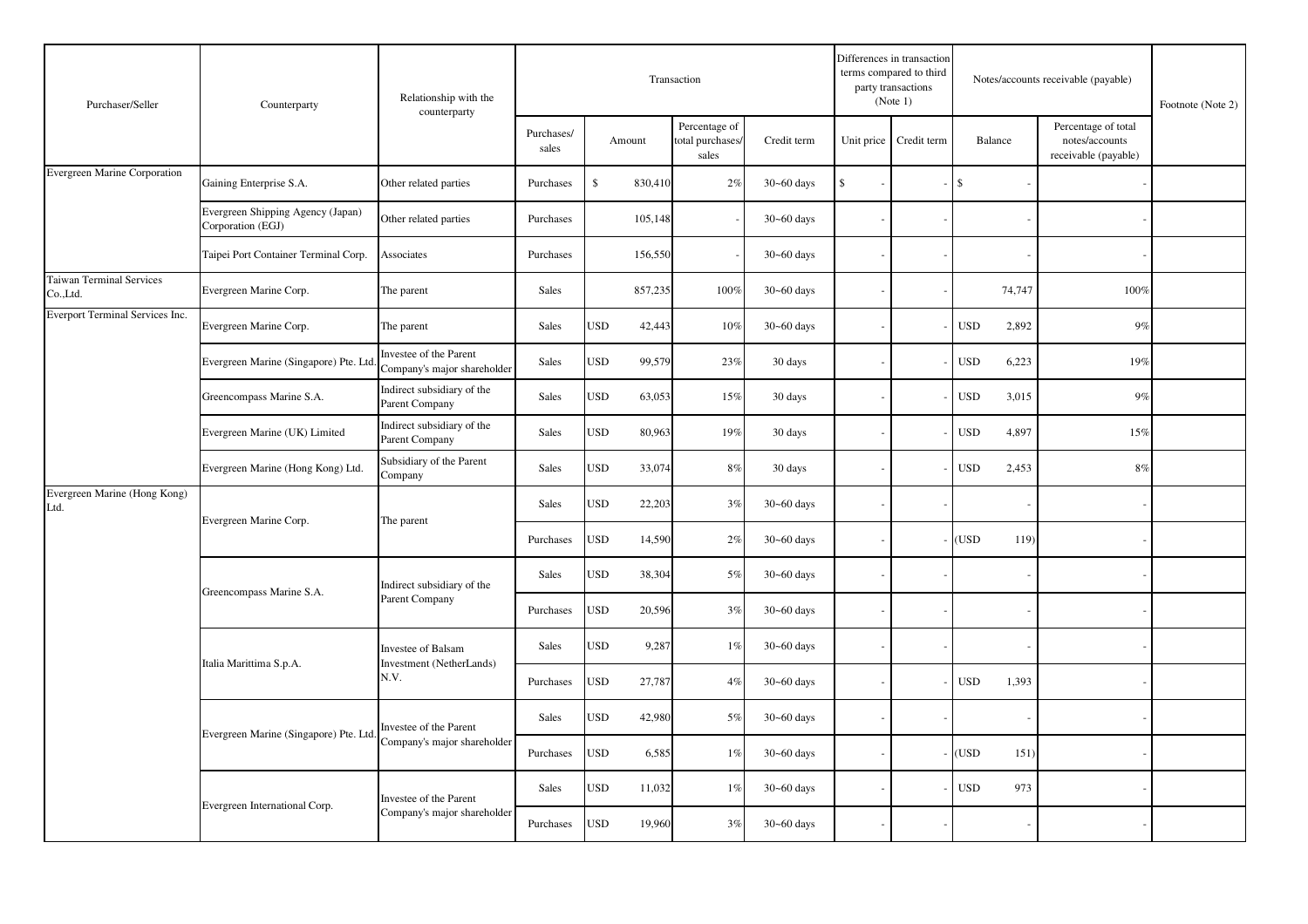| Purchaser/Seller                     | Counterparty                                                              | Relationship with the<br>counterparty                 |                                           |            |        | Transaction                               |                | Differences in transaction<br>terms compared to third<br>party transactions<br>(Note 1) |                        |            |         | Notes/accounts receivable (payable)                           | Footnote (Note 2) |
|--------------------------------------|---------------------------------------------------------------------------|-------------------------------------------------------|-------------------------------------------|------------|--------|-------------------------------------------|----------------|-----------------------------------------------------------------------------------------|------------------------|------------|---------|---------------------------------------------------------------|-------------------|
|                                      |                                                                           |                                                       | Purchases/<br>sales                       | Amount     |        | Percentage of<br>otal purchases/<br>sales | Credit term    |                                                                                         | Unit price Credit term |            | Balance | Percentage of total<br>notes/accounts<br>receivable (payable) |                   |
| Evergreen Marine (Hong Kong)<br>Ltd. | Evergreen Marine (UK) Limited                                             | Indirect subsidiary of the                            | <b>Sales</b>                              | <b>USD</b> | 17,438 | 2%                                        | $30 - 60$ days | \$                                                                                      |                        | <b>USD</b> | 31      |                                                               |                   |
|                                      |                                                                           | Parent Company                                        | Purchases                                 | USD        | 84,825 | 11%                                       | $30 - 60$ days |                                                                                         |                        | (USD       | 252)    |                                                               |                   |
|                                      | Everport Terminal Services Inc.                                           | Subsidiary of the Parent<br>Company                   | Purchases                                 | <b>USD</b> | 33,074 | $4\%$                                     | 30 days        |                                                                                         |                        | (USD       | 2,453)  |                                                               |                   |
|                                      | Evergreen Shipping Agency (America) Investee of the Parent<br>Corporation | Company's major shareholder                           | Purchases                                 | <b>USD</b> | 6,875  | $1\%$                                     | $30 - 60$ days |                                                                                         |                        | (USD)      | 1)      |                                                               |                   |
|                                      | Evergreen Shipping Agency (Europe)<br>GmbH                                | Indirect subsidiary of the<br>Parent Company          | Purchases                                 | <b>USD</b> | 5,350  | 1%                                        | $30 - 60$ days |                                                                                         |                        | (USD)      | 571)    |                                                               |                   |
|                                      | Master International Shipping Agency<br>Co., Ltd.                         | Indirect subsidiary of the<br>Parent Company          | Purchases                                 | <b>USD</b> | 33,253 | 4%                                        | $30 - 60$ days |                                                                                         |                        | (USD)      | 3,536   |                                                               |                   |
| Greencompass Marine S.A.             |                                                                           | Indirect subsidiary of the                            | Sales                                     | <b>USD</b> | 44,749 | $2\%$                                     | $30 - 60$ days |                                                                                         |                        | <b>USD</b> | 387     |                                                               |                   |
|                                      | Evergreen Marine (UK) Limited<br>Evergreen Marine Corp.                   | Parent Company                                        | Purchases                                 | USD        | 28,893 | 1%                                        | $30 - 60$ days |                                                                                         |                        | (USD       | 1,074   |                                                               |                   |
|                                      |                                                                           | The parent                                            | Sales                                     | <b>USD</b> | 63,118 | 2%                                        | $30 - 60$ days |                                                                                         |                        | <b>USD</b> | 6       |                                                               |                   |
|                                      |                                                                           |                                                       | Purchases                                 | <b>USD</b> | 82,608 | $3\%$                                     | $30 - 60$ days |                                                                                         |                        | (USD)      | 386)    |                                                               |                   |
|                                      | Everport Terminal Services Inc.                                           | Subsidiary of the Parent<br>Company                   | Purchases                                 | <b>USD</b> | 63,053 | 2%                                        | 30 days        |                                                                                         |                        | (USD       | 3,015   | 1%                                                            |                   |
|                                      | Evergreen Marine (Singapore) Pte. Ltd.                                    | Investee of the Parent                                | Sales                                     | <b>USD</b> | 91,804 | 3%                                        | $30 - 60$ days |                                                                                         |                        | <b>USD</b> | 975     |                                                               |                   |
|                                      |                                                                           | Company's major shareholder                           | Purchases                                 | <b>USD</b> | 27,730 | $1\%$                                     | $30 - 60$ days |                                                                                         |                        | (USD)      | 669)    |                                                               |                   |
|                                      | Italia Marittima S.p.A.                                                   | Investee of Balsam<br>Investment (NetherLands)        | Sales                                     | USD        | 22,637 | 1%                                        | $30 - 60$ days |                                                                                         |                        |            |         |                                                               |                   |
|                                      |                                                                           | N.V.                                                  | Purchases                                 | <b>USD</b> | 37,889 | $1\%$                                     | $30 - 60$ days |                                                                                         |                        |            |         |                                                               |                   |
|                                      | Evergreen Shipping Agency (America) Investee of the Parent<br>Corporation | Company's major shareholder                           | Purchases                                 | <b>USD</b> | 16,815 | $1\%$                                     | $30 - 60$ days |                                                                                         |                        |            |         |                                                               |                   |
|                                      | Evergreen International Corp.                                             | Investee of the Parent<br>Company's major shareholder | Purchases                                 | <b>USD</b> | 13,295 |                                           | $30 - 60$ days |                                                                                         |                        |            |         |                                                               |                   |
|                                      | Evergreen Shipping Agency (Japan)                                         | Investee of the Parent<br>Company's major shareholder | Purchases                                 | <b>USD</b> | 7,458  |                                           | $30 - 60$ days |                                                                                         |                        |            |         |                                                               |                   |
|                                      | Evergreen Shipping Agency (Europe)<br>GmbH                                | Indirect subsidiary of the<br>Parent Company          | $\ensuremath{\mathsf{P} \text{urchases}}$ | <b>USD</b> | 12,189 |                                           | $30 - 60$ days |                                                                                         |                        |            |         |                                                               |                   |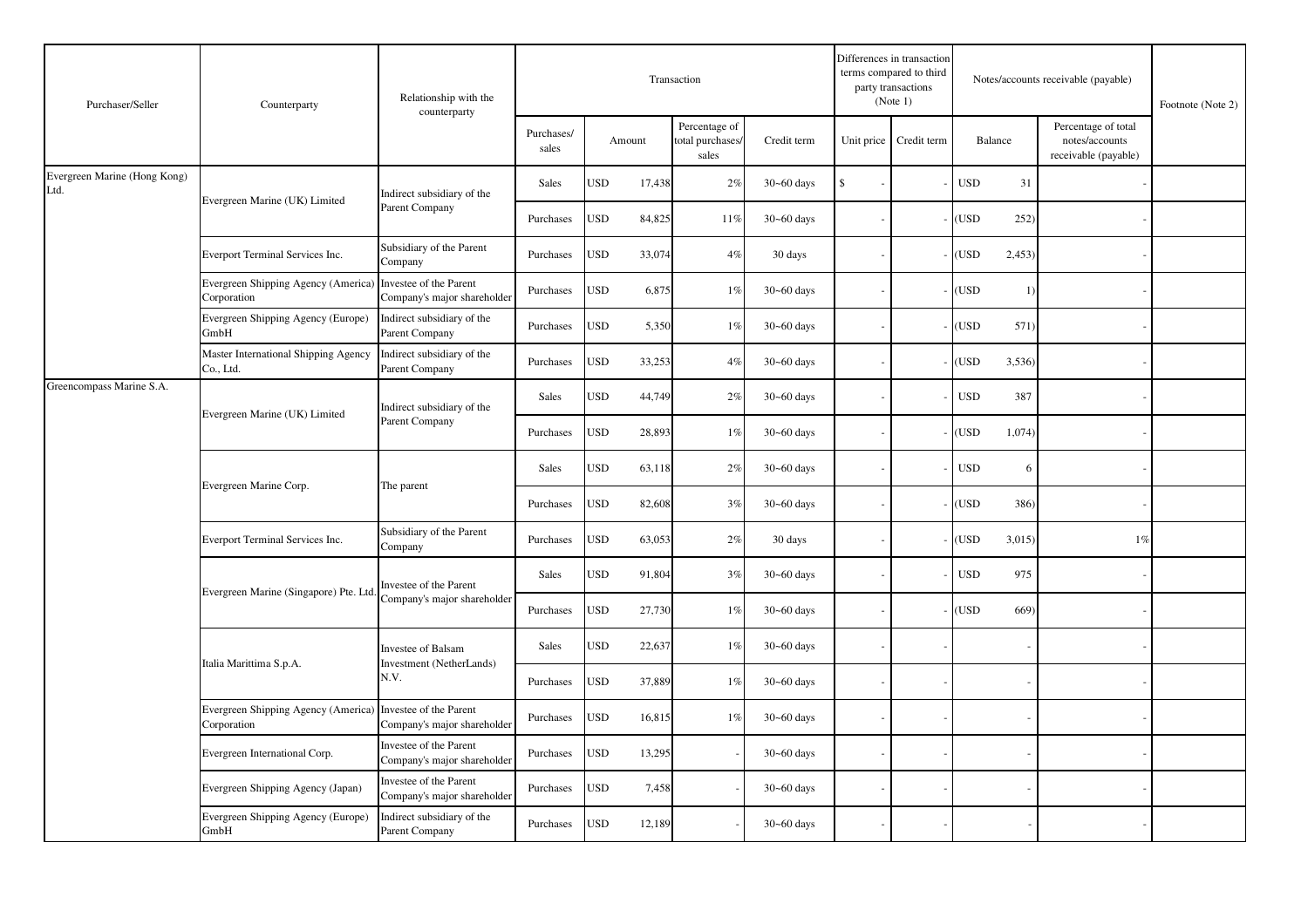| Purchaser/Seller              | Counterparty                                                                 | Relationship with the<br>counterparty                 |                     |               | Transaction                                |                | Differences in transaction<br>terms compared to third<br>party transactions<br>(Note 1) |                        |                     | Notes/accounts receivable (payable)                           | Footnote (Note 2) |
|-------------------------------|------------------------------------------------------------------------------|-------------------------------------------------------|---------------------|---------------|--------------------------------------------|----------------|-----------------------------------------------------------------------------------------|------------------------|---------------------|---------------------------------------------------------------|-------------------|
|                               |                                                                              |                                                       | Purchases/<br>sales | Amount        | Percentage of<br>total purchases/<br>sales | Credit term    |                                                                                         | Unit price Credit term | Balance             | Percentage of total<br>notes/accounts<br>receivable (payable) |                   |
| Greencompass Marine S.A.      | Evergreen Marine Co. (Malaysia)<br>SDN.BHD.                                  | Indirect subsidiary of the<br>Parent Company          | Purchases           | USD           | 5,313                                      | $30 - 60$ days | \$                                                                                      |                        |                     |                                                               |                   |
|                               | Evergreen Insurance Company Limited                                          | Investee of the Parent<br>Company's major shareholder | Purchases           | JSD           | 5,546                                      | $30 - 60$ days |                                                                                         |                        | 1,047<br>(USD)      |                                                               |                   |
|                               | Evergreen Marine (Hong Kong) Ltd.                                            | Subsidiary of the Parent                              | <b>Sales</b>        | USD<br>20,596 | 1%                                         | $30 - 60$ days |                                                                                         |                        |                     |                                                               |                   |
|                               |                                                                              | Company                                               | Purchases           | JSD<br>38,304 | 1%                                         | $30 - 60$ days |                                                                                         |                        |                     |                                                               |                   |
|                               | Evergreen Shipping Agency (Thailand) Indirect subsidiary of the<br>Co., Ltd. | Parent Company                                        | Purchases           | USD<br>3,649  |                                            | $30 - 60$ days |                                                                                         |                        | (USD)<br>311)       |                                                               |                   |
|                               | Evergreen Shipping Agency (Vietnam) Indirect subsidiary of the<br>Corp.      | Parent Company                                        | Purchases           | USD           | 3,944                                      | $30 - 60$ days |                                                                                         |                        | (USD)<br>284)       |                                                               |                   |
| Evergreen Marine (UK) Limited | Greencompass Marine S.A.                                                     | Indirect subsidiary of the                            | <b>Sales</b>        | USD<br>28,893 | 2%                                         | $30 - 60$ days |                                                                                         |                        | <b>USD</b><br>1,074 |                                                               |                   |
|                               |                                                                              | Parent Company                                        | Purchases           | USD<br>44,749 | 3%                                         | $30 - 60$ days |                                                                                         |                        | (USD)<br>387)       |                                                               |                   |
|                               | Evergreen Marine Corp.                                                       | The Parent                                            | Sales               | USD<br>14,493 | 1%                                         | $30 - 60$ days |                                                                                         |                        | <b>USD</b><br>331   |                                                               |                   |
|                               |                                                                              |                                                       | Purchases           | USD<br>24,463 | 2%                                         | $30 - 60$ days |                                                                                         |                        | (USD<br>360)        |                                                               |                   |
|                               | Everport Terminal Services Inc.                                              | Subsidiary of the Parent<br>Company                   | Purchases           | USD<br>80,963 | 6%                                         | 30 days        |                                                                                         |                        | (USD<br>4,897)      | 3%                                                            |                   |
|                               |                                                                              | <b>Investee of Balsam</b>                             | Sales               | USD           | 4,544                                      | $30 - 60$ days |                                                                                         |                        | <b>USD</b><br>931   | 1%                                                            |                   |
|                               | Italia Marittima S.p.A.                                                      | Investment (NetherLands)<br>N.V.                      | Purchases           | USD           | 8,943<br>$1\%$                             | $30 - 60$ days |                                                                                         |                        | (USD<br>2)          |                                                               |                   |
|                               | Evergreen Marine (Singapore) Pte. Ltd.                                       | Investee of the Parent                                | <b>Sales</b>        | USD<br>28,806 | 2%                                         | $30 - 60$ days |                                                                                         |                        | <b>USD</b><br>679   | 1%                                                            |                   |
|                               |                                                                              | Company's major shareholder                           | Purchases           | USD<br>10,798 | 1%                                         | $30 - 60$ days |                                                                                         |                        | (USD<br>511)        |                                                               |                   |
|                               | Evergreen Shipping Agency (America) Investee of the Parent<br>Corporation    | Company's major shareholder                           | Purchases           | USD<br>23,399 | $2\%$                                      | $30 - 60$ days |                                                                                         |                        |                     |                                                               |                   |
|                               |                                                                              | Subsidiary of the Parent<br>Company                   | <b>Sales</b>        | USD<br>84,825 | 6%                                         | $30 - 60$ days |                                                                                         |                        | <b>USD</b><br>252   |                                                               |                   |
|                               | Evergreen Marine (Hong Kong) Ltd.                                            |                                                       | Purchases           | USD<br>17,438 | 1%                                         | $30 - 60$ days |                                                                                         |                        | (USD<br>31)         |                                                               |                   |
|                               | Evergreen International Corporation                                          | Investee of the Parent<br>Company's major shareholder | Purchases           | USD           | 4,970                                      | $30 - 60$ days |                                                                                         |                        |                     |                                                               |                   |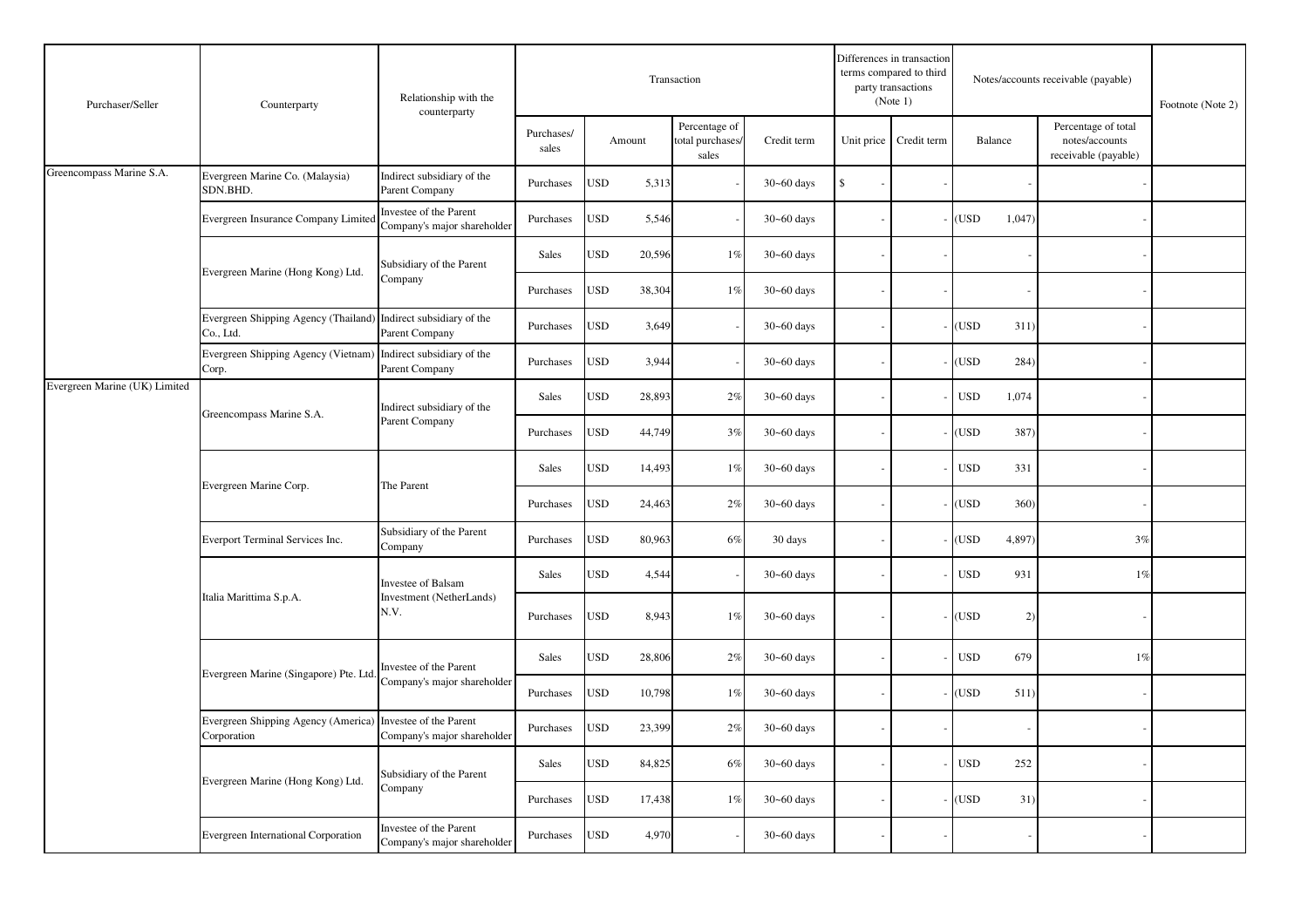| Purchaser/Seller                                         | Counterparty                               | Relationship with the<br>counterparty                 | Transaction         |            |         |                                            |                |   | Differences in transaction<br>terms compared to third<br>party transactions<br>(Note 1) | Notes/accounts receivable (payable) |         |                                                               | Footnote (Note 2) |
|----------------------------------------------------------|--------------------------------------------|-------------------------------------------------------|---------------------|------------|---------|--------------------------------------------|----------------|---|-----------------------------------------------------------------------------------------|-------------------------------------|---------|---------------------------------------------------------------|-------------------|
|                                                          |                                            |                                                       | Purchases/<br>sales |            | Amount  | Percentage of<br>total purchases/<br>sales | Credit term    |   | Unit price Credit term                                                                  |                                     | Balance | Percentage of total<br>notes/accounts<br>receivable (payable) |                   |
| Evergreen Marine (UK) Limited                            | Evergreen Insurance Company Limited        | Investee of the Parent<br>Company's major shareholder | Purchases           | USD        | 3,464   |                                            | $30 - 60$ days | S |                                                                                         |                                     |         |                                                               |                   |
|                                                          | Evergreen Shipping Agency (Europe)<br>GmbH | Indirect subsidiary of the<br>Parent Company          | Purchases           | <b>USD</b> | 4,864   |                                            | $30 - 60$ days |   |                                                                                         |                                     |         |                                                               |                   |
| Evergreen Heavy Industrial<br>Corp.(Malaysia) Berhad     | Gaining Enterprise S.A.                    | Investee of EITC                                      | Sales               | <b>MYR</b> | 255,110 | 100%                                       | 45 days        |   |                                                                                         | MYR                                 | 40,919  | 100%                                                          |                   |
| Evergreen Shipping Agency<br>(Europe) GmbH               | Greencompass Marine S.A.                   | Indirect subsidiary of the<br>Parent Company          | <b>Sales</b>        | <b>EUR</b> | 10,889  | 28%                                        | $30 - 60$ days |   |                                                                                         |                                     |         |                                                               |                   |
|                                                          | Evergreen Marine (UK) Limited              | Indirect subsidiary of the<br>Parent Company          | Sales               | <b>EUR</b> | 4,345   | 11%                                        | $30 - 60$ days |   |                                                                                         |                                     |         |                                                               |                   |
|                                                          | Evergreen Marine (Hong Kong) Ltd.          | Subsidiary of the Parent<br>Company                   | Sales               | <b>EUR</b> | 4,779   | 12%                                        | $30 - 60$ days |   |                                                                                         | <b>EUR</b>                          | 571     | 1%                                                            |                   |
|                                                          | Evergreen Marine (Singapore) Pte. Ltd      | Investee of the Parent<br>Company's major shareholder | Sales               | EUR        | 12,011  | 30%                                        | $30 - 60$ days |   |                                                                                         | <b>EUR</b>                          | 1,278   | 3%                                                            |                   |
| Evergreen Marine Co. (Malaysia)<br>SDN.BHD.              | Greencompass Marine S.A.                   | Indirect subsidiary of the<br>Parent Company          | Sales               | <b>USD</b> | 5,313   | 26%                                        | $30 - 60$ days |   |                                                                                         |                                     |         |                                                               |                   |
| <b>Evergreen Shipping Agency</b><br>(Thailand) Co., Ltd. | Greencompass Marine S.A.                   | Indirect subsidiary of the<br>Parent Company          | Sales               | USD        | 3,649   | 38%                                        | $30 - 60$ days |   |                                                                                         | <b>USD</b>                          | 311     | 3%                                                            |                   |
| <b>Evergreen Shipping Agency</b><br>(Vietnam) Corp.      | Greencompass Marine S.A.                   | Indirect subsidiary of the<br>Parent Company          | Sales               | <b>USD</b> | 3,944   | 32%                                        | $30 - 60$ days |   |                                                                                         | <b>USD</b>                          | 284     | 5%                                                            |                   |
| <b>Master International Shipping</b><br>Agency Co. Ltd.  | Evergreen Marine (Hong Kong) Ltd.          | Subsidiary of the Parent<br>Company                   | Sales               | <b>CNY</b> | 229,922 | 100%                                       | $30 - 60$ days |   |                                                                                         | <b>CNY</b>                          | 24,704  | 100%                                                          |                   |

Note 1: If terms of related-party transactions are different from third-party transactions, explain the differences and reasons in the 'Unit price' and 'Credit term' columns.

Note 2: In case related-party transaction terms involve advance receipts (prepayments) transactions, explain in the footnote the reasons, contractual provisions, related amounts, and differences in types of transactions co

transactions.

Note 3: Paid-in capital referred to herein is the paid-in capital of parent company.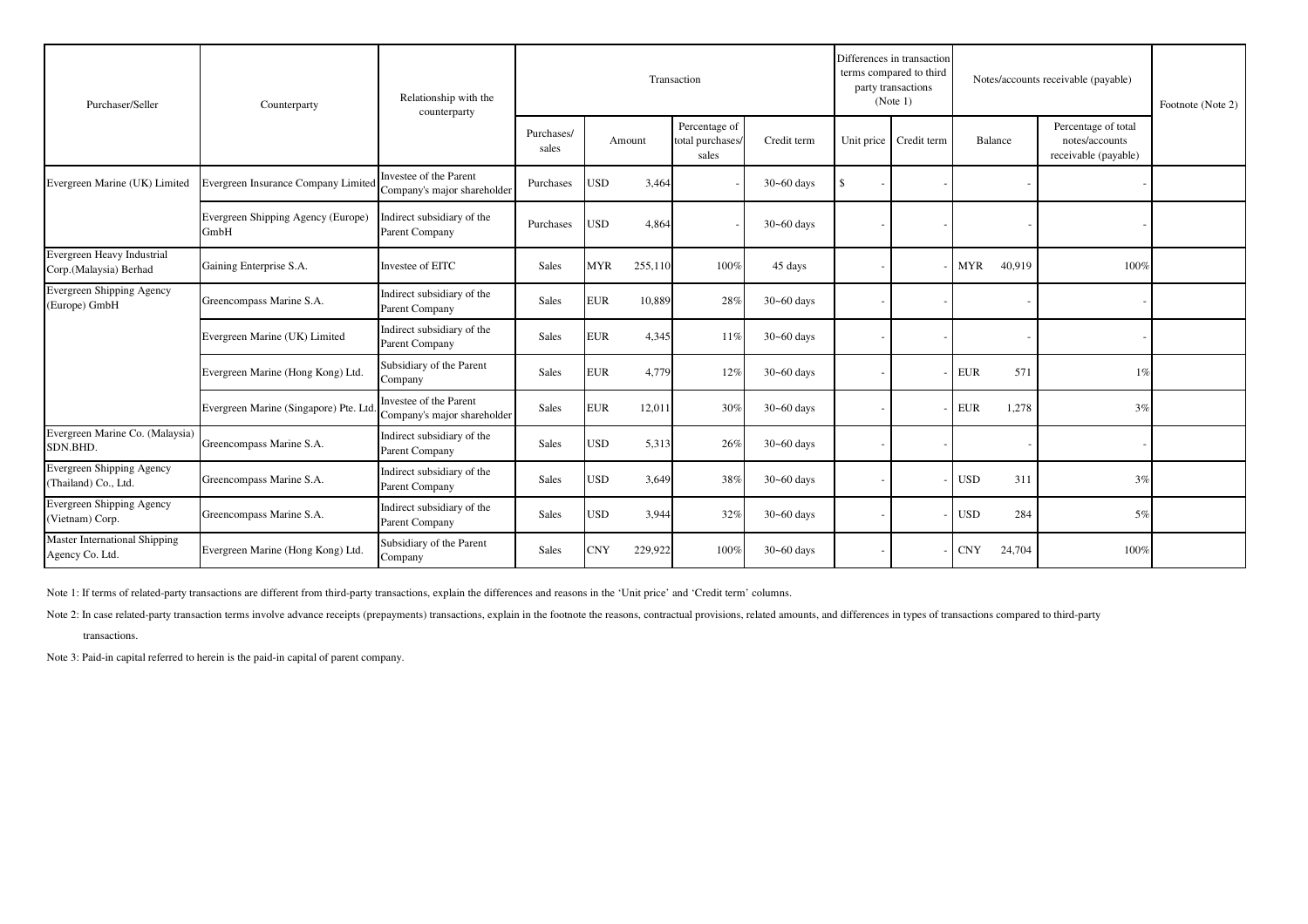## Evergreen Marine Corporation (Taiwan) Ltd. Receivables from related parties reaching NT\$100 million or 20% of paid-in capital or moreDecember 31, 2019

Table 5

Expressed in thousands of TWD/thousands of foreign currency

|                                                       |                                        | Relationship with the                                                                       | Balance as at                 |               |        | Overdue receivables | Amount collected                        | Allowance for     |          |
|-------------------------------------------------------|----------------------------------------|---------------------------------------------------------------------------------------------|-------------------------------|---------------|--------|---------------------|-----------------------------------------|-------------------|----------|
| Creditor                                              | Counterparty                           | counterparty                                                                                | December 31, 2019<br>(Note 1) | Turnover rate | Amount | Action taken        | subsequent to the<br>balance sheet date | doubtful accounts | Footnote |
| Clove Holding Ltd.                                    | Colon Container Terminal, S.A.         | Investee of Clove<br>Holding Ltd. accounted<br>for using equity<br>method                   | <b>USD</b><br>17,990          |               | \$     |                     | \$                                      | -S                |          |
| Evergreen Heavy Industrial Corp.<br>(Malaysia) Berhad | Gaining Enterprise S.A.                | Investee of EITC                                                                            | <b>MYR</b><br>40,919          |               |        |                     | <b>MYR</b><br>40,919                    |                   |          |
| Peony Investment S.A.                                 | Clove Holding Ltd.                     | Subsidiary                                                                                  | 25,490<br><b>USD</b>          |               |        |                     |                                         |                   |          |
| Everport Terminal Services Inc.                       | Evergreen Marine (UK) Limited          | Indirectly subsidiary of<br>the Parent Company                                              | <b>USD</b><br>4,897           |               |        |                     | 4,467<br><b>USD</b>                     |                   |          |
| Everport Terminal Services Inc.                       | Evergreen Marine (Singapore) Pte. Ltd. | Other related party                                                                         | <b>USD</b><br>6,223           |               |        |                     | 5,676<br><b>USD</b>                     |                   |          |
| Evergreen Marine (Hong Kong) Ltd.                     | Colon Container Terminal, S.A.         | Investee of Evergreen<br>Marine (Hong Kong)<br>Limited accounted for<br>using equity method | <b>USD</b><br>4,069           |               |        |                     |                                         |                   |          |

Note 1: Fill in separately the balances of accounts receivable–related parties, notes receivable–related parties, other receivables–related parties, etc.

Note 2: Paid-in capital referred to herein is the paid-in capital of parent company.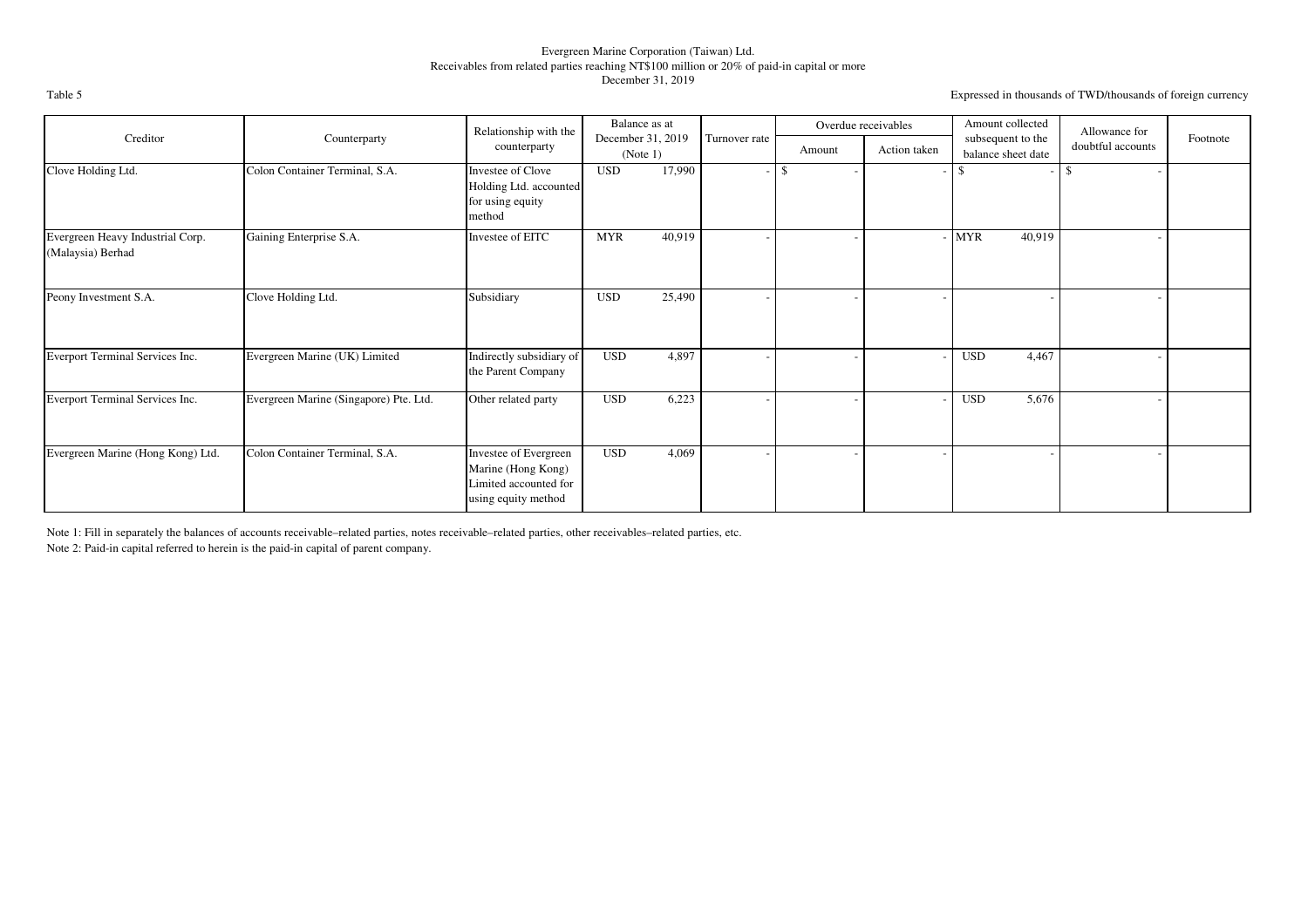# Evergreen Marine Corporation (Taiwan) Ltd. Significant inter-company transactions during the reporting periods For the year ended December 31, 2019

Table 6

Expressed in thousands of TWD

|                    |                                     |                                         |                         |                              | Transaction    |                   |                                                                                    |
|--------------------|-------------------------------------|-----------------------------------------|-------------------------|------------------------------|----------------|-------------------|------------------------------------------------------------------------------------|
| Number<br>(Note 1) | Company name                        | Counterparty                            | Relationship (Note 2)   | General ledger account       | Amount         | Transaction terms | Percentage of consolidated total<br>operating revenues or total assets<br>(Note 3) |
| $\mathbf{0}$       | <b>Evergreen Marine Corporation</b> | Taiwan Terminal Services Co., Ltd.      |                         | Operating cost               | 857,235<br>\$. | Note 4            | 0.45                                                                               |
| $\overline{0}$     | <b>Evergreen Marine Corporation</b> | Greencompass Marine S.A.                |                         | Shipowner's account - credit | 409,522        |                   | 0.13                                                                               |
| $\overline{0}$     | <b>Evergreen Marine Corporation</b> | Greencompass Marine S.A.                |                         | Operating revenue            | 2,553,434      |                   | 1.34                                                                               |
| $\overline{0}$     | <b>Evergreen Marine Corporation</b> | Greencompass Marine S.A.                |                         | Operating cost               | 1,950,986      |                   | 1.02                                                                               |
| $\overline{0}$     | <b>Evergreen Marine Corporation</b> | Evergreen Marine (UK) Limited           |                         | Shipowner's account - debit  | 770,731        |                   | 0.25                                                                               |
| $\overline{0}$     | <b>Evergreen Marine Corporation</b> | Evergreen Marine (UK) Limited           |                         | Operating revenue            | 756,168        |                   | 0.40                                                                               |
| $\overline{0}$     | <b>Evergreen Marine Corporation</b> | Evergreen Marine (UK) Limited           |                         | Operating cost               | 447,975        |                   | 0.24                                                                               |
| $\mathbf{0}$       | <b>Evergreen Marine Corporation</b> | Evergreen Marine (Hong Kong) Ltd.       |                         | Shipowner's account - credit | 318,823        |                   | 0.10                                                                               |
| $\overline{0}$     | <b>Evergreen Marine Corporation</b> | Evergreen Marine (Hong Kong) Ltd.       |                         | Operating revenue            | 450,977        |                   | 0.24                                                                               |
| $\overline{0}$     | <b>Evergreen Marine Corporation</b> | Evergreen Marine (Hong Kong) Ltd.       |                         | Operating cost               | 686,310        |                   | 0.36                                                                               |
| $\overline{0}$     | <b>Evergreen Marine Corporation</b> | Everport Terminal Services Inc.         |                         | Operating cost               | 1,311,928      |                   | 0.69                                                                               |
| $\overline{0}$     | <b>Evergreen Marine Corporation</b> | Evergreen Shipping Agency (Europe) GmbH |                         | Shipowner's account - debit  | 131,820        |                   | 0.04                                                                               |
|                    | Greencompass Marine S.A.            | Evergreen Marine (UK) Limited           | 3                       | Shipowner's account - debit  | 131,325        |                   | 0.04                                                                               |
|                    | Greencompass Marine S.A.            | Evergreen Marine (Hong Kong) Ltd.       | $\overline{3}$          | Operating cost               | 1,183,973      |                   | 0.62                                                                               |
|                    | Greencompass Marine S.A.            | Everport Terminal Services Inc.         | 3                       | Operating cost               | 1,948,991      |                   | 1.02                                                                               |
| 2                  | Evergreen Marine (UK) Limited       | Greencompass Marine S.A.                | $\overline{\mathbf{3}}$ | Operating revenue            | 893,081        |                   | 0.47                                                                               |
| 2                  | Evergreen Marine (UK) Limited       | Greencompass Marine S.A.                | 3                       | Operating cost               | 1,383,212      |                   | 0.73                                                                               |
| 2                  | Evergreen Marine (UK) Limited       | Evergreen Marine (Hong Kong) Ltd.       | 3                       | Operating revenue            | 2,621,964      |                   | 1.38                                                                               |
| 2                  | Evergreen Marine (UK) Limited       | Evergreen Marine (Hong Kong) Ltd.       | $\overline{3}$          | Operating cost               | 539,021        |                   | 0.28                                                                               |
| 2                  | Evergreen Marine (UK) Limited       | Evergreen Marine (Hong Kong) Ltd.       | 3                       | Shipowner's account - credit | 116,961        |                   | 0.04                                                                               |
| 2                  | Evergreen Marine (UK) Limited       | Evergreen Shipping Agency (Europe) GmbH | 3                       | Operating cost               | 150,359        |                   | 0.08                                                                               |
| 2                  | Evergreen Marine (UK) Limited       | Everport Terminal Services Inc.         | 3                       | Operating cost               | 2,502,580      |                   | 1.31                                                                               |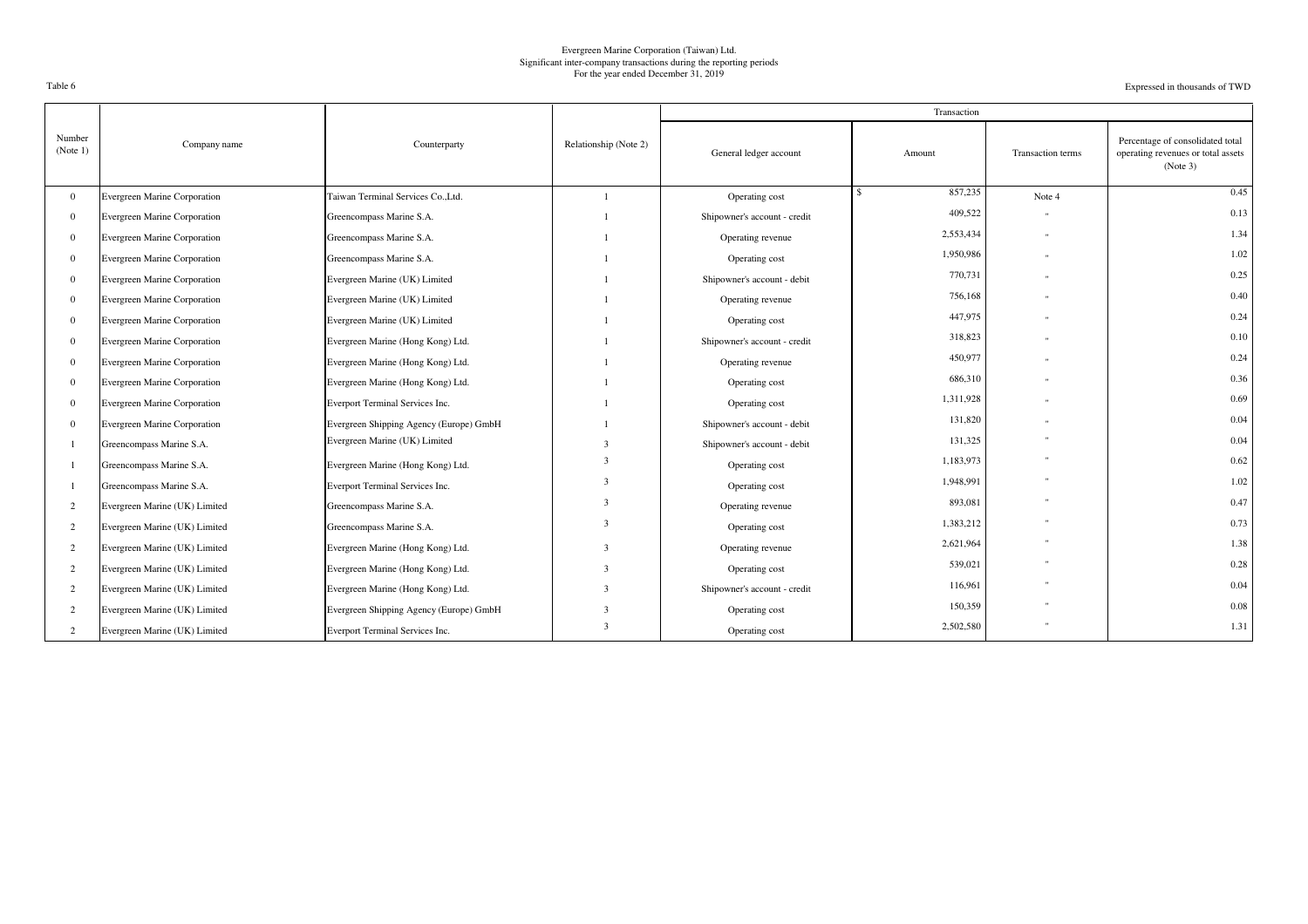|                    |                                                |                                   |                         |                              | Transaction   |                   |                                                                                    |
|--------------------|------------------------------------------------|-----------------------------------|-------------------------|------------------------------|---------------|-------------------|------------------------------------------------------------------------------------|
| Number<br>(Note 1) | Company name                                   | Counterparty                      | Relationship (Note 2)   | General ledger account       | Amount        | Transaction terms | Percentage of consolidated total<br>operating revenues or total assets<br>(Note 3) |
| 3                  | Evergreen Marine (Hong Kong) Ltd.              | Greencompass Marine S.A.          | $\overline{\mathbf{3}}$ | Operating cost               | 636,615<br>£. | Note 4            | 0.33                                                                               |
| 3                  | Evergreen Marine (Hong Kong) Ltd.              | Greencompass Marine S.A.          | 3                       | Shipowner's account - credit | 591,699       | $\mathbf{H}$      | 0.19                                                                               |
| 3                  | Evergreen Marine (Hong Kong) Ltd.              | Everport Terminal Services Inc.   | $\overline{3}$          | Operating cost               | 1,022,321     | $^{\prime\prime}$ | 0.54                                                                               |
| $\overline{4}$     | Everport Terminal Services Inc.                | Evergreen Marine (UK) Limited     | $\overline{3}$          | Account receivables          | 146,987       | $\mathbf{H}$      | 0.05                                                                               |
| 5                  | Master International Shipping Agency Co., Ltd. | Evergreen Marine (Hong Kong) Ltd. | $\overline{3}$          | Operating revenue            | 1,027,114     | $^{\prime\prime}$ | 0.54                                                                               |
| 5                  | Master International Shipping Agency Co., Ltd. | Evergreen Marine (Hong Kong) Ltd. | $\overline{3}$          | Account receivables          | 106,119       | $\mathbf{H}$      | 0.03                                                                               |
| 6                  | Evergreen Shipping Agency (Thailand) Co., Ltd. | Greencompass Marine S.A.          | $\mathbf{a}$            | Operating revenue            | 112,806       | $\mathbf{H}$      | 0.06                                                                               |
| $\overline{7}$     | Peony Investment S.A.                          | Clove Holding Ltd.                | $\mathbf{3}$            | Other receivables            | 765,019       | $\mathbf{H}$      | 0.25                                                                               |
| 8                  | Evergreen Shipping Agency (Europe) GmbH        | Greencompass Marine S.A.          | $\mathcal{R}$           | Operating revenue            | 376,761       | $^{\prime\prime}$ | 0.20                                                                               |
| 8                  | Evergreen Shipping Agency (Europe) GmbH        | Greencompass Marine S.A.          | $\mathcal{R}$           | Shipowner's account - debit  | 254,147       | $\mathbf{H}$      | 0.08                                                                               |
| 8                  | Evergreen Shipping Agency (Europe) GmbH        | Evergreen Marine (UK) Limited     | 3                       | Shipowner's account - credit | 145,076       | $\mathbf{H}$      | 0.05                                                                               |
| 8                  | Evergreen Shipping Agency (Europe) GmbH        | Evergreen Marine (Hong Kong) Ltd. | $\mathcal{R}$           | Operating revenue            | 165,358       | $\mathbf{u}$      | 0.09                                                                               |
| 8                  | Evergreen Shipping Agency (Europe) GmbH        | Evergreen Marine (Hong Kong) Ltd. | 3                       | Shipowner's account - credit | 244,451       | $\mathbf{H}$      | 0.08                                                                               |
| 9                  | Evergreen Marine Corp. (Malaysia) SDN BHD      | Greencompass Marine S.A.          | 3                       | Operating revenue            | 164,218       |                   | 0.09                                                                               |
| 10                 | Evergreen Shipping Agency (Vietnam) Corp.      | Greencompass Marine S.A.          |                         | Operating revenue            | 121,904       | $\mathbf{H}$      | 0.06                                                                               |

Note 1: The numbers filled in for the transaction company in respect of inter-company transactions are as follows:

(1) Parent company is '0'.

(2) The subsidiaries are numbered in order starting from '1'.

Note 2: Relationship between transaction company and counterparty is classified into the following three categories; Fill in the number of category each case belongs to (If transactions between parent company and subsidiar subsidiaries refer to the same transaction, it is not required to disclose twice. For example, if the parent company has already disclosed its transaction with a subsidiary, then the subsidiary is not required to disclose for transactions between two subsidiaries, if one of the subsidiaries has disclosed the transaction, then the other is not required to disclose the transaction.):

(1) Parent company to subsidiary.

(2) Subsidiary to parent company

(3) Subsidiary to subsidiary

Note 3: Regarding percentage of transaction amount to consolidated total operating revenues or total assets, it is computed based on period-end balance of transaction to consolidated total assets for balance sheet accounts

accumulated transaction amount for the period to consolidated total operating revenues for income statement accounts.

Note 4: Terms are approximately the same as for general transactions.

Note 5: The Company may decide whether or not to disclose transaction details in this table based on the Materiality Principle.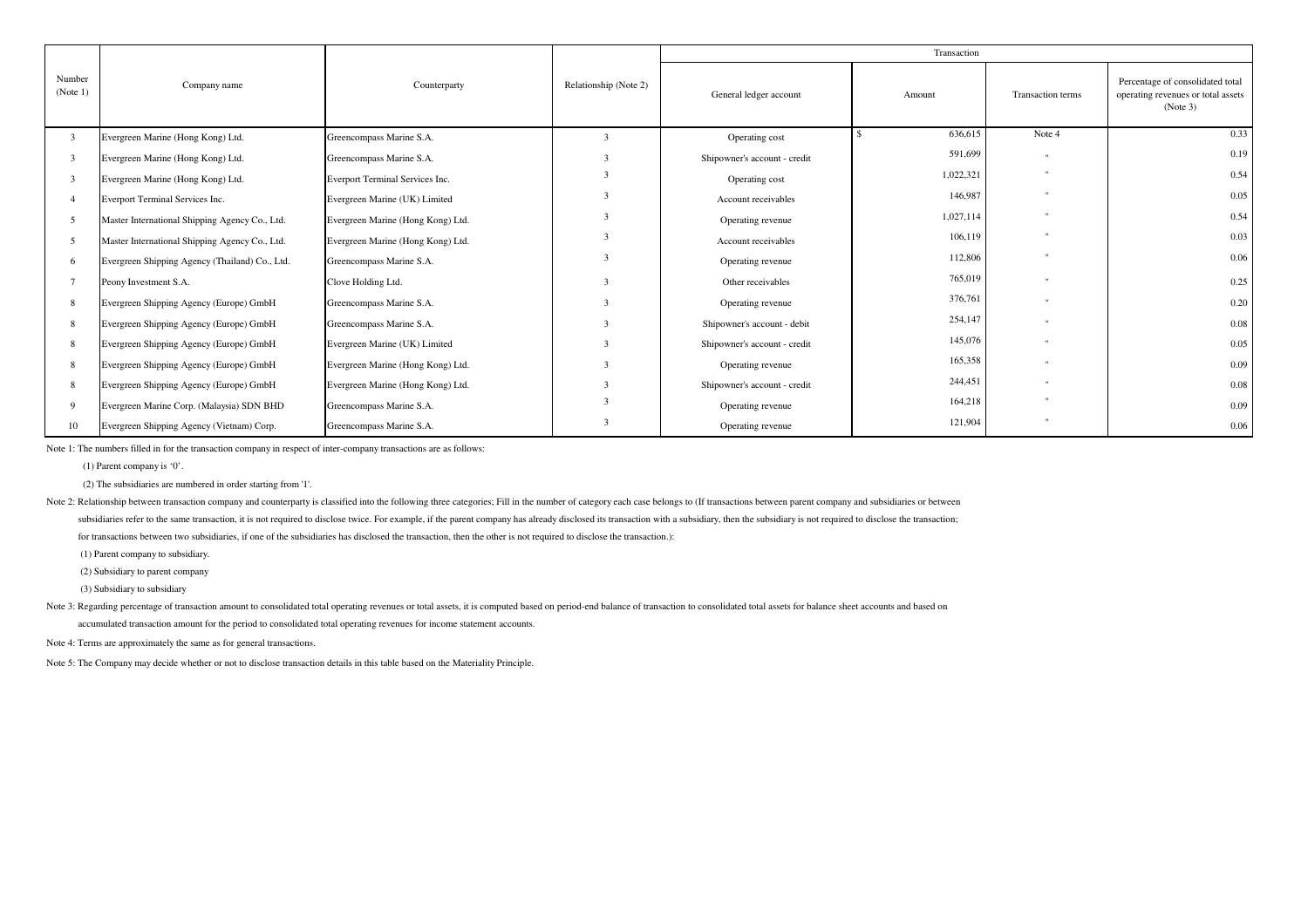#### Evergreen Marine Corporation (Taiwan) Ltd.

#### Information on investees (not including investee company of Mainland China)

## For the year ended December 31, 2019

Table 7

### Expressed in thousands of shares/thousands of TWD

|                        |                                                                     |                                  |                                                                      |                                    | Initial investment amount          |                     | Shares held as of December 31, 2019 |                    |                                                                                          | Investment income (loss)                                                         |                                                 |
|------------------------|---------------------------------------------------------------------|----------------------------------|----------------------------------------------------------------------|------------------------------------|------------------------------------|---------------------|-------------------------------------|--------------------|------------------------------------------------------------------------------------------|----------------------------------------------------------------------------------|-------------------------------------------------|
| Investor               | Investee (Note $1 \cdot$ Note 2)                                    | Location                         | Main business activities                                             | Balance as of<br>December 31, 2019 | Balance as of<br>December 31, 2018 | Number of<br>shares | Ownership<br>$(\%)$                 | Book value         | Net profit (loss) of the investee<br>For the year ended December<br>31, 2019 (Note 2(2)) | recognised by the Company<br>For the year ended December<br>31, 2019 (Note 2(3)) | Footnote                                        |
| Evergreen Marine Corp. | Peony Investment S.A.                                               | Republic of<br>Panama            | Investment activities                                                | $\mathbf{s}$<br>14,301,195         | $\mathcal{S}$<br>14,301,195        | 4,765               | 100.00                              | $$26,519,504$ (\$) | $1,603,401$ (\$)                                                                         | 1,550,830)                                                                       | Subsidiary of the<br>Company (Note)             |
|                        | Taiwan Terminal Services Co., Ltd.                                  | Taiwan                           | oading and discharging operations of<br>container yards              | 55,000                             | 55,000                             | 5.500               | 55.00                               | 54,526             | 12,247                                                                                   | 6,736                                                                            | $\prime\prime$ (Note)                           |
|                        | <b>Everport Terminal Services Inc.</b>                              | U.S.A                            | Terminal services                                                    | 3,001                              | 3,001                              |                     | 94.43                               | 1,703,680          | 747,660                                                                                  | 706,006                                                                          | $\eta$ (Note)                                   |
|                        | Evergreen Marine (Hong Kong) Ltd.                                   | Hong Kong                        | Marine transportation                                                | 6,283,222                          | 6,283,222                          | 6,320               | 79.00                               | 7,212,594          | 266,135                                                                                  | 210,247                                                                          | $\prime\prime$ (Note)                           |
|                        | Evergreen Shipping Agency (Israel) Ltd.                             | Israel                           | Shipping agency                                                      | 9,103                              |                                    | 1,062               | 59.00                               | 21,213             | 20,617                                                                                   | 12,164                                                                           | $\pi$ (Note)                                    |
|                        | Charng Yang Development Co., Ltd.                                   | Taiwan                           | Development, rental, sale of residential<br>and commercial buildings | 320,000                            | 320,000                            | 58,542              | 40.00                               | 553,210            | 177,382                                                                                  | 70,953                                                                           | Investee accounted for<br>using equity method   |
|                        | Evergreen International Storage and<br><b>Transport Corporation</b> | Taiwan                           | Container transportation and gas<br>stations                         | 4,840,408                          | 4,753,514                          | 430,692             | 40.36                               | 9,039,677          | 838,194                                                                                  | 339,762                                                                          |                                                 |
|                        | <b>Evergreen Security Corporation</b>                               | Taiwan                           | General security guards services                                     | 25,000                             | 25,000                             | 6,336               | 31.25                               | 113,705            | 43,185                                                                                   | 13,495                                                                           | $^{\prime\prime}$                               |
|                        | <b>EVA Airways Corporation</b>                                      | Taiwan                           | International passengers and cargo<br>transportation                 | 11,276,823                         | 10,767,879                         | 776,541             | 16.00                               | 11,399,909         | 3,982,467                                                                                | 641,590                                                                          |                                                 |
|                        | Taipei Port Container Terminal<br>Corporation                       | Taiwan                           | Container distribution and cargo<br>stevedoring                      | 1,094,073                          | 1,094,073                          | 109,378             | 21.03                               | 1,083,116          | 269,933                                                                                  | 56,778                                                                           | $^{\prime\prime}$                               |
|                        | Evergreen Marine (Latin America), S.A.                              | Republic of<br>Panama            | Management consultancy                                               | 3,151                              | 3,151                              | 105                 | 17.50                               | 3,383              | 1,365                                                                                    | 239                                                                              |                                                 |
|                        | VIP Greenport Joint Stock Company                                   | Vietnam                          | Terminal services                                                    | 178,750                            | 178,750                            | 13,750              | 21.74                               | 277,274            | 174,369                                                                                  | 37,906                                                                           |                                                 |
| Peony Investment S.A.  | Clove Holding Ltd.                                                  | <b>British Virgin</b><br>Islands | Investment holding company                                           | 1,577,161                          | 1,577,161                          | 10                  | 100.00                              | 2,728,960          | 43,543                                                                                   | 43,543                                                                           | Indirect subsidiary of<br>the Company<br>(Note) |
|                        | Evergreen Shipping Agency (Europe)<br>GmbH                          | Germany                          | Shipping agency                                                      | 249,588                            | 249,588                            |                     | 100.00                              | 292,941            | 14,966                                                                                   | 14,966                                                                           | $\prime\prime$ (Note)                           |
|                        | Evergreen Shipping Agency (Korea)<br>Corporation                    | South Korea                      | Shipping agency                                                      | 72,812                             | 72,812                             | 121                 | 100.00                              | 50,507             | 18,113                                                                                   | 18,113                                                                           | $\eta$ (Note)                                   |
|                        | Greencompass Marine S.A.                                            | Republic of<br>Panama            | Marine transportation                                                | 10,609,596                         | 10,609,596                         | 3,535               | 100.00                              | 13,831,622         | 1,400,706)                                                                               | 1,400,706)                                                                       | $\prime\prime$ (Note)                           |
|                        | Evergreen Shipping Agency (India) Pvt.<br>Ltd.                      | India                            | Shipping agency                                                      | 35,316                             | 35,316                             | 100                 | 99.99                               | 190,302            | 55,763                                                                                   | 55,762                                                                           | $\eta$ (Note)                                   |
|                        | Evergreen Argentina S.A.                                            | Argentina                        | easing                                                               | 4,202                              | 4,202                              | 150                 | 95.00                               | 51,311             | 3,960                                                                                    | 3,762)                                                                           | $\prime\prime$ (Note)                           |
|                        |                                                                     |                                  |                                                                      |                                    |                                    |                     |                                     |                    |                                                                                          |                                                                                  |                                                 |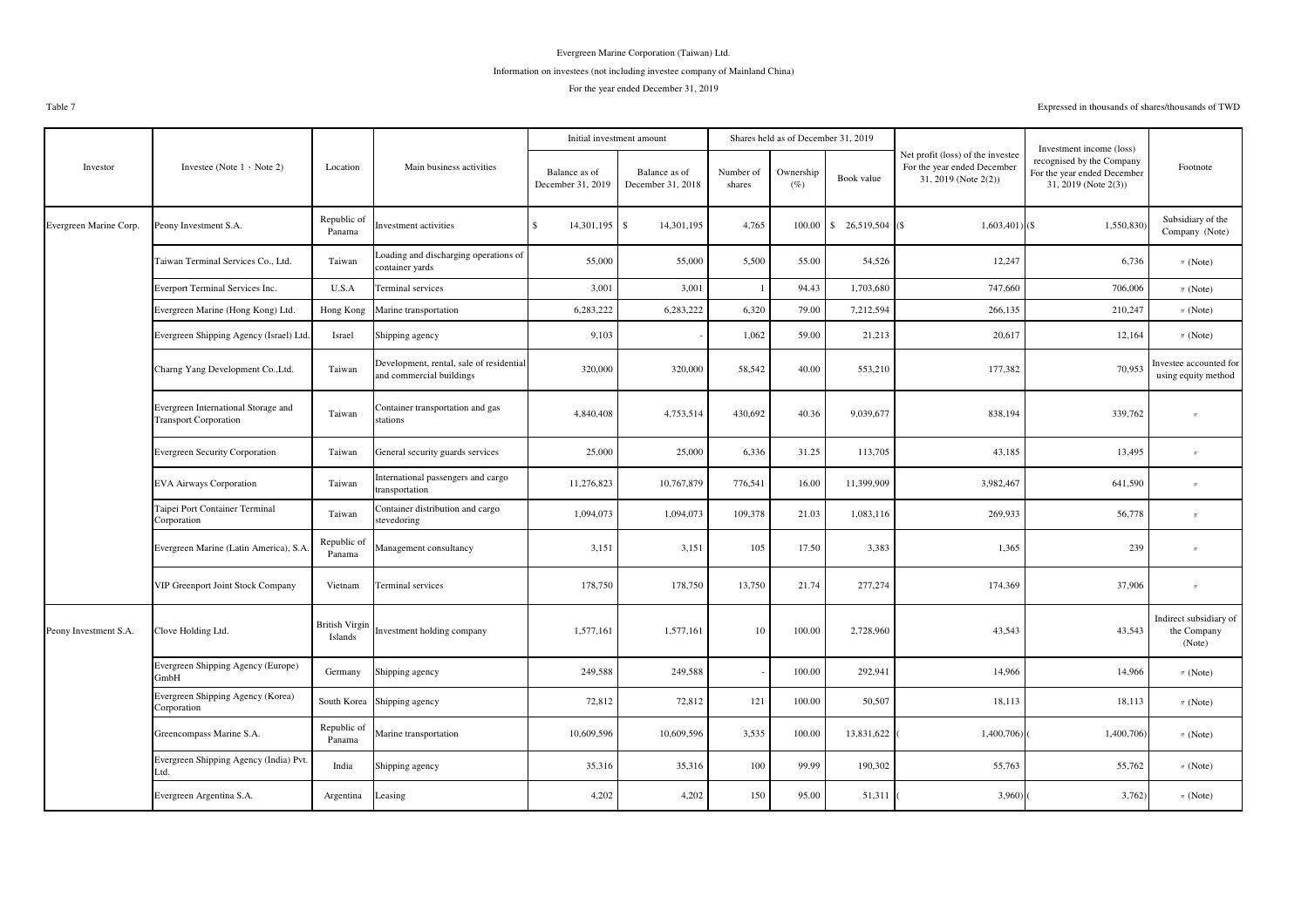|                       |                                                       |                                |                                                                                       | Initial investment amount          |                                    |                     | Shares held as of December 31, 2019 |               |                                                                                          | Investment income (loss)                                                         |                                                                   |
|-----------------------|-------------------------------------------------------|--------------------------------|---------------------------------------------------------------------------------------|------------------------------------|------------------------------------|---------------------|-------------------------------------|---------------|------------------------------------------------------------------------------------------|----------------------------------------------------------------------------------|-------------------------------------------------------------------|
| Investor              | Investee (Note $1 \cdot$ Note 2)                      | Location                       | Main business activities                                                              | Balance as of<br>December 31, 2019 | Balance as of<br>December 31, 2018 | Number of<br>shares | Ownership<br>$(\%)$                 | Book value    | Net profit (loss) of the investee<br>For the year ended December<br>31, 2019 (Note 2(2)) | recognised by the Company<br>For the year ended December<br>31, 2019 (Note 2(3)) | Footnote                                                          |
| Peony Investment S.A. | PT. Multi Bina Pura International                     | Indonesia                      | Loading and discharging operations of<br>container yards and inland<br>transportation | $\mathbb{S}$<br>235,330            | 235,330<br>-S                      | 17                  | 95.03                               | 576,208<br>-S | $\mathcal{S}$<br>128,162                                                                 | 121,793<br><b>S</b>                                                              | Indirect subsidiary of<br>the Company<br>(Note)                   |
|                       | PT. Multi Bina Transport                              | Indonesia                      | Container repair, cleaning and inland<br>ransportation                                | 24,139                             | 24,139                             | $\overline{c}$      | 17.39                               | 14,828        | 1,321                                                                                    | 230                                                                              | $\text{W}$ (Note)                                                 |
|                       | Evergreen Heavy Industrial Corp.<br>(Malaysia) Berhad | Malaysia                       | Container manufacturing                                                               | 819,200                            | 819,200                            | 42,120              | 84.44                               | 955,957       | 44,552)                                                                                  | 37,620)                                                                          | $\prime\prime$ (Note)                                             |
|                       | Armand Investment (Netherlands) N.V.                  | Curacao                        | Investment holding company                                                            | 345,525                            | 345,525                            | $\overline{4}$      | 70.00                               | 340,034       | 23,010                                                                                   | 16,107                                                                           | $\prime\prime$ (Note)                                             |
|                       | Evergreen Shipping (Spain) S.L.                       | Spain                          | Shipping agency                                                                       | 202,447                            | 202,447                            | -6                  | 100.00                              | 228,655       | 139,040                                                                                  | 139,040                                                                          | $\prime\prime$ (Note)                                             |
|                       | Evergreen Shipping Agency (Italy)<br>S.p.A.           | Italy                          | Shipping agency                                                                       | 70,591                             | 70,591                             | 0.55                | 55.00                               | 72,216        | 39,933                                                                                   | 21,963                                                                           | $\text{W}$ (Note)                                                 |
|                       | Evergreen Marine (UK) Limited                         | U.K                            | Marine transportation                                                                 | 4,024,823                          | 4,024,823                          | 765                 | 51.00                               | 799,778       | 1,392,268                                                                                | 710,056                                                                          | $\prime\prime$ (Note)                                             |
|                       | Evergreen Shipping Agency (Australia)<br>Pty. Ltd.    | Australia                      | Shipping agency                                                                       | 51,274                             | 51,274                             |                     | 100.00                              | 125,096       | 121,265                                                                                  | 121,265                                                                          | $\text{W}$ (Note)                                                 |
|                       | Evergreen Shipping Agency (Russia)<br>Ltd.            | Russia                         | Shipping agency                                                                       | 25,451                             | 25,451                             |                     | 51.00                               | 22,836        | 75,981                                                                                   | 38,750                                                                           | $\prime\prime$ (Note)                                             |
|                       | Evergreen Shipping Agency (Thailand)<br>Co., Ltd.     | Thailand                       | Shipping agency                                                                       | 67,319                             | 67,319                             | 680                 | 85.00                               | 77,943        | 47,296                                                                                   | 40,202                                                                           | $\text{W}$ (Note)                                                 |
|                       | Evergreen Agency (South Africa) (Pty)<br>Ltd.         | South Africa                   | Shipping agency                                                                       | 17,438                             | 17,438                             | 5,500               | 55.00                               | 95.275        | 94,673                                                                                   | 52,070                                                                           | $\text{W}$ (Note)                                                 |
|                       | Evergreen Shipping Agency (Vietnam)<br>Corp.          | Vietnam                        | Shipping agency                                                                       | 36,946                             | 36,946                             |                     | 100.00                              | 347,219       | 188,456                                                                                  | 188,456                                                                          | $\prime\prime$ (Note)                                             |
|                       | PT. Evergreen Shipping Agency<br>Indonesia            | Indonesia                      | Shipping agency                                                                       | 29,203                             | 29,203                             | 0.441               | 49.00                               | 114,346       | 95,005                                                                                   | 46,553                                                                           | Investee company of<br>Peony accounted for<br>using equity method |
|                       | Luanta Investment (Netherlands) N.V.                  | Curaçao                        | Investment holding company                                                            | 1,426,796                          | 1,426,796                          | 460                 | 50.00                               | 1,884,647     | 5,391)                                                                                   | 2,695                                                                            |                                                                   |
|                       | Balsam Investment (Netherlands) N.V.                  | Curaçao                        | Investment holding company                                                            | 12,536,023                         | 11,800,704                         | 0.451               | 49.00                               | 525,226       | 1,626,212)                                                                               | 796,844)                                                                         | $^{\prime\prime}$                                                 |
|                       | Green Peninsula Agencies SDN. BHD.                    | Malaysia                       | Investment holding company                                                            |                                    | 217,744                            |                     |                                     |               |                                                                                          |                                                                                  |                                                                   |
|                       | Evergreen Shipping Agency Co.<br>(U.A.E.) LLC         | <b>United Arab</b><br>Emirates | Shipping agency                                                                       | 62,487                             | 62,487                             |                     | 49.00                               | 101,804       | 132,073                                                                                  | 64,716                                                                           |                                                                   |
|                       | Greenpen Properties Sdn. Bhd.                         | Malaysia                       | Renting estate and storehouse<br>company                                              | 12,787                             | 12,787                             | 1,500               | 30.00                               | 37,814        | 18,576                                                                                   | 5,573                                                                            | $^{\prime\prime}$                                                 |
|                       | Evergreen Marine Corp. (Malaysia)<br>SDN.BHD.         | Malaysia                       | Shipping agency                                                                       | 282,548                            | 282,548                            | 500                 | 100.00                              | 858,959       | 276,583                                                                                  | 276,583                                                                          | Indirect subsidiary of<br>the Company<br>(Note)                   |
|                       | Evergreen Marine (Hong Kong) Ltd.                     | Hong Kong                      | Marine transportation                                                                 | 79,534                             | 79,534                             | 80                  | 1.00                                | 91,299        | 266,135                                                                                  | 2,661                                                                            | Investee company of<br>Peony accounted for<br>using equity method |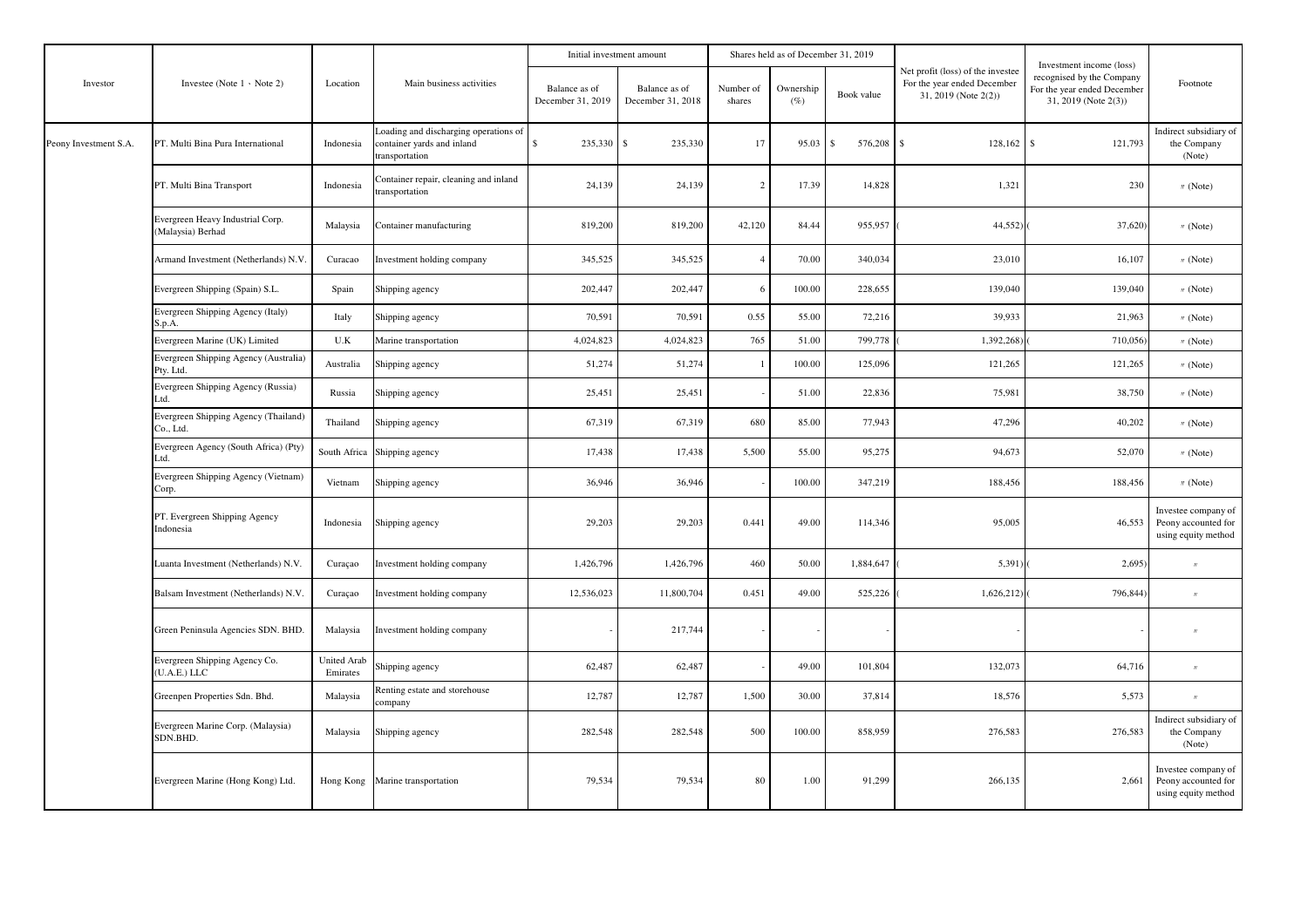|                                                |                                                    |                       |                                                        | Initial investment amount          |                                    |                     | Shares held as of December 31, 2019 |              |                                                                                          |                                                                                                                   |                                                                                                        |
|------------------------------------------------|----------------------------------------------------|-----------------------|--------------------------------------------------------|------------------------------------|------------------------------------|---------------------|-------------------------------------|--------------|------------------------------------------------------------------------------------------|-------------------------------------------------------------------------------------------------------------------|--------------------------------------------------------------------------------------------------------|
| Investor                                       | Investee (Note $1 \cdot$ Note 2)                   | Location              | Main business activities                               | Balance as of<br>December 31, 2019 | Balance as of<br>December 31, 2018 | Number of<br>shares | Ownership<br>(%)                    | Book value   | Net profit (loss) of the investee<br>For the year ended December<br>31, 2019 (Note 2(2)) | Investment income (loss)<br>recognised by the Company<br>For the year ended December<br>$31, 2019$ (Note $2(3)$ ) | Footnote                                                                                               |
| Peony Investment S.A.                          | Ics Depot Services Snd. Bhd.                       | Malaysia              | Depot services                                         | S<br>33,434                        | 33,434<br>\$.                      | 286                 | 28.65                               | 69,208<br>\$ | 46,292<br>-\$                                                                            | 13,261<br>l \$                                                                                                    | Investee company of<br>Peony accounted for<br>using equity method                                      |
| <b>Armand Investment</b><br>(Netherlands) N.V. | Armand Estate B.V.                                 | Netherlands           | nvestment holding company                              | 508,298                            | 508,298                            | 0.045               | 100.00                              | 490.501      | 23,988                                                                                   | 23,988                                                                                                            | Indirect subsidiary of<br>the Company<br>(Note)                                                        |
| Armand Estate B.V.                             | Taipei Port Container Terminal<br>Corporation      | Taiwan                | Container distribution and cargo<br>stevedoring        | 506,019                            | 506,019                            | 50,602              | 9.73                                | 500,311      | 269,933                                                                                  | 26,265                                                                                                            | Investee company of<br>Armand Estate B.V.<br>accounted for using<br>equity method                      |
| Clove Holding Ltd.                             | Colon Container Terminal, S.A.                     | Republic of<br>Panama | Inland container storage and loading                   | 686,097                            | 686,097                            | 22,860              | 40.00                               | 2,590,094    | 26,450                                                                                   | 10,580                                                                                                            | Investee company of<br>Clove Holding Ltd.<br>accounted for using<br>equity method                      |
|                                                | Everport Terminal Services Inc.                    | U.S.A                 | Terminal services                                      | 195,203                            | 195,203                            | 0.059               | 5.57                                | 260,177      | 747,660                                                                                  | 41,654                                                                                                            | Indirect subsidiary of<br>the Company<br>(Note)                                                        |
| Evergreen Marine (UK)<br>Limited               | Evergreen Marine (Latin America), S.A.             | Republic of<br>Panama | Management consultancy                                 | 2,971                              | 2,971                              | 99                  | 16.50                               | 3,190        | 1,365                                                                                    | 225                                                                                                               | Investee company of<br>Evergreen Marine<br>(UK) Limited<br>accounted for using<br>equity method        |
| <b>Everport Terminal</b><br>Services Inc.      | Whitney Equipment LLC.                             | U.S.A                 | <b>Equipment Leasing Company</b>                       | 6,003                              | 6,003                              |                     | 100.00                              | 217,885      | 35,279                                                                                   | 35,279                                                                                                            | Indirect subsidiary of<br>the Company<br>(Note)                                                        |
| PT. Multi Bina Pura<br>International           | PT. Multi Bina Transport                           | Indonesia             | Container repair cleaning and inland<br>transportation | 99,085                             | 99,085                             | 8                   | 72.95                               | 62,204       | 1,321                                                                                    | 963                                                                                                               | $\pi$ (Note)                                                                                           |
| Evergreen Marine (Hong<br>Kong) Limited        | Colon Container Terminal S.A.                      | Republic of<br>Panama | nland container storage and loading                    | 468,203                            | 468,203                            | 5,144               | 9.00                                | 603,206      | 26,450                                                                                   | 2,381                                                                                                             | Investee company of<br>Evergreen Marine<br>(Hong Kong) Limited<br>accounted for using<br>equity method |
|                                                | Evergreen Marine (Latin America), S.A.             | Republic of<br>Panama | Management consultancy                                 | 2,971                              | 2,971                              | 99                  | 16.50                               | 3,190        | 1,365                                                                                    | 225                                                                                                               |                                                                                                        |
|                                                | Evergreen Shipping Service (Cambodia)<br>Co., Ltd. | Cambodia              | Shipping agency                                        | 6,003                              | 6,003                              | 200                 | 100.00                              | 36,772       | 31,689                                                                                   | 31,689                                                                                                            | Indirect subsidiary of<br>the Company<br>(Note)                                                        |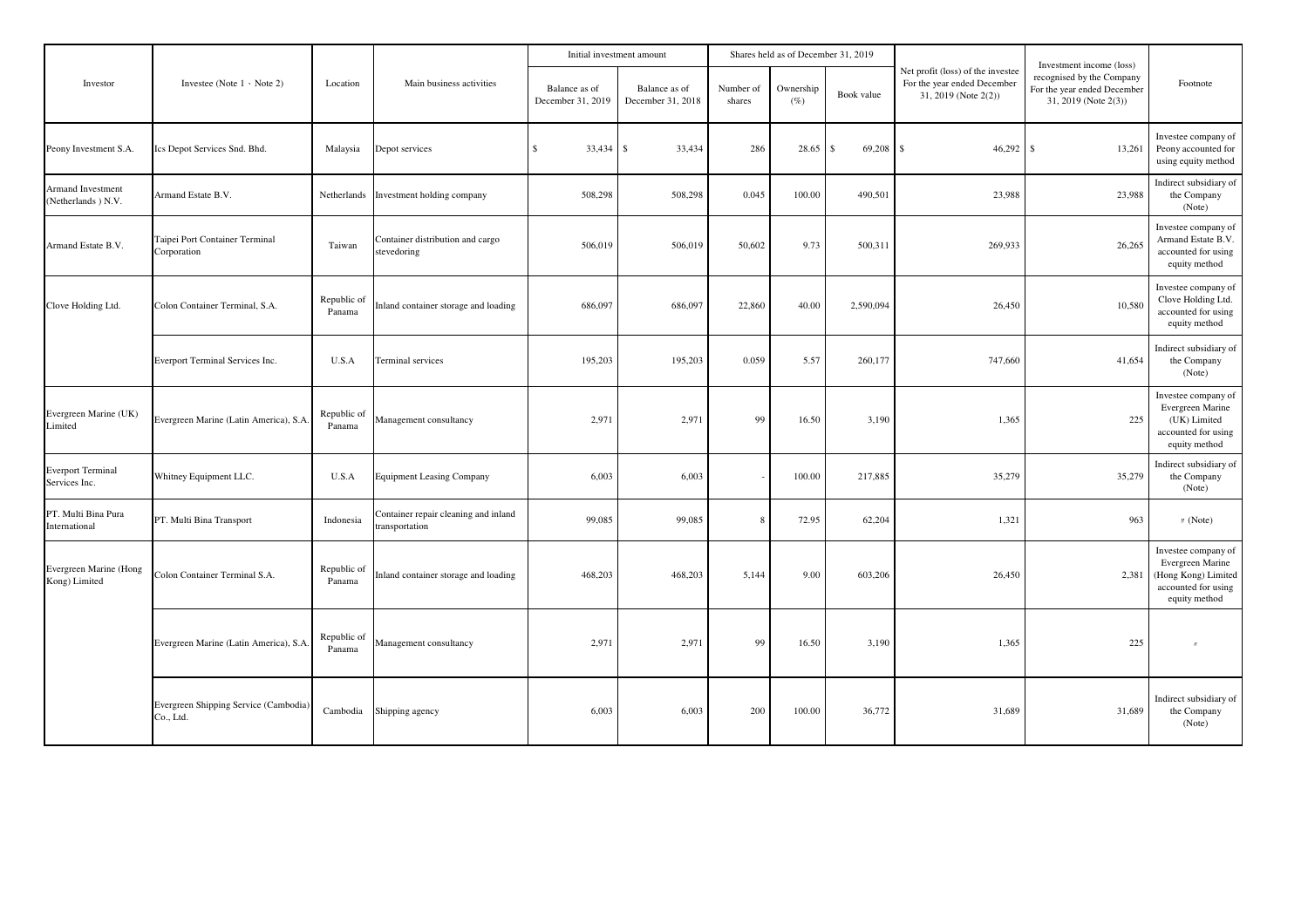| Investor                                |                                                      |          |                          | Initial investment amount          |                                    |                     | Shares held as of December 31, 2019 |             |                                                                                          | Investment income (loss)                                                              |                                                                                                               |
|-----------------------------------------|------------------------------------------------------|----------|--------------------------|------------------------------------|------------------------------------|---------------------|-------------------------------------|-------------|------------------------------------------------------------------------------------------|---------------------------------------------------------------------------------------|---------------------------------------------------------------------------------------------------------------|
|                                         | Investee (Note $1 \cdot$ Note 2)                     | Location | Main business activities | Balance as of<br>December 31, 2019 | Balance as of<br>December 31, 2018 | Number of<br>shares | Ownership<br>(%                     | Book value  | Net profit (loss) of the investee<br>For the year ended December<br>31, 2019 (Note 2(2)) | recognised by the Company<br>For the year ended December<br>$31, 2019$ (Note $2(3)$ ) | Footnote                                                                                                      |
| Evergreen Marine (Hong<br>Kong) Limited | Evergreen Shipping Agency (Peru)<br>S.A.C.           | Peru     | Shipping agency          | $8,332$ \$<br><sup>\$</sup>        | 8,332                              | 900                 | $60.00$ \$                          | $97,927$ \$ | 150,517 \$                                                                               | 90,310                                                                                | Indirect subsidiary of<br>the Company<br>(Note)                                                               |
|                                         | Evergreen Shipping Agency (Colombia)<br>S.A.S        | Colombia | Shipping agency          | 10,536                             | 10,536                             | 80                  | 75.00                               | 58,432      | 77,365                                                                                   | 64,279                                                                                | $\pi$ (Note)                                                                                                  |
|                                         | Evergreen Shipping Agency Mexico<br>S.A. de C.V.     | Mexico   | Shipping agency          | 6,880                              | 6,880                              | 44                  | 60.00                               | 42,738      | 53,992                                                                                   | 32,395                                                                                | $\pi$ (Note)                                                                                                  |
|                                         | Evergreen Shipping Agency (Chile)<br>SPA.            | Chile    | Shipping agency          | 9,568                              | 9,568                              |                     | 60.00                               | 47.642      | 70,786                                                                                   | 42,472                                                                                | $\pi$ (Note)                                                                                                  |
|                                         | Evergreen Shipping Agency (Greece)<br>Anonimi Eteria | Greece   | Shipping agency          | 8,112                              |                                    |                     | 60.00                               | 17,828      | 16,438                                                                                   | 9,863                                                                                 | $\pi$ (Note)                                                                                                  |
|                                         | Evergreen Shipping Agency (Israel) Ltd.              | Isrrael  | Shipping agency          | 153                                |                                    | 18                  | 1.00                                | 360         | 20,691                                                                                   | 206                                                                                   | $\pi$ (Note)                                                                                                  |
|                                         | Evergreen Shipping Agency Lanka<br>(Private) Ltd.    | Lanka    | Shipping agency          | 3,638                              |                                    | 2,160               | 40.00                               | 17,105      | 35,208                                                                                   |                                                                                       | Investee company of<br>Evergreen Marine<br>14,083 (Hong Kong) Limited<br>accounted for using<br>equity method |

Note: This transaction was written off when the consolidated financial statements were prepared.

Note 1: If a public company is equipped with an overseas holding company and takes consolidated financial report as the main financial report according to the local law rules, it can only disclose the information of the ov

company about the disclosure of related overseas investee information.

Note 2: If situation does not belong to Note 1, fill in the columns according to the following regulations:

(1) The columns of 'Investee', 'Location', 'Main business activities', 'Initial investment amount' and 'Shares held as at December 31, 2019' should fill orderly in the Company's (public company's) information on investees directly or indirectly controlled investee's investment information, and note the relationship between the Company (public company) and its investee each (ex. direct subsidiary or indirect subsidiary) in the 'footnote' col (2) The 'Net profit (loss) of the investee for the year ended December 31, 2019' column should fill in amount of net profit (loss) of the investee for this period.

 (3) The'Investment income (loss) recognised by the Company for the year ended December 31, 2019' column should fill in the Company (public company) recognised investment income (loss) of its direct subsidiary andrecognised investment income (loss) of its investee accounted for under the equity method for this period. When filling in recognised investment income (loss) of its direct subsidiary, the Company (public company) should confirm that direct subsidiary's net profit (loss) for this period has included its investment income (loss) which shall be recognised by regulations.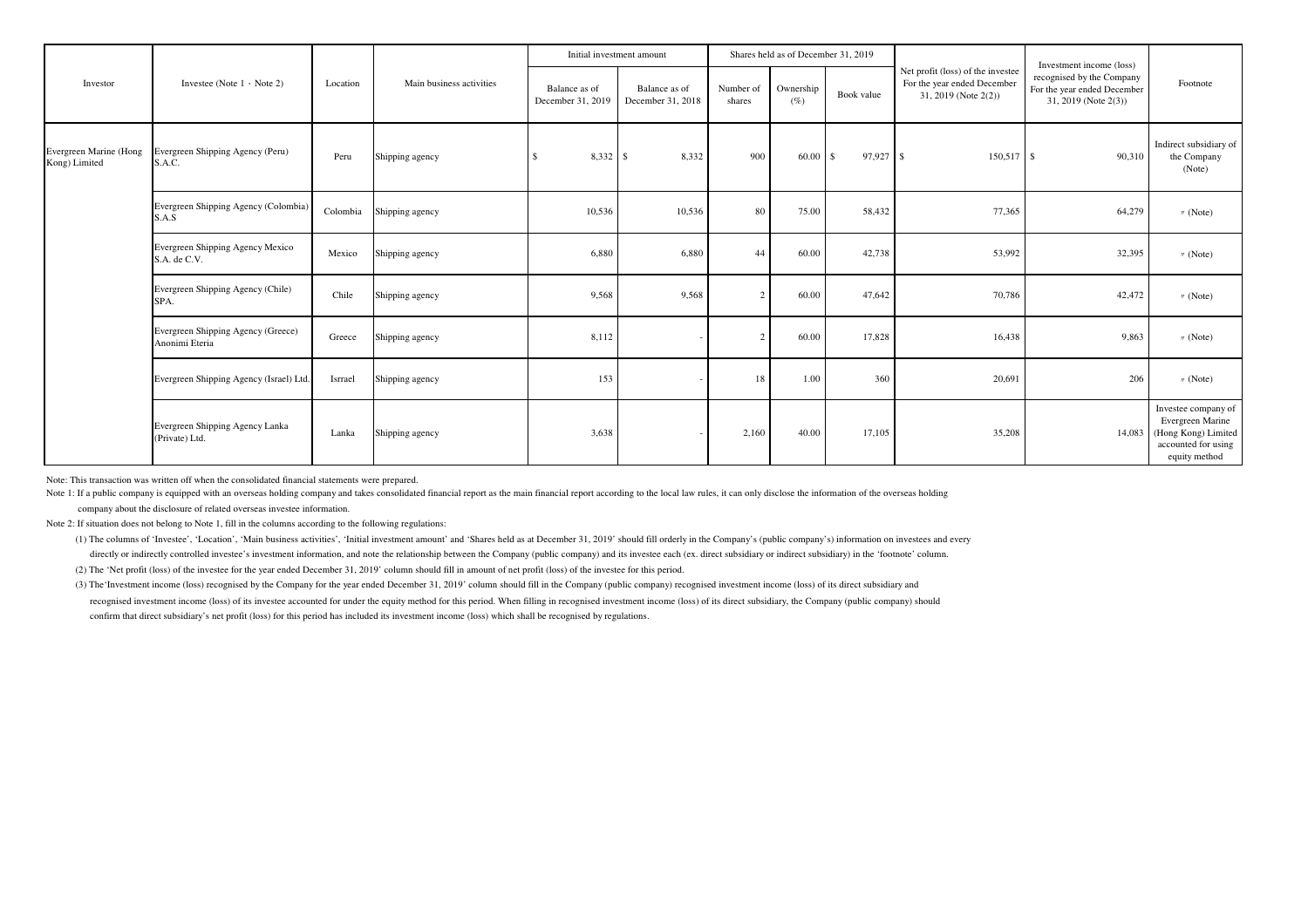#### Evergreen Marine Corporation (Taiwan) Ltd.

## Information on investments in Mainland China

## For the year ended December 31, 2019

Table 8

| Expressed in thousands of TWD |  |  |  |  |  |  |
|-------------------------------|--|--|--|--|--|--|
|-------------------------------|--|--|--|--|--|--|

| Investee in Mainland China                                               | Main business activities                                                                                            | Paid-in capital         | Investment method<br>(Note 1) | Accumulated amount of<br>remittance from Taiwan to<br>Mainland China as of<br>January 1, 2019 | Amount remitted from Taiwan to<br>Mainland China/Amount remitted<br>back to Taiwan for the year ended<br>December 31, 2019<br>Remitted back to |               | Accumulated amount of Net income (loss) of Ownership held by<br>remittance from Taiwan the investee for the<br>to Mainland China as of<br>December 31, 2019 | year ended<br>December 31, 2019 | the Company<br>(direct of indirect)<br>(%) | Investment income<br>(loss) recognised by<br>the Company.<br>For the year ended<br>December 31, 2019 | Book value of<br>investments in<br>Mainland China as of<br>December 31, 2019 | Accumulted amount of<br>investment income<br>remitted back to<br>Taiwan as of December | Footnote |
|--------------------------------------------------------------------------|---------------------------------------------------------------------------------------------------------------------|-------------------------|-------------------------------|-----------------------------------------------------------------------------------------------|------------------------------------------------------------------------------------------------------------------------------------------------|---------------|-------------------------------------------------------------------------------------------------------------------------------------------------------------|---------------------------------|--------------------------------------------|------------------------------------------------------------------------------------------------------|------------------------------------------------------------------------------|----------------------------------------------------------------------------------------|----------|
|                                                                          |                                                                                                                     |                         |                               |                                                                                               | Remitted to<br>Mainland China                                                                                                                  | Taiwan        |                                                                                                                                                             |                                 |                                            | (Note $2(2)B$ )                                                                                      |                                                                              | 31, 2019                                                                               |          |
| Ningbo Victory Container Co., Ltd. storage, loading,                     | <b>Inland</b> container<br>transportation, container<br>discharging, repair and<br>related activities               | $\mathbb{S}$<br>536,851 | (2)                           | $\mathbb{S}$<br>214,938                                                                       | \$.                                                                                                                                            | <sup>\$</sup> | 214,938<br>l S                                                                                                                                              | 161,561<br>l \$                 | 40.00                                      | $64.624$ \$<br>ΙS                                                                                    | 322,754 \$                                                                   |                                                                                        |          |
| <b>Oingdao</b> Evergreen Container<br>Storage & Transportation Co., Ltd. | Inland container<br>transportation, storage,<br>loading, discharging,<br>repair, cleaning and<br>related activities | 182,567                 | (2)                           | 42,524                                                                                        |                                                                                                                                                |               | 42,524                                                                                                                                                      | 142,581                         | 40.00                                      | 57,032                                                                                               | 157,756                                                                      |                                                                                        |          |
| Kingtrans Intl. Logistics (Tianjin)<br>Co., Ltd.                         | Inland container<br>transportation, storage,<br>loading, discharging,<br>repair, cleaning and<br>related activities | 334,761                 | (2)                           | 284,081                                                                                       |                                                                                                                                                |               | 284,081                                                                                                                                                     | 46,305                          | 56.00                                      | 25,931                                                                                               | 249,603                                                                      |                                                                                        |          |
| Ever Shine (Shanghai) Enterprise<br>Management Consulting Co., Ltd.      | Management consultancy,<br>self-owned property<br>leasing                                                           | 1,866,381               | (2)                           | 2,444,870                                                                                     |                                                                                                                                                |               | 2,444,870                                                                                                                                                   | 14,167                          | 80.00                                      | 64,538)                                                                                              | 3,165,041                                                                    |                                                                                        |          |
| Ever Shine (Ningbo) Enterprise<br>Management Consulting Co., Ltd.        | Management consultancy,<br>self-owned property<br>leasing                                                           | 184,715                 | (2)                           | 270,474                                                                                       |                                                                                                                                                |               | 270,474                                                                                                                                                     | 27                              | 80.00                                      | 80                                                                                                   | 146,122                                                                      |                                                                                        |          |
| Ever Shine (Shenzhen) Enterprise<br>Management Consulting Co., Ltd.      | Management consultancy,<br>self-owned property<br>leasing                                                           | 263,526                 | (2)                           | 470,619                                                                                       |                                                                                                                                                |               | 470,619                                                                                                                                                     | 2,512                           | 80.00                                      | 6,206                                                                                                | 397,818                                                                      |                                                                                        |          |
| Ever Shine (Qingdao) Enterprise<br>Management Consulting Co., Ltd.       | Management consultancy.<br>self-owned property<br>leasing                                                           | 213,668                 | (2)                           | 383,638                                                                                       |                                                                                                                                                |               | 383,638                                                                                                                                                     | 3,140                           | 80.00                                      | 243)                                                                                                 | 241,530                                                                      |                                                                                        |          |